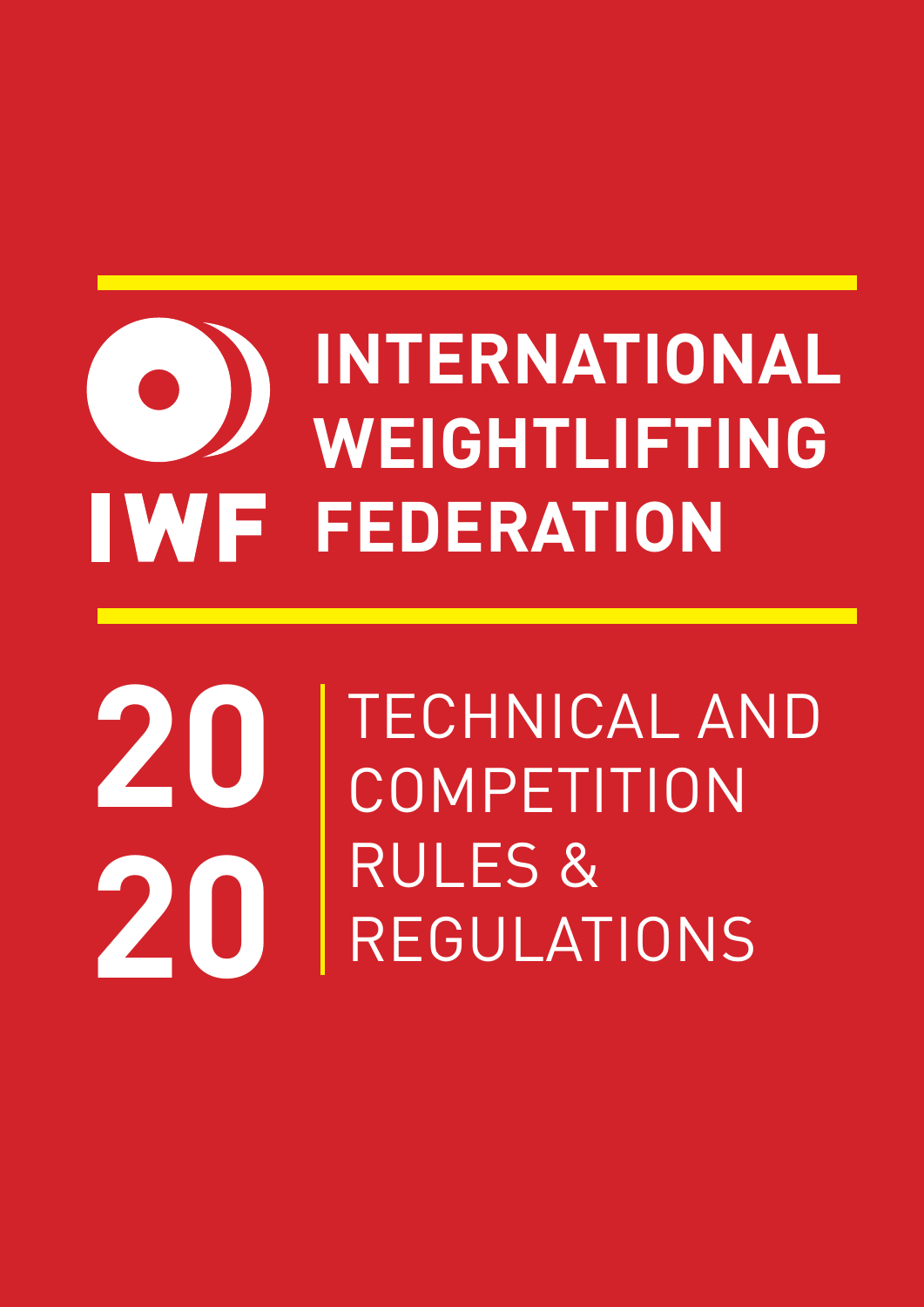## **Approved by the IWF Executive Board - Beijing - 2016 Ratified by the IWF Congress - Penang - 2016 Modified by the IWF Executive Board - Pattaya - 2019 in effect with 01.01.2020**

Published by The INTERNATIONAL WEIGHTLIFTING FEDERATION 1146 Budapest, Istvánmezei út 1-3. Hungary

> Chief Editor **Dr. Tamás AJÁN, IWF President**

> > Editors – Contributors **Attila ÁDÁMFI Reiko CHINEN Sam COFFA Moira LASSEN Mátyás LENCSÉR Pedro SANCHEZ Anikó NÉMETH-MÓRA Nicu VLAD**

Layout and Design **Crazy Panda Studio**

Copyright: **IWF All rights reserved**

2020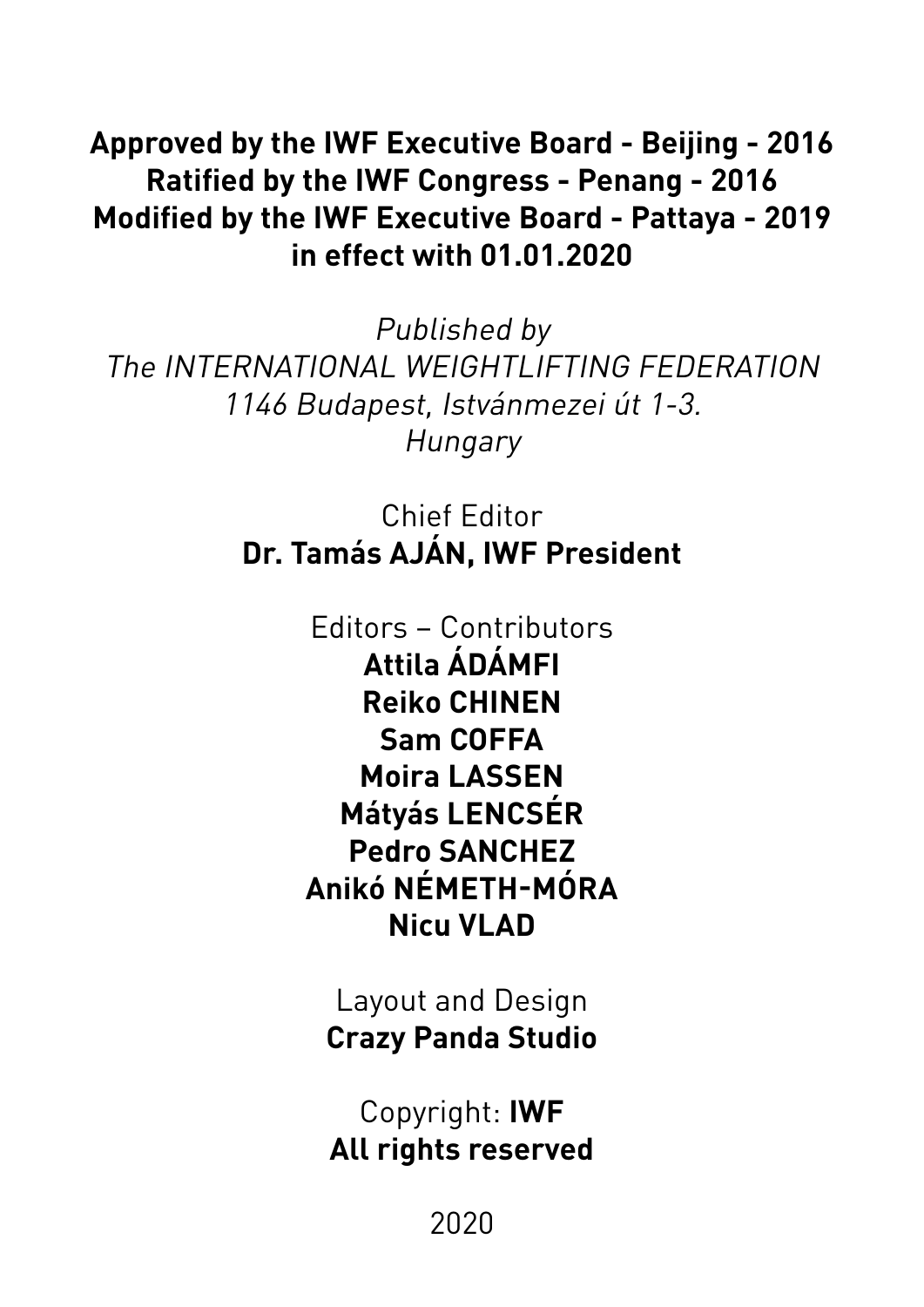# **CONTENTS**

# **TECHNICAL AND COMPETITION RULES**

| <b>PARTICIPANTS</b>                                            | 5  |
|----------------------------------------------------------------|----|
| <b>1.1 AGE GROUPS</b>                                          | 5  |
| <b>1.2 BODYWEIGHT CATEGORIES</b>                               | 5  |
| 2 <sub>1</sub><br>THE TWO LIFTS                                | 7  |
| 2.1 GENERAL                                                    | 7  |
| <b>2.2 THE SNATCH</b>                                          | 8  |
| 2.3 THE CLEAN & JERK                                           | 8  |
| 2.4 GENERAL RULES FOR ALL LIFTS                                | 9  |
| <b>2.5 INCORRECT MOVEMENTS</b>                                 | 9  |
| 2.6 INCOMPLETE MOVEMENTS AND POSITIONS                         | 10 |
| 3<br><b>VENUE, EQUIPMENT AND DOCUMENTS</b>                     | 10 |
| 3.1 FIELD OF PLAY (FOP)                                        | 10 |
| 3.2 VENUE - ADDITIONAL SPACES                                  | 12 |
| <b>3.3 SPORT EQUIPMENT</b>                                     | 12 |
| <b>3.4 OFFICIAL DOCUMENTS</b>                                  | 17 |
| <b>ATHLETES' OUTFIT</b>                                        | 20 |
| <b>4.1 GENERAL</b>                                             | 20 |
| <b>4.2 COSTUME</b>                                             | 20 |
| <b>4.3 FOOTWEAR</b>                                            | 20 |
| 4.4 BELT                                                       | 20 |
| 4.5 BANDAGES, STICKING PLASTERS AND TAPES                      | 21 |
| <b>4.6 GLOVES AND PALM GUARDS</b>                              | 21 |
| <b>4.7 OTHER OUTFIT</b>                                        | 22 |
| <b>4.8 PERSONAL ELECTRONIC DEVICES</b>                         | 22 |
| <b>4.9 MANUFACTURER'S IDENTIFICATIONS</b>                      | 22 |
| 5<br><b>COMPETITIONS</b>                                       | 23 |
| <b>5.1 IWF EVENTS</b>                                          | 23 |
| 5.2 CONDITIONS FOR IWF WORLD CHAMPIONSHIPS                     | 23 |
| 5.3 CONDITIONS FOR OLYMPIC GAMES AND YOUTH OLYMPIC GAMES (YOG) | 24 |
| 5.4 CONDITIONS FOR MULTISPORT GAMES OTHER THAN OLYMPIC GAMES.  |    |
| YOUTH OLYMPIC GAMES AND UNIVERSIADE                            | 25 |
| 5.5 CONDITIONS FOR UNIVERSIADE                                 | 25 |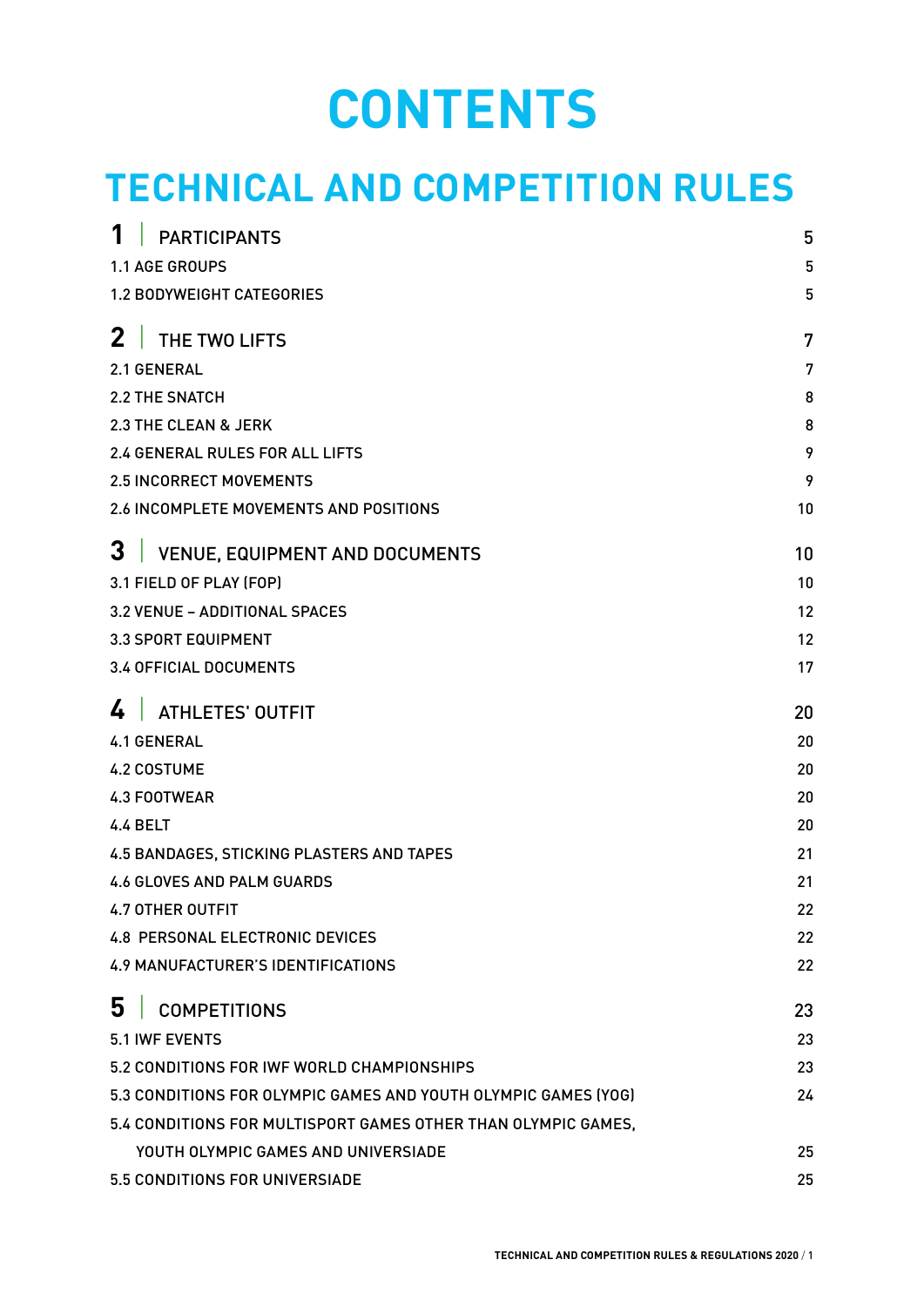| 6<br>PROCEEDINGS OF AN IWF EVENT                                 | 25 |
|------------------------------------------------------------------|----|
| 6.1 PRE-COMPETITION PROCEDURES - ENTRIES                         | 25 |
| <b>6.2 VERIFICATION OF FINAL ENTRIES</b>                         | 26 |
| 6.3 DRAWING OF LOTS AND TECHNICAL CONGRESS / CONFERENCE          | 27 |
| 6.4 WEIGH-IN                                                     | 27 |
| <b>6.5 INTRODUCTION</b>                                          | 27 |
| <b>6.6 COURSE OF THE COMPETITION</b>                             | 27 |
| 6.7 BREAK                                                        | 29 |
| <b>6.8 CLASSIFICATION OF ATHLETES AND TEAMS</b>                  | 30 |
| <b>6.9 VICTORY CEREMONY</b>                                      | 31 |
| 7<br><b>TECHNICAL OFFICIALS</b>                                  | 32 |
| 7.1 DEFINITION                                                   | 32 |
| 7.2 GENERAL PROVISIONS                                           | 32 |
| 7.3 PROMOTION OF TECHNICAL OFFICIALS                             | 33 |
| 7.4 TECHNICAL OFFICIALS AT WORLD CHAMPIONSHIPS AND OLYMPIC GAMES | 34 |
| <b>7.5 JURY</b>                                                  | 35 |
| 7.6 COMPETITION DIRECTOR                                         | 37 |
| <b>7.7 REFEREES</b>                                              | 37 |
| <b>7.8 TECHNICAL CONTROLLER</b>                                  | 39 |
| <b>7.9 CHIEF MARSHAL</b>                                         | 39 |
| 7.10 TIMEKEEPER                                                  | 40 |
| 7.11 COMPETITION SECRETARY                                       | 40 |
| 7.12 SPEAKER                                                     | 41 |
| 7.13 COMPETITION DOCTOR                                          | 41 |
| 7.14 ADDITIONAL SUPPORTING STAFF                                 | 42 |
| 81<br><b>RECORDS</b>                                             | 42 |
| 9<br><b>CEREMONIES</b>                                           | 43 |
| 9.1 OPENING CEREMONY                                             | 43 |
| 9.2 CLOSING CEREMONY                                             | 43 |
| 10<br><b>PROVISIONS</b>                                          | 43 |
| <b>10.1 LANGUAGE DISCREPANCY</b>                                 | 43 |
| 10.2 INTERPRETATION                                              | 43 |
| 10.3 PROSTHETIC LIMBS                                            | 43 |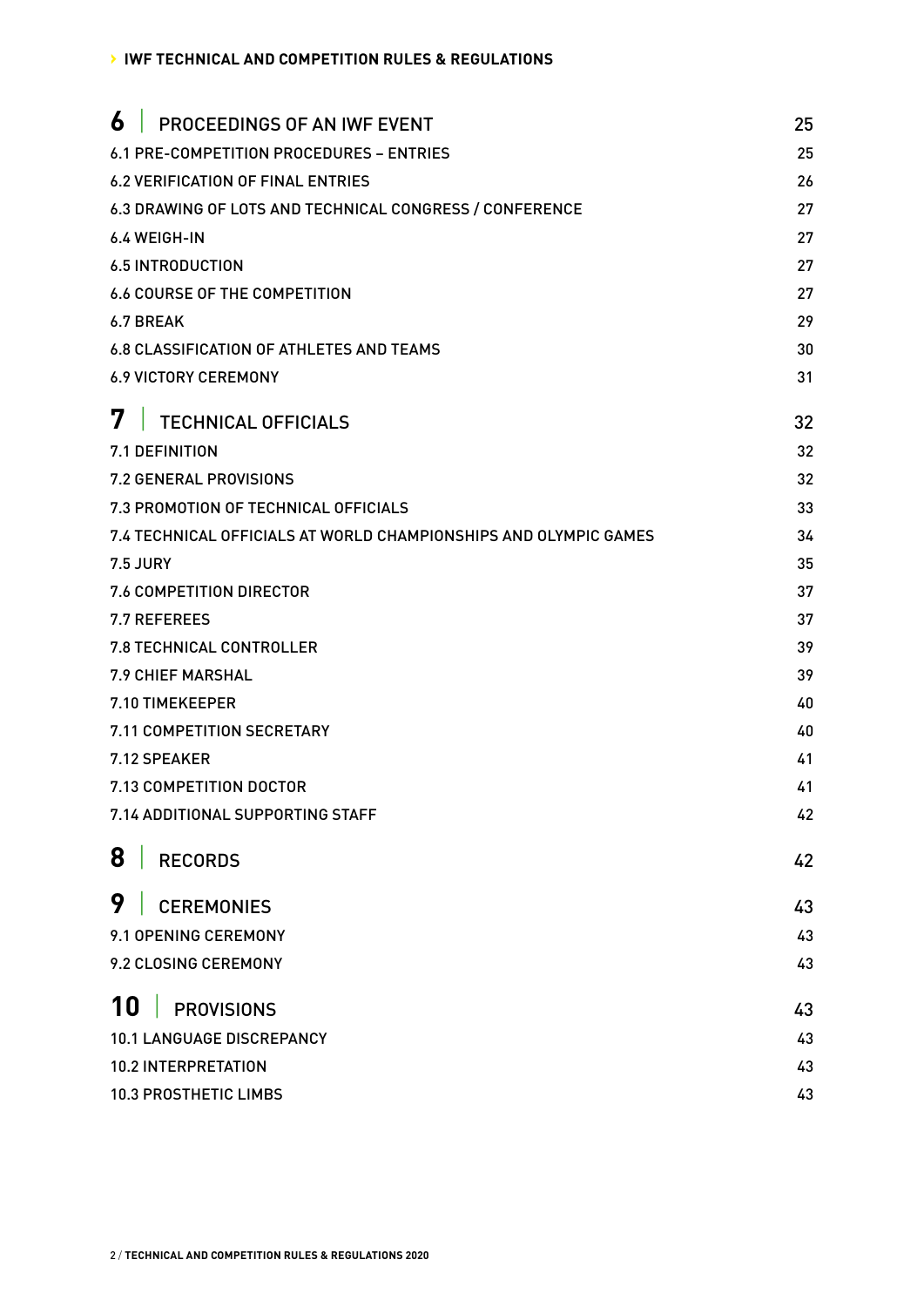# **REGULATIONS**

| <b>REGULATION TO 1.2 - BODYWEIGHT CATEGORIES</b>              | 45 |
|---------------------------------------------------------------|----|
| REGULATION TO 3.1.1 - COMPETITION PLATFORM AND STAGE          | 46 |
| <b>REGULATION TO 3.3.2 - PLATFORM</b>                         | 46 |
| <b>REGULATION TO 3.3.3 - BARBELL</b>                          | 47 |
| REGULATION TO 3.3.3.11 - LOADING CHART                        | 52 |
| <b>REGULATION TO 3.3.4 - SCALES</b>                           | 59 |
| REGULATION TO 3.3.5 - ATHLETE BIBS / ATHLETE PASSES /         |    |
| <b>WARM-UP PASSES / CHALLENGE CARDS</b>                       | 59 |
| REGULATION TO 3.3.6.1 - REFEREE LIGHT SYSTEM                  | 60 |
| REGULATION TO 3.3.6.12 - JURY CONTROL UNIT                    | 61 |
| <b>REGULATION TO 3.3.6.14 - TIMING CLOCK</b>                  | 61 |
| REGULATION TO 3.3.7 - VIDEO PLAYBACK TECHNOLOGY (VPT)         | 62 |
| <b>REGULATION TO 5.1 - IWF EVENTS</b>                         | 63 |
| <b>REGULATION TO 5.2 - WORLD CHAMPIONSHIPS</b>                | 64 |
| <b>REGULATION TO 6.4 - WEIGH-IN</b>                           | 68 |
| <b>REGULATION TO 6.5 - INTRODUCTION</b>                       | 71 |
| REGULATION TO 6.6.5 - 20 KG RULE                              | 71 |
| <b>REGULATION TO 6.6.6 - CALLING ORDER &amp;</b>              |    |
| REGULATION TO 6.8 - CLASSIFICATION OF ATHLETES AND TEAMS      | 73 |
| <b>REGULATION TO 6.9 - VICTORY CEREMONY</b>                   | 75 |
| REGULATION TO 7.3 - PROMOTION OF TECHNICAL OFFICIALS          | 76 |
| <b>REGULATION TO 7.5 - JURY</b>                               | 78 |
| <b>REGULATION TO 7.9 - CHIEF MARSHAL</b>                      | 79 |
| REGULATION TO 7.14 - ADDITIONAL SUPPORTING STAFF              | 80 |
| <b>REGULATION TO 9 - CEREMONIES</b>                           | 81 |
| <b>GUIDELINES</b>                                             | 82 |
| <b>GLOSSARY</b>                                               | 83 |
| TCRR MODIFICATIONS AS OF 01 NOVEMBER 2018 AND 01 JANUARY 2019 | 85 |
| TCRR MODIFICATIONS AS OF 01 JANUARY 2020                      | 95 |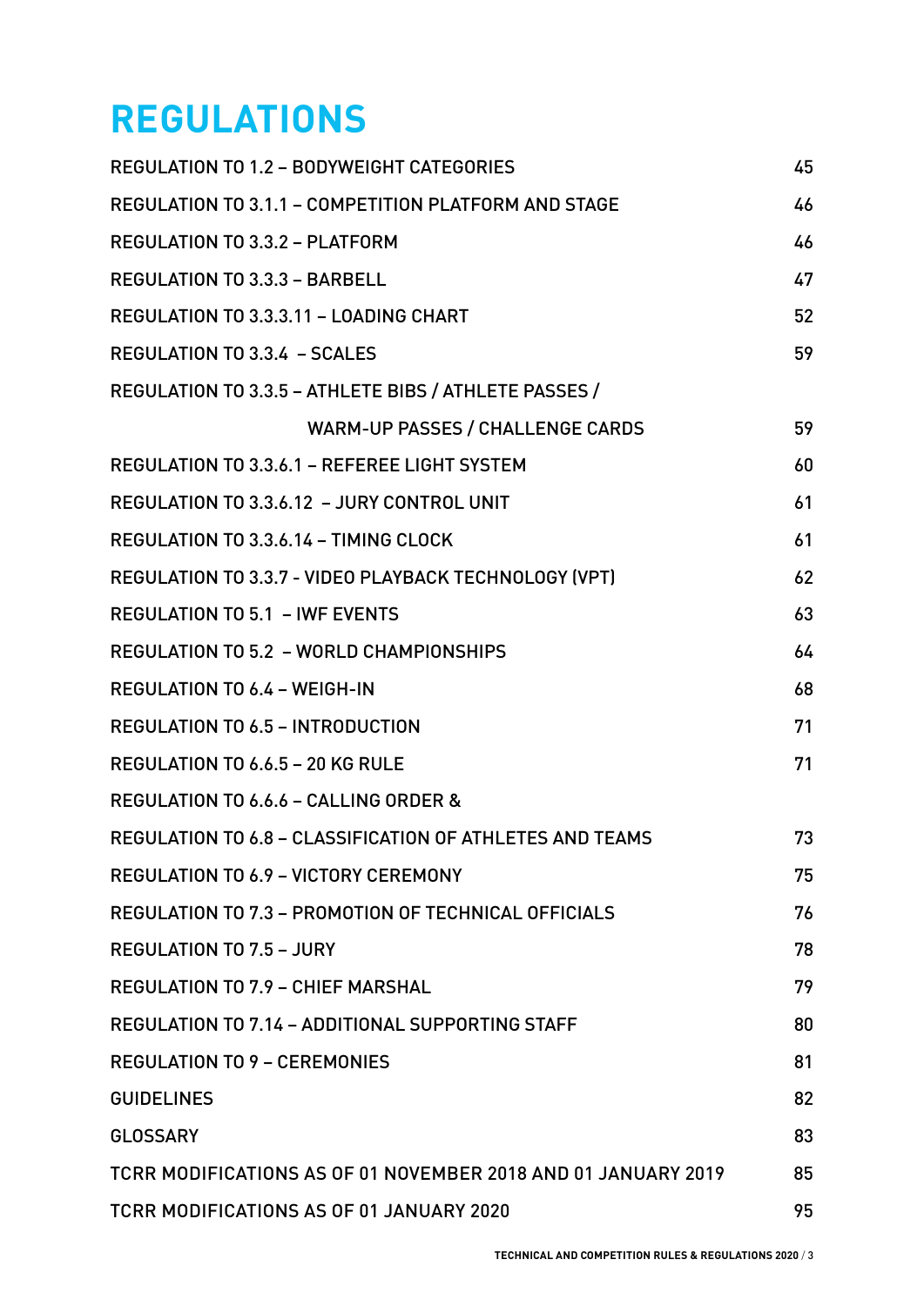# **TECHNICAL AND COMPETITION RULES**

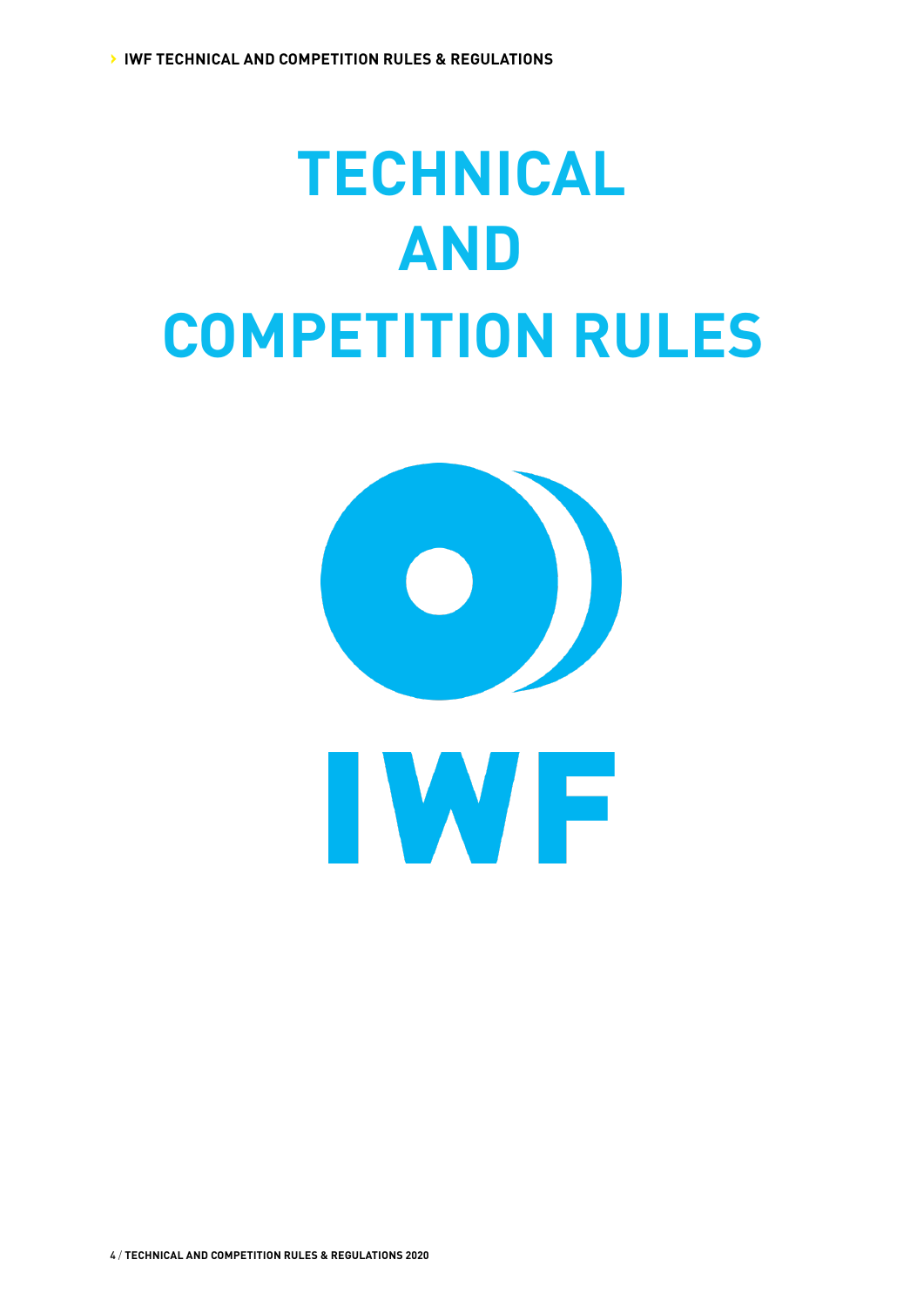# **1 PARTICIPANTS**

#### **1.1 AGE GROUPS**

- 1.1.1 In the sport of weightlifting, competitions are organised for men and women. The athletes compete in specified bodyweight categories and age groups.
- 1.1.2 The IWF recognises four (4) age groups:
	- i) YOUTH: 13 17 years of age
	- ii) JUNIOR: 15 20 years of age
	- iii) SENIOR: 15+ years of age
	- iv) MASTERS: 35+ years of age

All age groups are calculated in the athlete's year of birth.

- 1.1.3 For Olympic Games and Youth Olympic Games the relevant International Olympic Committee (IOC) Rules apply.
- 1.1.4 For International University Sports Federation (FISU) governed Events the relevant FISU Rules apply.

#### **1.2 BODYWEIGHT CATEGORIES (Regulation)**

- 1.2.1 There are ten (10) bodyweight categories for Junior men and Senior men. All competitions under IWF Technical and Competition Rules & Regulations (TCRR) must be held in the following categories and sequence:
	- 1 55 kg
	- 2 61 kg
	- 3 67 kg
	- 4 73 kg
	- 5 81 kg
	- 6 89 kg
	- 7 96 kg
	- 8 102 kg
	- 9 109 kg
	- 10 +109 kg
- 1.2.2 There are ten (10) bodyweight categories for Junior women and Senior women. All competitions under IWF TCRR must be held in the following categories and sequence:
	- 1 45 kg
	- 2 49 kg
	- 3 55 kg
	- 4 59 kg
	- 5 64 kg
	- 6 71 kg
	- 7 76 kg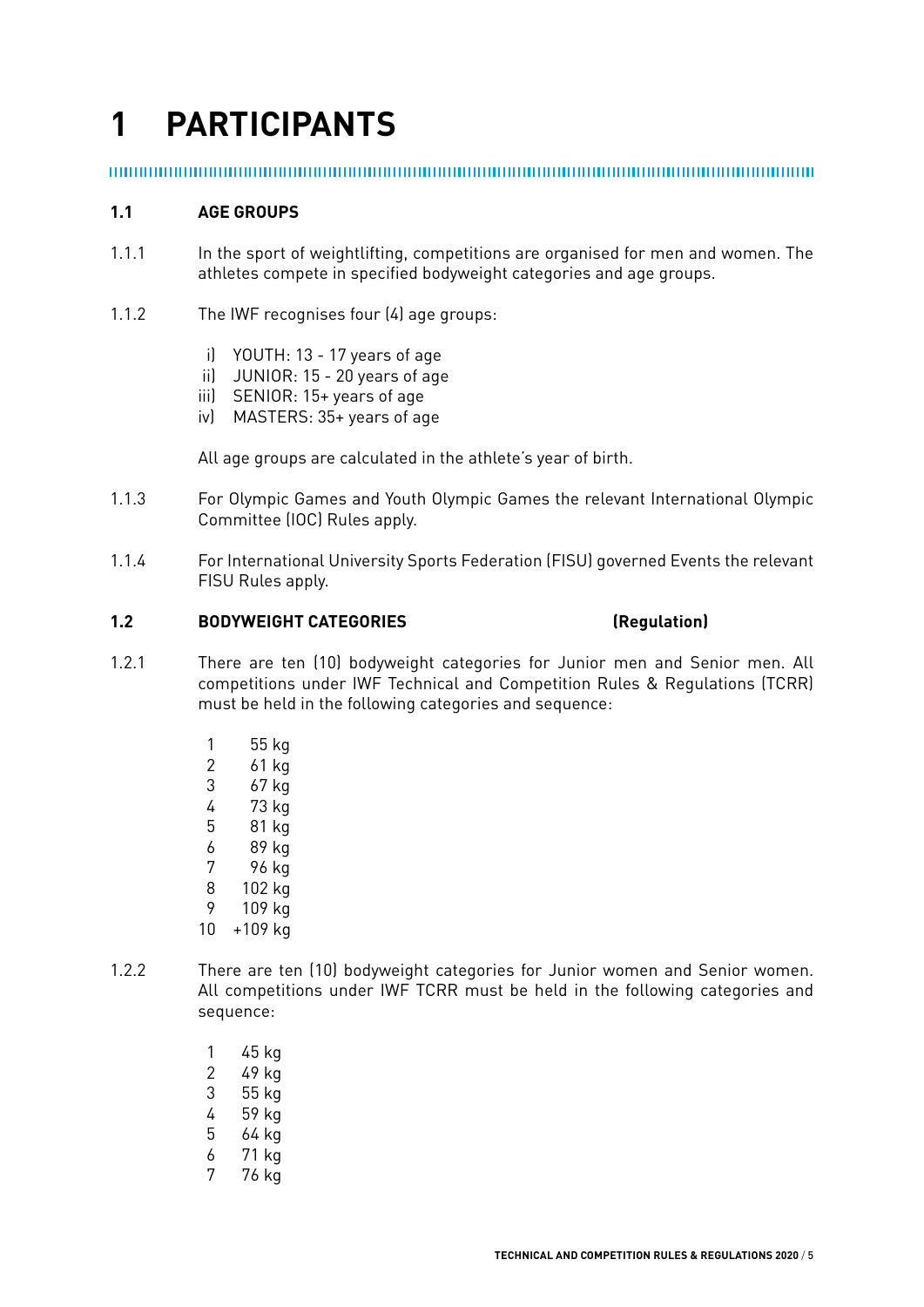- 8 81 kg
- 9 87 kg
- 10 +87 kg

1.2.3 There are ten (10) bodyweight categories for Youth men. All competitions under IWF TCRR must be held in the following categories and sequence, except for the Youth Olympic Games, which are subject to special stipulations.

- 1 49 kg
- 2 55 kg
- 3 61 kg
- 4 67 kg
- 5 73 kg
- 6 81 kg
- 7 89 kg
- 8 96 kg
- 9 102 kg
- 10 +102 kg
- 1.2.4 There are ten (10) bodyweight categories for Youth women. All competitions under IWF TCRR must be held in the following categories and sequence, except for the Youth Olympic Games, which are subject to special stipulations.
	- 1 40 kg
	- 2 45 kg
	- 3 49 kg
	- 4 55 kg
	- 5 59 kg
	- 6 64 kg
	- 7 71 kg
	- 8 76 kg
	-
	- 9 81 kg  $+81$  kg
- 1.2.5 Olympic Games bodyweight categories: Men:
	- 1 61 kg 2 67 kg 3 73 kg 4 81 kg 5 96 kg 6 109 kg 7 +109 kg

#### Women:

| 1 | 49 kg  |
|---|--------|
| 2 | 55 kg  |
| 3 | 59 kg  |
| 4 | 64 kg  |
| 5 | 76 kg  |
| 6 | 87 kg  |
| 7 | +87 kg |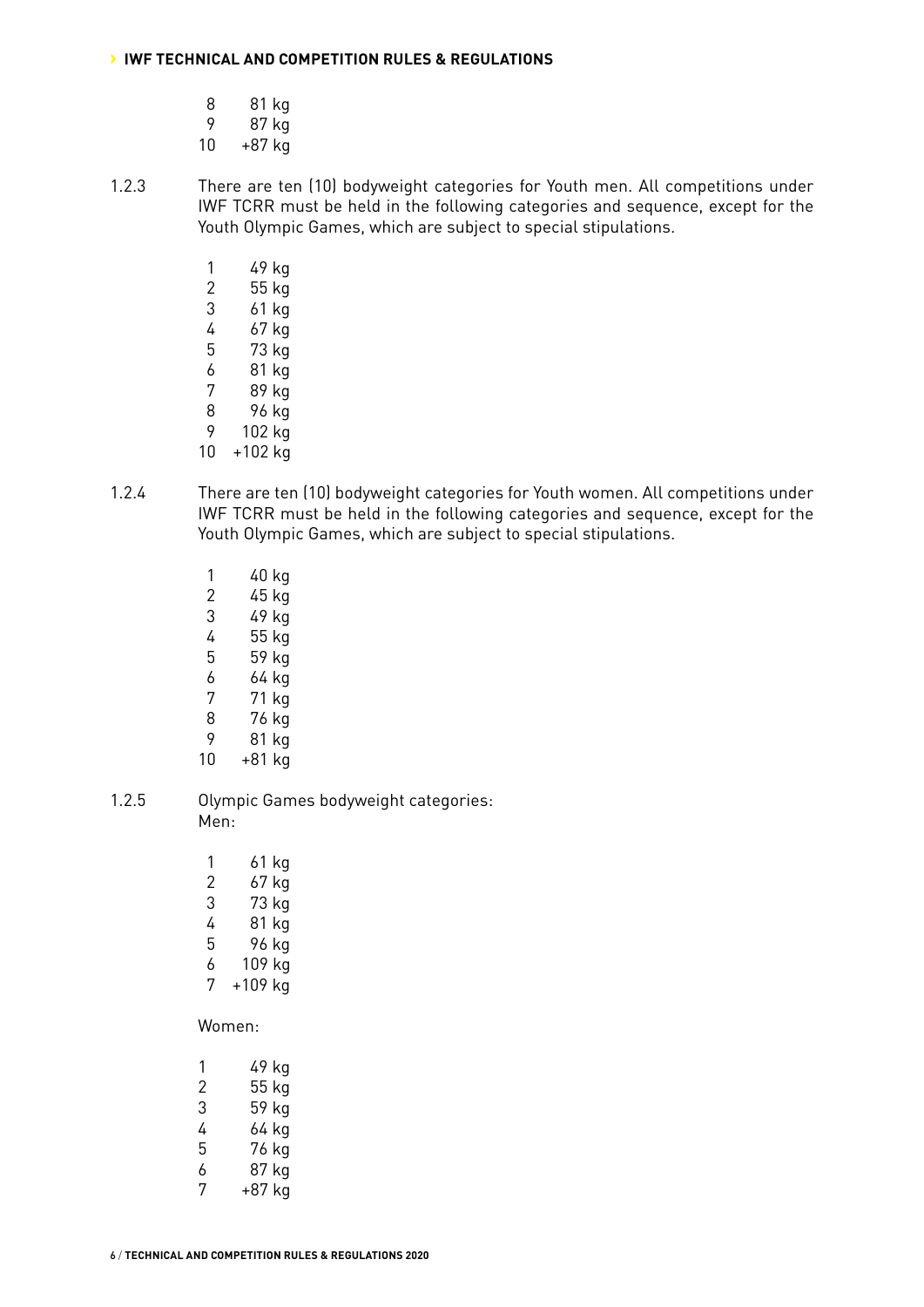1.2.6 Youth Olympic Games bodyweight categories:

Men:

- 1 55 kg
- 2 61 kg
- 3 67 kg 4 73 kg
- 5 81 kg
- $6 + 81$  kg

#### Women:

- 1 45 kg
- 2 49 kg
- 3 55 kg
- 4 59 kg 5 64 kg
- 6 +64 kg
- 1.2.7 At IWF Events each Member Federation may enter a team of maximum twelve (12) men and twelve (12) women, or equalling the number of bodyweight categories on the program of the event plus two (2) in each gender, whichever is less. However, a team may participate with maximum ten (10) men and ten (10) women, or equalling the number of bodyweight categories on the program of the event, in each gender, whichever is less. The maximum participating team must be spread amongst the bodyweight categories with a maximum of two (2) athletes per category. For the IWF World Championships (Senior, Junior and Youth), maximum twenty (20) men and twenty (20) women can be entered, however, a team may participate with maximum ten (10) men and ten (10) women, the Member Federation must declare the number of the athletes and the Team officials who will actually participate.

Exceptions:

- Olympic Games
- Youth Olympic Games
- Multisport Games other than Olympics
- 1.2.8 During the course of one competition, an athlete may only compete in one (1) bodyweight category except in the case when Youth events are combined with Junior / Senior events. At Events which combine Youth with Junior / Senior, organisers must consider the competition schedule to facilitate athletes to compete only once.

# **2 THE TWO LIFTS**

## **2.1 GENERAL**

In the sport of weightlifting the IWF recognises two (2) lifts which must be executed in the following sequence: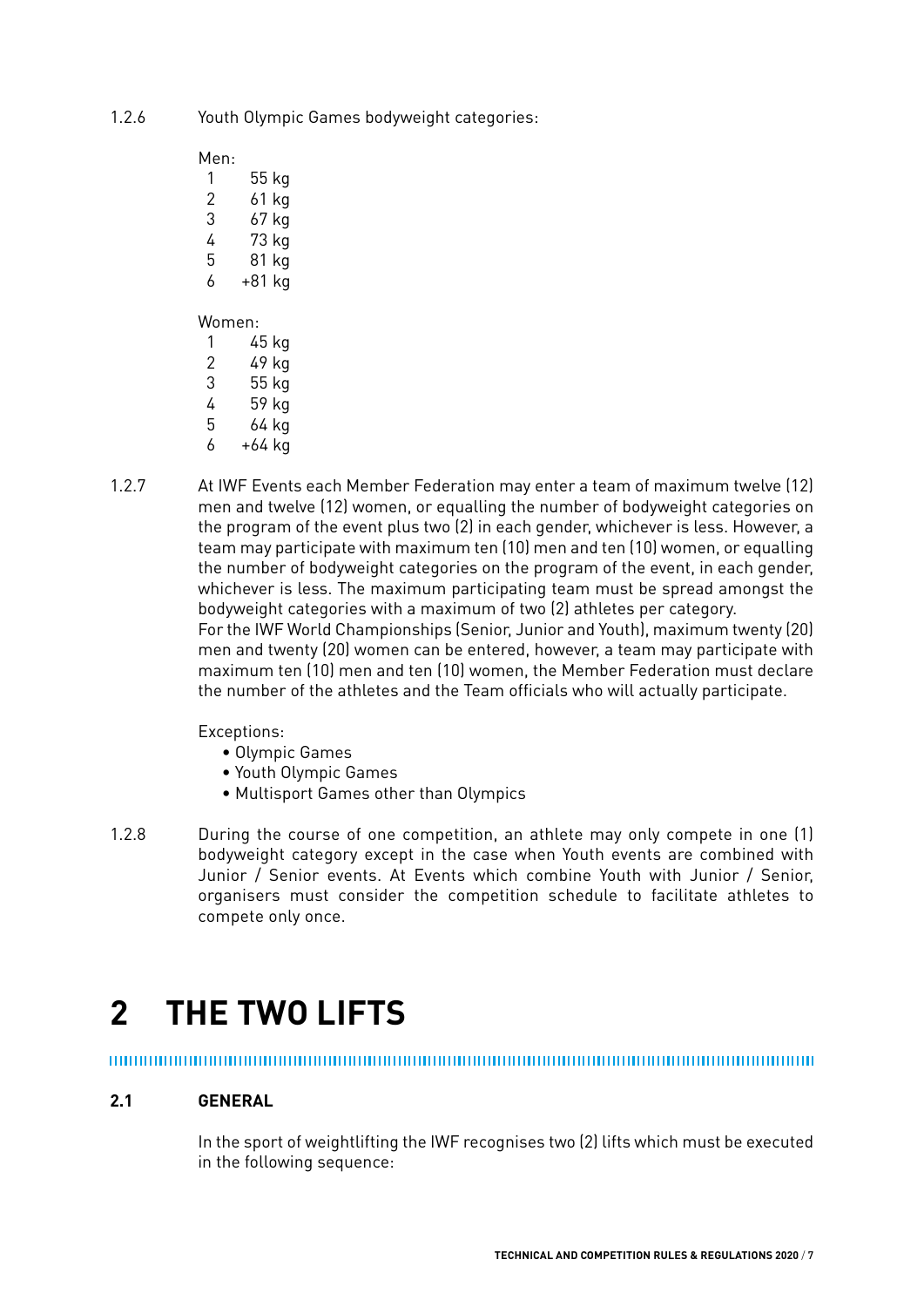- a) The Snatch
- b) The Clean & Jerk

Both lifts must be executed with two hands. A maximum of three (3) attempts is allowed in each lift.

#### **2.2 THE SNATCH**

2.2.1 The barbell is centred horizontally on the competition platform. The athlete takes the start position behind the barbell. The athlete grips the barbell and bends at the knees. The barbell is gripped, palms downward and pulled in a single movement from the platform to the full extent of both arms above the head, while either splitting or bending the legs. During this continuous movement upward the barbell should remain close to the body and may slide along the thighs. No part of the body other than the feet may touch the platform during the execution of the Snatch. The athlete may recover in his / her own time, either from a split or a squat position. The lifted weight must be maintained in the final motionless position, with both arms and legs fully extended and feet on the same line and parallel to the plane of the trunk and the barbell. The athlete waits for the Referees' signal to replace the barbell on the competition platform. The Referees give the signal to lower the barbell as soon as the athlete becomes motionless in all parts of the body.

#### **2.3 THE CLEAN & JERK**

#### 2.3.1 The first part, the Clean:

The barbell is centred horizontally on the centre of the competition platform. The athlete takes the start position behind the barbell. The athlete grips the barbell and bends at the knees. The barbell is gripped, palm downward and pulled in a single movement from the platform to the shoulders, while either splitting or bending the legs. During this continuous movement upward the barbell should remain close to the body and the barbell may slide along the thighs. The barbell must not touch the chest before it stops at the final position either on the clavicles, chest or on fully bent arms. The athlete's feet must return to the same line and the legs must be fully extended before starting the Jerk. No part of the body other than the feet may touch the platform during the execution of the Clean. The athlete may recover in his / her own time and must finish with the feet on the same line and parallel to the plane of the trunk and the barbell.

#### 2.3.2 The second part, the Jerk:

The athlete must become motionless with the knees fully extended before starting the Jerk. The athlete bends and dynamically extends the legs and arms simultaneously to move the barbell upward in one motion to the full extent of the arms, while either splitting or bending the legs. The athlete returns his / her feet to the same line parallel to the plane of the trunk and the barbell with his / her arms and legs fully extended. The athlete waits for the Referees' signal to replace the barbell on the competition platform.

The Referees give the signal to lower the barbell as soon as the athlete becomes motionless in all parts of the body.

Before the Jerk, the athlete may adjust the position of the barbell for the following reasons: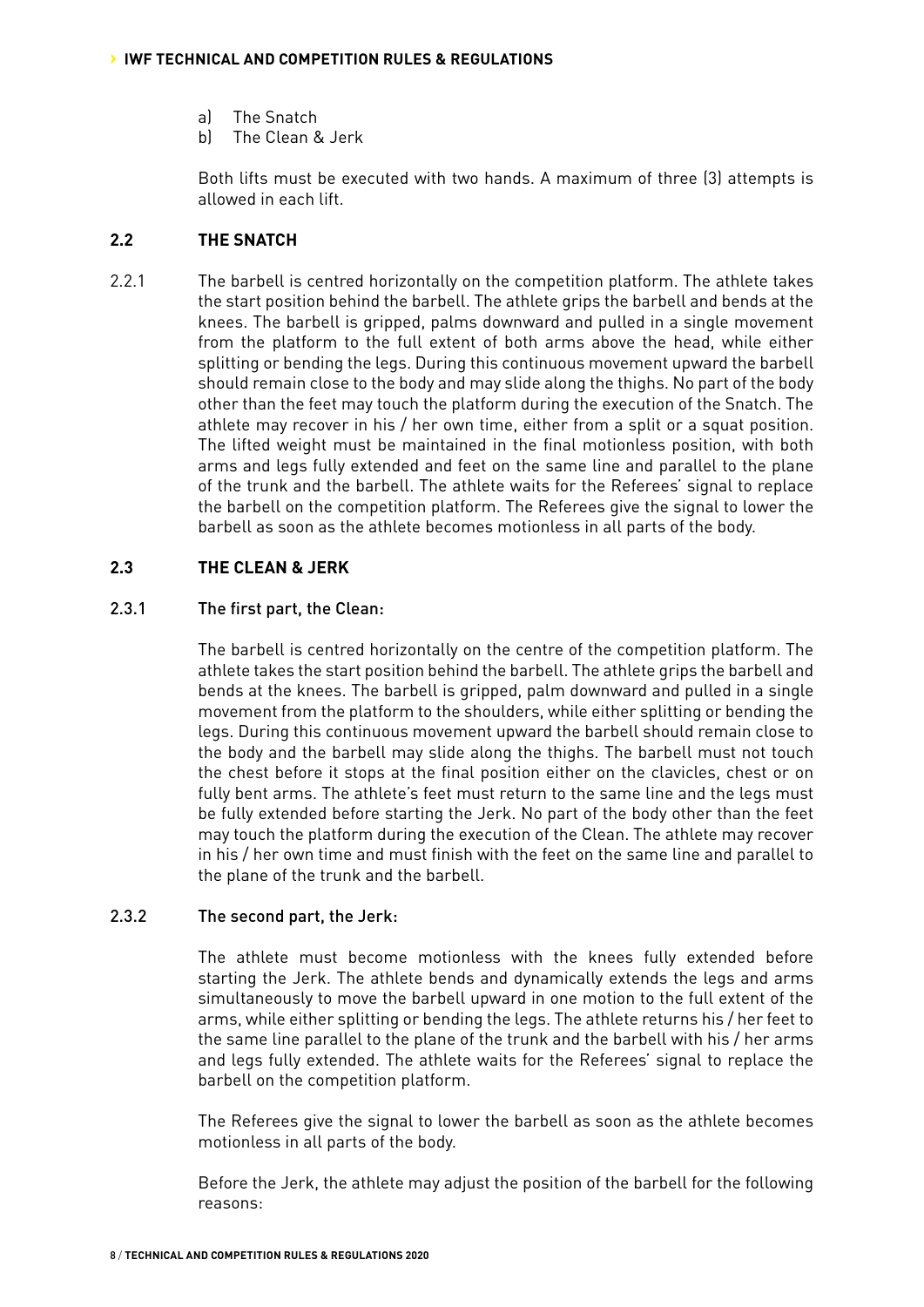- a) to withdraw or "unhook" the thumbs
- b) if breathing is impeded
- c) if the barbell causes pain
- d) to change the width of the grip

The barbell adjustments noted above are not considered to be an additional attempt at the Jerk.

## **2.4 GENERAL RULES FOR ALL LIFTS**

- 2.4.1 The technique known as "hooking" is permitted. It consists of covering the thumb with the other fingers of the same hand at the moment of gripping the barbell.
- 2.4.2 In both lifts, the Referees must count as "No lift" any unfinished attempt in which the barbell has reached the height of the knees.
- 2.4.3 After the Referees' signal to lower the barbell, the athlete must lower it in front of the body. The grip on the barbell must only be released when it has passed the level of the shoulders.
- 2.4.4 An athlete, who, for any reason, cannot fully extend the elbow(s), must report / display this fact to all on-duty Referees as well as the Jury prior to the start of competition and may remind them of this fact prior to the start of each lift when on the platform. This is the sole responsibility of the athlete. The Jury may call the Competition Doctor to examine it.
- 2.4.5 When snatching or cleaning in the squat style, the athlete may assist their recovery by swinging or rocking their body while in the squat position.
- 2.4.6 The use of chalk (magnesium carbonate) is permitted.
- 2.4.7 The use of grease, oil, water, talcum, cream or any other lubricant on the athlete's thighs is forbidden. An athlete who uses forbidden lubricant(s) is ordered to remove it immediately. If during the removal, the clock is running for that athlete, the clock remains running.
- 2.4.8 It is the sole responsibility of the athlete to complete each lift in accordance with the IWF TCRR and to the satisfaction of the on-duty Technical Officials.

#### **2.5 INCORRECT MOVEMENTS**

#### 2.5.1 Incorrect Movements for All Lifts

- 2.5.1.1 Pulling from the hang, defined as: stopping the upward movement of the barbell during the pull.
- 2.5.1.2 Touching the platform with any part of the body other than the feet.
- 2.5.1.3 Pause during the extension of the arms.
- 2.5.1.4 Finishing with a press-out, defined as: continuing the extension of the arms after the athlete has reached the lowest point of his / her position in the squat or split for both the Snatch and the Jerk.
- 2.5.1.5 Bending and extending the elbows during the recovery.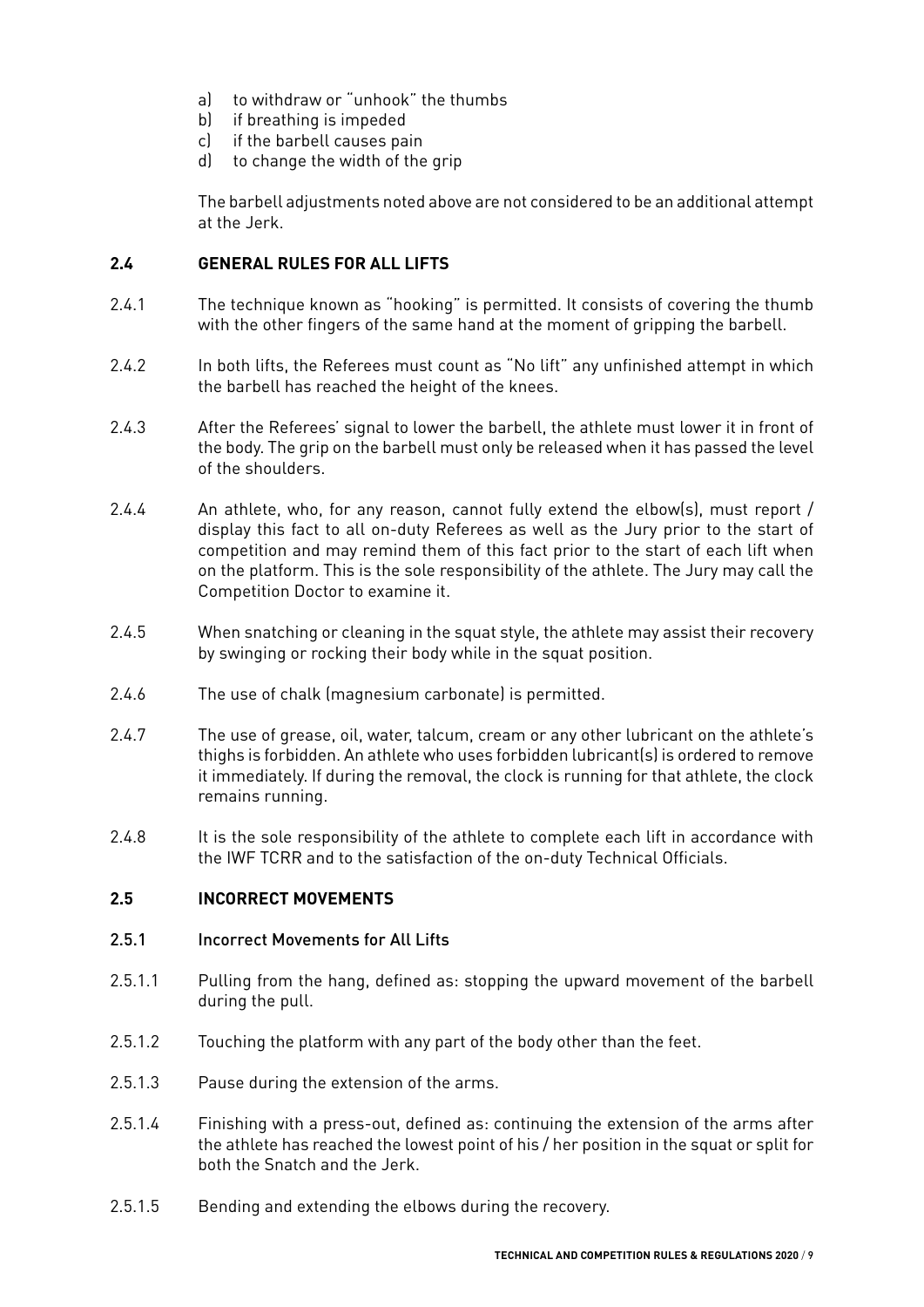- 2.5.1.6 Leaving the competition platform or touching the area outside the competition platform with any part of the body before the complete execution of the lift.
- 2.5.1.7 Dropping the barbell from above the shoulders.
- 2.5.1.8 Failing to replace the complete barbell on the competition platform.
- 2.5.1.9 Not facing the Centre Referee at the beginning of the lift.
- 2.5.1.10 Releasing the barbell from an incomplete position.
- 2.5.1.11 Touch the barbell with his / her footwear.
- 2.5.2 Incorrect Movements for the Snatch
- 2.5.2.1 Pause during the lifting of the barbell.
- 2.5.3 Incorrect Movements for the Clean
- 2.5.3.1 Resting or placing the barbell on the chest at an intermediate point before its final position producing a "double clean"; often referred to as a "dirty clean".
- 2.5.3.2 Touching the thighs or the knees with the elbows or the upper arms.
- 2.5.4 Incorrect movements for the Jerk
- 2.5.4.1 Any apparent effort to jerk which is not completed; including, lowering the body or bending the knees.
- 2.5.4.2 Any deliberate oscillation of the barbell to gain advantage. The athlete must become motionless before starting the Jerk.

#### **2.6 INCOMPLETE MOVEMENTS AND POSITIONS**

- 2.6.1 Uneven or incomplete extension of the arms at the completion of the lift.
- 2.6.2 Failing to finish with the feet and the barbell in line and parallel to the plane of the trunk.
- 2.6.3 Failing to fully extend the knees at the completion of the lift.

## **3 VENUE, EQUIPMENT AND DOCUMENTS**

#### 

#### **3.1 FIELD OF PLAY (FOP)**

For the sport of weightlifting the Field of Play (FOP) relates to the area of competition which contains the:

- Competition platform and stage
- Technical Officials' and Competition Management Tables
- Warm-up area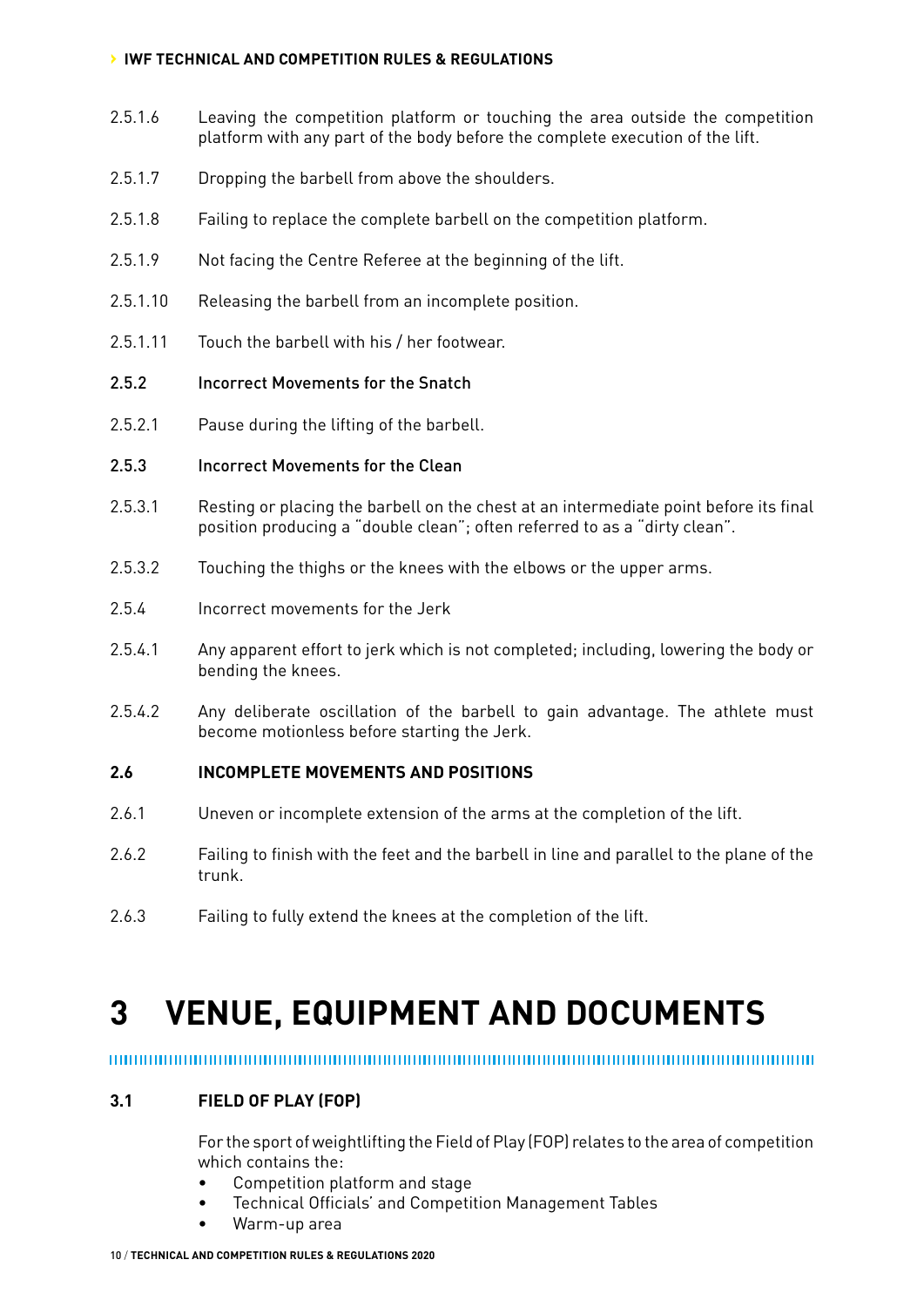#### 3.1.1 Competition platform and Stage (Regulation)

- 3.1.1.1 All lifts must be executed on a competition platform.
- 3.1.1.2 A clear area measuring one hundred (100) cm surrounding the competition platform is compulsory. This area must be flat and free from any obstacles including discs.
- 3.1.1.3 If the competition platform is placed on a stage, the stage must follow the specifications in Regulation to 3.1.1.
- 3.1.1.4 Chalk and rosin must be provided near the competition platform.
- 3.1.1.5 Cleaning disinfectant / antiseptic, wire brushes, cloths, broom, gloves and other cleaning supplies / appliances must be provided and neatly stored next to the competition platform / stage for the Loaders.
- 3.1.1.6 A stretcher or backboard must be provided near the competition platform / stage.
- 3.1.1.7 A zone for Team Officials must be designated relative to the FOP layout but not on the stage.
- 3.1.1.8 Competitions may be held on multiple platforms simultaneously.

#### 3.1.2 Technical Officials' and Competition Management Tables

The placement of all Technical Officials' and Competition Management Tables (and chairs) is consistent throughout all IWF Events.

- 3.1.2.1 Jury Table: The Jury is located in a place where the view of the competition platform and stage is clear and unobstructed. The Jury Table must be placed a maximum one thousand (1,000) cm from the centre of the platform, between the Centre and the Side Referees' Tables and located on the side of the athletes' point of entry.
- 3.1.2.2 Referees' Tables:
	- a) Centre Referee must be seated four hundred (400) cm (measured from the front) of the competition platform to the back edge of the Centre Referee's Table, and in line with the centre of the competition platform.
	- b) Side Referees must be seated on the same line as and parallel with the Centre Referee, three hundred to four hundred (300-400) cm from the Centre Referee.
	- c) Reserve Referees sit in a designated area on the FOP.
- 3.1.2.3 Competition Doctor Table: A table and chair must be provided for the Competition Doctor(s) near the athletes' point of entry to the competition platform / stage and in the warm-up area relative to the venue layout.
- 3.1.2.4 Competition Management Tables: Tables and chairs in a suitable quantity must be provided for the Competition Management and placed on the side of the athletes' point of entry to the competition platform / stage.
- 3.1.2.5 Loaders' position: Loaders must have a designated area with chairs on the opposite side of the athletes' point of entry to the competition platform / stage.
- 3.1.2.6 IWF Officials' Table: At World Championships and Olympic Games a table for three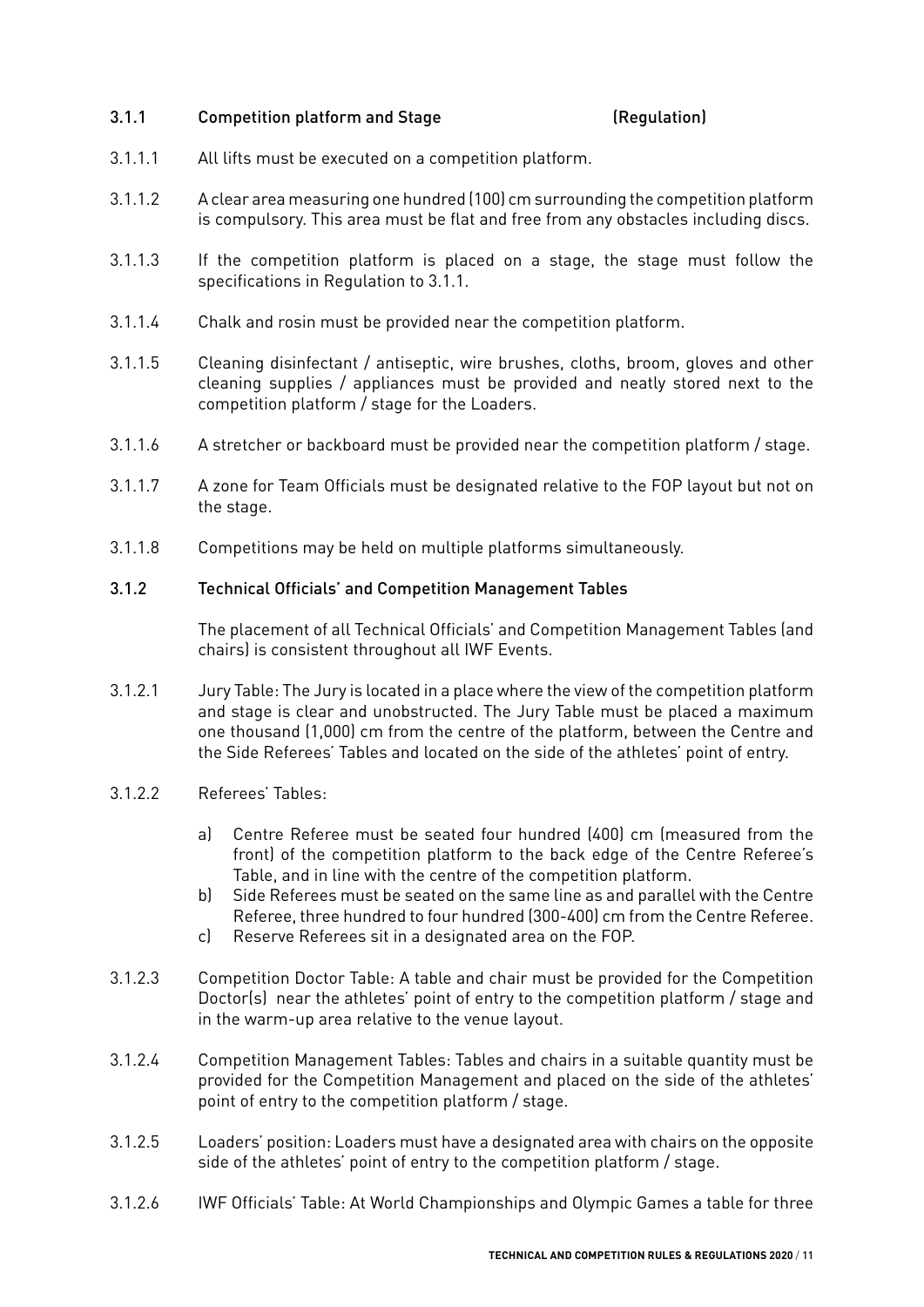to five (3-5) persons with chairs must be provided in a location symmetrical to the Jury Table.

#### 3.1.3 Warm-up area

3.1.3.1 In order to prepare for competition, athletes must be provided with a warm-up area located in close proximity to the competition platform / stage relative to the venue layout.

The warm-up area must be equipped with:

- an appropriate amount of numbered warm-up platforms (numbers start at one (1))
- barbells, chalk, rosin, etc. in relation to the number of competing athletes
- loudspeakers connected with the Speaker's audio system
- real time scoreboard
- attempt board
- display of official timing clock
- live video feed of activity on the competition platform
- tables for Marshals and Competition Doctor
- water / refreshments
- ice for injuries
- other operational tables, as required
- bathroom facilities (preferable)

#### **3.2 VENUE – ADDITIONAL SPACES**

- 3.2.1 The following additional spaces must be provided at the competition venue:
	- Doping Control Station
	- Changing rooms with shower
	- Athletes' Rest area
	- Competition Management office(s)
	- First Aid / Medical room
	- IWF Meeting room
	- IWF Offices (President, General Secretary and Secretariat)
	- Press Centre
	- Sauna
	- Technical Officials' room
	- Training area (may be at a different location, but preferably at the competition venue)
	- VIP room
	- Weigh-in room and Test Weigh-in room
- 3.2.2 Only IWF authorized professional cameras, recording equipment or drones allowed in the Venue, within the FOP or in additional spaces.

#### **3.3 SPORT EQUIPMENT**

#### 3.3.1 General Provisions

3.3.1.1 At Olympic Games, Youth Olympic Games, Continental, Regional and other Multisport Games, World, Continental and Regional Championships and FISU Events, only IWF-licensed sport equipment shall be used.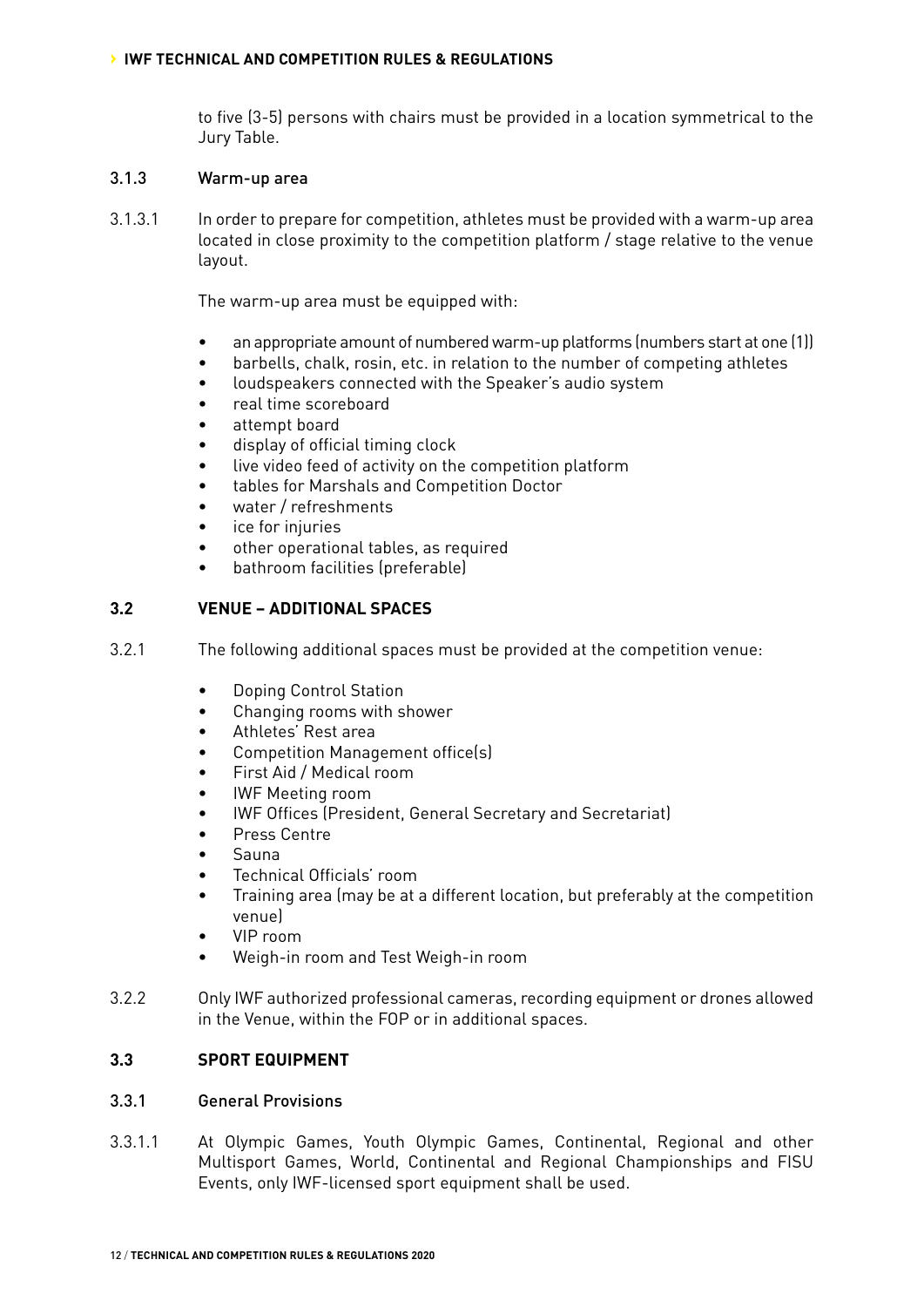- 3.3.1.2 For the Olympic Games and Youth Olympic Games the IWF Executive Board selects the supplier of the barbell and platform from among the IWF-licensed companies.
- 3.3.1.3 The application of the IWF Technology and Information System (TIS) is obligatory at World Championships (Youth, Junior and Senior), World University Championships, Grand Prix and Continental Olympic Qualification Events.

#### 3.3.2 Platform (Regulation)

- 3.3.2.1 Two types of platforms are authorised for use by the IWF: Competition and Training / Warm-up platforms. Both types of platforms must meet the authorised specifications.
- 3.3.2.2 Competition platform:
	- square
	- measures four hundred (400) cm on each side
	- measures ten (10) cm in height
- 3.3.2.3 Training / warm-up platform:
	- measures three hundred (300) cm wide
	- measures two hundred fifty to three hundred (250-300) cm in length

#### 3.3.3 Barbell (Regulation)

- 3.3.3.1 The barbell consists of the following parts:
	- Bar
	- Discs
	- Collars
- 3.3.3.2 Bar

There are two (2) types of bars: men's and women's bars. Both types of bars must meet the following authorized specifications:

- 3.3.3.3 A men's bar weighs twenty (20) kg.
- 3.3.3.4 A women's bar weighs fifteen (15) kg.
- 3.3.3.5 Discs

Two types of discs are authorised for use by the IWF: Competition and Training discs. Both types of discs must meet the following authorized specifications:

3.3.3.6 Competition discs: (weights in kg with corresponding colour)

| 25 kg | red    |
|-------|--------|
| 20 kg | blue   |
| 15 kg | yellow |
| 10 kg | green  |
| 5 kg  | white  |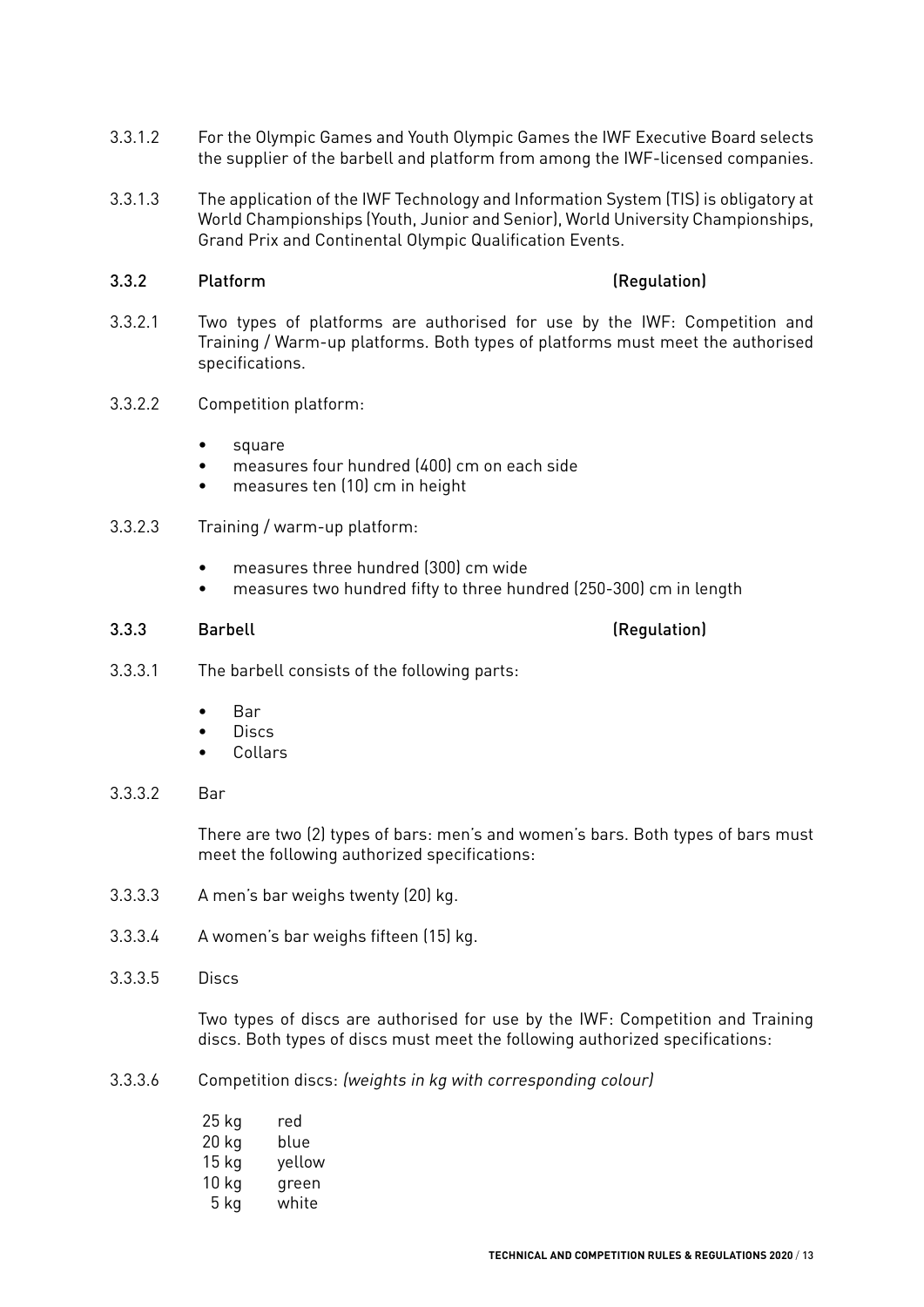- 2.5 kg red
- 2 kg blue
- 1.5 kg yellow
- 1 kg green
- 0.5 kg white
- 3.3.3.7 Training discs
	- manufactured in coloured weights as listed above
	- may be manufactured in black with corresponding coloured rims and demarcated with "Training"

#### 3.3.3.8 Collars

In order to secure the discs to the bar, each bar must be equipped with collars. Collars must meet the following authorised specifications:

- two (2) collars per barbell
- weight =  $2.5$  kg each
- 3.3.3.9 Competition discs must be used on the Competition platform as well as in the Warm-up area.
- 3.3.3.10 Training discs may be used in the training venue, except for the Olympic Games, the Youth Olympic Games, or as otherwise decided by the IWF.

#### 3.3.3.11 Loading Chart (Regulation)

# Discs are loaded and secured by collars on the sleeve of the bar. The bar is loaded

with the heaviest discs first and then the lighter discs loaded in descending order of weight toward the outer edge of the bar. Discs must be loaded so that both the on-duty Referees and Jury can identify the weight of each disc.

3.3.3.12 An adequate number of sets of men's and women's barbells and additional discs must be provided for each competition. (Refer to IWF Guidelines.)

#### 3.3.4 Scales (Regulation)

3.3.4.1 At World Championships, Olympic Games and other select IWF Events, multiple identical scales are required.

#### 3.3.5 Athlete Bibs / Athlete Passes / Warm-up Passes / Challenge Cards (Regulation)

- 3.3.5.1 Athlete Bibs are worn for athlete identification during competition. Athlete Bibs are supplied to athletes in each group indicating the athletes' allocated start numbers.
- 3.3.5.2 Athlete Passes are issued to competing athletes in each group and are valid only for the specified group.
- 3.3.5.3 Warm-up passes are worn for Team Officials' identification during competition. Warm-up passes are issued to Team Officials in each group and are valid only for the specified group.
- 3.3.5.4 Challenge Cards are issued to Athletes / Teams to challenge Referees' / Jury's decision. One (1) Challenge Card shall be provided for each athlete.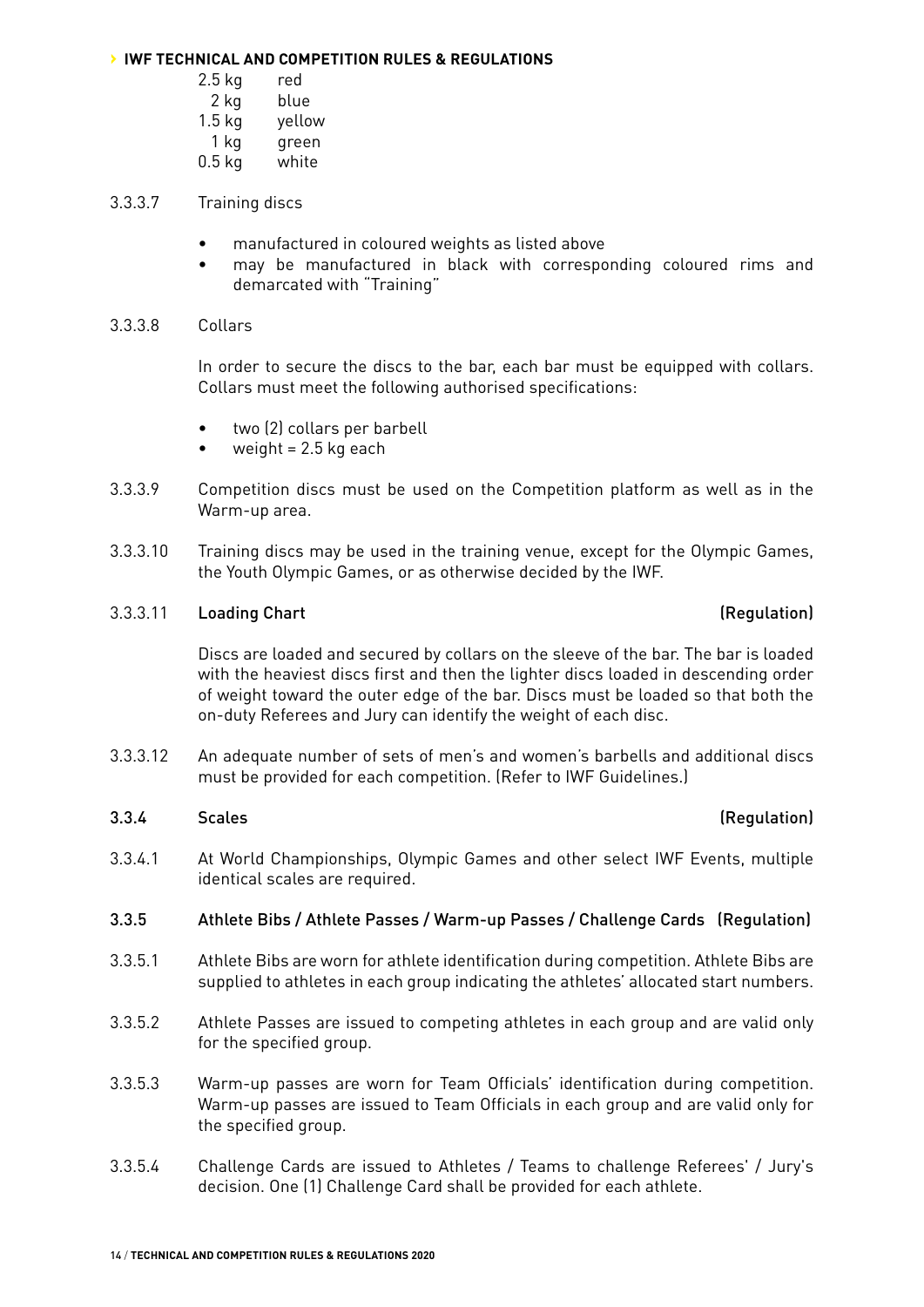#### 3.3.6 Technology and Information System (TIS)

The TIS is a complex and integrated competition management application including the competition management software and the following hardware:

#### 3.3.6.1 Referee Light System (Regulation)

- 3.3.6.2 The Referee Light System is the means by which Referees adjudicate the lifts.
- 3.3.6.3 The Referee Light System consists of one (1) control box for each of the three (3) Referees and a control panel for the Jury.
- 3.3.6.4 Each of the Referees must give the "Down" signal by pressing the white button for a "Good lift" or the red button for "No lift", according to the relevant rules.
- 3.3.6.5 When two (2) of the Referees have provided identical decisions, a visual and audible "Down" signal is given to the athlete to replace the barbell on the competition platform.
- 3.3.6.6 If one (1) Referee presses the white button and another Referee presses the red button and the third Referee does not press either, the latter hears an intermittent audible signal from the control box prompting him / her that a decision is required.
- 3.3.6.7 The signal is only a reminder to the Referee; the Referees must be certain in their decision of "Good lift" or "No lift". The signal should not force the Referee to make a decision. When two (2) white lights or two (2) red lights have been given by two (2) of the three (3) Referees and the "Down" signal has been seen and heard, the Referee who has not provided a decision is reminded to give his / her decision by way of the intermittent audible signal.
- 3.3.6.8 Three (3) seconds after the three (3) Referees have given their decision; the "decision lights" light up, indicating the individual decision of the Referees by corresponding colours, either red or white. The decision lights remain lit for a minimum of three (3) seconds.
- 3.3.6.9 After the visible and audible "Down" signal and before the decision lights operate, the Referees have a three (3) second window to reverse their decision. If a Referee misses the three (3) second window he / she must raise the small flag provided to them to indicate a change in decision.
- 3.3.6.10 When the "Down" signal has been given and the "decision lights" are on and the athlete does not lower the barbell, the Centre Referee must say "Down" and signal the athlete to replace the barbell to the competition platform.
- 3.3.6.11 During the competition, the Jury monitors the work of the Referees through a control panel. Every decision by the Referees may be verified as the lights on the control panel light up instantly when the Referees make a decision. Slow, fast or no decision(s) may be identified for immediate or further action.

Should the Jury want to call any of the Referees to the Jury Table, the Jury President does so by pressing the button on the control panel, which gives an audible signal to the Referee(s) in question.

## 3.3.6.12 Jury Control Unit (Regulation)

Jury members give their decision on each lift using the equipment located on the Jury Table. Each Jury member has a device with a red and white push button.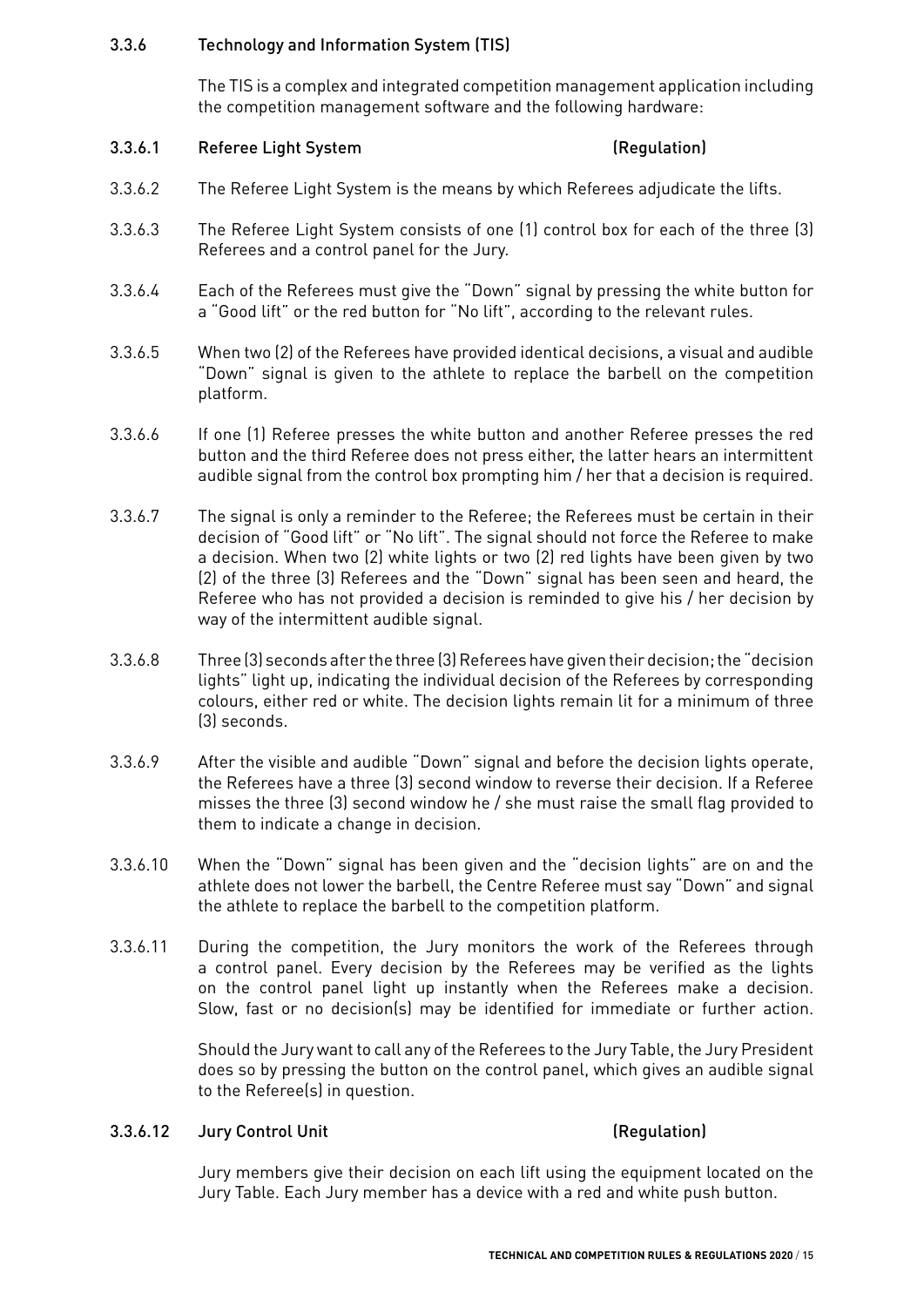#### 3.3.6.13 Communication System

An intercom or telephone system must be provided for direct communication between the Jury, Competition Management and Chief Marshal.

#### 3.3.6.14 Timing Clock (Regulation)

An electronic timing clock with countdown mode in increments of one (1) second must be used. The timing clock must be able to be set to any time up to fifteen (15) minutes.

#### 3.3.6.15 Attempt Board

An Attempt Board must be displayed on the FOP, both in the competition area and warm-up area.

The following information must be displayed on the Attempt Board:

- name (family name displayed upper case text; followed by given name in upper case for the first letter and lower case for subsequent text)
- IWF / IOC code
- weight to be taken
- attempt number
- athlete start number
- Referees' decision, if not displayed elsewhere
- timing clock, if not displayed elsewhere

#### 3.3.6.16 Scoreboard

Scoreboards must be set up in a prominent place in the FOP, both in the competition area and warm-up area in order to record and display the progress and results of the specific category as it happens. The warm-up area, scoreboard(s) must always be in start number order (as a Real Time Display System). Spectators, scoreboard(s) can be in ranking order.

- 3.3.6.17 The scoreboard must contain the following information for all athletes in the group being contested and for the top three (3) athletes from the previous groups:
	- athlete start number, in numerical order (before the competition)
	- athlete start number, in numerical order or ranking order (once competition has been started)
	- name of each athlete according to the allocated start number
	- year of birth
	- IWF / IOC code
	- three (3) attempts in the Snatch
	- three (3) attempts in the Clean & Jerk
	- Total
	- final classification
	- indication of the athlete called and the one to follow next
- 3.3.6.18 Successful and unsuccessful attempts must be marked differently (by strikethrough or by colour).

#### 3.3.6.19 Record Display

The records of the category contested must be displayed on the FOP. The information on the records must be available throughout the entire group and must be updated immediately when a new record is set.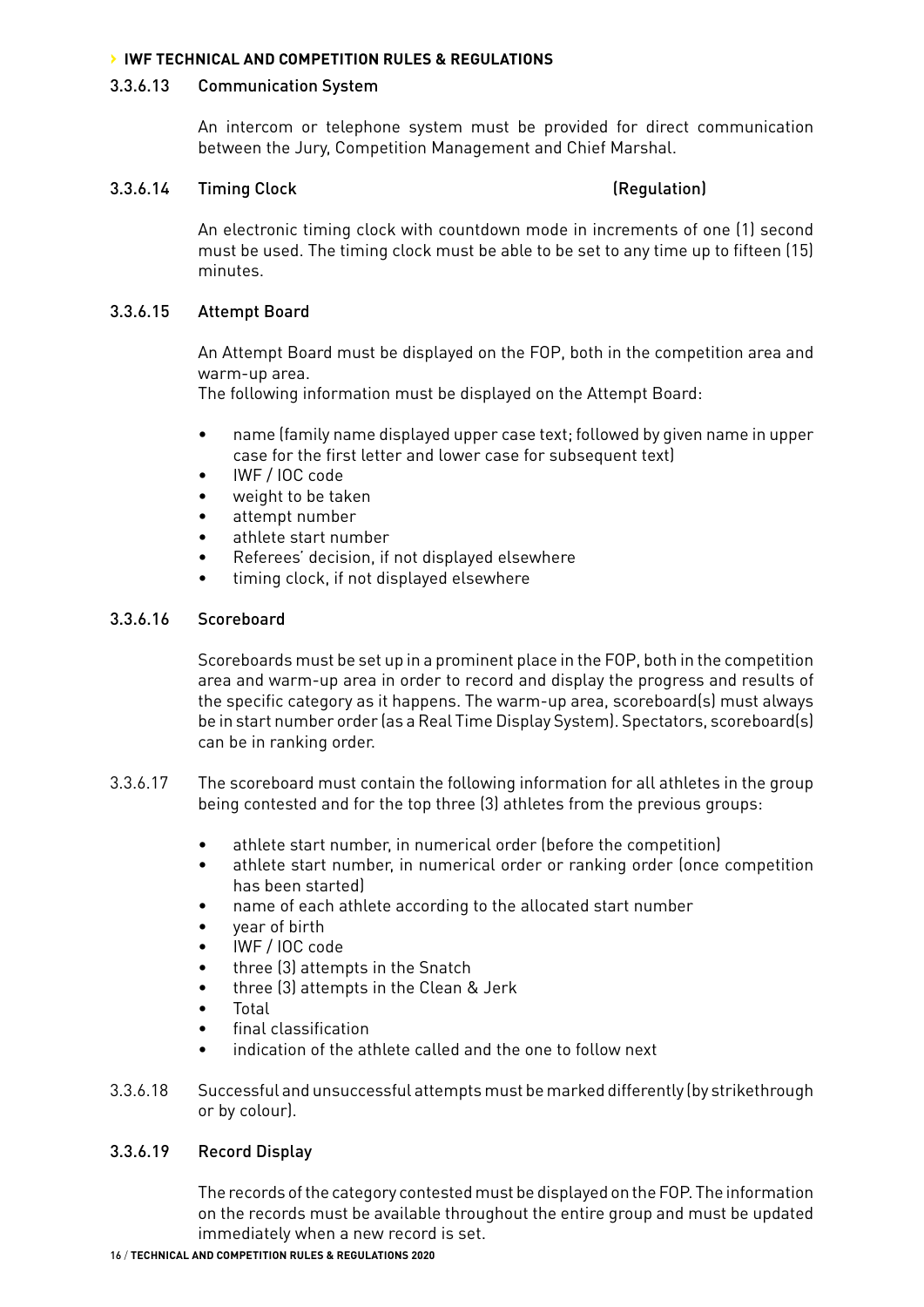#### 3.3.6.20 Video Board(s)

Video screen(s) must be provided on the FOP, both in the competition area and warm-up area.

## 3.3.7 Video Playback Technology (VPT) (Regulation)

- 3.3.7.1 VPT is technology to review the Referees' / Jury's decision if challenged or in case of disagreement within the Jury.
- 3.3.7.2 At Senior, Junior and Youth World Championships, Olympic and Youth Olympic Games it is obligatory to apply VPT.

## **3.4 OFFICIAL DOCUMENTS**

#### 3.4.1 Event Regulation

- 3.4.1.1 Four (4) months prior to the date of the IWF Event, the host Member Federation / Organising Committee distributes the IWF Event Regulation by way of publishing it online and distributing it via email / mail to all concerned parties.
- 3.4.1.2 The IWF Event Regulation contains the following information:
	- exact date of the IWF Event, with a detailed program of the competition and related activities
	- competition and training venue
	- Minimum Entry Totals for each bodyweight category (for Senior World Championships)
	- financial conditions
	- accommodation and ground transportation offered
	- Media Accreditation Forms
	- Preliminary Entry Forms
	- Final Entry Forms
	- Organising Committee contact information
	- any other pertinent information

#### 3.4.2 Entry Forms

- 3.4.2.1 A Preliminary Entry Form includes:
	- Member Federation
	- athletes' names
	- athletes' date of birth
	- athletes' bodyweight category
	- Entry Total (a reference performance for the allocation into groups, with consideration to 6.6.5)
	- accompanying Team Officials' names and functions (Team leader, coach, doctor, therapist, etc.)
	- signature and date
- 3.4.2.2 Maximum number of athletes allowed on the Preliminary Entry Form are twelve (12) men and twelve (12) women, or equalling the number of bodyweight categories on the program of the event plus two (2) in each gender, whichever is less. For the IWF World Championships (Senior, Junior and Youth), maximum twenty (20) men and twenty (20) women can be entered, however, the Member Federation must declare the number of the athletes and the Team officials who will actually participate.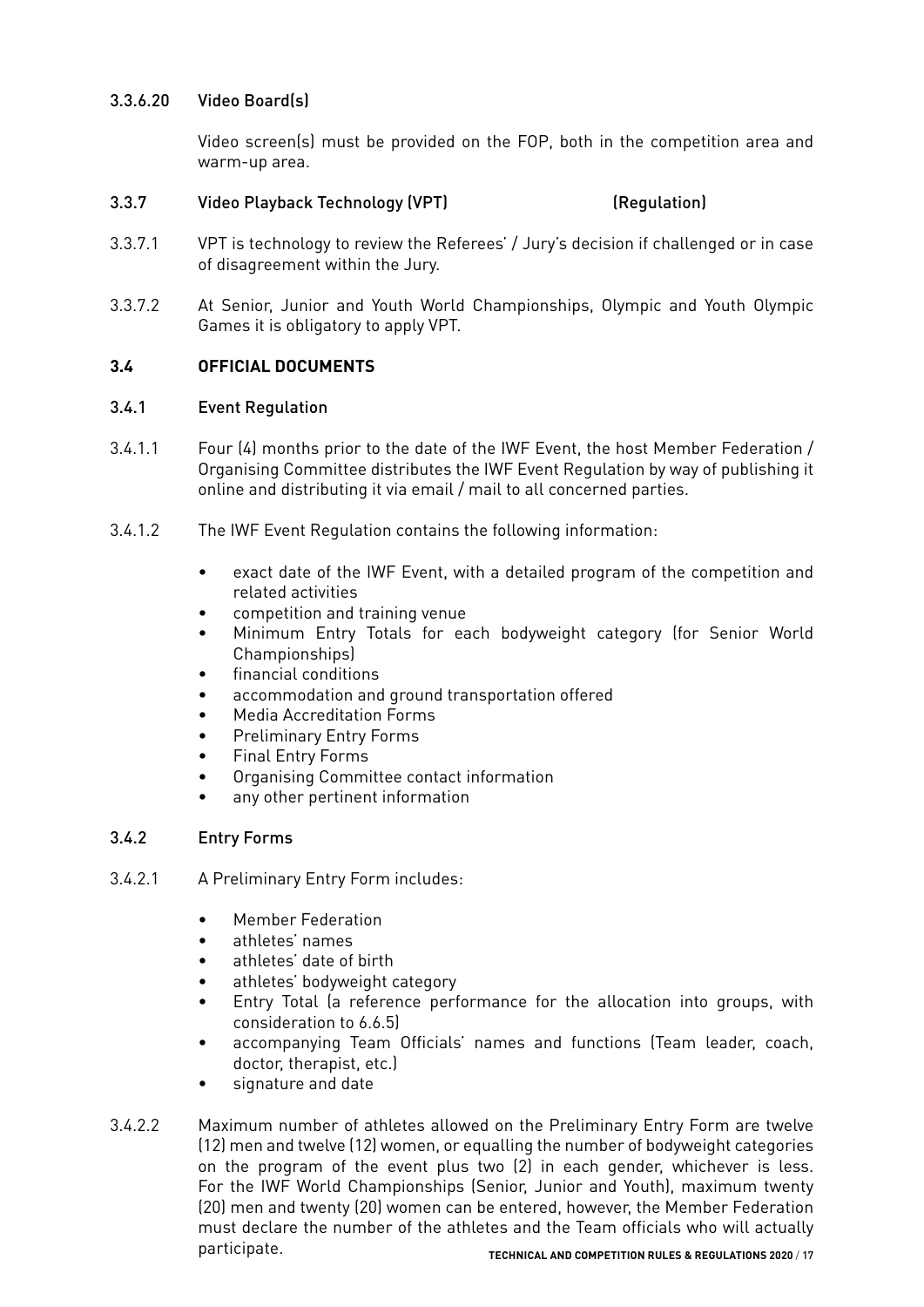- 3.4.2.3 A Final Entry Form includes:
	- Member Federation
	- athletes' names
	- athletes' date of birth
	- athletes' bodyweight category
	- Entry Total (a reference performance for the allocation into groups, with consideration to 6.6.5)
	- accompanying Team Officials' names and functions (Team leader, coach, doctor, therapist, etc.)
	- signature and date

Maximum number of athletes allowed on the Final Entry Form are twelve (12) men and twelve (12) women, or equalling the number of bodyweight categories on the program plus two (2) in each gender, whichever is less; this consists of a maximum number of participating athletes plus two (2) reserve athletes per gender. Reserve athletes must be noted as such on the Final Entry Form.

For the IWF World Championships (Senior, Junior and Youth), only athlete(s) from the Preliminary Entry Form can be included into the Final Entry Form.

## 3.4.3 Verification Form

- 3.4.3.1 The Verification Form includes with data in accordance with the Final Entry Form:
	- Member Federation
	- athletes' names
	- athletes' date of birth
	- athletes' bodyweight category
	- **Entry Total**
	- signature and date line
- 3.4.3.2 Maximum ten (10) men and ten (10) women (full team per gender), or equalling the number of bodyweight categories on the program whichever is less, shall remain on the Verification Form, with a maximum of two (2) athletes per bodyweight category, unless events of different age groups are held together.

#### 3.4.4 Start List Package

- 3.4.4.1 The Start List Package includes:
	- Timetable, indicating the date and time of competitions, groups, TOs' assignment
	- List of Technical Officials and their group allocation
	- Start Lists for each group, including athletes' lot numbers, names, date of birth, IWF / IOC code, Entry Totals

#### 3.4.5 Weigh-in List

- 3.4.5.1 Issued for each group, the Weigh-in List must contain the following information for all athletes:
	- lot number
	- name
	- date of birth
	- IWF / IOC code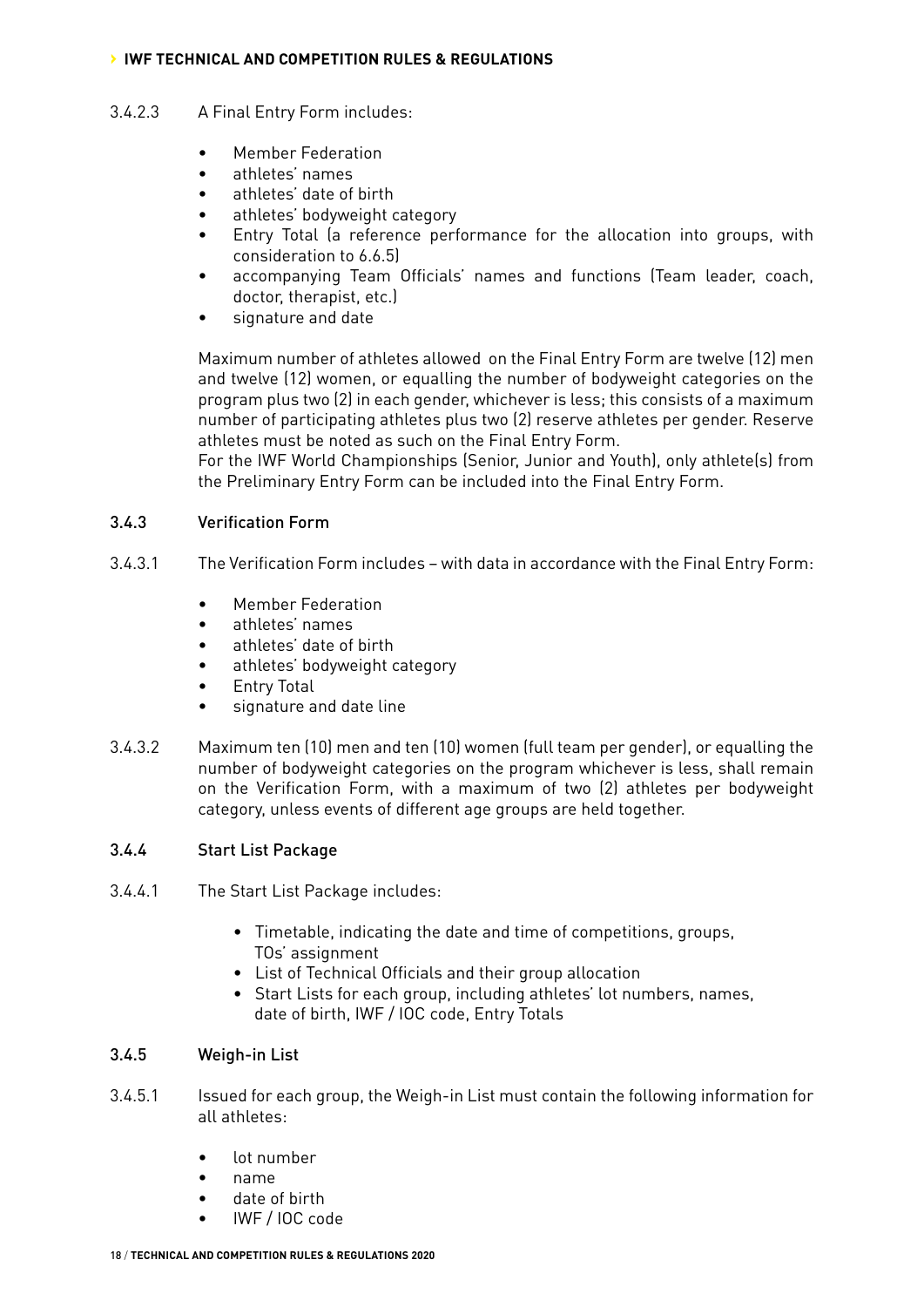- Entry Total
- bodyweight
- first attempts in Snatch and Clean & Jerk
- signatures of Technical Officials attending the weigh-in

## 3.4.6 Athlete's Card

3.4.6.1 The Athlete's Card is issued for each athlete and is the official document to record the athletes' declarations, attempts and Team Officials / athletes' initials or signature as allowed by the TCRR.

Each Athlete's Card contains the following athlete information:

- name
- date of birth
- IWF / IOC code
- bodyweight category
- group, if applicable
- **Entry Total**
- start number, assigned at the completion of weigh-in

## 3.4.7 Protocol

- 3.4.7.1 The Protocol, either handwritten or computer generated is the official document certifying the results of each group and contains the following information of each athlete:
	- start number
	- lot number
	- name
	- date of birth
	- IWF / IOC code
	- bodyweight
	- all attempts for both lifts
	- Total
	- records, if applicable
	- signatures of Jury President and / or Competition Director / TD
- 3.4.7.2 Successful and unsuccessful attempts must be marked differently (by strikethrough or by colour).

## 3.4.8 Final Results Package

- 3.4.8.1 The Final Results Package produced either in hardcopy or electronic / digital format is distributed to the delegations and all concerned parties at the end of the Event and must contain:
	- Timetable
	- Team Classification; including team rankings, IWF / IOC codes, classification points, number of athletes
	- Results of Snatch, Clean & Jerk and Total in each bodyweight category; including ranking, name, date of birth, IWF / IOC code, attempts (with successful and unsuccessful attempts differently marked) and result
	- New records; including bodyweight category, name, date of birth, IWF / IOC code, record weight
	- Protocol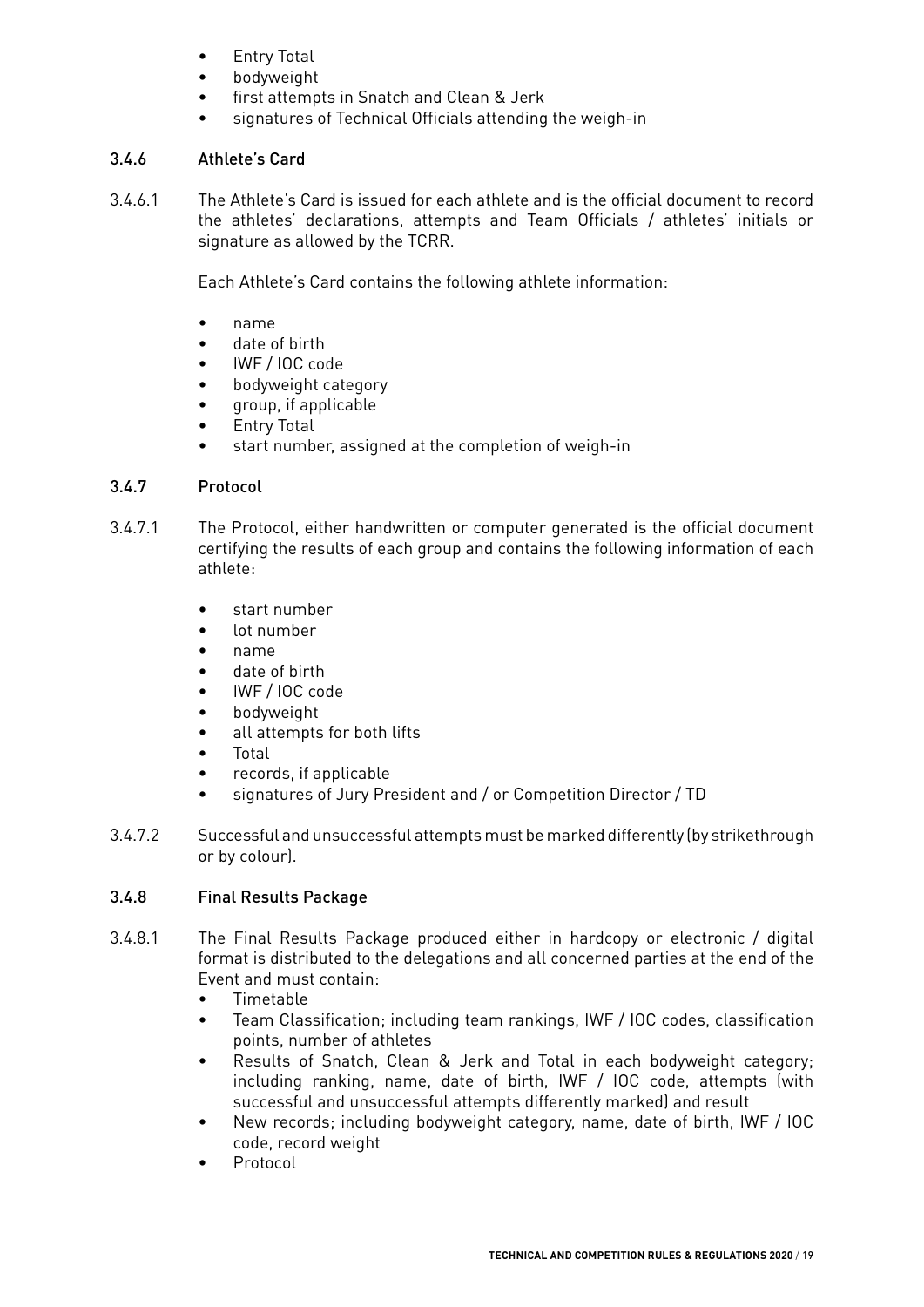# **4 ATHLETES' OUTFIT**

## **4.1 GENERAL**

- 4.1.1 Athletes must wear a weightlifting costume and sport footwear.
- 4.1.2 Athletes may wear the following outfit according to the relevant rules:
	- Unitard
	- T-shirt
	- Shorts
	- Socks
	- Belt
	- Bandage(s)
	- Sticking plaster(s)
	- Tape(s)
	- Glove(s) and / or Palm Guard(s)
	- Undergarment(s)
	- Jewellery / Accessories
	- Hair adornment(s)
	- Religious head gear / Head gear

#### **4.2 COSTUME**

- 4.2.1 Athletes must wear only one weightlifting costume which complies with the following criteria:
	- must be one piece
	- must be collarless
	- may be of any colour
	- must not cover the elbows
	- must not cover the knees
- 4.2.2 Costumes may be decorated or marked with the athlete's:
	- name
	- nick name
	- club name
	- Member Federation / NOC
	- national emblem

#### **4.3 FOOTWEAR**

4.3.1 Athletes must wear sport footwear.

#### **4.4 BELT**

- 4.4.1 A weightlifting belt may be worn. If used, it must be worn on the outside of the costume.
- 4.4.2 The maximum width of the belt is twelve (12) cm.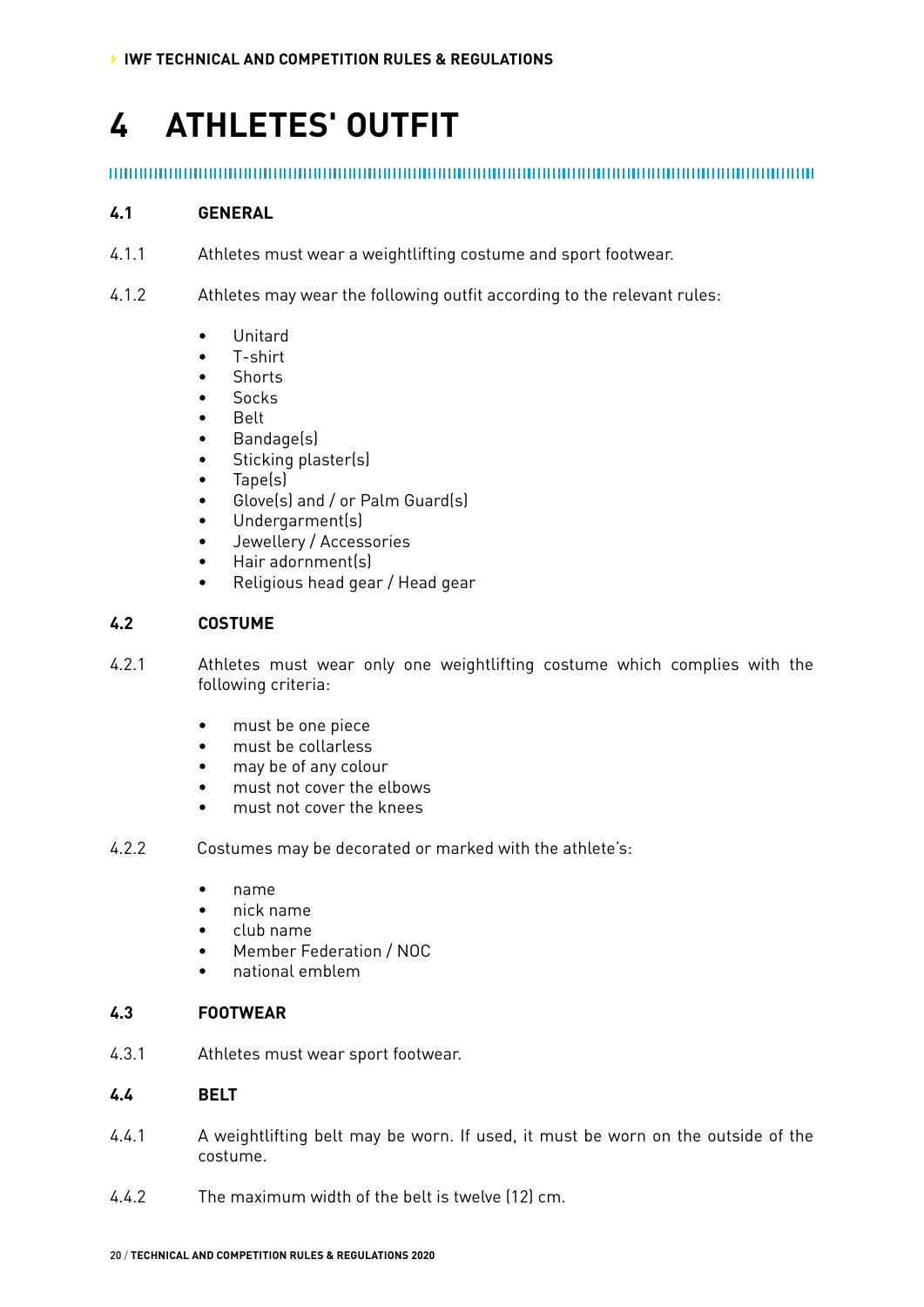## **4.5 BANDAGES, STICKING PLASTERS AND TAPES**

- 4.5.1 Bandages are non-adhesive wraps made of a variety of materials; most common materials are gauze, medical crepe, neoprene / rubber or leather.
- 4.5.1.1 There is no limit to the length of the bandages.
- 4.5.1.2 One-piece elastic bandages, neoprene / rubberised kneecaps, or patella protectors which allow free movement, may be worn on the knees. Kneecap bandages / protectors may not be reinforced by way of buckles, straps, whalebone, plastic or wire.
- 4.5.1.3 Bandages may be worn both on the inner and outer surface of the hands and may be attached to the wrist.
- 4.5.1.4 Bandages must not be attached to the barbell at any time.
- 4.5.1.5 Any bandage worn on the trunk must be worn under the costume.
- 4.5.1.6 No bandages or substitutes are allowed within ten (10) cm of the elbow area. The ten (10) cm area consists of five (5) cm above and five (5) cm below the elbow.
- 4.5.2 Sticking plasters are small adhesive bandages usually made of woven fabric, plastic, or latex rubber with an absorbent pad. Sticking plasters are applied to cover small wounds.
- 4.5.2.1 Sticking plasters may be worn to protect small wounds, as required.
- 4.5.2.2 Sticking plasters worn on the fingers and thumb must not protrude in front of the fingertips.
- 4.5.2.3 Sticking plasters must not be attached to the barbell at any time.
- 4.5.3 Tape is made of either rigid cotton or rayon material and is known as athletic tape, medical tape and / or sport tape. Tape can also be an elastic therapeutic tape (Kinesio tape) which is an adhesive elastic cotton strip in multiple colours.
- 4.5.3.1 Tape worn on the fingers and thumb must not protrude in front of the fingertips.
- 4.5.3.2 Tape worn on both the inner and outer surface of the hands may be attached to the wrist.
- 4.5.3.3 Tape or substitute must not be attached to the barbell at any time.
- 4.5.3.4 No tape or substitutes are allowed within ten (10) cm of the elbow area. The ten (10) cm area consists of five (5) cm above and five (5) cm below the elbow.
- 4.5.3.5 Tape may be worn under any piece of the athlete outfit including other bandages anywhere on the body, except the elbow(s). Tape(s) worn on forearm and / or upper arm must not reach the elbow area. The elbow area consists of five (5) cm above and five (5) cm below the elbow.

## **4.6 GLOVES AND PALM GUARDS**

- 4.6.1 In order to protect the palm of the hands, wearing fingerless gloves is allowed (e.g.: gymnastic palm guards, cycling gloves).
- 4.6.2 Gloves may only cover the first knuckle of the fingers.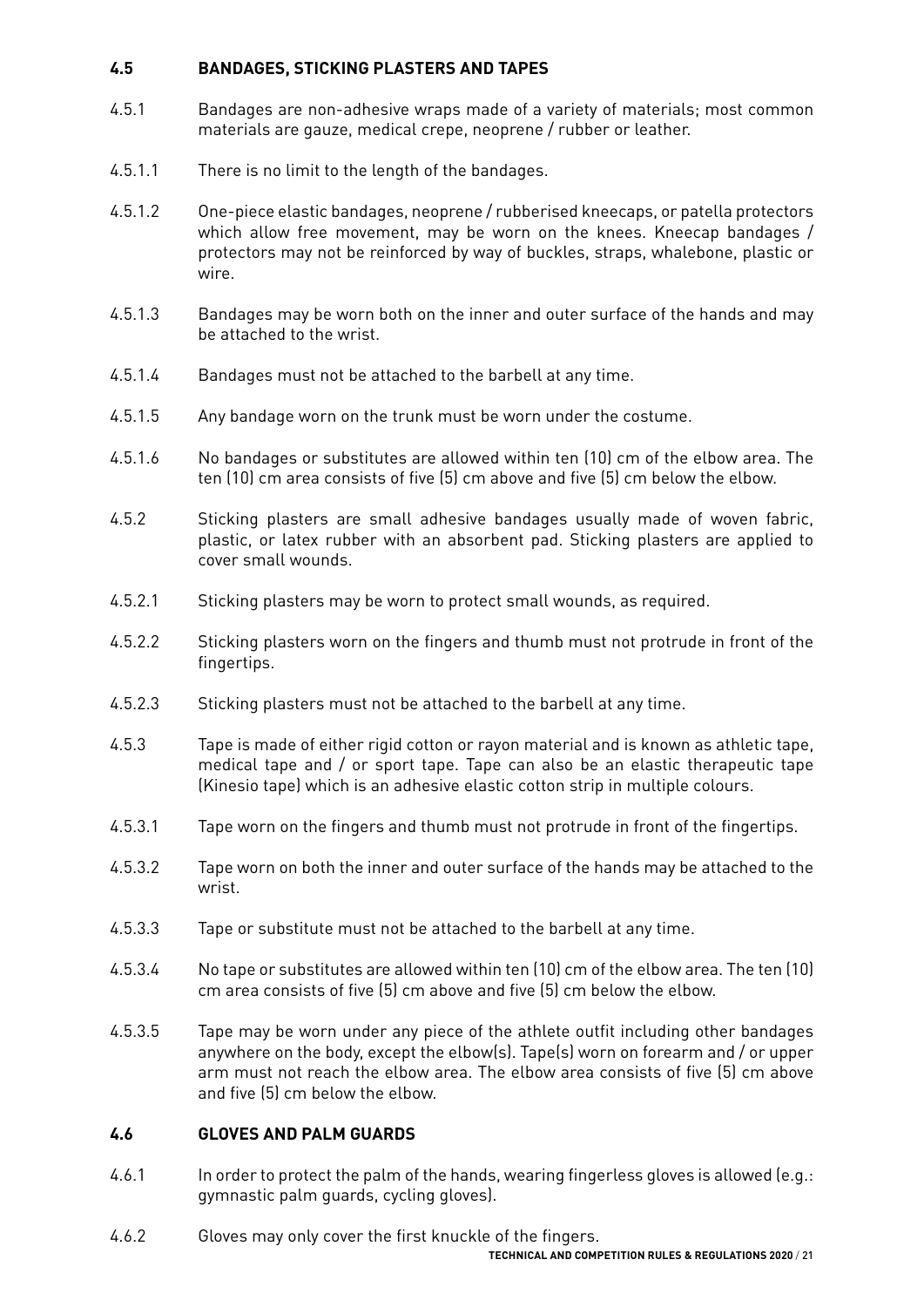4.6.3 If sticking plaster or tape is worn on the fingers, there must be a visible separation between the sticking plaster or tape and the palm guard or glove.

#### **4.7 OTHER OUTFIT**

- 4.7.1 Only one unitard may be worn under the costume. The unitard must comply with the following criteria:
	- be one piece or two pieces
	- be tight fitting
	- be collarless
	- may cover both elbows and / or knees
	- may be of any one colour
	- no pattern or design permitted
- 4.7.2 Only one T-shirt may be worn under the costume. The T-shirt must comply with the following criteria:
	- be collarless
	- not cover the elbows
	- may be of any colour
- 4.7.3 Only one pair of shorts may be worn under the costume and the shorts must not be longer than the costume. Shorts must comply with the following criteria:
	- be tight fitting
	- not cover the knees
	- may be of any colour
- 4.7.4 A T-shirt and shorts cannot be worn instead of the costume.
- 4.7.5 Hair and any items worn on the head are considered to be part of the head.
- 4.7.6 At competitions, athletes participate in the uniform clothing issued / approved by their Member Federation. For this purpose, the Victory Ceremony is considered to be part of competition.

#### **4.8 PERSONAL ELECTRONIC DEVICES**

4.8.1 Personal electronic equipment (i.e.: iPods, tablets, mobile phones, etc.) is forbidden on the competition platform / stage. Medical equipment (i.e. hearing aid or such implements) is an exception. Personal electronic equipment may be used in the warm-up area. The IWF, host Member Federation / Organising Committee or any Games Organising Committees are not responsible for athletes', Team Officials' and Technical Officials' personal property.

#### **4.9 MANUFACTURER'S IDENTIFICATIONS**

- 4.9.1 At all IWF Events the following identifications are permitted on each article of the athletes outfit with the total maximum size of five hundred (500) cm² per article:
	- a) the identification (logo, name or a combination of both) of the manufacturer of the product and / or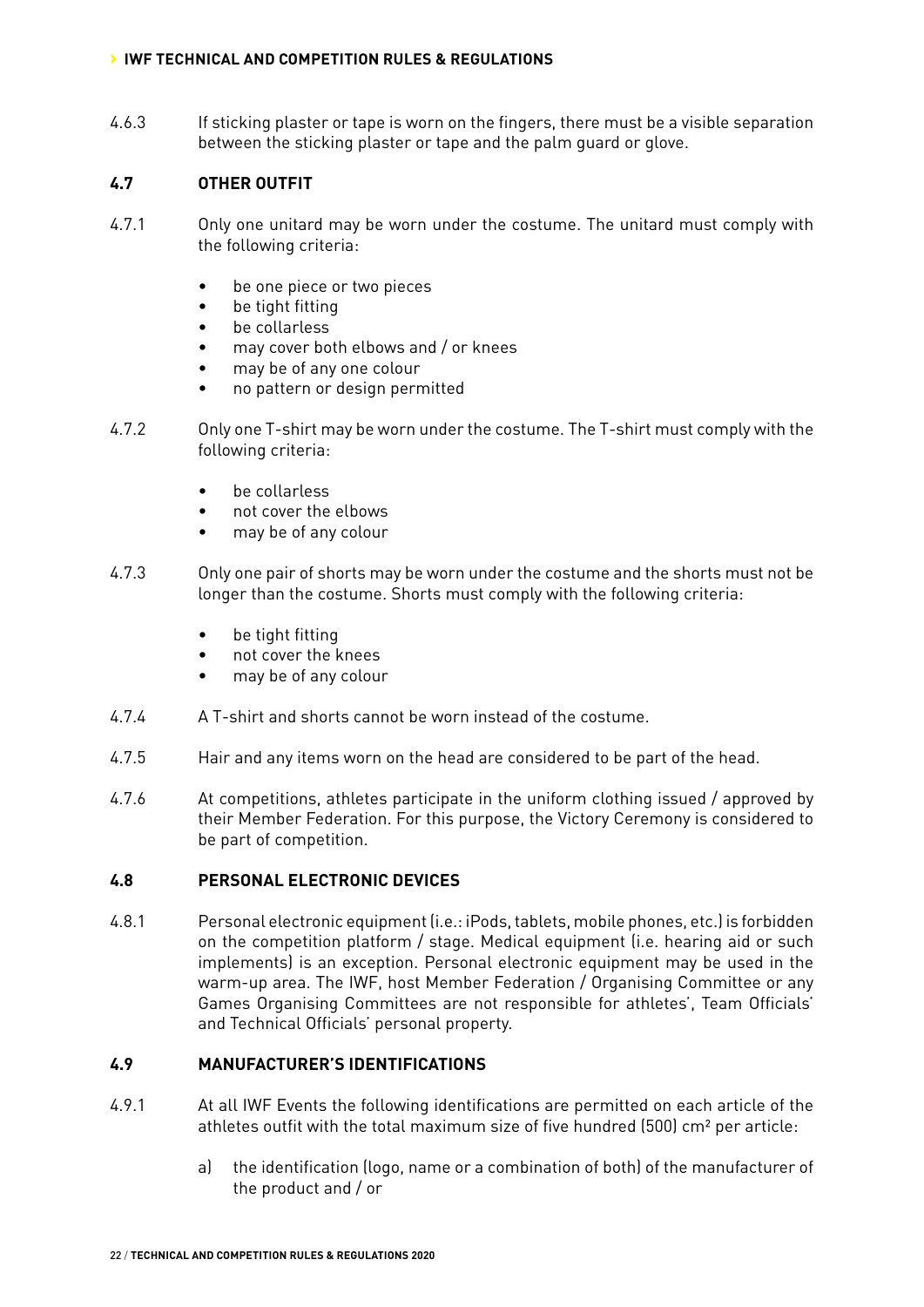b) the identification of the athlete's commercial sponsor (logo, name or a combination of both)

Distinctive manufacturer's design patterns are not considered for the application of this rule.

4.9.2 At Olympic Games and Youth Olympic Games the relevant IOC rules prevail regarding manufacturer's identification.

## **5 COMPETITIONS**

,,,,,,,,,,,,,,,,,,,,,,,,,,,,,,,

#### **5.1 IWF EVENTS (Regulation)**

- 5.1.1 IWF Events are international weightlifting competitions registered as "IWF Events" in the IWF Calendar which is regulated by the IWF Calendar Policy. There are two types of IWF Events:
	- a) Qualification Events for Olympic Games
	- b) Non-Qualifying Events

There are 3 levels of Event in the Qualification Events for Olympic Games:

- a) Gold Level Events
- b) Silver Level Events
- c) Bronze Level Events
- 5.1.2 IWF Event Organisers must guarantee unconditional entry to all participants from all eligible IWF Member Federations.
- 5.1.3 All IWF Events must include the two (2) individual lifts.
- 5.1.4 No other IWF Event may be organised within thirty (30) days before or thirty (30) days after the IWF / FISU World Championships or Olympic Games / YOG, unless approved by the IWF.

#### **5.2 CONDITIONS FOR IWF WORLD CHAMPIONSHIPS (Regulation)**

- 5.2.1 Gold, silver and bronze medals are awarded respectively to the first three (3) places for the Snatch, the Clean & Jerk and the Total in each bodyweight category.
- 5.2.2 IWF Youth, Junior and Senior World Championships
- 5.2.2.1 IWF Youth World Championships are held every year, except in the years with the Summer Youth Olympic Games.
- 5.2.2.2 IWF Junior World Championships are held every year.
- 5.2.2.3 IWF (Senior) World Championships are held every year with ten (10) bodyweight categories, except in years with the Summer Olympic Games. In the year of the Summer Olympic Games, IWF (Senior) World Championships can be held with at least three (3) non-Olympic bodyweight categories per gender to be included.
- 5.2.2.4 At IWF World Championships, only those athletes whose eligibility is confirmed by the IWF may participate.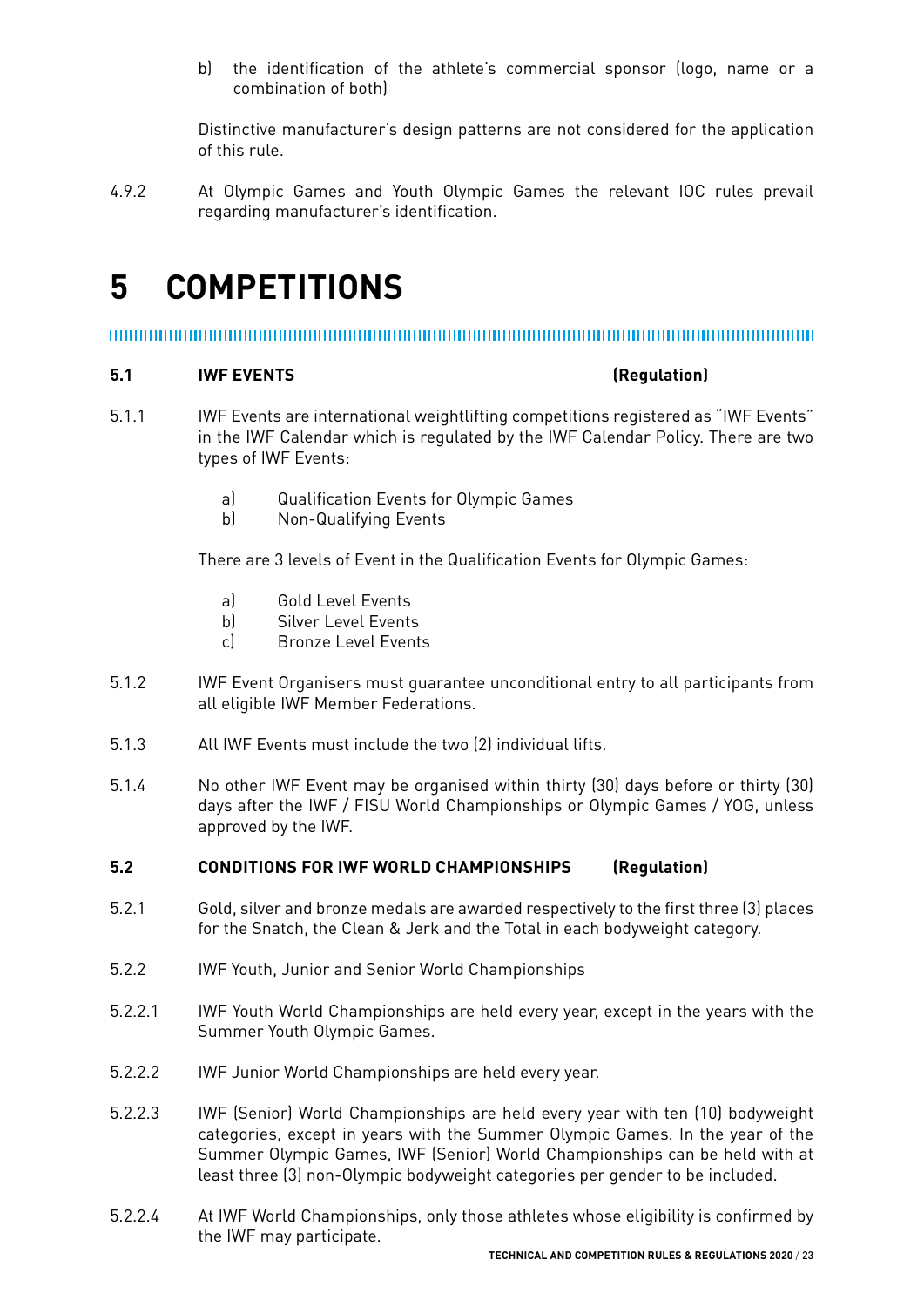#### 5.2.3 FISU World University Championships

- 5.2.3.1 Upon allocation by FISU to a FISU Member Organisation, the World University Weightlifting Championships are organised in even years under the auspices / control of FISU and its relevant Rules and Regulations.
- 5.2.3.2 The IWF is represented by an IWF Delegate appointed to each World University Championships.
- 5.2.3.3 In all aspects of the sport-specific and technical organisation of the Event, the IWF TCRR must be applied, wherever applicable.
- 5.2.3.4 Eligibility is in accordance with the FISU Rules on Eligibility in combination with the IWF Constitution, By-Laws and TCRR.
- 5.2.3.5 The IWF shall be involved in the allocation, preparation and delivery of the Championships in a consultative capacity.
- 5.2.3.6 The involvement of the respective Member Federation in the organisation of the Championships is encouraged and expected.
- 5.2.3.7 Subject to agreement with the Organising Committee, at least thirty-two (32) ITOs will be appointed to assist the Championships.

#### **5.3 CONDITIONS FOR OLYMPIC GAMES AND YOUTH OLYMPIC GAMES (YOG)**

- 5.3.1 A National Olympic Committee (NOC) may enter athletes to the Olympic Games and Youth Olympic Games in accordance with the relevant "Olympic Games Qualification Regulation".
- 5.3.2 Olympic Games
- 5.3.2.1 As soon as available but no later than twenty-four (24) months before the opening of the Olympic Games and in consultation with the IWF Executive Board, the IOC, the IWF Technical Delegates (TDs) and the Organising Committee of the Olympic Games (OCOG), the IWF shall communicate relevant information to all Member Federations.
- 5.3.2.2 All sport and TCRR related documents must be approved by the IWF before publication.
- 5.3.2.3 Olympic gold, silver and bronze medals are awarded respectively to the first three (3) places for the Total in each of the bodyweight categories.
- 5.3.2.4 The IWF Executive Board appoints two (2) Technical Delegates (TDs) for the Olympic Games whose task is to coordinate and assist with the technical organisation of the weightlifting competition.
- 5.3.3 Youth Olympic Games (YOG)
- 5.3.3.1 The stipulations under 5.3.2 apply, whenever possible.
- 5.3.3.2 An Event Delegate (ED) is appointed for the Youth Olympic Games whose task is to coordinate and assist with the technical organisation of the weightlifting competition.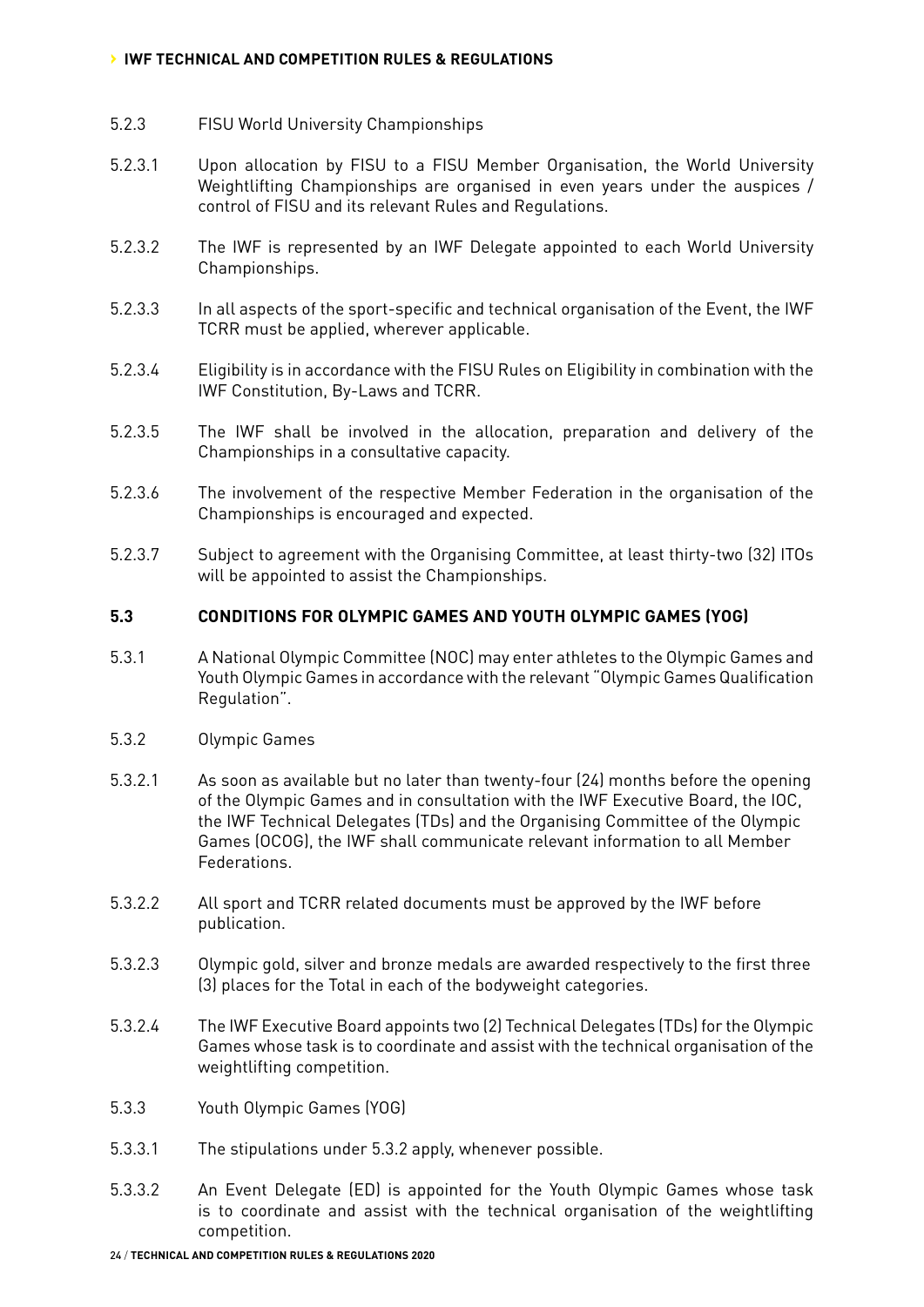### **5.4 CONDITIONS FOR MULTISPORT GAMES OTHER THAN OLYMPIC GAMES, YOUTH OLYMPIC GAMES AND UNIVERSIADE**

- 5.4.1 Weightlifting competitions at all Multisport Games (Continental, Regional or other) must be supervised by the IWF.
- 5.4.2 All sport and TCRR related documents must be approved by the IWF before publication. The Multisport Games Regulation must be supplied in English and in any other language the Games Organising Committee deems necessary.
- 5.4.3 The IWF reviews all venues and sports equipment and approves the weightlifting International Technical Officials (ITOs) in consultation with the Continental or Regional Federation concerned and / or the Games Organising Committee.
- 5.4.4 An IWF Technical Delegate (TD) shall be appointed to assist the Games Organising Committee. The TD must be present in advance of the opening of the Games to ensure that the venues and sports equipment are adequate and the relevant IWF TCRR are being respected.
- 5.4.5 The IWF may be represented either by the IWF President, General Secretary, or by a delegate appointed in consultation with the IWF President and General Secretary.
- 5.4.6 The Games Organising Committee must pay the travel, accommodation and meal expenses of the IWF Technical Delegate for the Games.
- 5.4.7 Gold, silver and bronze medals are awarded respectively to the first three (3) places for the Snatch, the Clean & Jerk and the Total in each of the bodyweight categories, unless otherwise specified and arranged between the Games Organising Committee and the IWF.

#### **5.5 CONDITIONS FOR UNIVERSIADE**

5.5.1 Weightlifting competitions at the Summer Universiade (FISU Games), organised in odd years under the auspices of FISU are carried out in accordance with the relevant FISU-IWF Regulations for Universiade sports, and elaborated in consultation and subject to approval by both organisations.

## **6 PROCEEDINGS OF AN IWF EVENT**

#### 

#### **6.1 PRE-COMPETITION PROCEDURES – ENTRIES**

- 6.1.1 Participants may only be officially entered by their respective Member Federation by way of the Online Entry System or both the traditional Preliminary and Final Entry Form documents. The IWF Executive Board may grant special entry and participation permission for eligible Refugee and / or displaced athletes, as defined by the relevant IWF policy.
- 6.1.2 In order to be eligible to compete at IWF Events, Athletes shall comply with the applicable whereabouts requirements of the IWF Anti-Doping Policy.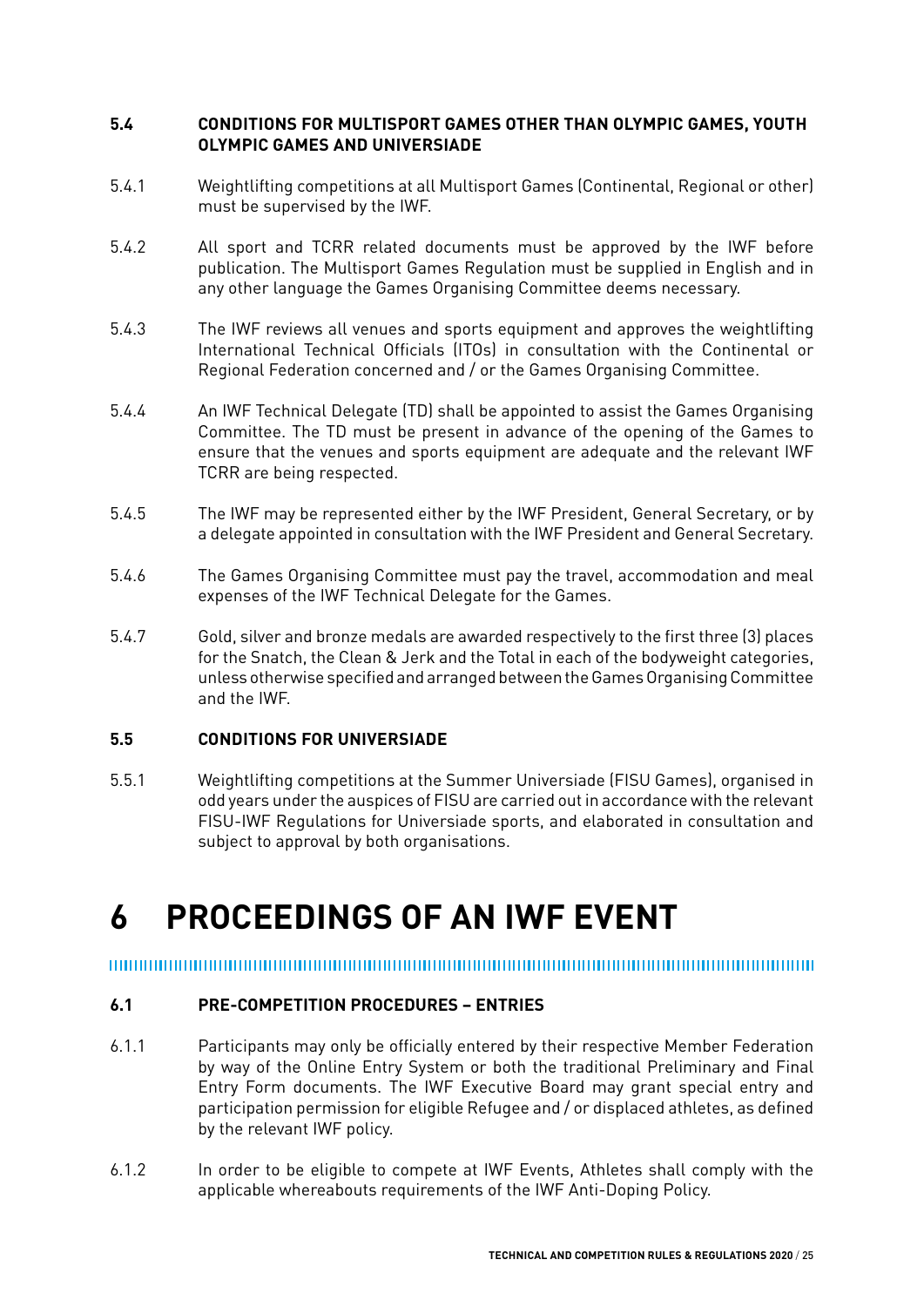- 6.1.3 The Preliminary Entry Form must be returned to the host Member Federation / Organising Committee (either by fax or e-mail) with a copy to the IWF Secretariat no later than sixty (60) days before the Technical Congress / Conference. For the IWF World Championships (Senior, Junior and Youth), the Preliminary Entry Form must be returned to the IWF no later than ninety (90) days before the Technical Congress / Conference.
- 6.1.4 The Final Entry Form must be returned to the host Member Federation / Organising Committee (either by fax or e-mail) with a copy to the IWF Secretariat no later than fourteen (14) days before the Technical Congress / Conference. For the IWF World Championships (Senior, Junior and Youth), only athlete(s) from the Preliminary Entry Form can be included into the Final Entry Form.
- 6.1.5 The host Member Federation / Organising Committee shall be entitled to use the names entered by each Member Federation on the Final Entry Form to reserve accommodation at any of the official designated hotels. Should any of the reserved hotel rooms be unused, the respective Member Federation shall be liable to pay to the host Member Federation / Organising Committee a cancellation fee for the entire duration of each reservation.
- 6.1.6 Final Entry Forms must be confirmed by the IWF. No unconfirmed, incomplete and/ or incorrect Entry Forms shall be accepted.
- 6.1.7 Athletes not listed on the Final Entry Form cannot take part in the Event.
- 6.1.8 For the World Championships (Youth, Junior and Senior), an Entry List by Category must be published on the IWF website latest five (5) days prior to the date of the Verification of Final Entries (VFE).

## **6.2 VERIFICATION OF FINAL ENTRIES**

- 6.2.1 Prior to the Technical Congress / Conference, a Verification of Final Entries (VFE) Meeting shall be held chaired by the CD / TD.
- 6.2.2 A copy of each participating athlete's passport must be provided at the latest at the VFE Meeting by the relevant Team Official(s).
- 6.2.3 The VFE Meeting consists of each participating team receiving a Verification Form on which they are requested / eligible to do the following:
	- correct the spelling of the athletes' name
	- correct the athletes' date of birth
	- modify the athletes' bodyweight category
	- modify the athletes' Entry Total
- 6.2.4 Substitution of athletes will not be accepted.
- 6.2.5 Maximum ten (10) men and ten (10) women, or equalling the number of categories on the program whichever is less, shall remain on the Verification Form with a maximum of two (2) athletes per bodyweight category, unless events of different age groups are held together. All additional athlete(s) must be deleted.
- 6.2.6 Once the Verification Form is verified, signed and returned the Entries are considered final.
- 6.2.7 Teams with no representation at the VFE Meeting must accept the information according to their submitted Final Entry Form as final and binding.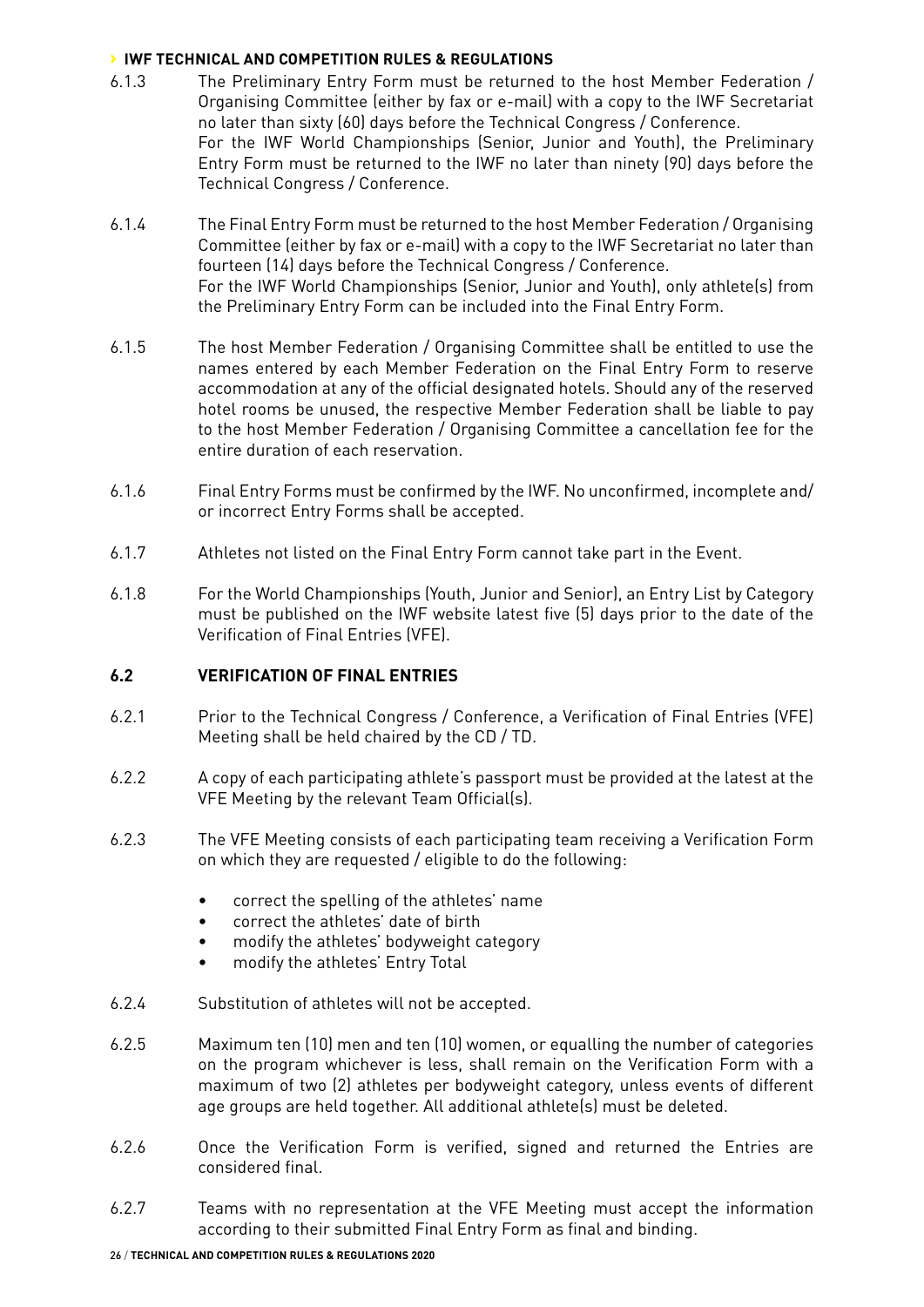## **6.3 DRAWING OF LOTS AND TECHNICAL CONGRESS / CONFERENCE**

- 6.3.1 After the VFE a randomly generated lot number is drawn for each verified athlete. The athletes retain the lot number throughout the Event. The lot number defines the order of the weigh-in and the order of lifting during the course of the competition in the athlete's relevant group.
- 6.3.2 Bodyweight categories may be divided into two (2) or more groups by the Competition Director / Technical Delegate in accordance with the Entry Totals. A maximum of eighteen (18) athletes shall be allocated to a group.
- 6.3.3 If two (2) or more athletes have the same Entry Total, athletes may be allocated into different groups according to their lot number (e.g. athlete with the lower lot number goes to Group A; athlete with the higher lot number to Group B).
- 6.3.4 Prior to the start of the Event, a Technical Congress / Conference must be held where the participating teams and other parties concerned shall receive comprehensive information about the Event.

#### **6.4 WEIGH-IN (Regulation)**

- 6.4.1 The weigh-in of each competition begins two (2) hours before the start of the group concerned. Weigh-in lasts for one (1) hour.
- 6.4.2 As soon as the athlete has weighed within the officially entered bodyweight category, accompanying Team Officials must be provided with Warm-up Passes for access to the warm-up area as per the following chart – per group:
	- one (1) athlete three (3) Passes
	- two (2) athletes four (4) Passes
	- any additional athlete (for combined categories / Events) two (2) Passes per athlete

## **6.5 INTRODUCTION (Regulation)**

- 6.5.1 The competition officially starts with the introduction of athletes. After the introduction of athletes and prior to the introduction of the Technical Officials, the timing clock starts a countdown of ten (10) minutes.
- 6.5.2 Athletes of the group are introduced in order of athlete start number.
- 6.5.3 The Technical Officials of the group are introduced after which the Technical Officials submit their TO Cards to the Jury President.

### **6.6 COURSE OF THE COMPETITION**

- 6.6.1 The barbell is loaded in progression. The athlete requesting the lightest weight lifts first. Once the announced weight is loaded on the barbell, and the clock has started, the weight cannot be reduced. The athlete or Team Official must therefore observe the progression of the loading and be ready to make the attempt at the weight they have chosen. This is the sole responsibility of the athlete / Team Official. In case of any mistake occurring in the lifting order, either by fault of the athlete / Team Official / TO / Speaker, the lifting order according to the rule is applied for the classification of athletes.
- 6.6.2 The weight of the barbell must always be a multiple of one (1) kg.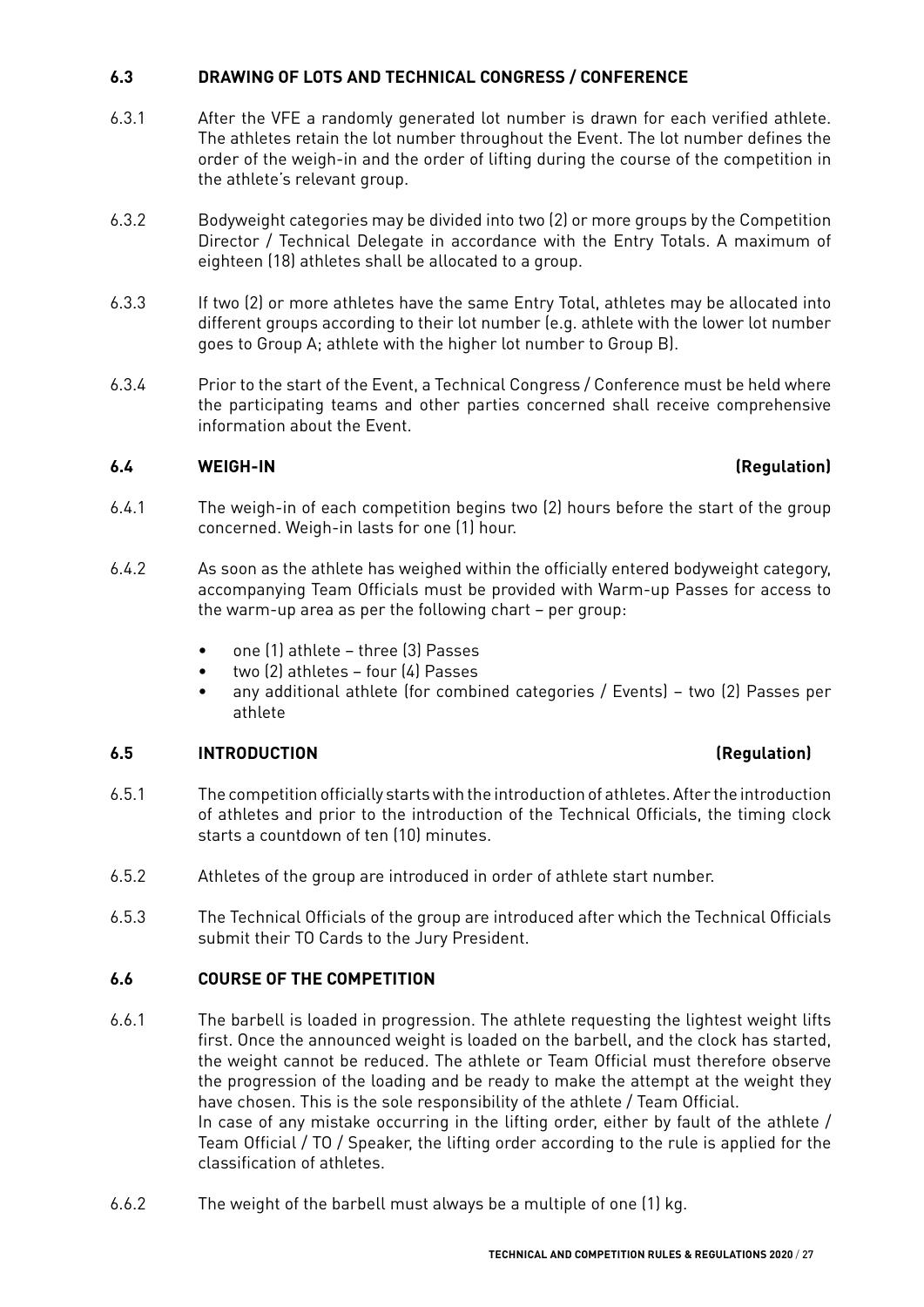- 6.6.3 The automatic progression after any successful attempt for the same athlete is one (1) kg. If the lift is unsuccessful the weight on the barbell automatically remains the same.
- 6.6.4 The minimum weights which must be lifted at IWF Events are:
	- Men = twenty-six (26) kg (20 kg bar, collars and two 0.5 kg discs)
	- Women = twenty-one (21) kg (15 kg bar, collars and two 0.5 kg discs)

#### 6.6.5 20 kg Rule (Regulation)

The total weight of the starting attempts declared and actually taken in the Snatch and the Clean & Jerk must equal or exceed the weight of the verified Entry Total minus twenty (20) kg. The Jury will exclude the athlete from the competition if this rule is not adhered to. The above rule is commonly referred to as the "20 kg Rule".

#### 6.6.6 Calling Order (Regulation)

The following four (4) factors listed in priority must be considered when calling the athletes:

- 1. The weight of the barbell (lightest weight first)
- 2. The number of the attempt (lowest number first)
- 3. The sequence / order of the previous attempt(s) (the athlete who lifted earliest is first)
- 4. The start number of the athlete (lowest first) For the allocation of start numbers see Regulation to 6.4 – Weigh-in
- 6.6.7 One (1) minute (60 seconds) is allocated to each athlete between the calling of his / her name and the beginning of the attempt. After thirty (30) seconds, a warning signal sounds.

When an athlete attempts two (2) lifts in succession, he / she is allowed two (2) minutes (120 seconds) for the succeeding attempt. (For exception see 6.6.8)

Thirty (30) seconds after the start of the allocated time and thirty (30) seconds before the end of the allocated time, a warning signal sounds. If at the end of the allocated time the athlete has not raised the barbell from the competition platform to make the attempt, this attempt is declared "No lift" by the three (3) Referees.

The timing clock is started the moment the Speaker finishes the announcement of the attempt in English or when the barbell is loaded and the Loaders have left the platform, whichever is last. The clock must be stopped if any individual other than the athlete goes onto the platform.

- 6.6.8 An athlete is granted only one (1) minute if while taking two lifts in succession the calling order changes and the clock starts for another athlete.
- 6.6.9 The weight announced by the Speaker must be immediately displayed on the Attempt Board.
- 6.6.10 When an athlete wishes to increase or decrease the weight originally selected, the Team Official / athlete must notify the Chief Marshal by signing the Athlete's Card. In order to increase the weight the Team Official / athlete must sign the Athlete's Card before the final call (except TCRR 6.6.12). In order to decrease the weight, the clock must not have started for that athlete.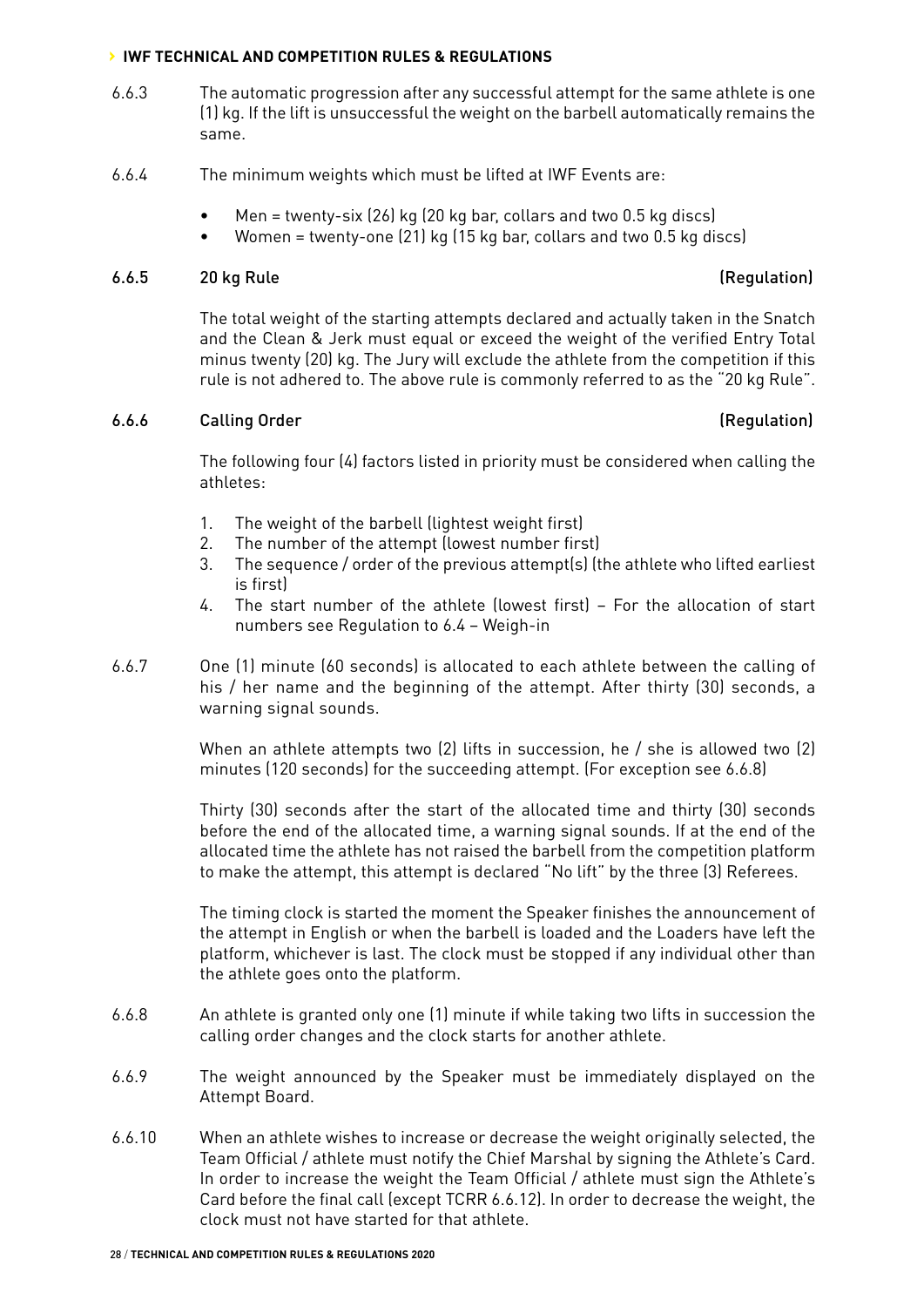- 6.6.11 The final call is the signal given by the timing clock thirty (30) seconds before the end of the allocated time.
- 6.6.12 Before the first attempt and between two attempts the Team Official / athlete must notify and sign the next attempt on the Athlete's Card; both for declaration and automatic increment. This signature enables two (2) changes.

If the Team Official / athlete fail to do so before the final call (30 seconds), the athlete will be called according to the automatic progression.

When an athlete is taking consecutive attempts (2 minutes allocated time), the Team Official / athlete must declare the next attempt within the first thirty (30) seconds after being called, even if it is the automatic increment.

Failure to do so will forfeit the two (2) changes allowed. The athlete will then have to take the automatic increment. (See TCRR 7.10)

- 6.6.13 When the Team Official / athlete asks for a change of weight and still has to take the heavier weight next, the clock is stopped while the weight is changed. After the change of weight has been completed, the clock continues to run. When the Team Official / athlete asks for a change of weight and, in doing so, follows another athlete whose time has started, the normal one (1) minute (60 seconds) applies for the next attempt. (See TCRR 7.10)
- 6.6.14 The Team Official / athlete must sign the Athlete's Card if they wish to withdraw from the Snatch or the Clean & Jerk portions of the competition, or both. It must be noted and signed on the Athlete's Card that they are withdrawing from the respective lift(s).

Once the Athlete's Card has been signed the withdrawal is official and the athlete cannot re-enter the competition in that respective lift. The Speaker then announces the withdrawal.

- 6.6.15 During competition only on-duty Technical Officials, authorised personnel, authorised Team Officials (See TCRR 6.4) and athletes of the specific group are allowed in the FOP.
- 6.6.16 Only three (3) Team Officials are permitted to stand at the designated area / entrance of the competition platform / stage.

#### **6.7 BREAK**

- 6.7.1 There is a ten (10) minute break after the Snatch portion to allow the athletes to warm up for the Clean & Jerk.
- 6.7.2 The Jury, at its discretion and in consultation with the CD / TD may shorten or lengthen the break. An appropriate announcement to all relevant parties (athletes, Team Officials, Technical Officials, sport production, broadcast, spectators, etc.) must be made.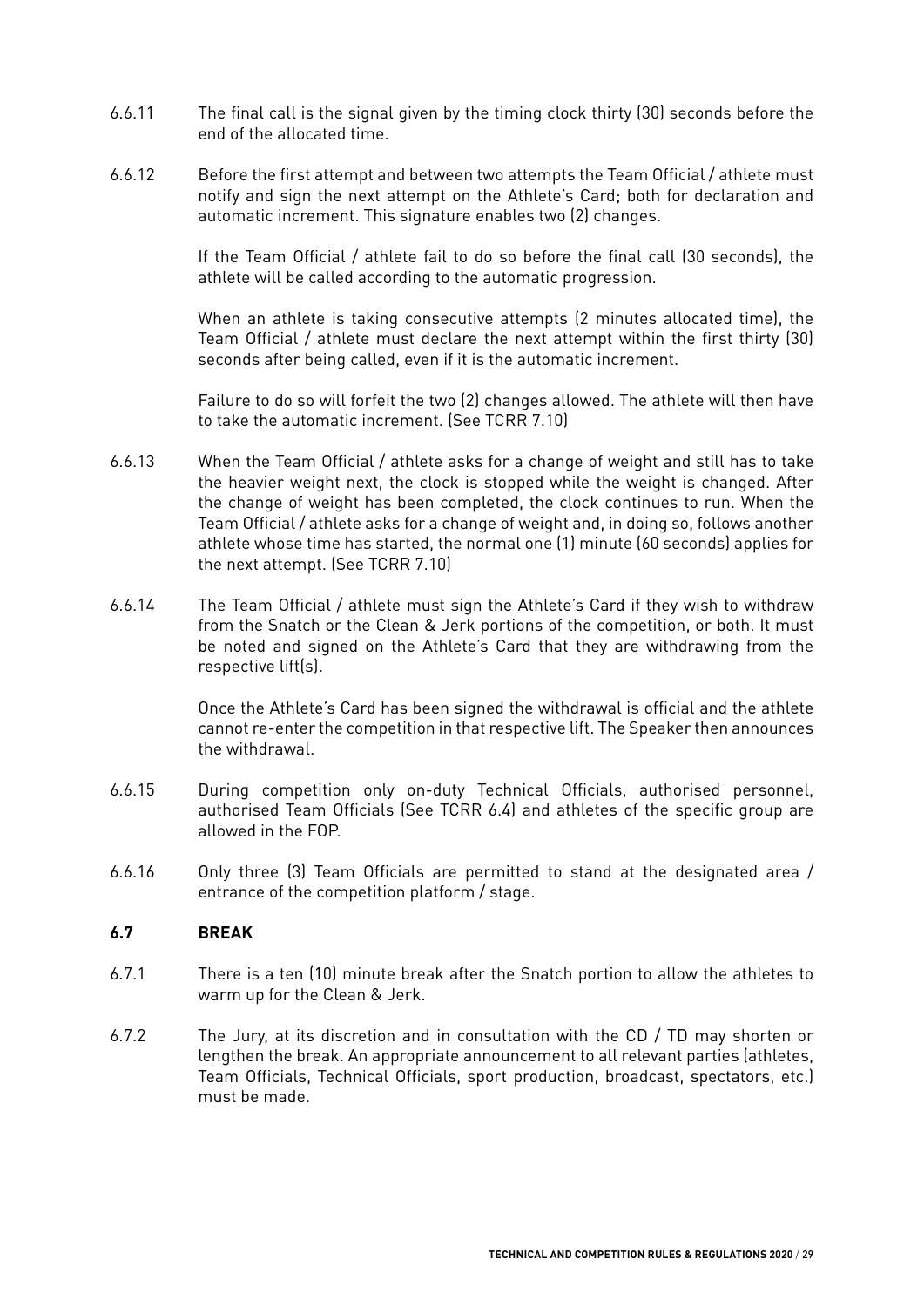#### **6.8 CLASSIFICATION OF ATHLETES AND TEAMS (Regulation)**

#### 6.8.1 Athlete Classification

The title of Champion is awarded for individual lifts in the Snatch, the Clean & Jerk and the Total (the aggregate of the best Snatch and the best Clean & Jerk results). The athletes who win first, second and third place in the two (2) lifts and in the Total at all IWF Events are awarded gold, silver and bronze medals, respectively.

- 6.8.2 Factors to decide the classification of athletes in Snatch and Clean & Jerk:
	- 1. best result highest first; if identical, then:
	- 2. best result's attempt number least number of attempt first; if identical, then:
	- 3. previous attempt(s) least number of attempt first; if identical, then:
	- 4. lot number lowest first

Factors to decide the classification of athletes in Total:

- 1. best result highest first; if identical, then:
- 2. best Clean & Jerk result lowest first; if identical, then:
- 3. best Clean & Jerk result's attempt number least number of attempt first; if identical, then:
- 4. previous attempt(s) least number of attempt first; if identical, then:
- 5. lot number lowest first.

In the case of tie(s) in different group(s), the athlete(s) who competed earlier in time will be ranked higher regardless the attempt number at which the athletes reached the relevant result. (See Regulation to 6.8)

#### 6.8.3 Team Classification

At World and Continental Championships and other IWF Events, the classification of the teams is calculated by adding the points allocated to each athlete according to the following scale:

| 28 points | 14 <sup>th</sup> place | 12 points |
|-----------|------------------------|-----------|
| 25 points | $15th$ place           | 11 points |
| 23 points | 16th place             | 10 points |
| 22 points | $17th$ place           | 9 points  |
| 21 points | 18 <sup>th</sup> place | 8 points  |
| 20 points | 19th place             | 7 points  |
| 19 points | 20 <sup>th</sup> place | 6 points  |
| 18 points | $21st$ place           | 5 points  |
| 17 points | 22 <sup>nd</sup> place | 4 points  |
| 16 points | 23 <sup>rd</sup> place | 3 points  |
| 15 points | $24th$ place           | 2 points  |
| 14 points | 25 <sup>th</sup> place | 1 point   |
| 13 points |                        |           |
|           |                        |           |

6.8.4 At World Championships and other IWF Events team points according to the ranking in Snatch, Clean & Jerk and Total will be allocated to each team for the Team classification.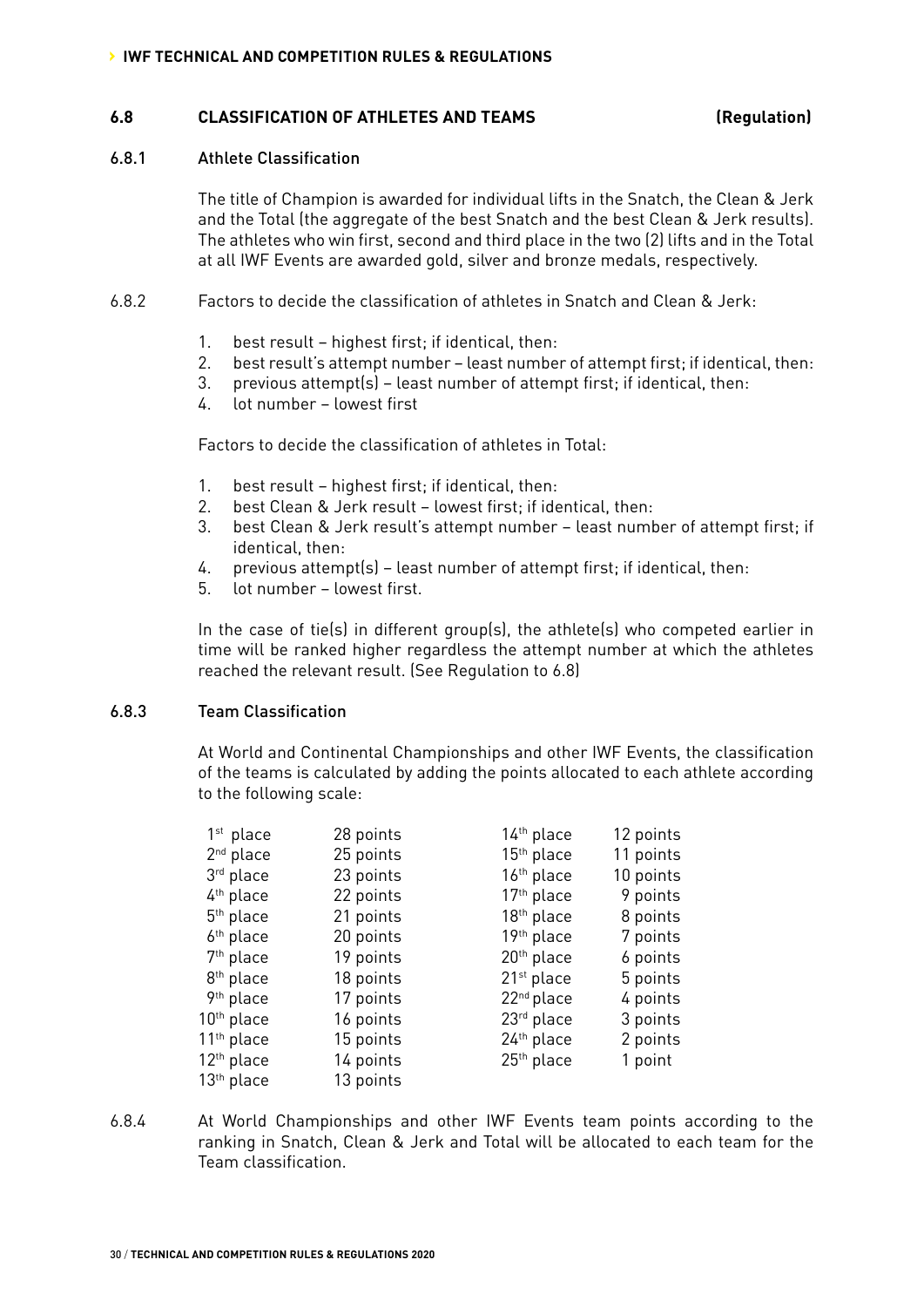- 6.8.5 When two (2) or more teams have the same points in the Team Classification, the team with more of the higher places must be ranked higher.
- 6.8.6 Athletes with no valid lifts in the Snatch will not be eliminated from the competition (except in the case of TCRR 6.8.8). They are allowed to compete in the Clean & Jerk and if successful will receive points for team classification according to their place obtained in the Clean & Jerk. Athletes will not receive points for the Total.
- 6.8.7 Athletes who have been successful in the Snatch but have no valid lifts in the Clean & Jerk receive points for the team classification according to the place obtained in the Snatch but will not receive points for the Total.
- 6.8.8 In IWF Events where medals are given for Total only athletes having no valid lifts in the Snatch are eliminated from competition and cannot continue in the Clean & Jerk. Such athletes, as well as athletes having no valid lifts in the Clean & Jerk will not be allocated team classification points.

#### **6.9 VICTORY CEREMONY (Regulation)**

6.9.1 At all IWF Events, at the conclusion of each bodyweight category, a Victory Ceremony is presented.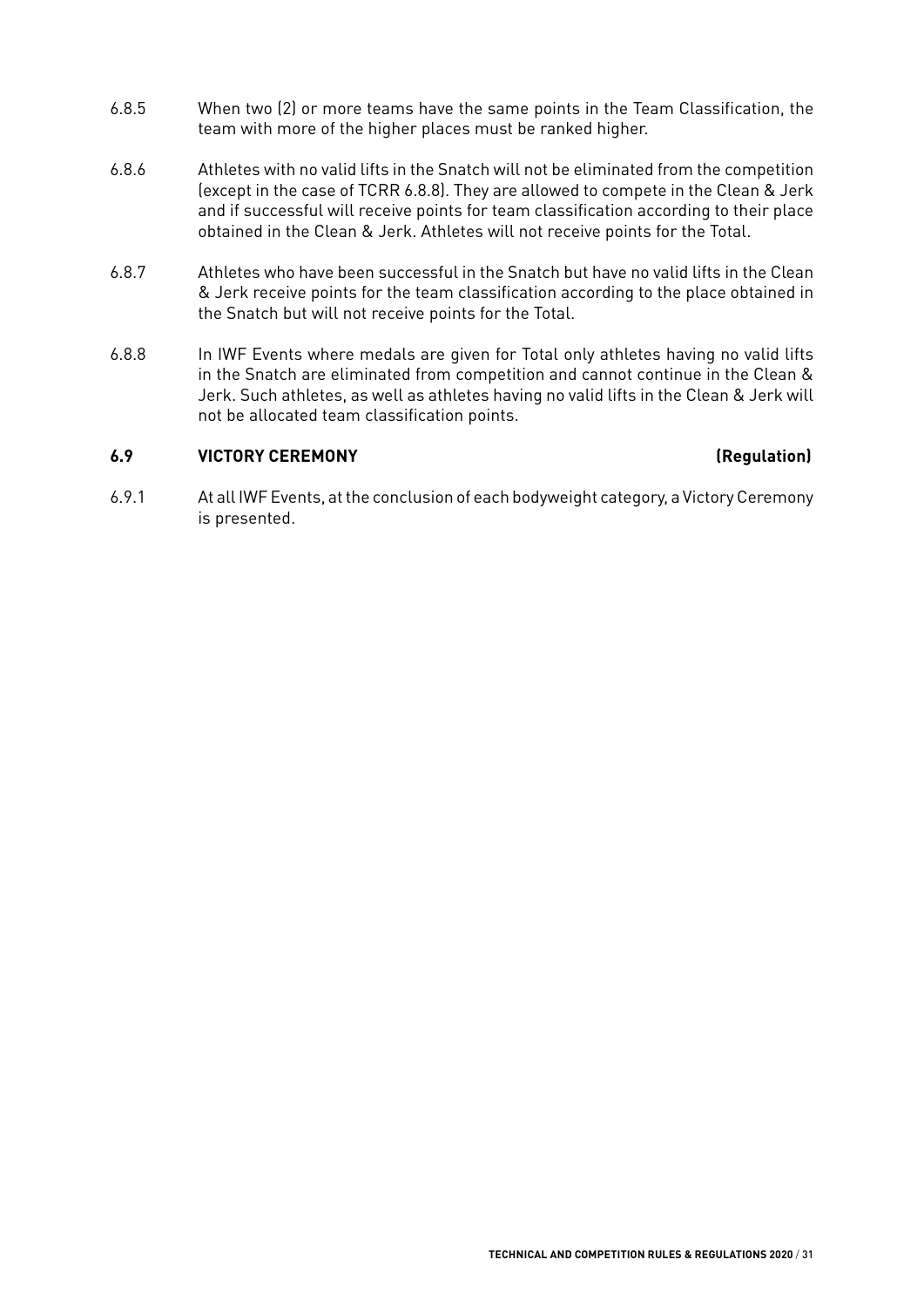# **7 TECHNICAL OFFICIALS**

#### **7.1 DEFINITION**

A Technical Official is defined as any person who controls the play of a competition by applying the rules and regulations of the sport to make judgments on rule infringement, performance, time or ranking. A Technical Official acts as an impartial judge of sporting competition. This involves an obligation to perform with accuracy, consistency, objectivity and the highest sense of integrity.

#### **7.2 GENERAL PROVISIONS**

- 7.2.1 A suitable number of Technical Officials (TOs) must be appointed to work at each IWF Event. Only International Technical Officials may work at IWF Events. TOs selected to work at IWF Events must not be involved in coaching or assisting any athletes during the Event.
- 7.2.2 At IWF Events the following Technical Officials must serve:
	- Jury
	- Competition Director
	- Referees
	- Technical Controllers
	- Chief Marshal(s)
	- Timekeeper(s)
	- Competition Secretary
	- Competition Doctor(s)
- 7.2.3 Technical Officials must wear the official IWF TO uniform:
	- Navy blue (colour code: PMS2767) jacket
	- Navy blue (colour code: PMS2767) trousers / skirt
	- White shirt
	- IWF tie / scarf
	- Black / Dark blue belt (for men)
	- Black / Dark blue socks (for men)
	- Black / Dark blue / beige socks for women while wearing trousers
	- Black / Dark blue / beige stockings for women while wearing skirt
	- Black dress shoes
	- IWF TO metal badge; pinned on the left lapel of the jacket
	- IWF TO badge sewn on the left breast pocket

In hot weather or venues and subject to the authorisation of the President of the Jury, the jacket and / or tie / scarf may be removed. Jackets, ties / scarves must always be worn for introduction and Victory Ceremony, unless otherwise stated by the IWF.

At Olympic Games and other Multisport Games, only the uniform issued by the OCOG / Organising Committee may be worn. If no Games uniform is issued TOs are expected to wear the IWF TO uniform, as applicable.

7.2.4 Prior to the Technical Officials' meeting, the appointed TOs are assigned to positions and groups by the Chairperson of the Technical Committee and / or the Competition Director.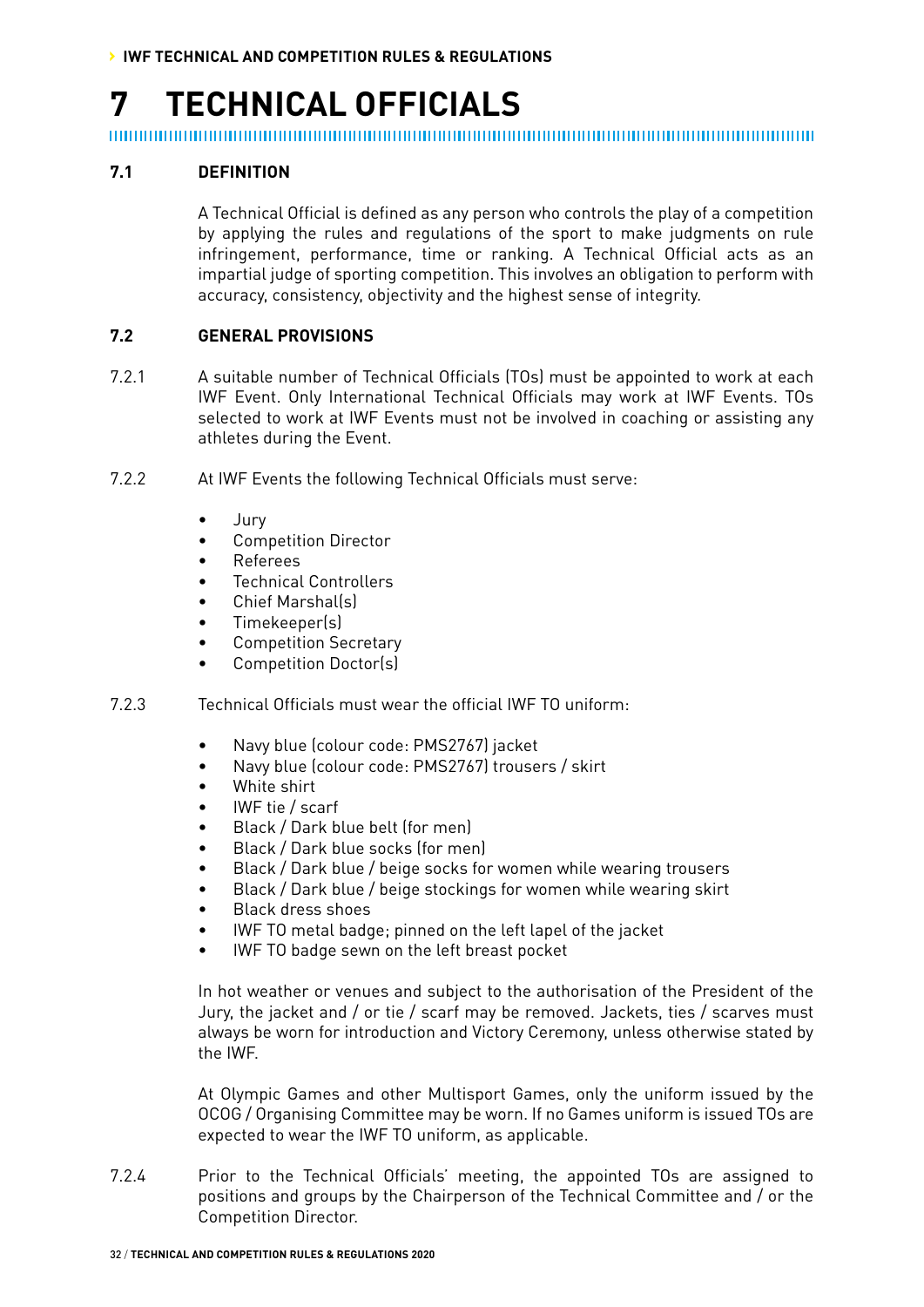- 7.2.5 Prior to the start of the Event, a Technical Officials' meeting must be held. Obligatory at the World Championships (Youth / Junior / Senior) and whenever possible at other Events, a second TO meeting shall be held approximately halfway through the Event. Participation in both meetings is obligatory for all appointed Technical Officials.
- 7.2.6 Members in each group of Technical Officials must be from different countries and must include both men and women.
- 7.2.7 TOs must be present at their respective assigned positions / working locations latest thirty (30) minutes prior to their duty and must be in the FOP at the latest ten (10) minutes prior to the introduction of athletes.
- 7.2.8 TOs must submit their TO cards to the Jury President after the Introduction and retrieve the card at the end of the each competition.

#### **7.3 PROMOTION OF TECHNICAL OFFICIALS (Regulation)**

- 7.3.1 The IWF issues and registers International Technical Official Cards, Certificates of Duty and licences.
- 7.3.2 International Technical Officials are classified in three (3) categories, and cards are issued accordingly as follows:
	- a) Category 1: Holders of this card may officiate at all levels of international Events, including Olympic Games, Youth Olympic Games, World Championships and Universiades
	- b) Category 2: Holders of this card may officiate at all levels of international Events, excluding Olympic Games, Youth Olympic Games, World Championships and Universiades
	- c) Certificate of Duty: Holders of this card are eligible to assist in all levels of international Events, including Olympic Games, Youth Olympic Games, World Championships and Universiades, except in positions where IWF TO Card Category 1 or 2 is required according to IWF Technical and Competition Rules & Regulations.
- 7.3.3 International Technical Official Cards and Certificates of Duty are issued upon the request of Member Federations.
- 7.3.4 Licence: At the request of the Member Federations, the IWF issues Technical Official / Certificate of Duty licences valid for each Olympiad, up to the end of the next Olympic year (e.g.: 1<sup>st</sup> January, 2017 - 31<sup>st</sup> December, 2020). A valid licence is a condition of officiating in IWF Events.
- 7.3.5 For a National Technical Official to be promoted to International Technical Official Category 2, the following conditions must apply.

The candidates:

- a) must have served as National Technical Official at least five (5) years
- b) must be proposed by their respective Member Federation
- c) must have a complete knowledge of the IWF TCRR
- d) must prove their competence in a practical examination organised by their respective Member Federation under IWF TCRR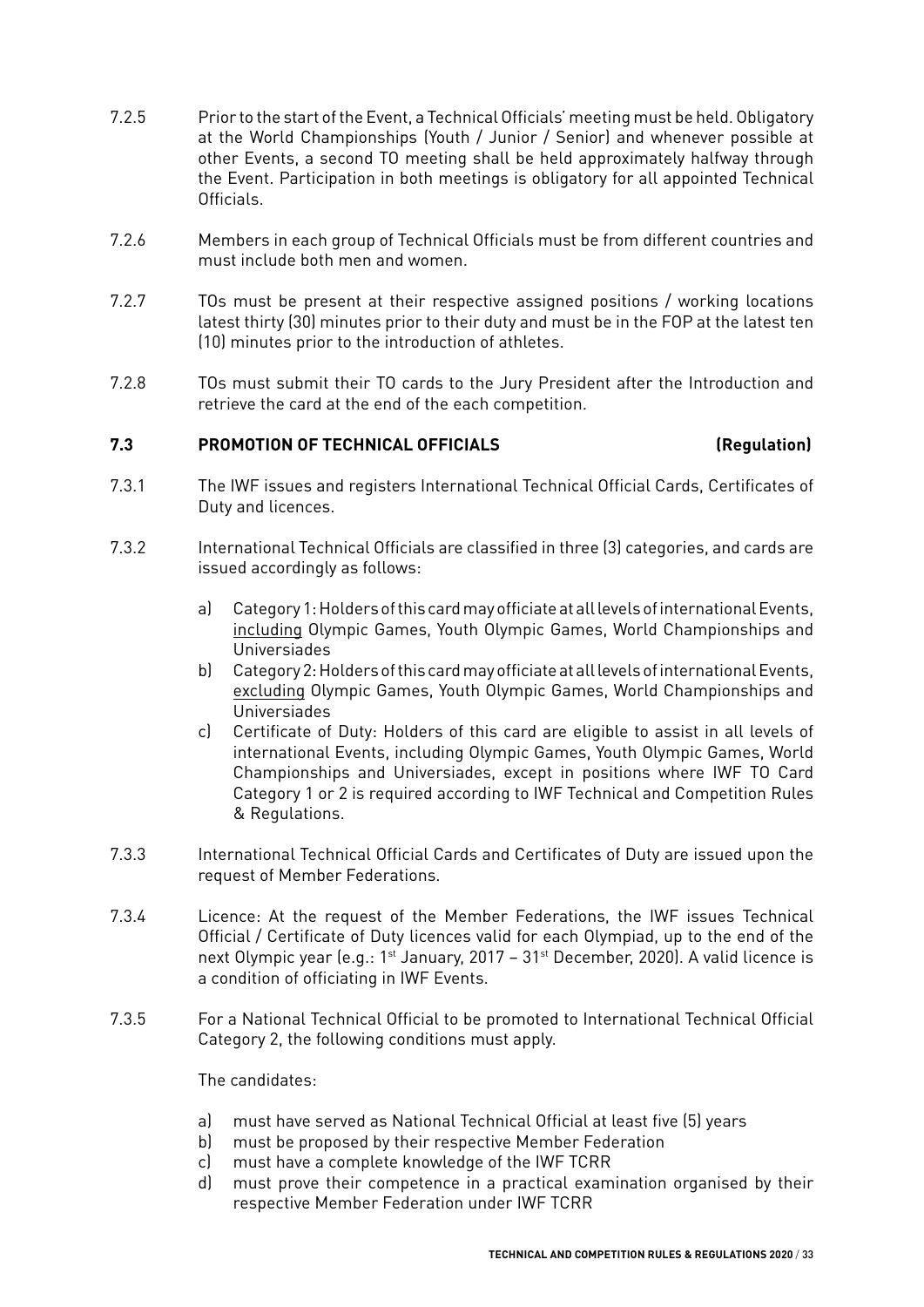- e) must obtain 90% or more in the practical examination
- f) must obtain 85% or more in the current IWF Technical Officials' Examination Questionnaire; as prepared and revised by the IWF Technical Committee from time to time.

NOTE: The percentage marking of examinations of IWF Technical Officials shall be rounded off; e.g. 89.74%=90%, 89.45%=89%.

7.3.6 For an International Technical Official Category 2 to be promoted to International Technical Official Category 1, the following conditions must apply.

The candidates:

- a) must have served at least two (2) years as a Category 2 Technical Official
- b) must prove practical competence to three (3) Category 1 Technical Officials during a competition held under IWF TCRR; may be examined at any IWF Event, except World Championships, Olympic Games and Masters Events
- c) must obtain 95% or more in the practical exam
- d) must obtain 90% or more in the current IWF Technical Officials' Examination Questionnaire; as prepared and revised by the IWF Technical Committee from time to time.
- e) must be able to understand and speak basic English.

NOTE: The percentage marking of examinations of IWF Technical Officials shall be rounded off; e.g. 89.74%=90%, 89.45%=89%.

#### **7.4 TECHNICAL OFFICIALS AT WORLD CHAMPIONSHIPS AND OLYMPIC GAMES**

7.4.1 Principles For Technical Official Selection:

The following are the IWF principles for selection of Technical Officials to IWF Events:

- 1. Gender equity; using the IOC principles as a guideline
- 2. Continental representation / balance
- 3. Participating Member Federation competing at the Event
- 4. Conditions prior to being nominated:
	- adequate qualification
	- valid licence
	- official TO uniform
	- availability for the duration of the Event
	- responsibilities / skill set
- 7.4.2 Process for Technical Official Selection / Appointment
- 7.4.2.1 When requested by the IWF, Member Federations may propose Technical Officials to officiate at the IWF World Championships.
- 7.4.2.2 Member Federations may only nominate Technical Official(s) from the respective country.
- 7.4.2.3 The IWF Technical Committee / Medical Committee selects from the proposed list of Technical Officials, in consultation with the IWF President and Technical / Medical Committee Chairpersons for the final appointment.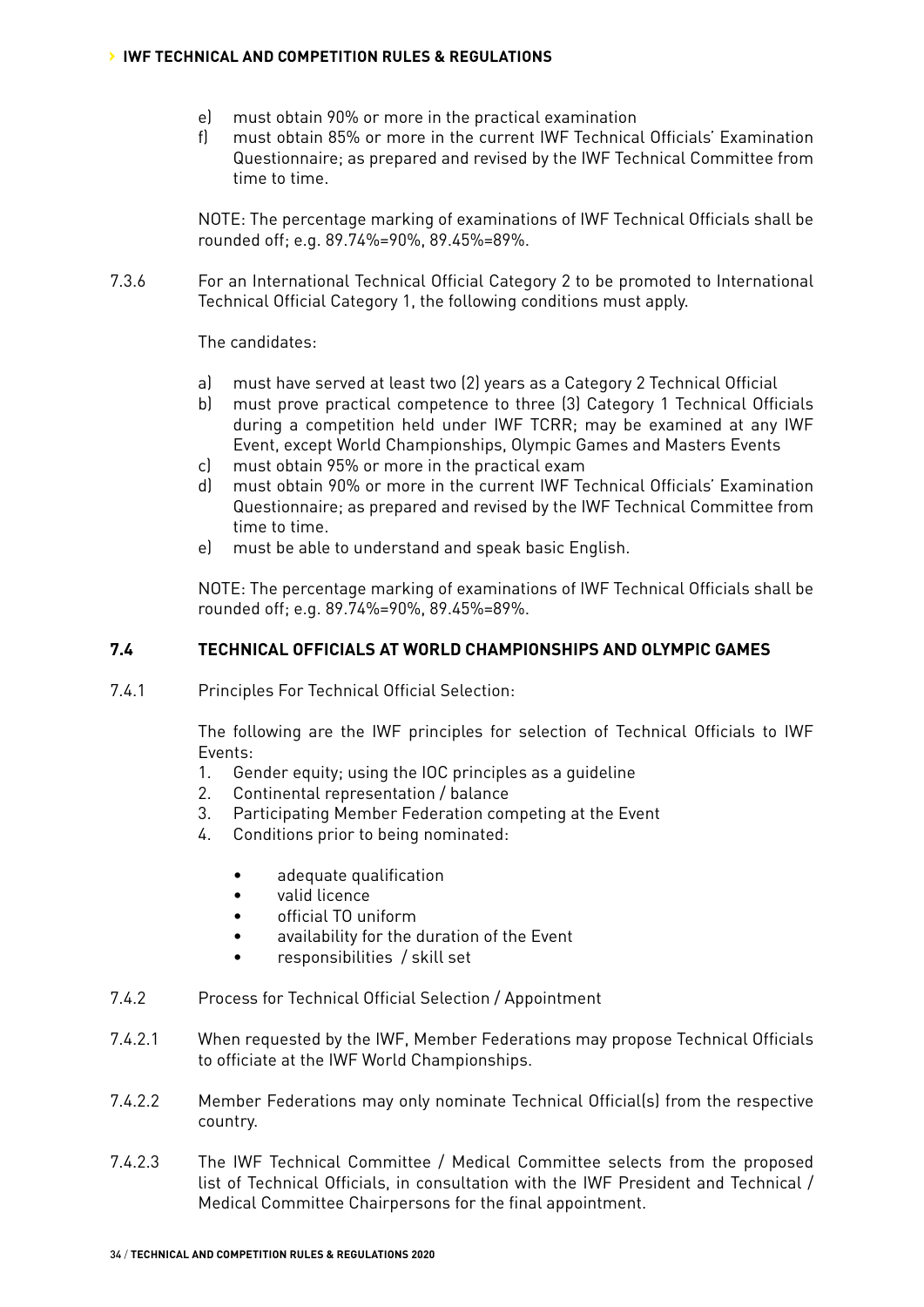- 7.4.2.4 At least thirty-six (36) International Technical Officials must be appointed by the IWF subject to the competition schedule.
- 7.4.2.5 Member Federations who submit Technical Officials nominations are advised of the appointment or non-appointment of their Technical Officials.
- 7.4.2.6 If required and at its absolute discretion, the IWF reserves the right to appoint Technical Officials outside of those nominated from any Member Federation. The above appointed Technical Officials and their respective Member Federations will be duly advised.
- 7.4.3 The IWF Technical / Medical Committee Chairperson, in conjunction with the Competition Director assigns the selected / appointed TOs to the specific categories or groups before the start of the competition.
- 7.4.4 For the Olympic Games, Technical Officials are selected six (6) months before the start of the Games by the IWF Executive Board, from the list of the candidates submitted by the Member Federations and upon recommendation from the IWF Technical / Medical Committee.

If required and at its absolute discretion, the IWF reserves the right to appoint Technical Officials outside of those nominated from any Member Federation. The appointed Technical Officials and their respective Member Federations will be duly advised.

- 7.4.5 Appointed Technical Officials cannot be members of their National team.
- 7.4.6 Appointed Technical Officials who fail to show up, without valid reason and notification to the IWF Secretariat and Technical / Medical Committee Chairperson, for the Event may be excluded from selection to further Events for a period of up to two (2) years.

#### **7.5 JURY (Regulation)**

- 7.5.1 The Jury has the ultimate control on the FOP and its primary function is to ensure that the TCRR are being correctly followed and applied.
- 7.5.2 All Jury members must be Category 1 Technical Officials.
- 7.5.3 At IWF Events, the Jury is composed of three (3) or five (5) members each, one of which is the President. At Senior, Junior and Youth World Championships, Olympic and Youth Olympic Games, the Jury is composed of five (5) members each for 2 groups, one of which is the President. Up to two (2) Reserve Jury members may also be appointed.
- 7.5.4 Throughout the course of the competition / Event, after observing the work of the TOs, the Jury members may highlight any special occurrences by way of written report. The President of the Jury may deliver the reports to the Technical Committee Chairperson, IWF President and / or IWF General Secretary.
- 7.5.5 Throughout the course of the competition and after a first warning, the Jury, by unanimous vote, may replace any Technical Official whose decisions prove him / her to be incompetent.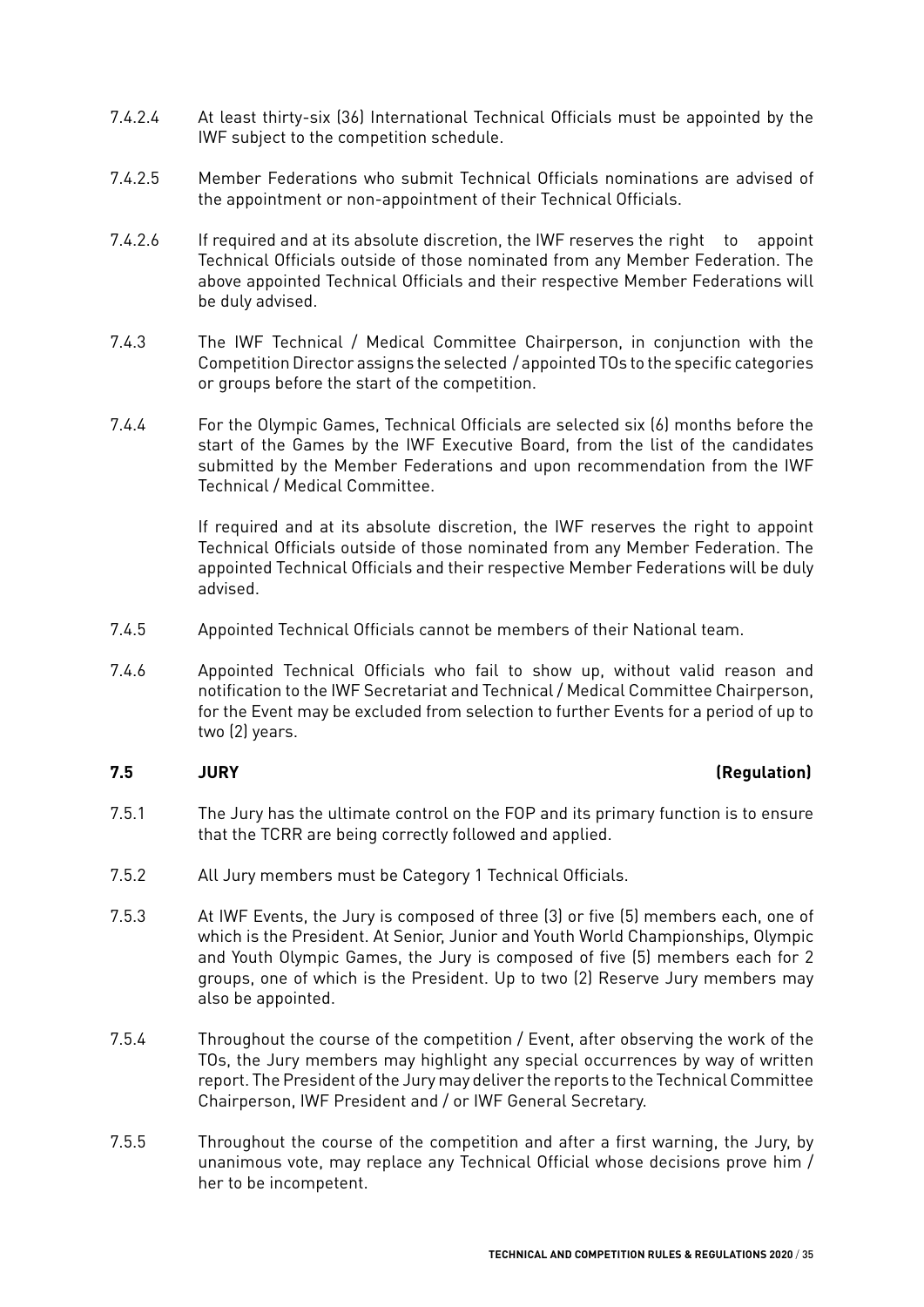- 7.5.6 The impartiality of all Technical Officials is not to be doubted. Errors in officiating may occur involuntarily and in such situations, the TO is allowed to explain his / her decision to the Jury, if desired or requested.
- 7.5.7 The Jury has the power to reverse a decision when the Referees' decision has been judged unanimously by the Jury to be technically incorrect. In order to consider the reversal of a decision, the Jury may call the Referees in question to seek an explanation. If the explanation is accepted, no action is taken, if the explanation is not accepted the Jury will reverse the decision. Such decision and its reason must be communicated to the athlete / Team Official concerned via the Technical Controller or any other TO, as directed by the President of the Jury, and announced by the Speaker.

When the decision of the majority of the Jury members differs from that of the Referees' decisions, the Jury may call the Referees in question to seek an explanation. If the explanation is accepted, no action is taken, if the explanation is not accepted and the Jury reaches unanimity, the Referees' decision will be reversed.

In Events where the composition of a three (3) member Jury is appointed, unless unanimity is reached in the first instance, the Jury cannot take any action.

7.5.8 In order to apply the above rule, the Jury members have to give their decision on each lift using the Jury Control Unit located on the Jury Table. Jury members adjudicate the lift once the athlete has replaced the barbell on the competition platform. (See TCRR 3.3.6)

> Jury members must not influence or attempt to influence the decision of the other Jury members.

7.5.9 The Jury is not a Jury of appeal; there is no appeal against the Jury's decision except for the Challenge procedure according to 3.3.7.

> The Jury has the power to reprimand and / or sanction an athlete / Team Official for displaying misconduct within the FOP. In particular, if the misconduct, either by actions or words, represents a threat to any Technical Official or IWF personnel during the performance of their duties, the President of the Jury, in conjunction with the IWF President, IWF General Secretary or IWF Competition Director will be responsible for executing any reprimand and / or sanction.

- 7.5.10. When the decision of the majority of the Jury members differs from that of the Referees' decisions, the Jury may review Referees' decision and / or Jury's own decision by way of VPT.
- 7.5.11 Throughout the course of the competition, the Jury must monitor and enforce TCRR 6.6.5.
- 7.5.12 Reserve Jury members sit at a designated space on the FOP and do not sit at the Jury Table unless called upon to replace one of the other Jury members.
- 7.5.13 Jury members must remain in their respective place for the Victory Ceremony and also ensure that the Referees remain in their respective positions.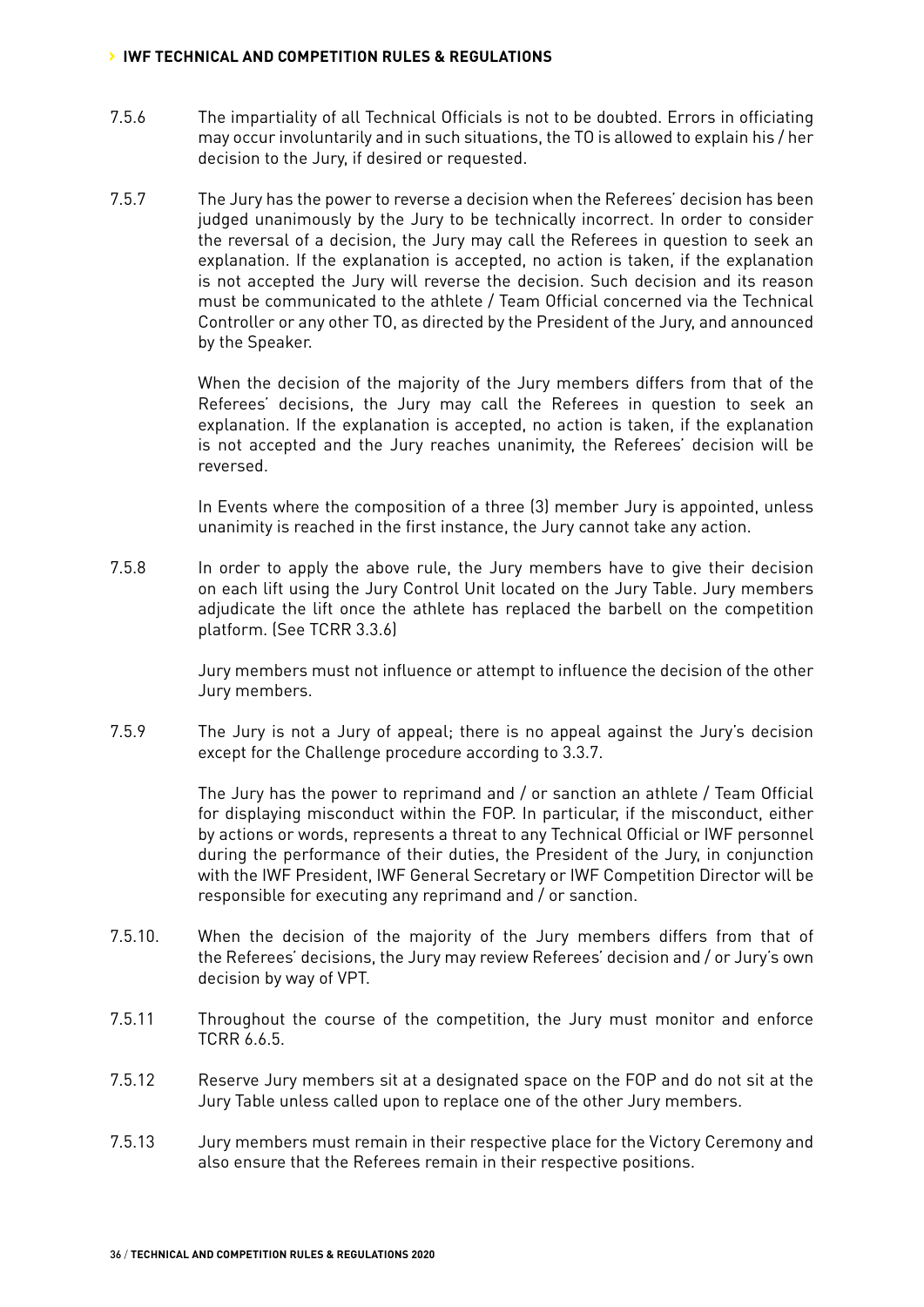- 7.5.14 The Jury President is required to assess the need to recall "B" Group or any other Groups' athletes to attend "A" Group competition should the "B" Group athletes be deemed to be medal prospects.
- 7.5.15 If a lift is failed because the barbell is not equally loaded, or the platform is damaged or the barbell becomes disarranged during the lift; or there is an incursion or any other external interference, the Jury must grant an additional attempt for the affected athlete.
- 7.5.16 The Jury shall decide whether the small discs (2.0, 1.5, 1.0 and 0.5 kg) are to be loaded inside or outside the collars.
- 7.5.17 If there has been an error in loading the barbell or if the Speaker makes a serious error during the announcement of an athlete's name or the calling of the weight the Jury must grant another attempt. (See Regulation to 7.5)
- 7.5.18 The President of the Jury controls and signs all Technical Officials' Cards.
- 7.5.19 At all IWF Events, the President of the Jury and / or the Competition Director must appoint an individual to complete a manual Protocol as a back-up document.
- 7.5.20 The President of the Jury verifies and signs the final competition Protocol.

#### **7.6 COMPETITION DIRECTOR**

7.6.1 The Competition Director is in control of the progress of the competition and attends to his / her task in close cooperation with the Jury and the Technical Delegate (if appointed).

The duties of the Competition Director are as follows:

- 7.6.2 Assigns TOs into groups / assignments.
- 7.6.3 Verifies the lists of the athletes and divide them into groups, if necessary, according to the verified Entry Totals.
- 7.6.4 Supervises the Drawing of Lots.
- 7.6.5 Supervises the order of lifting in accordance with the sequence of the competition, including the operation of the Competition Management System and the issuance of all IWF official competition documents.
- 7.6.6 Supervises the registration of new records set throughout the Event.
- 7.6.7 Monitors and enforces TCRR 6.6.5.
- 7.6.8 Verifies and signs the final competition Protocol.

#### **7.7 REFEREES**

- 7.7.1 The main task of the Referees is adjudicating the lifts performed by the athletes.
- 7.7.2 At all IWF Events four (4) Referees are appointed for each group. The positions of the Referees consist of the Centre Referee, two (2) Side Referees and one (1) Reserve Referee. Referees within one group must serve in rotating positions. Each group of Referees must have two (2) men and two (2) women.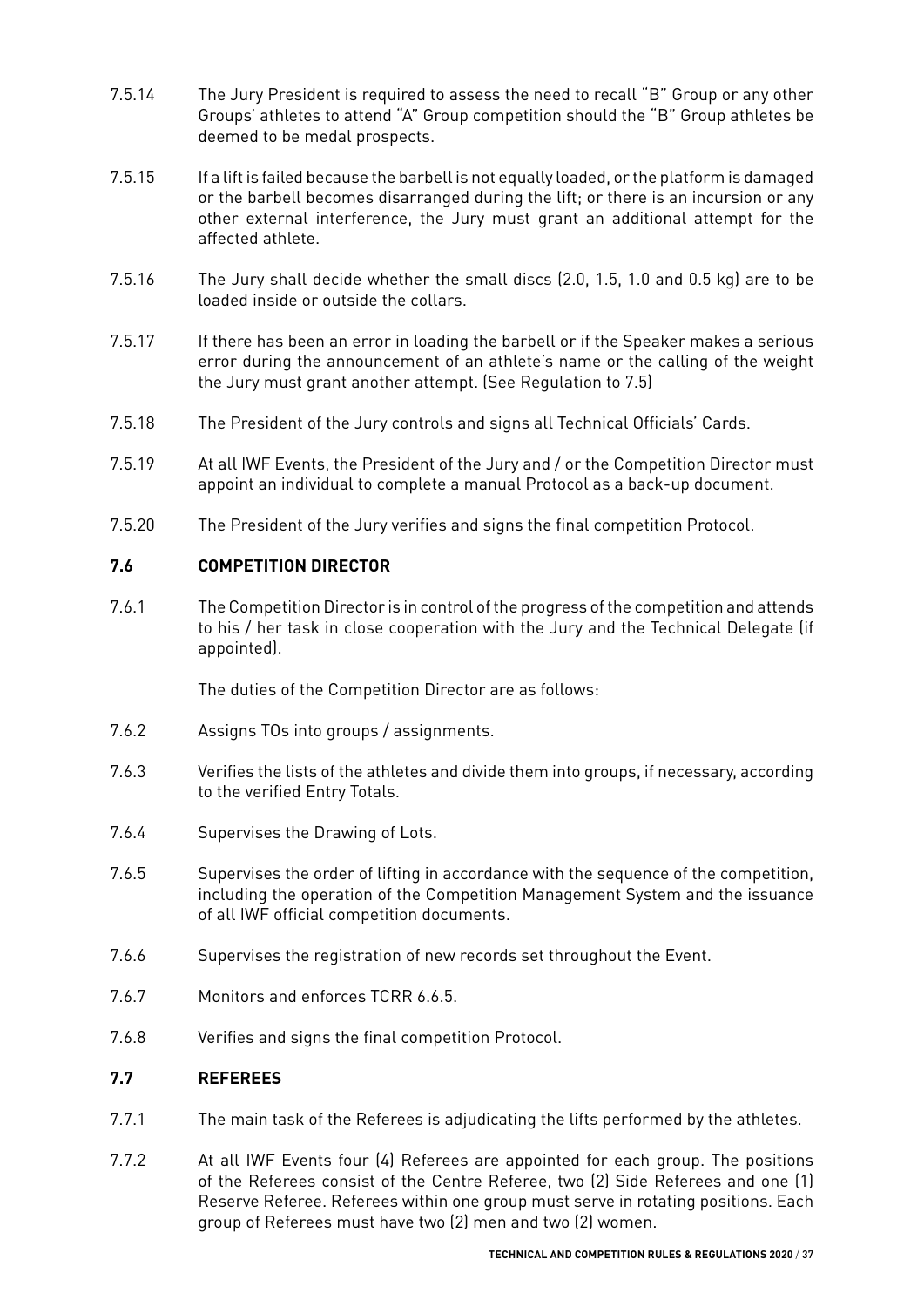- 7.7.3 Before the competition Referees must ensure in collaboration with the other TOs on duty:
	- that the necessary Sport Equipment is functioning correctly
	- that all athletes weigh in within the bodyweight limits of their verified bodyweight category during the allocated time
- 7.7.4 During the competition, the Referees ensure:
	- that the weight of the barbell corresponds with the weight announced by the Speaker
	- that only the athlete or the Loaders move the barbell to a new position on the competition platform. It is forbidden for a Team Official to move, adjust or clean the barbell.
	- if the athlete, during the execution of the lift moves to a position where the view of the Referee is impaired, the Referee concerned may move to a position where the lift can be observed correctly. If the Referee(s) move positions, the Referee(s) must take the small red / white flags with them in order to give their decision upon the completion of the lift.
	- that TCRR 6.6.5 is enforced (at the Weigh-in)

NOTE: Visually impaired athletes may be accompanied by a coach / guide to assist them into the start position. The coach / guide must leave the platform before the athlete starts the lift.

- 7.7.5 The three (3) Referees have equal rights on adjudicating a lift. They do so by means of the Referee Light System, in accordance with the procedures noted in TCRR 3.3.6. Referees must be certain to allow the athlete every chance to complete the lift. Once the Referee is certain that the athlete has completed the lift; he / she indicates the decision by giving the appropriate signal.
- 7.7.6 As soon as the Referee has adjudicated a lift "Good lift", he / she immediately presses the white button on the control box.
- 7.7.7 As soon as the Referee has adjudicated a lift "No lift", he / she immediately presses the red button on the control box. Any Referee, who sees a mistake or fault during the execution of a lift, must immediately press the red button.
- 7.7.8 A lift is a "Good lift" with two (2) or three (3) white lights; a lift is "No lift" with two (2) or three (3) red lights.
- 7.7.9 When no Referee Light System is available, the Centre Referee gives the "Down" signal and the Referees give their decision by means of small red and white flags. The "Down" signal must be both audible and visible, i.e. the Centre Referee must say "Down" and at the same time motion downwards with the arm. Before giving the "Down" signal, the Centre Referee must seek confirmation from the two (2) Side Referees. Similarly, should one (1) of the Side Referees see a serious fault during the execution of a lift, he / she raises the red flag to call attention to the fault. If there is agreement from the other Side Referee or from the Centre Referee, this constitutes a majority opinion and the Centre Referee stops the lift and signals to the athlete to lower the barbell to the competition platform.
- 7.7.10 The Reserve Referee must sit at a designated space on the FOP, ready to be called upon by the Jury President.
- 7.7.11 During the Victory Ceremony the Referees must remain in their respective place.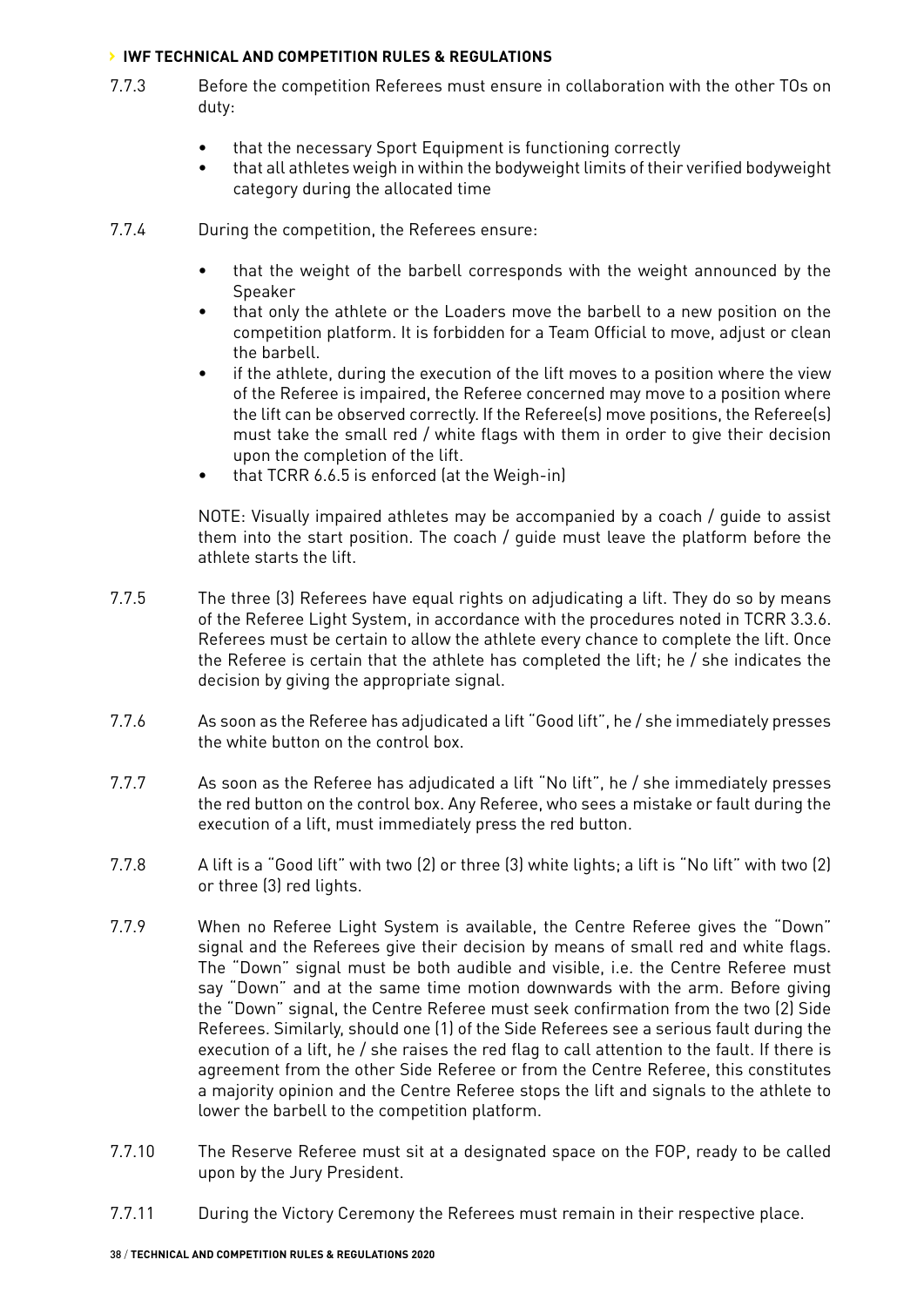#### **7.8 TECHNICAL CONTROLLER**

- 7.8.1 Technical Controllers are required to assist the Competition Director and the President of the Jury in the supervision of the running of the competition.
- 7.8.2 At Olympic Games, Youth Olympic Games, World Championships and Universiades a minimum of two (2) Technical Controllers are appointed per group.

The duties of the Technical Controller(s) are as follows:

- 7.8.3 Ensures that the FOP and the Sport Equipment are compliant with IWF TCRR.
- 7.8.4 Ensures that all on-duty TOs wear the correct uniform and reports to the Jury President any non-compliant TOs.
- 7.8.5 Before the start of competition, inspects the athlete outfits and enforces relevant IWF TCRR, when necessary. When a correction must be made to the athlete's outfit or a lubricant must be removed and the athlete has already been called, the relevant rules must be applied.
- 7.8.6 During the course of the competition ensures that only the authorised Team Officials accompany the athletes on the FOP.
- 7.8.7 Ensures the correct athlete according to the Speaker's announcement goes on to the competition platform / stage; even during the loading of the barbell.
- 7.8.8 Ensures that no one but the athlete handles the barbell during the execution of the lift.
- 7.8.9 Controls the cleaning of the bar and the competition platform in conjunction with the Loaders.
- 7.8.10 If requested, assists with the distribution and correct application of the athletes' Bibs and pins in the warm-up area.
- 7.8.11 Accepts, retains and returns (in case Jury approves the Challenge) Challenge Cards.
- 7.8.12 If requested, assists Anti-Doping personnel as directed.
- 7.8.13 Monitors and enforces TCRR 6.6.5.

#### **7.9 CHIEF MARSHAL (Regulation)**

- 7.9.1 The Chief Marshal's main duty is to accept or decline any modifications made by Team Officials / athletes on declarations or attempts on the Athlete's Cards, in accordance with all relevant TCRR.
- 7.9.2 The Chief Marshal communicates relevant information regarding the accepted declaration or attempts to the Competition Management Table by means of a direct telephone / intercom system or by computer software.
- 7.9.3 At Olympic Games, Youth Olympic Games, World Championships and Universiades, the Chief Marshal must be an English-speaking Category 1 Technical Official, appointed by the IWF.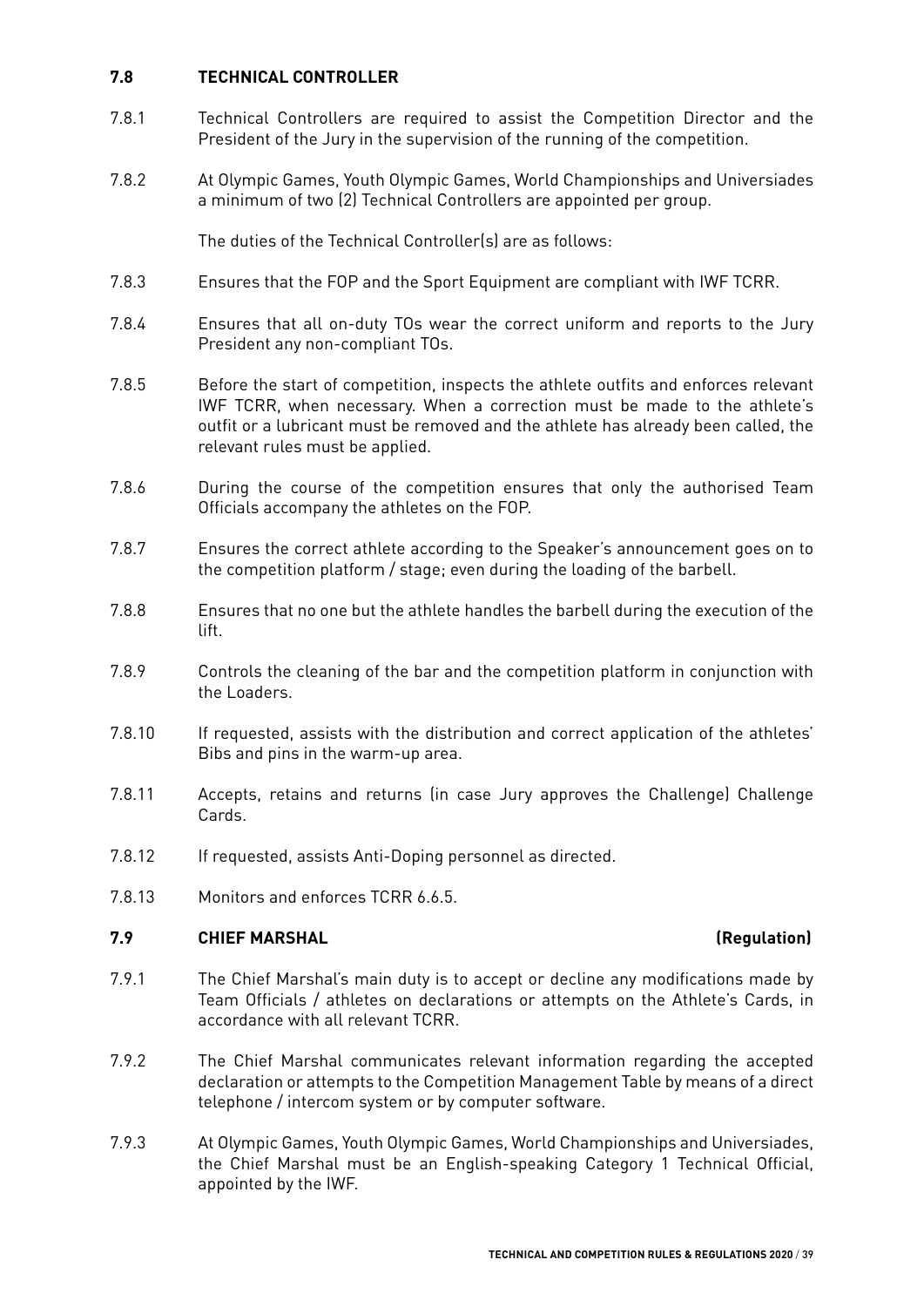- 7.9.4 Assistant Marshals are also appointed, as required.
- 7.9.5 Monitors and enforces TCRR 6.6.5.

#### **7.10 TIMEKEEPER**

- 7.10.1 At all IWF Events, the host Member Federation / Organising Committee must appoint Timekeepers.
- 7.10.2 Timekeepers must hold an International, a National Technical Official card or IWF Certificate of Duty except in Events under 7.3.2.
- 7.10.3 Timekeepers operate the timing clock in accordance with all relevant IWF TCRR.
- 7.10.4 At the beginning of each attempt, Timekeepers set and start the timing clock at one (1) minute (60 seconds) or two (2) minutes (120 seconds), in accordance with the relevant TCRR 6.6. The timing clock is started the moment the Speaker finishes the announcement of the attempt in English or when the barbell is loaded and the Loaders have left the platform, whichever is last.
- 7.10.5 The Timekeeper stops the timing clock immediately as the barbell is raised from the competition platform.
- 7.10.6 The Timekeeper restarts the timing clock if the barbell does not reach the height of the athletes' knees.
- 7.10.7 Ten (10) minutes prior to the start of the competition (introduction of the athletes), the Timekeeper sets and starts the timing clock at ten (10) minutes.
- 7.10.8 In order to perform his / her duties properly, the Timekeeper works in close cooperation with both the Speaker and the President of the Jury.

#### **7.11 COMPETITION SECRETARY**

- 7.11.1 The Competition Secretary is responsible for examining and collating the information required for the efficient running of the competition and dispersing the required signed information.
- 7.11.2 The Competition Secretary must take full control of the weigh-in room and the procedure therein.
- 7.11.3 At the conclusion of the weigh-in process the Competition Secretary may be requested to assist in other areas of the competition.
- 7.11.4 All duties must be executed in close cooperation with the Jury, the Competition Director and the Technical Controllers(s).
- 7.11.5 The Competition Secretary supervises the weigh-ins and allocates the duties of the Technical Officials in the weigh-in room.
- 7.11.6 The Competition Secretary allocates, monitors, advises and / or distributes, either at weigh-in or in the warm-up area thirty (30) minutes prior to start of the competition, the following sport equipment / supplies: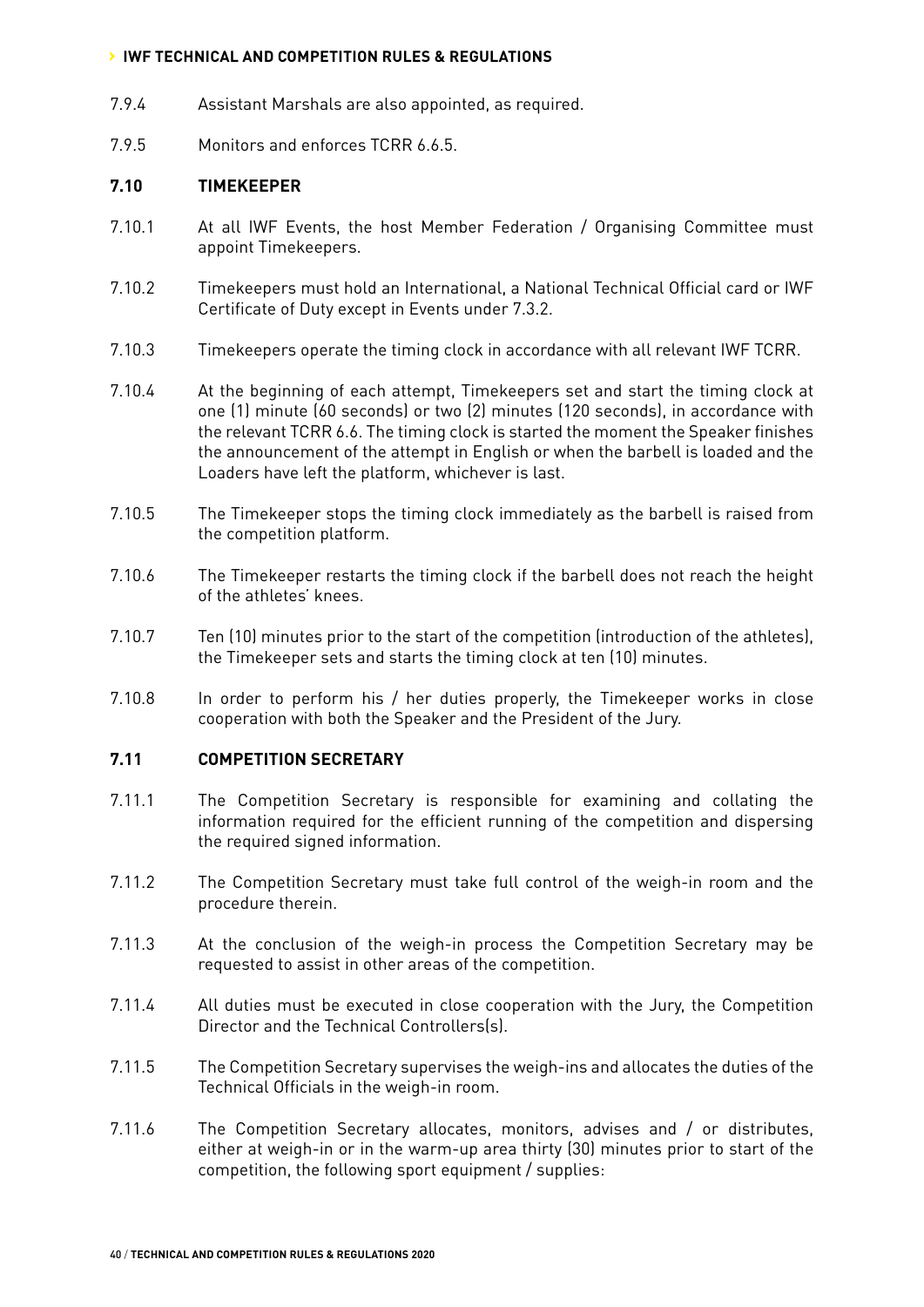- warm-up platforms
- collects athletes' accreditations and distributes Athlete Passes / Challenge Cards
- Warm-up Passes
- Athlete Bibs & pins
- Team Officials numbered stickers (optional)
- 7.11.7 The Competition Secretary monitors and enforces TCRR 6.6.5.

#### **7.12 SPEAKER**

- 7.12.1 The duty of the Speaker is to make the appropriate announcements for the efficient running of the competition, for each attempt, including but not limited to:
	- instructions to the Loaders to load the required weight
	- the name of the athlete
	- the athlete's respective Member Federation / NOC
	- the number of the athlete's attempt
	- notification in advance of the name of the next athlete
	- the Referees' decision of "Good Lift" or "No Lift"
- 7.12.2 If required, a Speaker's Assistant may be appointed whose function is to take the weight changes from the Chief Marshal and inform the Speaker.
- 7.12.3 The Speaker announces the Introduction of Athletes and Technical Officials, as well as makes the all required announcements regarding the course of the competition.
- 7.12.4 The Speaker, if time and the progress of the competition allow, may make nonsport announcements to inform the public or other concerned parties.
- 7.12.5 The Speaker conducts the Victory Ceremony in accordance with Regulation to 6.9.
- 7.12.6 If no TIS is used, the Speaker must be a Category 1 or 2 International Technical Official.

#### **7.13 COMPETITION DOCTOR**

- 7.13.1 At IWF Events Competition Doctors must be medically qualified clinical doctors with current valid registration and professional insurance. Competition Doctors must have Advanced Life Support (ALS) validation or professional equivalent. Doctors must be holders of an International Technical Official Card or a Certificate of Duty.
- 7.13.2 Competition Doctors must be present at the venue from the start of the competition until the end of the competition.
- 7.13.3 Competition Doctors must be familiar with and use the local / venue medical facilities and, if requested, assist in doping control procedures.
- 7.13.4 Competition Doctors must be ready to render medical care in case of injury or illness.
- 7.13.5 Competition Doctors must cooperate with team doctors and advise Team Officials and the athletes on the possibility of continuing competition after an injury.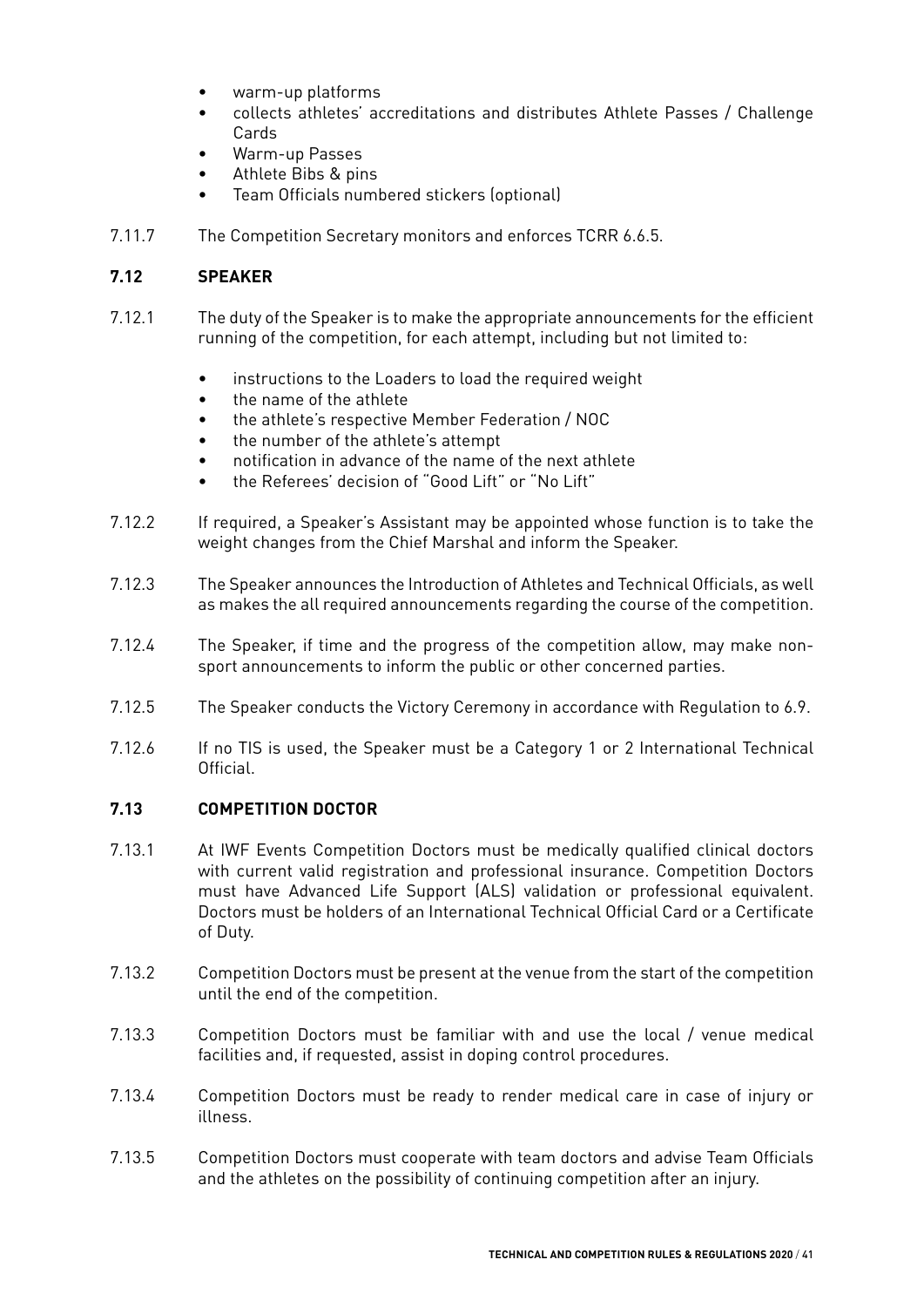- 7.13.6 At World Championships and Olympic Games two (2) Doctors must be on duty at the same time. Competition Doctors are on the FOP; one (1) is stationed in the warm-up area, the other is within close proximity of the competition platform / stage suitable to the venue layout.
- 7.13.7 If necessary, team doctors may also be asked to assist the Competition Doctor(s). If there is a medical need, the athlete shall agree to the IWF Competition Doctor(s) attending to him / her.
- 7.13.8 Appointed IWF Competition Doctors are responsible within the FOP; their responsibility ends outside the FOP.
- 7.13.9 In case of an accident or injury, the Competition Doctor(s) has to assess the situation and decide if further treatment is necessary either by local medical authorities or by the team doctor. If no team doctor is available, it is up to the Competition Doctor(s) to provide assistance or to transfer treatment to the local authorities.

#### **7.14 ADDITIONAL SUPPORTING STAFF (Regulation)**

Technical Officials are assisted in competitions by Additional Supporting Staff, such as Loaders and FOP Liaison.

### **8 RECORDS**

#### 

- 8.1 A record is a lift that exceeds the previous record by a minimum of one (1) kg.
- 8.2 The IWF recognises Youth, Junior, Senior and Masters world; Olympic and Universiade records in each of the bodyweight categories for men and women in the Snatch; Clean & Jerk and Total.
- 8.3 Youth athletes may set Youth, Junior and Senior records.
- 8.4 Junior athletes may set Junior and Senior records.
- 8.5 Senior athletes may set Senior records.
- 8.6 Masters athletes may set Masters records.
- 8.7 World, Continental and Regional records may only be set at IWF Events included in the IWF Calendar except at Bronze Level Events.
- 8.8 Masters records may only be set at Masters Events included in the IWF Calendar.
- 8.9 Olympic records may only be set at Olympic Games.
- 8.10 Universiade records may only be set at the Universiades.
- 8.11 World / Olympic Record(s) can only be broken in the bodyweight category and the age group where the athlete is entered.
- 8.12 Records must be registered in the Protocol, including the following information: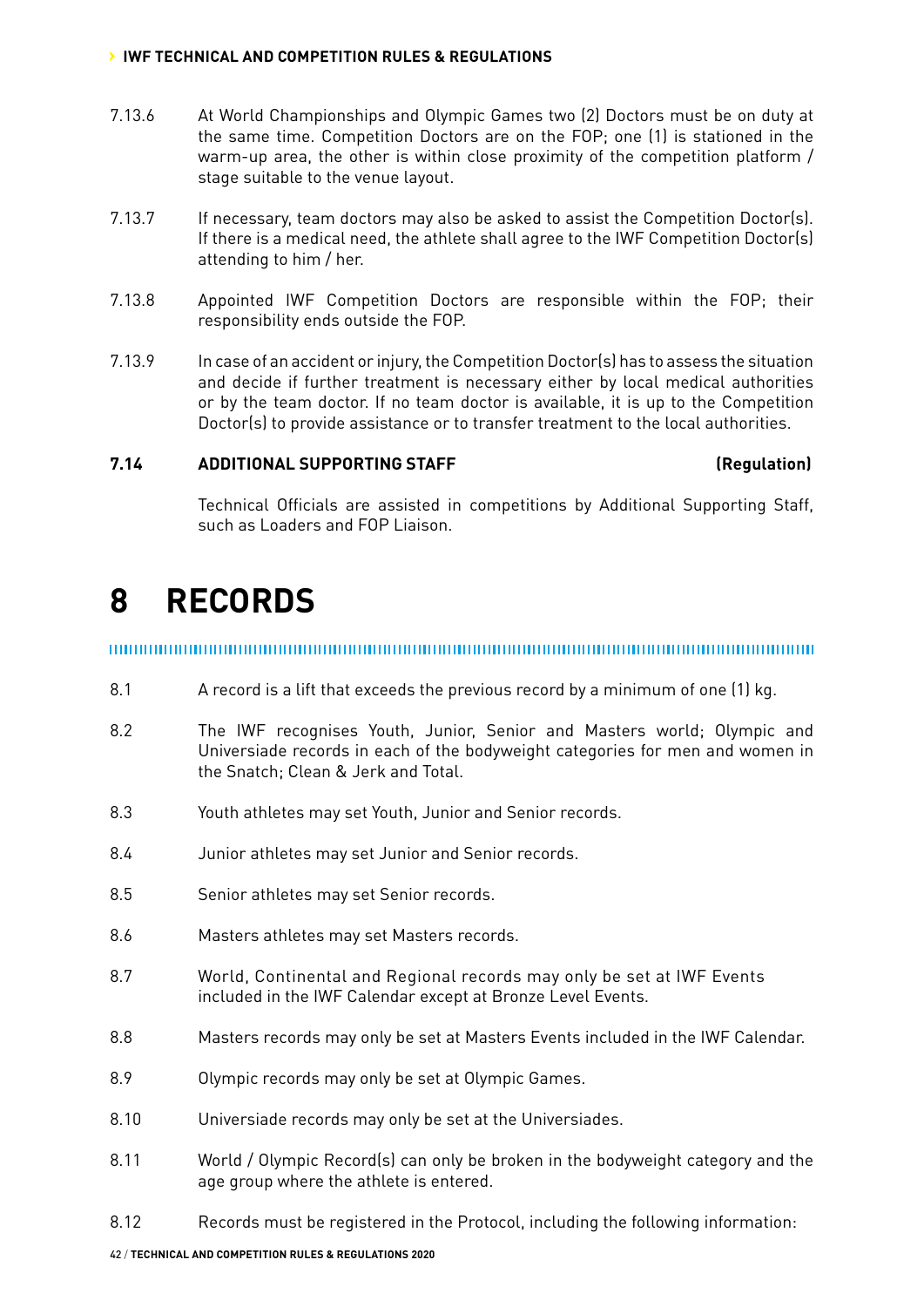- weight of record
- type of lift (Snatch, Clean & Jerk or Total)
- type of record (age group, World / Olympic / Universiade)
- Event name, date and location
- 8.13 If two (2) or more athletes achieve the same result and a new record is established, the new record holder is the athlete who completed the lift first regardless of the sequence of the competition, if divided into groups.
- 8.14 Records are ratified when the athlete successfully undergoes doping control as per IWF Anti-Doping Policy.

### **9 CEREMONIES**

#### **9.1 OPENING CEREMONY (Regulation)**

At the beginning of all IWF Events, an Opening Ceremony is held in accordance with the Regulation to 9.1 and arrangements made by the IWF and the host Member Federation / Organising Committee.

#### **9.2 CLOSING CEREMONY (Regulation)**

At the conclusion of all IWF Events, a Closing Ceremony is held in accordance with the Regulation to 9.2 and arrangements made by the IWF and the host Member Federation / Organising Committee.

## **10 PROVISIONS**

### **10.1 LANGUAGE DISCREPANCY**

In the occurrence there is a discrepancy or inconsistency between the English language version and any other language version of the IWF TCRR and its content, materials and / or resources, the English version shall prevail, govern and direct.

#### **10.2 INTERPRETATION**

Should the need arise for a clarification of the interpretation or the implementation of the IWF TCRR, it should be referred to the IWF Technical Committee.

#### **10.3 PROSTHETIC LIMBS**

Prosthetic limbs are permitted. Prosthetic limb(s) must not be powered or able to store energy which can be released during the execution of the lift.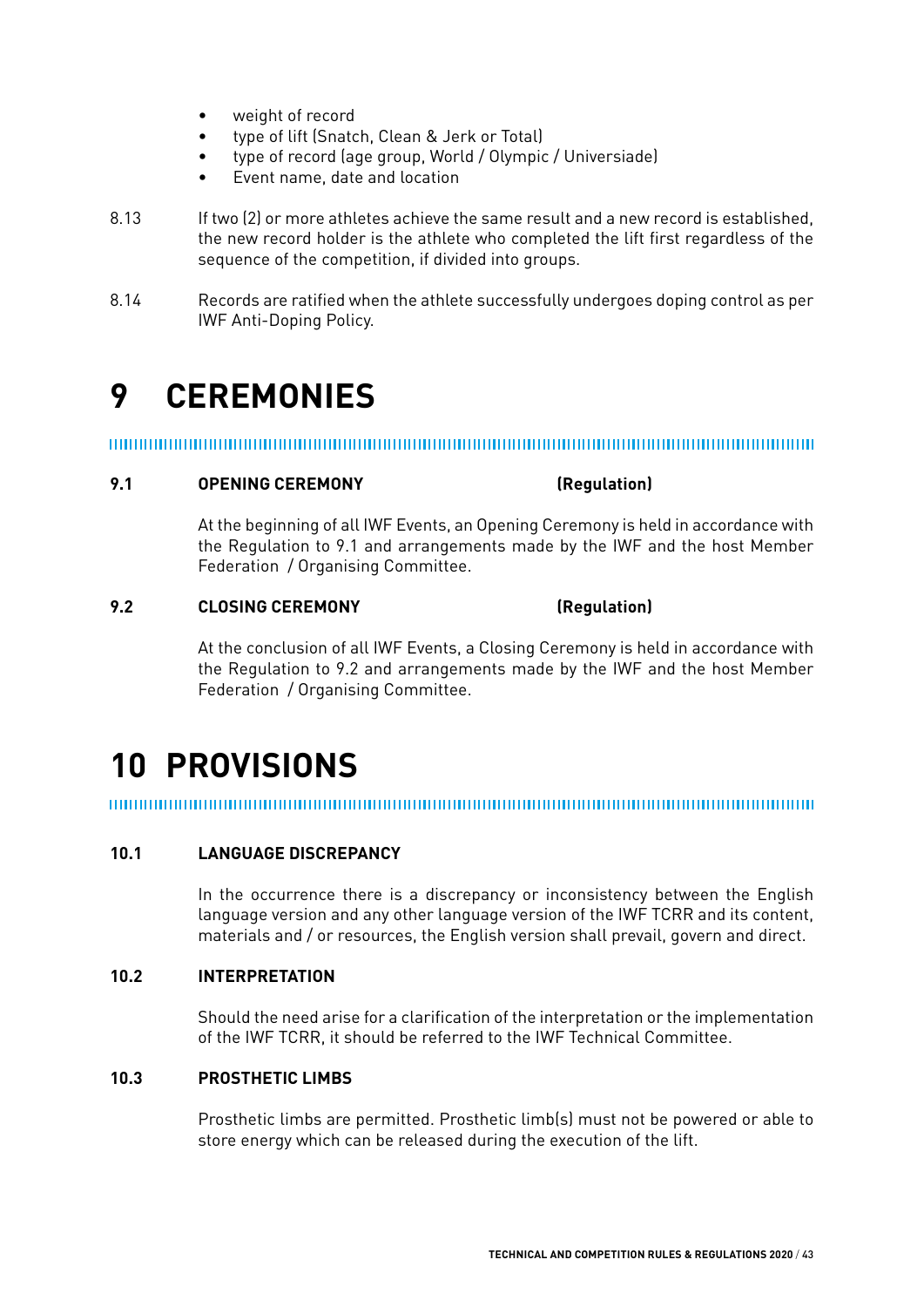# **REGULATIONS**

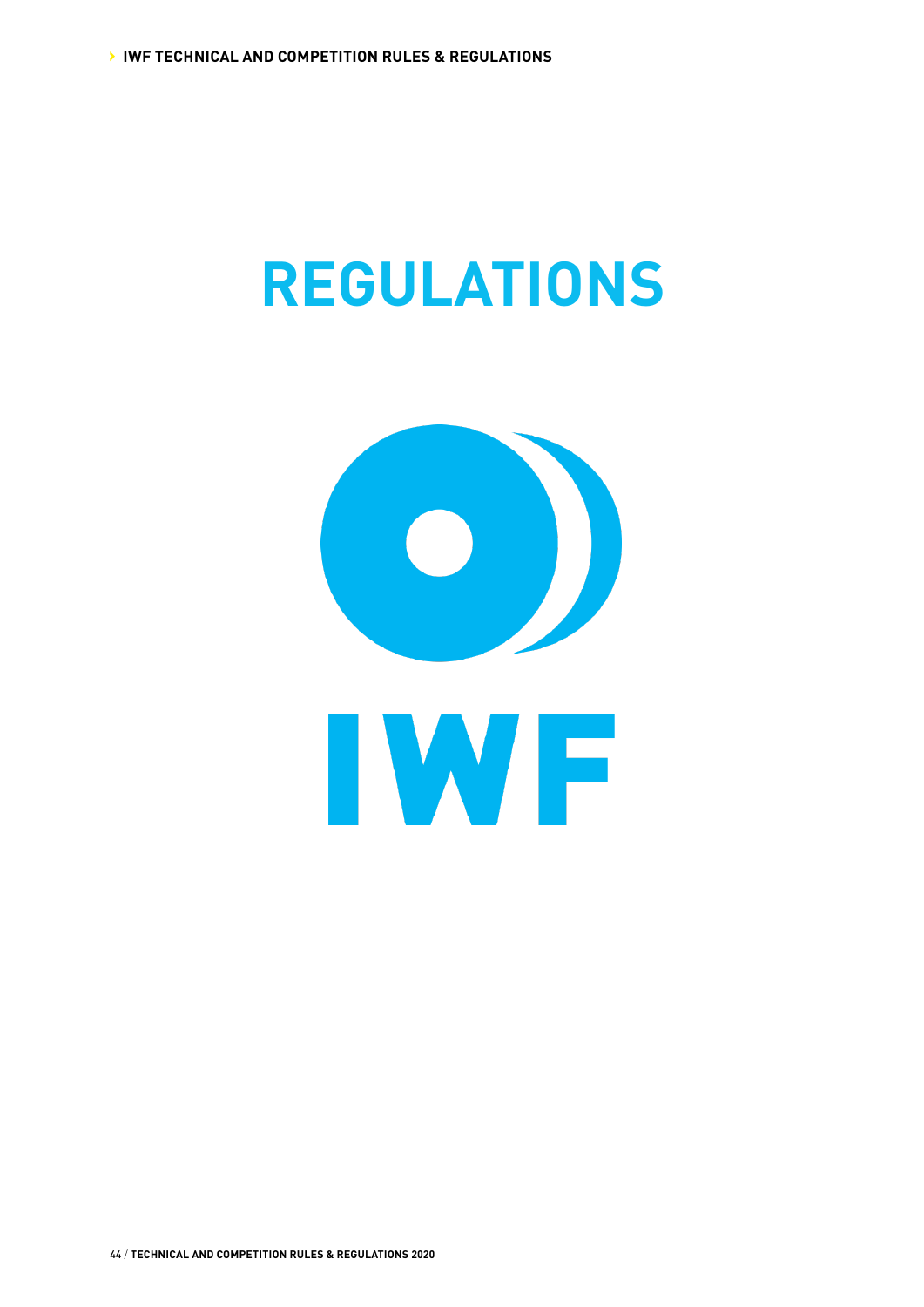## **REGULATION TO 1.2 BODYWEIGHT CATEGORIES**

| <b>JUNIOR / SENIOR MEN</b> |                 |  |
|----------------------------|-----------------|--|
| 55 kg                      | $\le 55.00$     |  |
| 61 kg                      | $55.01 - 61.00$ |  |
| 67 kg                      | 61.01-67.00     |  |
| 73 kg                      | 67.01-73.00     |  |
| 81 kg                      | 73.01-81.00     |  |
| 89 kg                      | 81.01-89.00     |  |
| 96 kg                      | 89.01-96.00     |  |
| 102 kg                     | 96.01-102.00    |  |
| 109 kg                     | 102.01-109.00   |  |
| +109 kg                    | >109.00         |  |

| <b>YOUTH MEN</b> |                 |  |
|------------------|-----------------|--|
| 49 kg            | $\leq 49.00$    |  |
| 55 kg            | 49.01-55.00     |  |
| 61 kg            | $55.01 - 61.00$ |  |
| 67 kg            | $61.01 - 67.00$ |  |
| 73 kg            | 67.01-73.00     |  |
| 81 kg            | 73.01-81.00     |  |
| 89 kg            | 81.01-89.00     |  |
| 96 kg            | 89.01-96.00     |  |
| 102 kg           | 96.01-102.00    |  |
| $+102$ kg        | >102.00         |  |

| <b>OLYMPIC GAMES MEN</b> |                 |  |
|--------------------------|-----------------|--|
| 61 kg                    | $\le 61.00$     |  |
| 67 kg                    | $61.01 - 67.00$ |  |
| 73 kg                    | 67.01-73.00     |  |
| 81 kg                    | 73.01-81.00     |  |
| 96 kg                    | 81.01-96.00     |  |
| 109 kg                   | 96.01-109.00    |  |
| $+109$ kg                | >109.00         |  |

| <b>JUNIOR / SENIOR WOMEN</b> |                 |  |
|------------------------------|-----------------|--|
| 45 kg                        | $\leq 45.00$    |  |
| 49 kg                        | 45.01-49.00     |  |
| 55 kg                        | 49.01-55.00     |  |
| 59 kg                        | 55.01-59.00     |  |
| 64 kg                        | $59.01 - 64.00$ |  |
| 71 kg                        | 64.01-71.00     |  |
| 76 kg                        | 71.01-76.00     |  |
| 81 kg                        | 76.01-81.00     |  |
| 87 kg                        | 81.01-87.00     |  |
| +87 kg                       | > 87.00         |  |

| <b>YOUTH WOMEN</b> |                 |  |
|--------------------|-----------------|--|
| 40 kg              | ≤ 40.00         |  |
| 45 kg              | 40.01-45.00     |  |
| 49 kg              | 45.01-49.00     |  |
| 55 kg              | 49.01-55.00     |  |
| 59 kg              | 55.01-59.00     |  |
| 64 kg              | $59.01 - 64.00$ |  |
| 71 kg              | 64.01-71.00     |  |
| 76 kg              | 71.01-76.00     |  |
| 81 kg              | 76.01-81.00     |  |
| $+81$ kg           | > 81.00         |  |

| <b>OLYMPIC GAMES WOMEN</b> |                 |  |
|----------------------------|-----------------|--|
| 49 kg                      | ≤ 49.00         |  |
| 55 kg                      | 49.01-55.00     |  |
| 59 kg                      | 55.01-59.00     |  |
| 64 kg                      | $59.01 - 64.00$ |  |
| 76 kg                      | 64.01-76.00     |  |
| 87 kg                      | 76.01-87.00     |  |
| +87 kg                     | > 87.00         |  |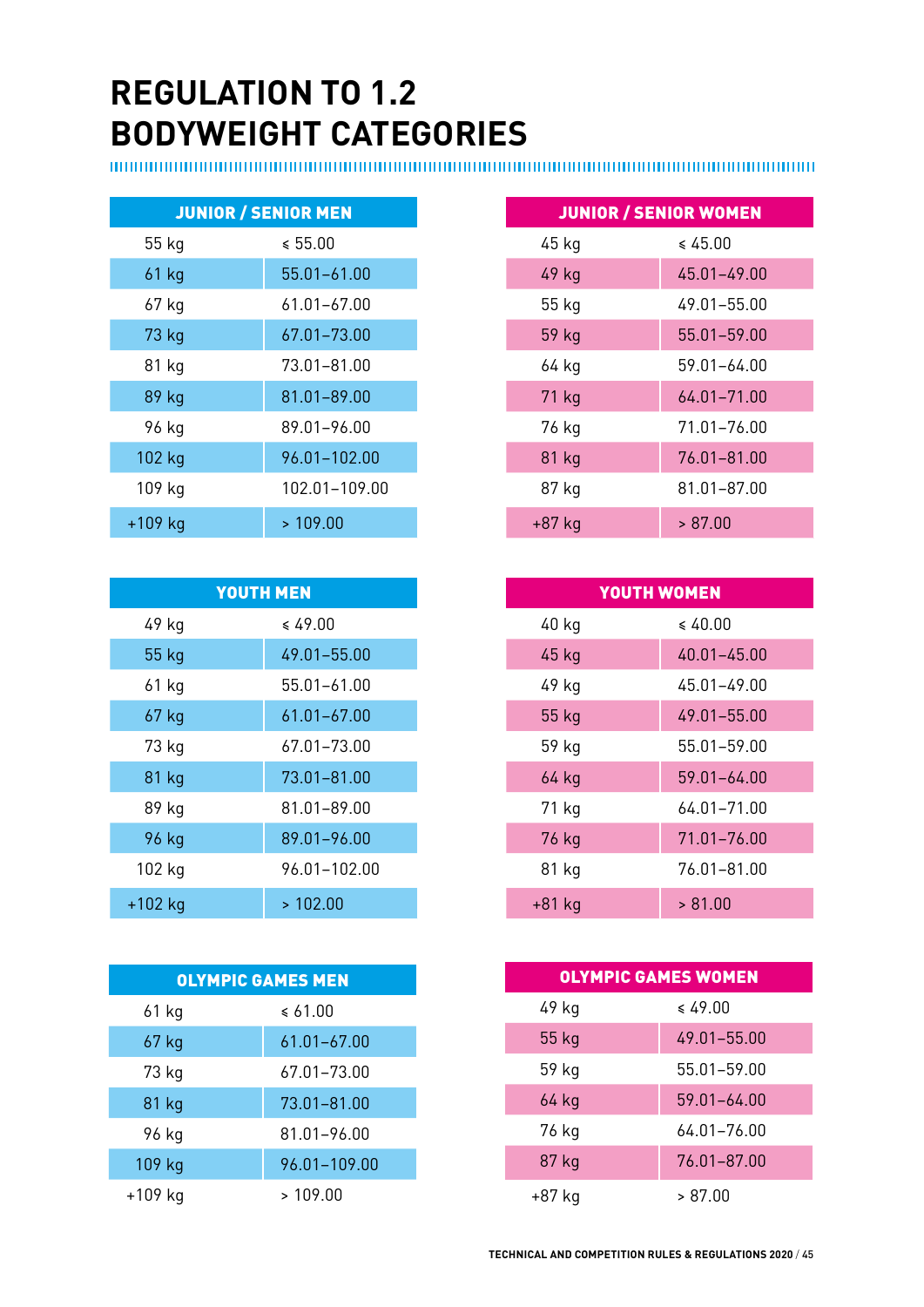## **REGULATION TO 3.3.1 COMPETITION PLATFORM AND STAGE**

**1** The stage must**:**

- be of solid construction
- measure a minimum of one thousand (1,000) x one thousand (1,000) cm
- measure a maximum one hundred (100) cm in height measured from the level where the Referees' and Jury seats are placed
- have steps specified to International Building Code (IBC) standard and securely affixed to the stage
- have two restraining bars affixed to the stage; restraining bars must:
	- measure five hundred (500) cm in length
	- measure a maximum twenty (20) cm high
	- measure a maximum twenty (20) cm wide
	- be safely secured to the front of the stage a minimum two hundred fifty (250) cm from the edge of the competition platform
	- be safely secured to the rear of the stage a minimum two hundred (200) cm from the edge of the competition platform

### **REGULATION TO 3.3.2 PLATFORM**

**1** The competition platform must be:

- level
- square
- measure four hundred (400) cm on each side
- manufactured or constructed of hardwood, either solid or laminated; using a maximum of twenty (20) tongue and groove hardwood planks
- hardwood planks must be attached together by a minimum of three (3) steel rods
- ten (10) cm high; (if positioned on a stage, the platform must exceed ten (10) cm above the stage)
- ten (10) cm demarcation; (if surrounding floor is similar colouring, top edge of the platform must have a different colour demarcating the edge of the platform)

**2** The training / warm-up platform must:

- measure three hundred (300) cm wide by two hundred fifty (250) to three hundred (300) cm in length
- be made of any non-slip material surface
- numbered, starting at one (1)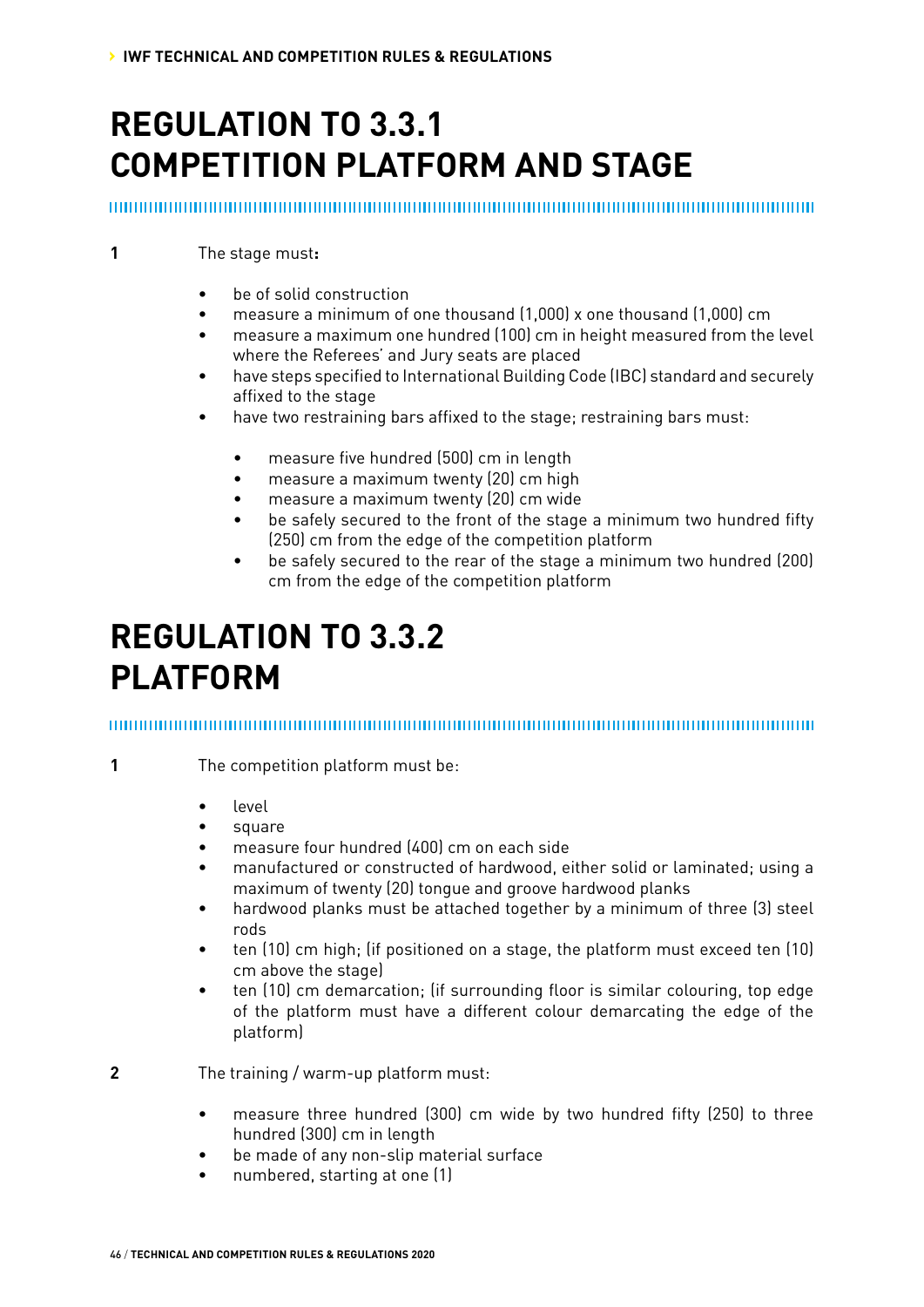### **REGULATION TO 3.3.3 BARBELL**

1 Composition of a men's barbell set – 190 kg

- $1 \times 20$  kg bar
- 2 x 25 kg discs
- 2 x 20 kg discs
- 2 x 15 kg discs
- $2 \times 10$  kg discs
- 2 x 5 kg discs
- $2 \times 2.5$  kg discs
- $2 \times 2$  kg discs
- $\bullet$  2 x 1.5 kg discs
- $\bullet$  2 x 1 kg discs
- $2 \times 0.5$  kg discs
- 2 x collars 2.5 kg

2 Composition of a women's barbell set – 185 kg

- $\bullet$  1 x 15 kg bar
- 2 x 25 kg discs
- 2 x 20 kg discs
- 2 x 15 kg discs
- 2 x 10 kg discs
- 2 x 5 kg discs
- $2 \times 2.5$  kg discs
- 2 x 2 kg discs
- $2 \times 1.5$  kg discs
- 2 x 1 kg discs
- $\bullet$  2 x 0.5 kg discs
- 2 x collars 2.5 kg
- 

3 Additional discs shall be provided at the competition platform / stage:

- one (1) set of full size discs [forty-five (45) cm] of 5 kg
- one (1) set of full size discs [forty-five (45) cm] of 2.5 kg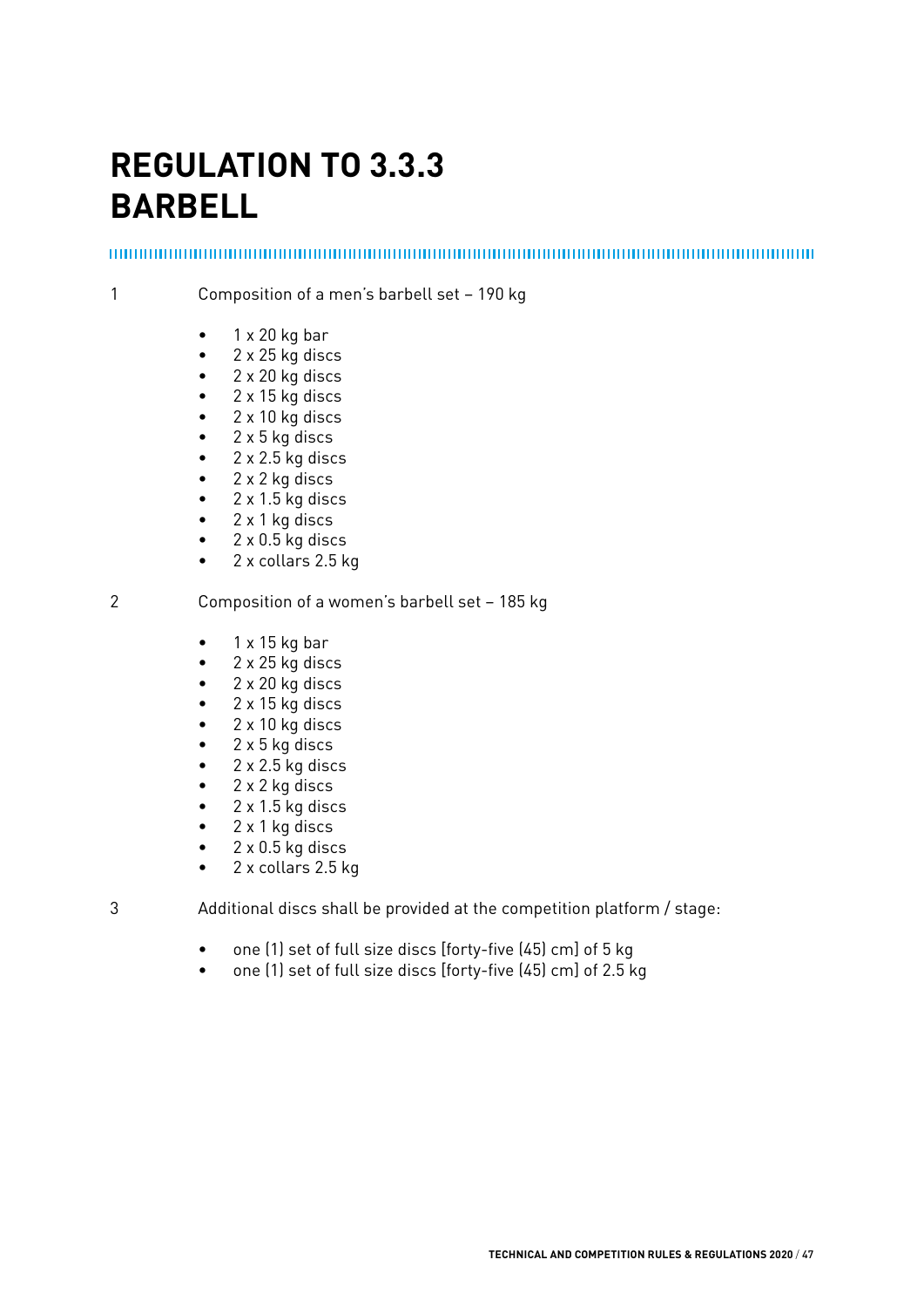#### **4 MEN'S BAR**

- manufactured from chromed steel
- machined with knurling in grip section
- weight  $= 20$  kg
- $length = 220$  cm
- outer ends (sleeves) =  $5 \text{ cm}$  diameter / 41.5 cm long
- grip section =  $2.8$  cm diameter / 131 cm long
- 2 grip sections =  $44.5$  cm with nonknurled 0.5 cm strip 19.5 cm from inner sleeve
- centre knurling = 12 cm long
- demarcated with blue identification marking at each end and the centre of the bar
- tolerance = from  $+0.1\%$  to  $-0.05\%$
- Rim diameter = minimum 7.3 cm, maximum 8.0 cm
- the sleeve must rotate freely

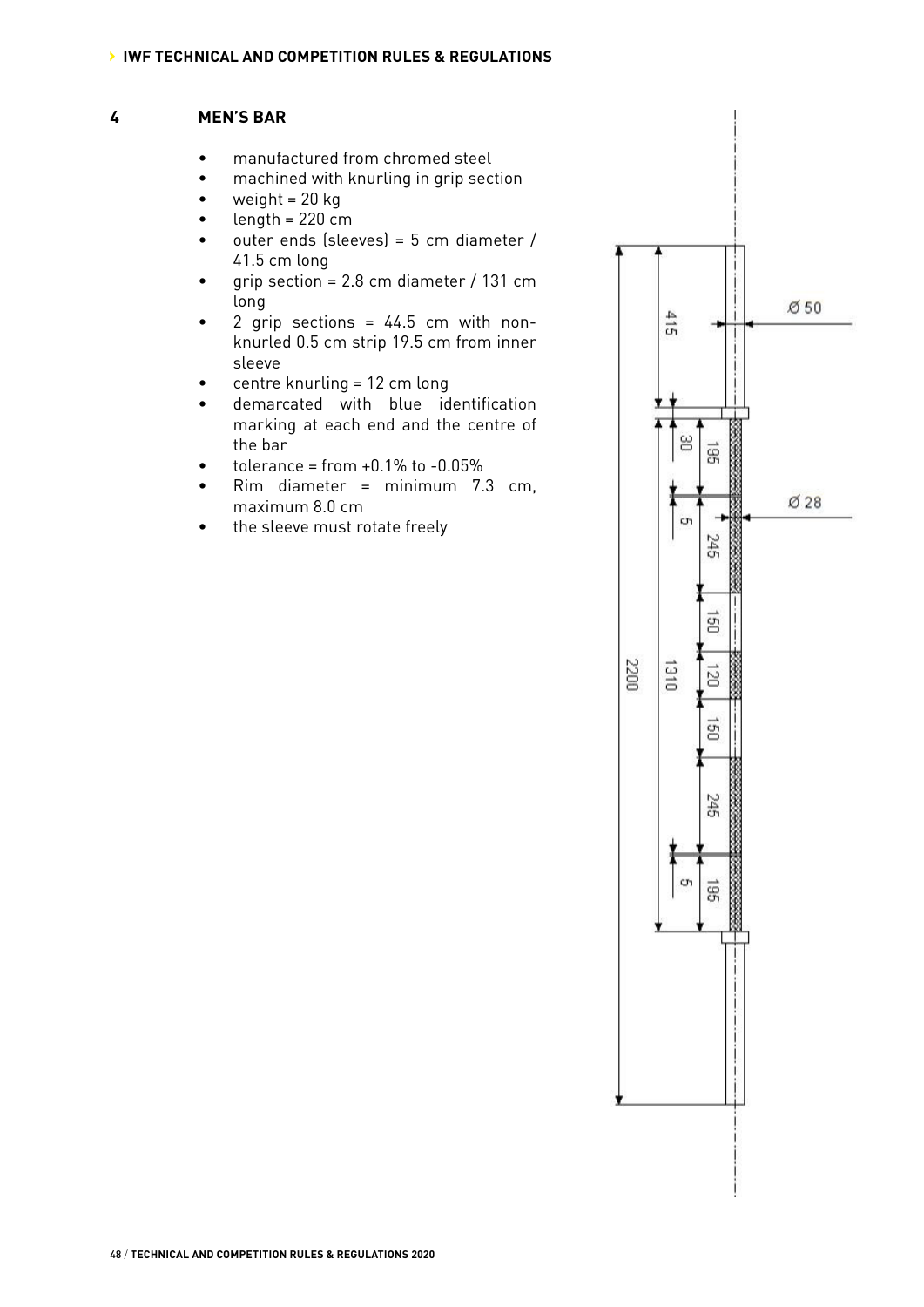### **5 WOMEN'S BAR**

- manufactured from chromed steel
- machined with knurling in grip section
- weight =  $15$  kg
- $length = 201$  cm
- outer ends (sleeves) =  $5 \text{ cm}$  diameter / 32 cm long
- grip section =  $2.5$  cm diameter / 131 cm long
- 2 grip sections spaced 42 cm apart with non-knurled 0.5 cm strip 19.5 cm from inner sleeve
- demarcated with yellow identification marking at each end and in centre of the bar
- tolerance = from  $+0.1\%$  to  $-0.05\%$
- $Rim$  diameter = minimum  $6.3$  cm, maximum 7.5 cm
- the sleeve must rotate freely

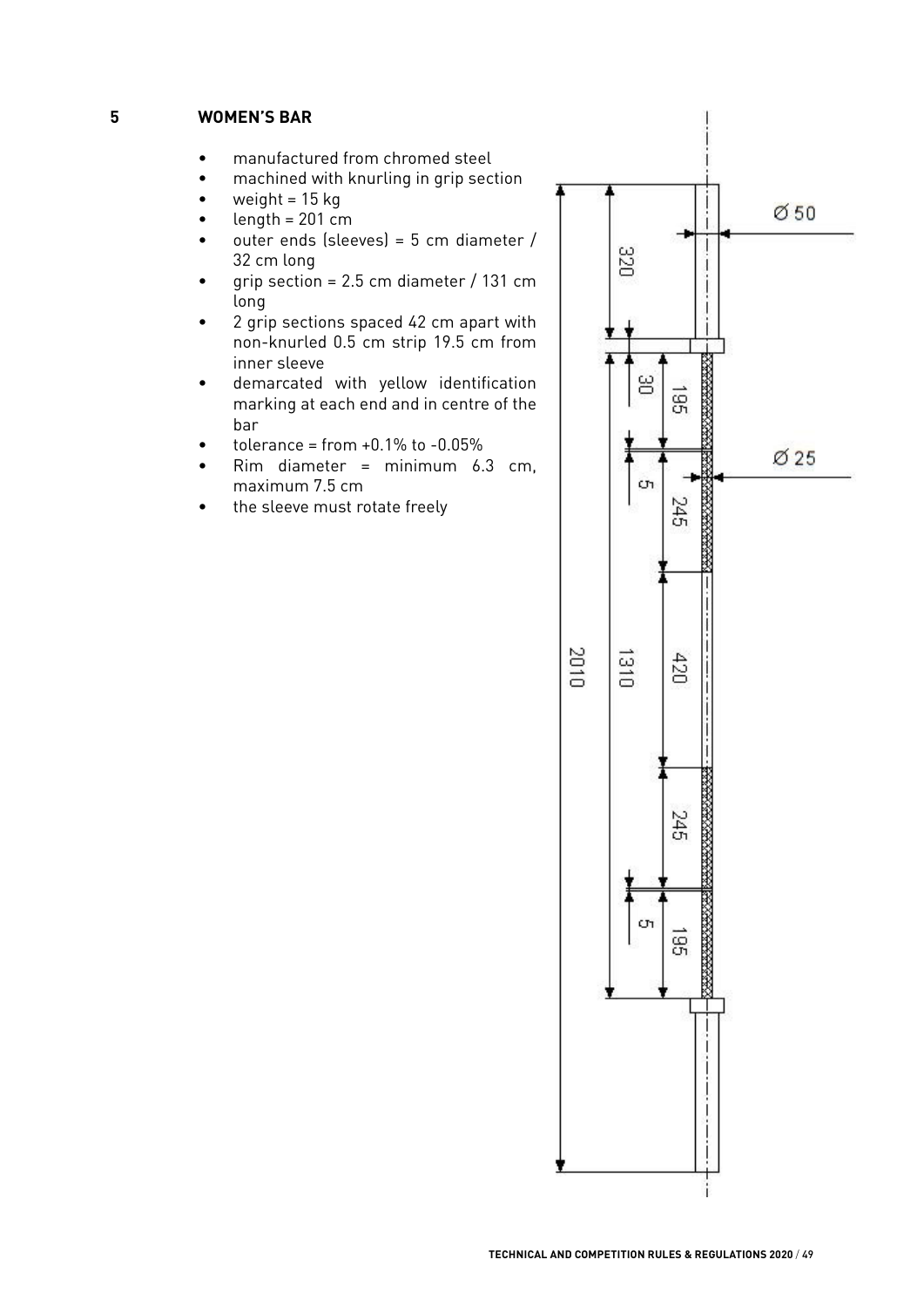#### **6 COMPETITION DISCS:**

- a) Diameter
	- Discs ≥ 10 kg : 45 cm ± 0.1 cm tolerance
	- Discs < 10 kg ≤ 45 cm ± 0.1 cm tolerance

#### b) Material

- Discs ≥ 10 kg: covered with rubber or plastic and coated on both sides with permanent colour
- Discs < 10 kg: may be made of metal or other IWF approved material

#### c) Tolerance

- Discs > 5 kg: from +0.1% to -0.05%
- Discs ≤ 5 kg: from +10 grams to -0 grams per part

#### d) Marking

- all discs must be clearly demarcated with the weight in kg
- e) Sizes

| Width   |                  | <b>Diameter</b>                 |
|---------|------------------|---------------------------------|
| maximum | $6.7 \text{ cm}$ | 45 cm                           |
| maximum | $5.4 \text{ cm}$ | 45 cm                           |
| maximum | 4.3 cm           | 45 cm                           |
| maximum | $3.5 \text{ cm}$ | 45 cm                           |
| maximum | $2.65$ cm        | $23 \text{ cm} - 26 \text{ cm}$ |
| maximum | $2.3 \text{ cm}$ | 19 cm $-22$ cm                  |
| maximum | 2.2 cm           | 15.5 cm – 19.3 cm               |
| maximum | $2.0 \text{ cm}$ | $13.9$ cm $-17.5$ cm            |
| maximum | $1.9 \text{ cm}$ | $11.8$ cm $-16$ cm              |
| maximum | $1.6 \text{ cm}$ | 9.7 cm - 13.7 cm                |
|         |                  |                                 |

#### **7 TRAINING DISCS:**

- $\bullet$  tolerance = from  $+0.8\%$  to  $-0.8\%$
- manufactured in colours with corresponding weight listed in TCRR 3.3.3.6
- may be manufactured in black with corresponding coloured rims and demarcated with "Training"

#### **8 COLLARS:**

- manufactured from chromed steel
- hole = 5 cm diameter
- may be designed for either outside loading or inside loading for 2 kg or less
- width = maximum 7.0 cm
- $to$  tolerance = from  $+10$  grams to  $-0$  grams per part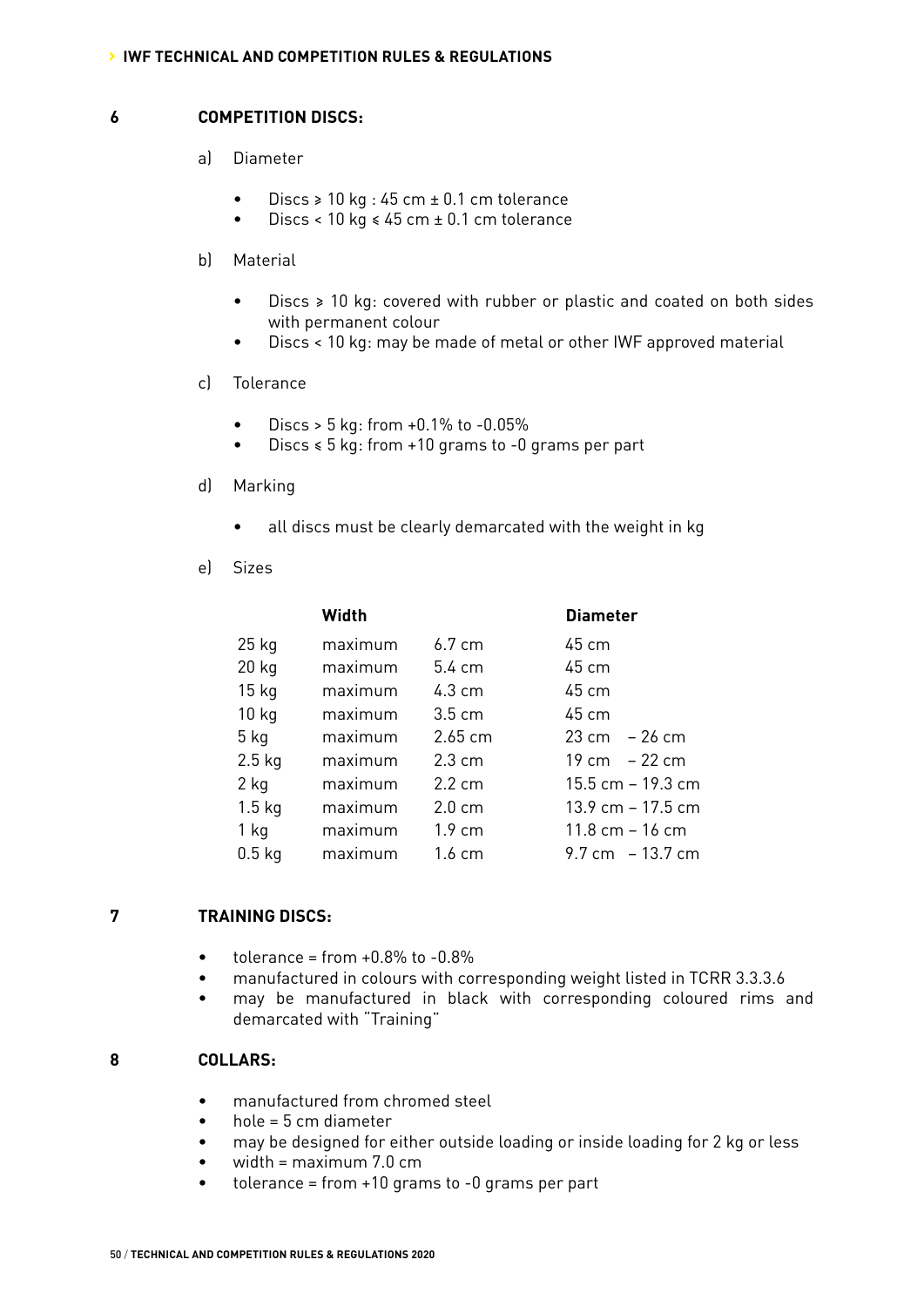### **TOLERANCE CHART**

| <b>WEIGHT</b>    |         | <b>COMPETITION</b> |         | <b>TRAINING</b> |
|------------------|---------|--------------------|---------|-----------------|
| Bar kg           | Min. kg | Max. kg            | Min. kg | Max. kg         |
| 20               | 19.9900 | 20.0200            | N/A     | N/A             |
| 15               | 14.9925 | 15.0150            | N/A     | N/A             |
|                  |         |                    |         |                 |
| Disc kg          |         |                    |         |                 |
| 25               | 24.9875 | 25.0250            | 24.800  | 25.200          |
| 20               | 19.9900 | 20.0200            | 19.840  | 20.160          |
| 15               | 14.9925 | 15.0150            | 14.880  | 15.120          |
| 10               | 9.9950  | 10.0100            | 9.920   | 10.080          |
| 5                | 5.0000  | 5.0100             | 4.960   | 5.040           |
| 2.5              | 2.5000  | 2.5100             | 2.480   | 2.520           |
| $\overline{2}$   | 2.0000  | 2.0100             | 1.984   | 2.016           |
| 1.5              | 1.5000  | 1.5100             | 1.488   | 1.512           |
| 1                | 1.0000  | 1.0100             | 0.992   | 1.008           |
| 0.5              | 0.5000  | 0.5100             | 0.496   | 0.504           |
|                  |         |                    |         |                 |
| <b>Collar kg</b> |         |                    |         |                 |
| 2.5              | 2.5000  | 2.5100             | N/A     | N/A             |
|                  |         |                    |         |                 |

| $-0.05\%$ / $+0.1\%$ |  |
|----------------------|--|
|                      |  |
| $-0$ g $/ + 10$ g    |  |
|                      |  |
| $-0.8\% / +0.8\%$    |  |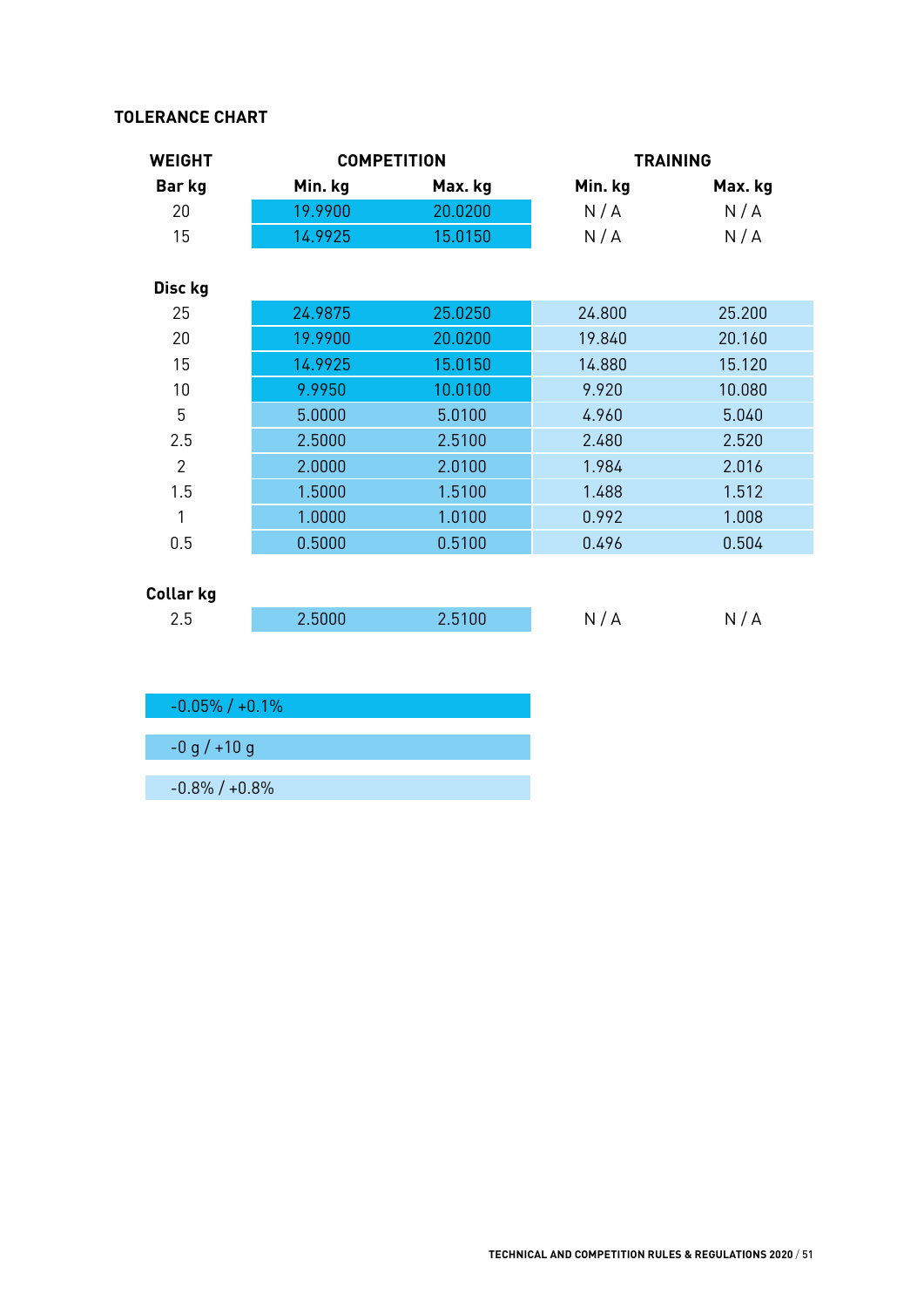## **REGULATION TO 3.3.3.11 LOADING CHART**

### **MEN'S BARBELL**

| 26 kg        | 0.5, collar          |
|--------------|----------------------|
| 27 kg        | 1, collar            |
| 28 kg        | 1.5, collar          |
| 29 kg        | 2, collar            |
| <b>30 kg</b> | 2.5, collar          |
| 31 kg        | 2.5, .5, collar      |
| 32 kg        | 2.5, 1, collar       |
| 33 kg        | 2.5, 1.5, collar     |
| 34 kg        | 2.5, 2, Collar       |
| 35 kg        | 5, collar            |
| 36 kg        | 5, .5, collar        |
| 37 kg        | 5, 1, collar         |
| 38 kg        | 5, 1.5, collar       |
| 39 kg        | 5, 2, collar         |
| <b>40 kg</b> | 5, 2.5, collar       |
| 41 kg        | 5, 2.5, .5, collar   |
| 42 kg        | 5, 2.5, 1, collar    |
| 43 kg        | 5, 2.5, 1.5, collar  |
| 44 kg        | 5, 2.5, 2, collar    |
| 45 kg        | 10, collar           |
| 46 kg        | 10, .5, collar       |
| 47 kg        | 10, 1, collar        |
| 48 kg        | 10, 1 .5, collar     |
| 49 kg        | 10, 2, collar        |
| <b>50 kg</b> | 10, 2.5, collar      |
| 51 kg        | 10, 2.5, .5, collar  |
| 52 kg        | 10, 2.5, 1, collar   |
| 53 kg        | 10, 2.5, 1.5, collar |
| 54 kg        | 10, 2.5, 2, collar   |
| 55 kg        | 15, collar           |

| 56 kg        | 15, .5, collar       |
|--------------|----------------------|
| 57 kg        | 15, 1, collar        |
| 58 kg        | 15, 1.5, collar      |
| 59 kg        | 15, 2, collar        |
| <b>60 kg</b> | 15, 2.5, collar      |
| 61 kg        | 15, 2.5, .5, collar  |
| 62 kg        | 15, 2.5, 1, collar   |
| 63 kg        | 15, 2.5, 1.5, collar |
| 64 kg        | 15, 2.5, 2, collar   |
| 65 kg        | 20, collar           |
| 66 kg        | 20, .5, collar       |
| 67 kg        | 20, 1, collar        |
| 68 kg        | 20, 1.5, collar      |
| 69 kg        | 20, 2, collar        |
| <b>70 kg</b> | 20, 2.5, collar      |
| 71 kg        | 20, 2.5, .5, collar  |
| 72 kg        | 20, 2.5, 1, collar   |
| 73 kg        | 20, 2.5, 1.5, collar |
| 74 kg        | 20, 2.5, 2, collar   |
| 75 kg        | 25, collar           |
| 76 kg        | 25, .5, collar       |
| 77 kg        | 25, 1, collar        |
| 78 kg        | 25, 1.5, collar      |
| 79 kg        | 25, 2, collar        |
| 80 kg        | 25, 2.5, collar      |
| 81 kg        | 25, 2.5, .5, collar  |
| 82 kg        | 25, 2.5, 1, collar   |
| 83 kg        | 25, 2.5, 1.5, collar |
| 84 kg        | 25, 2.5, 2, collar   |
| 85 kg        | 25, 5, collar        |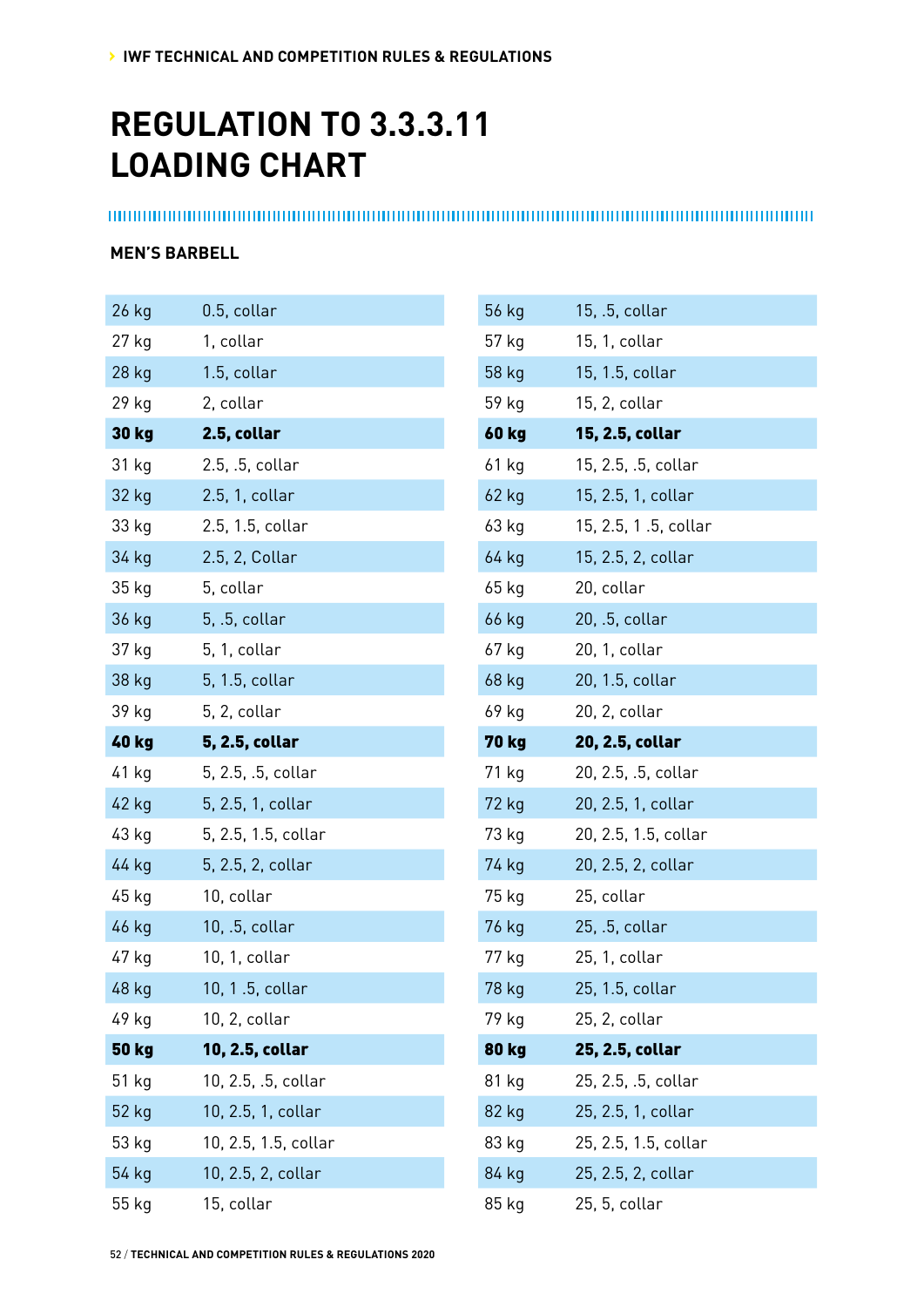| 86 kg        | 25, 5, .5, collar        |
|--------------|--------------------------|
| 87 kg        | 25, 5, 1, collar         |
| 88 kg        | 25, 5, 1.5, collar       |
| 89 kg        | 25, 5, 2, collar         |
| <b>90 kg</b> | 25, 5, 2.5, collar       |
| 91 kg        | 25, 5, 2.5, .5, collar   |
| 92 kg        | 25, 5, 2.5, 1, collar    |
| 93 kg        | 25, 5, 2.5, 1.5, collar  |
| 94 kg        | 25, 5, 2.5, 2, collar    |
| 95 kg        | 25, 10, collar           |
| 96 kg        | 25, 10, .5, collar       |
| 97 kg        | 25, 10, 1, collar        |
| 98 kg        | 25, 10, 1.5, collar      |
| 99 kg        | 25, 10, 2, collar        |
| 100 kg       | 25, 10, 2.5, collar      |
| 101 kg       | 25, 10, 2.5, .5, collar  |
| 102 kg       | 25, 10, 2.5, 1, collar   |
| 103 kg       | 25, 10, 2.5, 1.5, collar |
| 104 kg       | 25, 10, 2.5, 2, collar   |
| 105 kg       | 25, 15, collar           |
| 106 kg       | 25, 15, .5, collar       |
| 107 kg       | 25, 15, 1, collar        |
| 108 kg       | 25, 15, 1.5, collar      |
| 109 kg       | 25, 15, 2, collar        |
| 110 kg       | 25, 15, 2.5, collar      |
| 111 kg       | 25, 15, 2.5, .5, collar  |
| 112 kg       | 25, 15, 2.5, 1, collar   |
| 113 kg       | 25, 15, 2.5, 1.5, collar |
| 114 kg       | 25, 15, 2.5, 2, collar   |
| 115 kg       | 25, 20, collar           |
| 116 kg       | 25, 20, .5, collar       |
| 117 kg       | 25, 20, 1, collar        |
| 118 kg       | 25, 20, 1.5, collar      |
| 119 kg       | 25, 20, 2, collar        |
| 120 kg       | 25, 20, 2.5, collar      |
|              |                          |

| 122 kg        | 25, 20, 2.5, 1, collar       |
|---------------|------------------------------|
| 123 kg        | 25, 20, 2.5, 1.5, collar     |
| 124 kg        | 25, 20, 2.5, 2, collar       |
| 125 kg        | 25, 25, collar               |
| 126 kg        | 25, 25, .5, collar           |
| 127 kg        | 25, 25, 1, collar            |
| 128 kg        | 25, 25, 1.5, collar          |
| 129 kg        | 25, 25, 2, collar            |
| 130 kg        | 25, 25, 2.5, collar          |
| 131 kg        | 25, 25, 2.5, .5, collar      |
| 132 kg        | 25, 25, 2.5, 1, collar       |
| 133 kg        | 25, 25, 2.5, 1.5, collar     |
| 134 kg        | 25, 25, 2.5, 2, collar       |
| 135 kg        | 25, 25, 5, collar            |
| 136 kg        | 25, 25, 5, .5, collar        |
| 137 kg        | 25, 25, 5, 1, collar         |
| 138 kg        | 25, 25, 5, 1.5, collar       |
| 139 kg        | 25, 25, 5, 2, collar         |
|               |                              |
| 140 kg        | 25, 25, 5, 2.5, collar       |
| 141 kg        | 25, 25, 5, 2.5, .5, collar   |
| 142 kg        | 25, 25, 5, 2.5, 1, collar    |
| 143 kg        | 25, 25, 5, 2.5, 1.5, collar  |
| 144 kg        | 25, 25, 5, 2.5, 2, collar    |
| 145 kg        | 25, 25, 10, collar           |
| 146 kg        | 25, 25, 10, .5, collar       |
| 147 kg        | 25, 25, 10, 1, collar        |
| 148 kg        | 25, 25, 10, 1.5, collar      |
| 149 kg        | 25, 25, 10, 2, collar        |
| <b>150 kg</b> | 25, 25, 10, 2.5, collar      |
| 151 kg        | 25, 25, 10, 2.5, .5, collar  |
| 152 kg        | 25, 25, 10, 2.5, 1, collar   |
| 153 kg        | 25, 25, 10, 2.5, 1.5, collar |
| 154 kg        | 25, 25, 10, 2.5, 2, collar   |
| 155 kg        | 25, 25, 15, collar           |
| 156 kg        | 25, 25, 15, .5, collar       |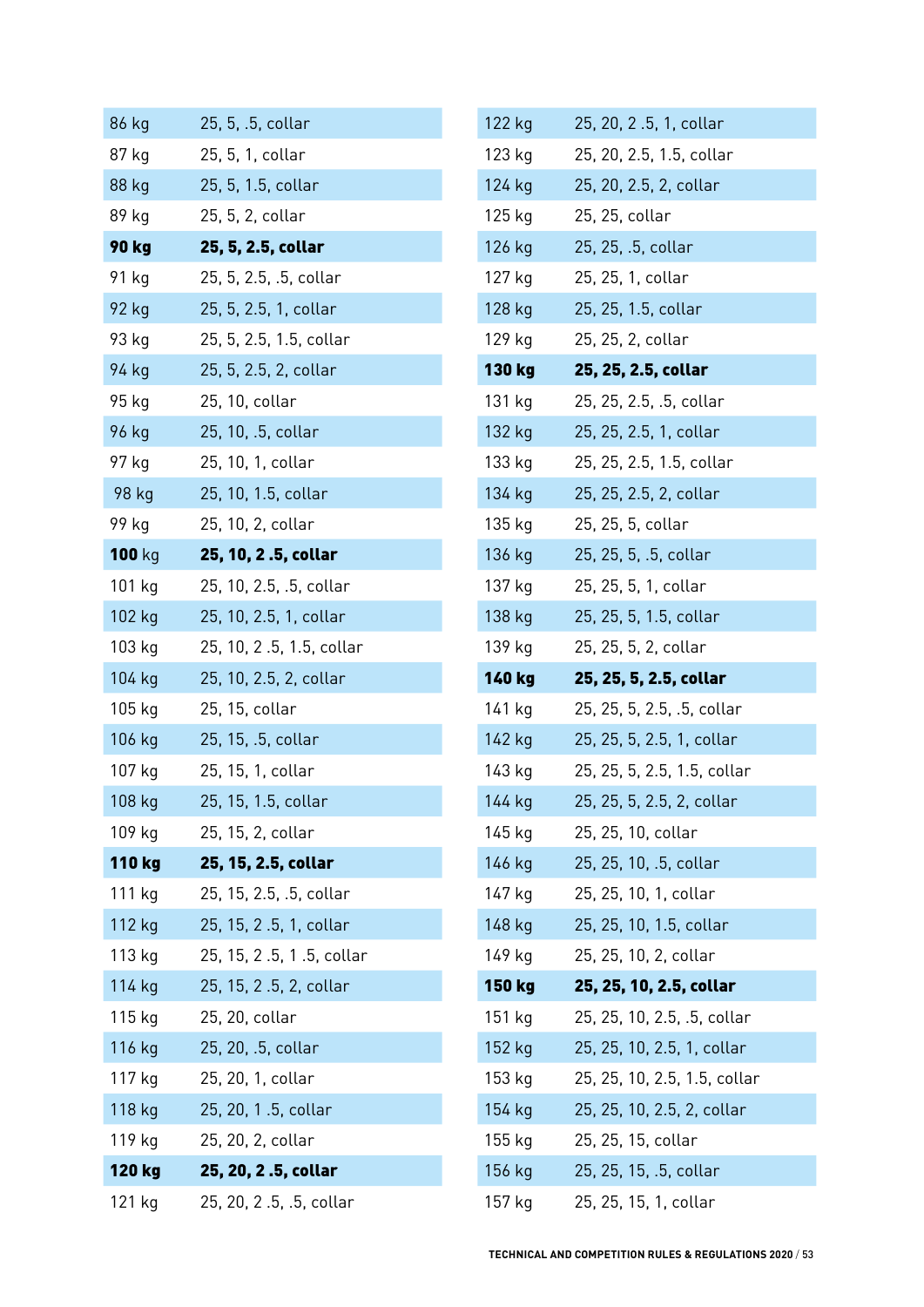| 158 kg        | 25, 25, 15, 1.5, collar         |
|---------------|---------------------------------|
| 159 kg        | 25, 25, 15, 2, collar           |
| <b>160 kg</b> | 25, 25, 15, 2.5, collar         |
| 161 kg        | 25, 25, 15, 2.5, .5, collar     |
| 162 kg        | 25, 25, 15, 2.5, 1, collar      |
| 163 kg        | 25, 25, 15, 2.5, 1.5, collar    |
| 164 kg        | 25, 25, 15, 2.5, 2, collar      |
| 165 kg        | 25, 25, 20, collar              |
| 166 kg        | 25, 25, 20, .5, collar          |
| 167 kg        | 25, 25, 20, 1, collar           |
| 168 kg        | 25, 25, 20, 1.5, collar         |
| 169 kg        | 25, 25, 20, 2, collar           |
| <b>170 kg</b> | 25, 25, 20, 2.5, collar         |
| 171 kg        | 25, 25, 20, 2.5, .5, collar     |
| 172 kg        | 25, 25, 20, 2.5, 1, collar      |
| 173 kg        | 25, 25, 20, 2.5, 1.5, collar    |
| 174 kg        | 25, 25, 20, 2.5, 2, collar      |
| 175 kg        | 25, 25, 25, collar              |
| 176 kg        | 25, 25, 25, .5, collar          |
| 177 kg        | 25, 25, 25, 1, collar           |
| 178 kg        | 25, 25, 25, 1.5, collar         |
| 179 kg        | 25, 25, 25, 2, collar           |
| 180 kg        | 25, 25, 25, 2.5, collar         |
| 181 kg        | 25, 25, 25, 2.5, .5, collar     |
| 182 kg        | 25, 25, 25, 2.5, 1, collar      |
| 183 kg        | 25, 25, 25, 2.5, 1.5, collar    |
| 184 kg        | 25, 25, 25, 2.5, 2, collar      |
| 185 kg        | 25, 25, 25, 5, collar           |
| 186 kg        | 25, 25, 25, 5, .5, collar       |
| 187 kg        | 25, 25, 25, 5, 1, collar        |
| 188 kg        | 25, 25, 25, 5, 1.5, collar      |
| 189 kg        | 25, 25, 25, 5, 2, collar        |
| 190 kg        | 25, 25, 25, 5, 2.5, collar      |
| 191 kg        | 25, 25, 25, 5, 2.5, .5, collar  |
| 192 kg        | 25, 25, 25, 5, 2.5, 1, collar   |
| 193 kg        | 25, 25, 25, 5, 2.5, 1.5, collar |

| 194 kg        | 25, 25, 25, 5, 2.5, 2, collar    |
|---------------|----------------------------------|
| 195 kg        | 25, 25, 25, 10, collar           |
| 196 kg        | 25, 25, 25, 10, .5, collar       |
| 197 kg        | 25, 25, 25, 10, 1, collar        |
| 198 kg        | 25, 25, 25, 10, 1.5, collar      |
| 199 kg        | 25, 25, 25, 10, 2, collar        |
| <b>200 kg</b> | 25, 25, 25, 10, 2.5, collar      |
| 201 kg        | 25, 25, 25, 10, 2.5, .5, collar  |
| 202 kg        | 25, 25, 25, 10, 2.5, 1, collar   |
| 203 kg        | 25, 25, 25, 10, 2.5, 1.5, collar |
| 204 kg        | 25, 25, 25, 10, 2.5, 2, collar   |
| 205 kg        | 25, 25, 25, 15, collar           |
| 206 kg        | 25, 25, 25, 15, .5, collar       |
| 207 kg        | 25, 25, 25, 15, 1, collar        |
| 208 kg        | 25, 25, 25, 15, 1.5, collar      |
| 209 kg        | 25, 25, 25, 15, 2, collar        |
| <b>210 kg</b> | 25, 25, 25, 15, 2.5, collar      |
| 211 kg        | 25, 25, 25, 15, 2.5, .5, collar  |
|               |                                  |
| 212 kg        | 25, 25, 25, 15, 2.5, 1, collar   |
| 213 kg        | 25, 25, 25, 15, 2.5, 1.5, collar |
| 214 kg        | 25, 25, 25, 15, 2.5, 2, collar   |
| 215 kg        | 25, 25, 25, 20, collar           |
| 216 kg        | 25, 25, 25, 20, .5, collar       |
| 217 kg        | 25, 25, 25, 20, 1, collar        |
| 218 kg        | 25, 25, 25, 20, 1.5, collar      |
| 219 kg        | 25, 25, 25, 20, 2, collar        |
| <b>220 kg</b> | 25, 25, 25, 20, 2.5, collar      |
| 221 kg        | 25, 25, 25, 20, 2.5, .5, collar  |
| 222 kg        | 25, 25, 25, 20, 2.5, 1, collar   |
| 223 kg        | 25, 25, 25, 20, 2.5, 1.5, collar |
| 224 kg        | 25, 25, 25, 20, 2.5, 2, collar   |
| 225 kg        | 25, 25, 25, 25, collar           |
| 226 kg        | 25, 25, 25, 25, .5, collar       |
| 227 kg        | 25, 25, 25, 25, 1, collar        |
| 228 kg        | 25, 25, 25, 25, 1.5, collar      |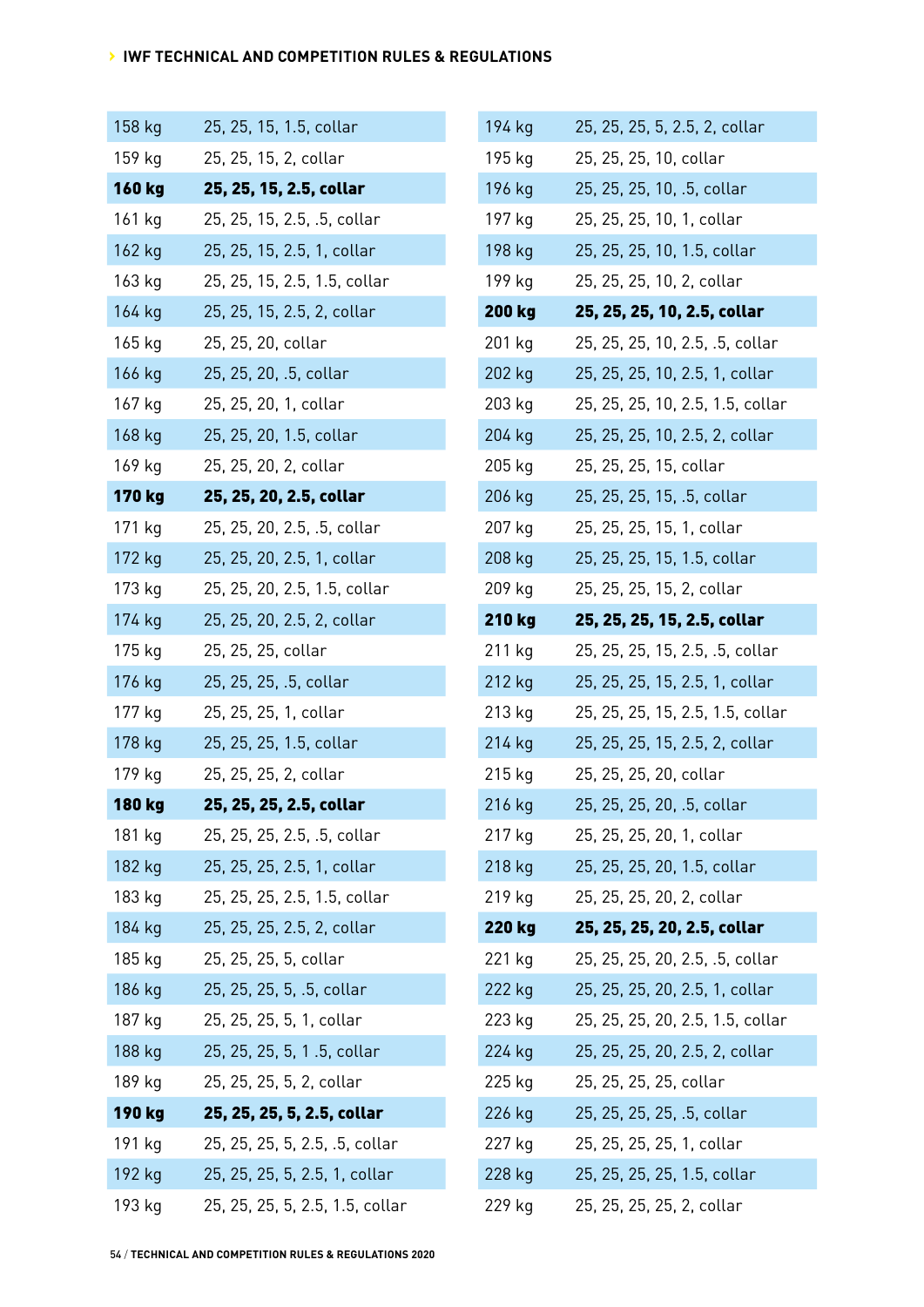| 230 kg        | 25, 25, 25, 25, 2.5, collar          |
|---------------|--------------------------------------|
| 231 kg        | 25, 25, 25, 25, 2.5, .5, collar      |
| 232 kg        | 25, 25, 25, 25, 2.5, 1, collar       |
| 233 kg        | 25, 25, 25, 25, 2.5, 1.5, collar     |
| 234 kg        | 25, 25, 25, 25, 2.5, 2, collar       |
| 235 kg        | 25, 25, 25, 25, 5, collar            |
| 236 kg        | 25, 25, 25, 25, 5, .5, collar        |
| 237 kg        | 25, 25, 25, 25, 5, 1, collar         |
| 238 kg        | 25, 25, 25, 25, 5, 1.5, collar       |
| 239 kg        | 25, 25, 25, 25, 5, 2, collar         |
| <b>240 kg</b> | 25, 25, 25, 25, 5, 2.5, collar       |
| 241 kg        | 25, 25, 25, 25, 5, 2.5, .5, collar   |
| 242 kg        | 25, 25, 25, 25, 5, 2.5, 1, collar    |
| 243 kg        | 25, 25, 25, 25, 5, 2.5, 1.5, collar  |
| 244 kg        | 25, 25, 25, 25, 5, 2.5, 2, collar    |
| 245 kg        | 25, 25, 25, 25, 10, collar           |
| 246 kg        | 25, 25, 25, 25, 10, .5, collar       |
| 247 kg        | 25, 25, 25, 25, 10, 1, collar        |
| 248 kg        | 25, 25, 25, 25, 10, 1.5, collar      |
| 249 kg        | 25, 25, 25, 25, 10, 2, collar        |
| <b>250 kg</b> | 25, 25, 25, 25, 10, 2.5, collar      |
| 251 kg        | 25, 25, 25, 25, 10, 2.5, .5, collar  |
| 252 kg        | 25, 25, 25, 25, 10, 2.5, 1, collar   |
| 253 kg        | 25, 25, 25, 25, 10, 2.5, 1.5, collar |
| 254 kg        | 25, 25, 25, 25, 10, 2.5, 2, collar   |
| 255 kg        | 25, 25, 25, 25, 15, collar           |
| 256 kg        | 25, 25, 25, 25, 15, .5, collar       |
| 257 kg        | 25, 25, 25, 25, 15, 1, collar        |
| 258 kg        | 25, 25, 25, 25, 15, 1.5, collar      |
|               |                                      |
| 259 kg        | 25, 25, 25, 25, 15, 2, collar        |
| 260 kg        | 25, 25, 25, 25, 15, 2.5, collar      |
| 261 kg        | 25, 25, 25, 25, 15, 2.5, .5, collar  |
| 262 kg        | 25, 25, 25, 25, 15, 2.5, 1, collar   |
| 263 kg        | 25, 25, 25, 25, 15, 2.5, 1.5, collar |
| 264 kg        | 25, 25, 25, 25, 15, 2.5, 2, collar   |

| <b>270 kg</b> | 25, 25, 25, 25, 20, 2.5, collar |
|---------------|---------------------------------|
| 269 kg        | 25, 25, 25, 25, 20, 2, collar   |
| 268 kg        | 25, 25, 25, 25, 20, 1.5, collar |
| 267 kg        | 25, 25, 25, 25, 20, 1, collar   |
| 266 kg        | 25, 25, 25, 25, 20, .5, collar  |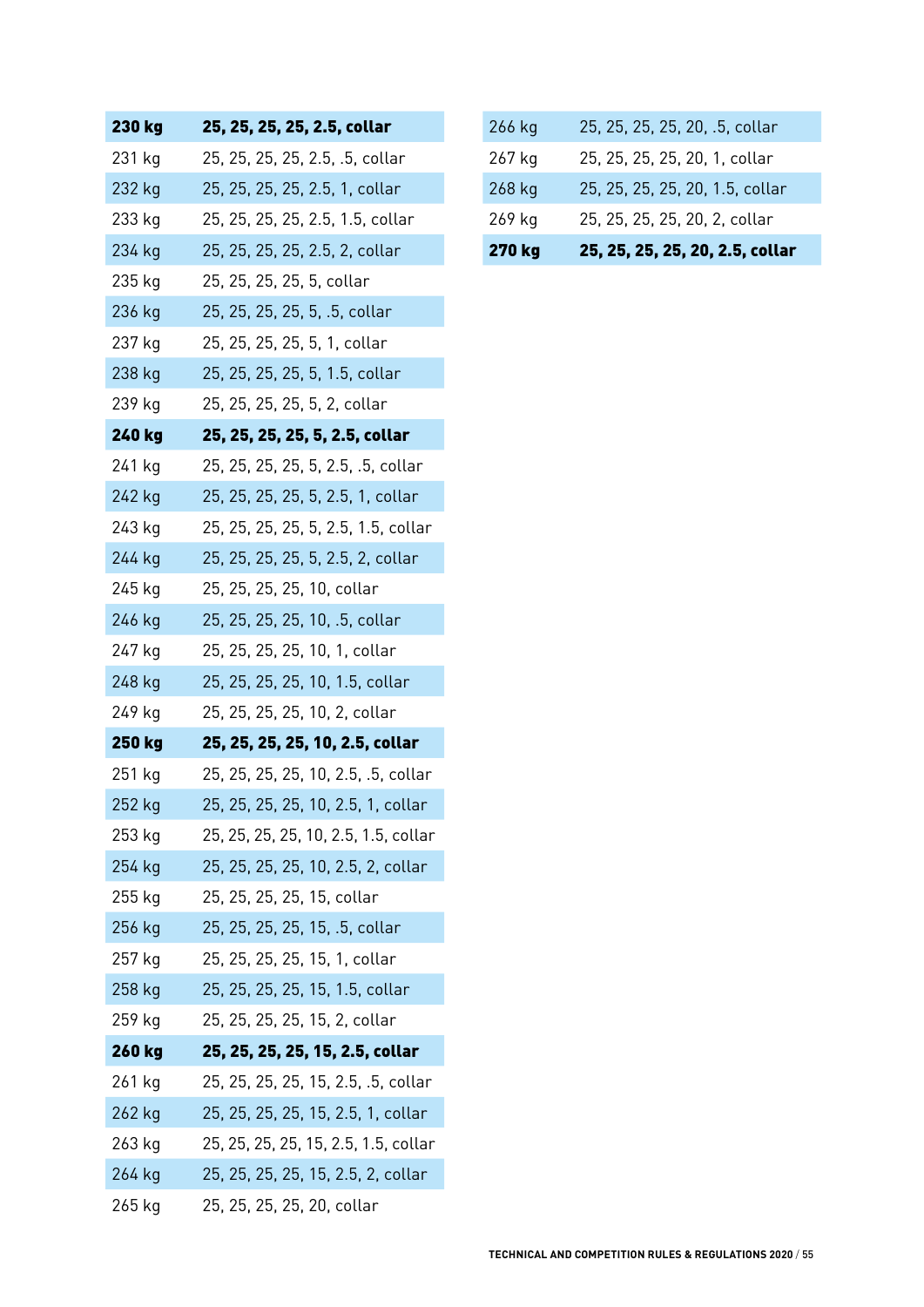### **WOMEN'S BARBELL**

| 21 kg     | 0.5, collar          |
|-----------|----------------------|
| 22 kg     | 1, collar            |
| 23 kg     | 1.5, collar          |
| 24 kg     | 2, collar            |
| $25$ $kg$ | 2.5, collar          |
| 26 kg     | 2.5, .5, collar      |
| 27 kg     | 2.5, 1, collar       |
| 28 kg     | 2.5, 1.5, collar     |
| 29 kg     | 2.5, 2, Collar       |
| 30 kg     | 5, collar            |
| 31 kg     | 5, .5, collar        |
| 32 kg     | 5, 1, collar         |
| 33 kg     | 5, 1.5, collar       |
| 34 kg     | 5, 2, collar         |
| 35 kg     | 5, 2.5, collar       |
| 36 kg     | 5, 2.5, .5, collar   |
| 37 kg     | 5, 2.5, 1, collar    |
| 38 kg     | 5, 2.5, 1.5, collar  |
| 39 kg     | 5, 2.5, 2, collar    |
| 40 kg     | 10, collar           |
| 41 kg     | 10, .5, collar       |
| 42 kg     | 10, 1, collar        |
| 43 kg     | 10, 1.5, collar      |
| 44 kg     | 10, 2, collar        |
| 45 kg     | 10, 2.5, collar      |
| 46 kg     | 10, 2.5, .5, collar  |
| 47 kg     | 10, 2.5, 1, collar   |
| 48 kg     | 10, 2.5, 1.5, collar |
| 49 kg     | 10, 2.5, 2, collar   |
| 50 kg     | 15, collar           |
| 51 kg     | 15, .5, collar       |
| 52 kg     | 15, 1, collar        |
| 53 kg     | 15, 1.5, collar      |
| 54 kg     | 15, 2, collar        |

| 55 kg        | 15, 2.5, collar        |
|--------------|------------------------|
| 56 kg        | 15, 2.5, .5, collar    |
| 57 kg        | 15, 2.5, 1, collar     |
| 58 kg        | 15, 2.5, 1.5, collar   |
| 59 kg        | 15, 2.5, 2, collar     |
| <b>60 kg</b> | 20, collar             |
| 61 kg        | 20, .5, collar         |
| 62 kg        | 20, 1, collar          |
| 63 kg        | 20, 1.5, collar        |
| 64 kg        | 20, 2, collar          |
| 65 kg        | 20, 2.5, collar        |
| 66 kg        | 20, 2.5, .5, collar    |
| 67 kg        | 20, 2.5, 1, collar     |
| 68 kg        | 20, 2.5, 1.5, collar   |
| 69 kg        | 20, 2.5, 2, collar     |
| <b>70 kg</b> | 25, collar             |
| 71 kg        | 25, .5, collar         |
| 72 kg        | 25, 1, collar          |
| 73 kg        | 25, 1.5, collar        |
| 74 kg        | 25, 2, collar          |
| 75 kg        | 25, 2.5, collar        |
| 76 kg        | 25, 2.5, .5, collar    |
| 77 kg        | 25, 2.5, 1, collar     |
| 78 kg        | 25, 2.5, 1.5, collar   |
| 79 kg        | 25, 2.5, 2, collar     |
| <b>80 kg</b> | 25, 5, collar          |
| 81 kg        | 25, 5, .5, collar      |
| 82 kg        | 25, 5, 1, collar       |
| 83 kg        | 25, 5, 1.5, collar     |
| 84 kg        | 25, 5, 2, collar       |
|              |                        |
| 85 kg        | 25, 5, 2.5, collar     |
| 86 kg        | 25, 5, 2.5, .5, collar |
| 87 kg        | 25, 5, 2.5, 1, collar  |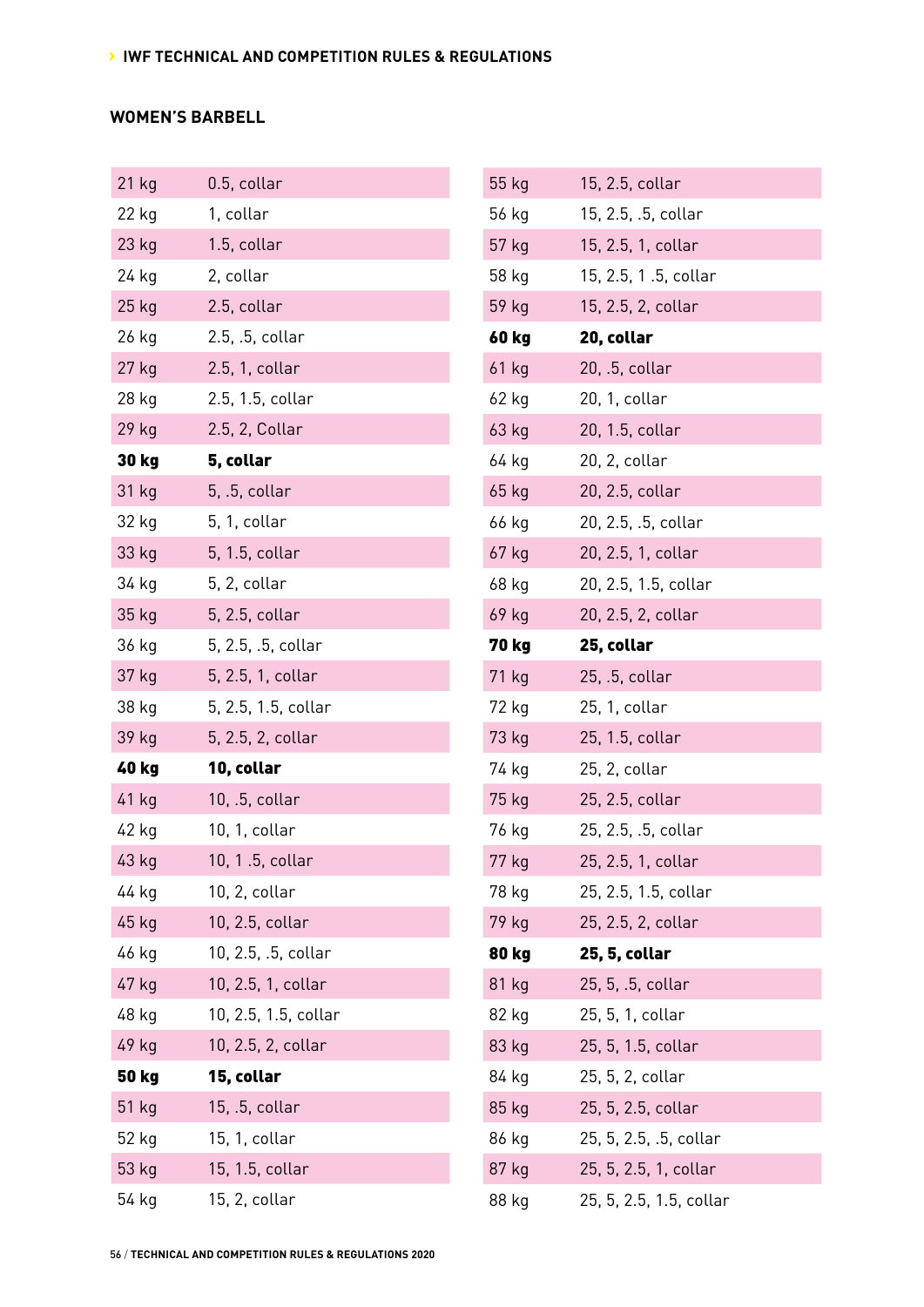| 89 kg  | 25, 5, 2.5, 2, collar    |
|--------|--------------------------|
| 90 kg  | 25, 10, collar           |
| 91 kg  | 25, 10, .5, collar       |
| 92 kg  | 25, 10, 1, collar        |
| 93 kg  | 25, 10, 1.5, collar      |
| 94 kg  | 25, 10, 2, collar        |
| 95 kg  | 25, 10, 2.5, collar      |
| 96 kg  | 25, 10, 2.5, .5, collar  |
| 97 kg  | 25, 10, 2.5, 1, collar   |
| 98 kg  | 25, 10, 2.5, 1.5, collar |
| 99 kg  | 25, 10, 2.5, 2, collar   |
| 100 kg | 25, 15, collar           |
| 101 kg | 25, 15, .5, collar       |
| 102 kg | 25, 15, 1, collar        |
| 103 kg | 25, 15, 1.5, collar      |
| 104 kg | 25, 15, 2, collar        |
| 105 kg | 25, 15, 2.5, collar      |
| 106 kg | 25, 15, 2.5, .5, collar  |
| 107 kg | 25, 15, 2.5, 1, collar   |
|        |                          |
| 108 kg | 25, 15, 2.5, 1.5, collar |
| 109 kg | 25, 15, 2.5, 2, collar   |
| 110 kg | 25, 20, collar           |
| 111 kg | 25, 20, .5, collar       |
| 112 kg | 25, 20, 1, collar        |
| 113 kg | 25, 20, 1.5, collar      |
| 114 kg | 25, 20, 2, collar        |
| 115 kg | 25, 20, 2.5, collar      |
| 116 kg | 25, 20, 2.5, .5, collar  |
| 117 kg | 25, 20, 2.5, 1, collar   |
| 118 kg | 25, 20, 2.5, 1.5, collar |
| 119 kg | 25, 20, 2.5, 2, collar   |
| 120 kg | 25, 25, collar           |
| 121 kg | 25, 25, .5, collar       |
| 122 kg | 25, 25, 1, collar        |
| 123 kg | 25, 25, 1.5, collar      |

| 125 kg | 25, 25, 2.5, collar          |
|--------|------------------------------|
| 126 kg | 25, 25, 2.5, .5, collar      |
| 127 kg | 25, 25, 2.5, 1, collar       |
| 128 kg | 25, 25, 2.5, 1.5, collar     |
| 129 kg | 25, 25, 2.5, 2, collar       |
| 130 kg | 25, 25, 5, collar            |
| 131 kg | 25, 25, 5, .5, collar        |
| 132 kg | 25, 25, 5, 1, collar         |
| 133 kg | 25, 25, 5, 1.5, collar       |
| 134 kg | 25, 25, 5, 2, collar         |
| 135 kg | 25, 25, 5, 2.5, collar       |
| 136 kg | 25, 25, 5, 2.5, .5, collar   |
| 137 kg | 25, 25, 5, 2.5, 1, collar    |
| 138 kg | 25, 25, 5, 2.5, 1.5, collar  |
| 139 kg | 25, 25, 5, 2.5, 2, collar    |
| 140 kg | 25, 25, 10, collar           |
| 141 kg | 25, 25, 10, .5, collar       |
| 142 kg | 25, 25, 10, 1, collar        |
| 143 kg | 25, 25, 10, 1.5, collar      |
| 144 kg | 25, 25, 10, 2, collar        |
| 145 kg | 25, 25, 10, 2.5, collar      |
| 146 kg | 25, 25, 10, 2.5, .5, collar  |
| 147 kg | 25, 25, 10, 2.5, 1, collar   |
| 148 kg | 25, 25, 10, 2.5, 1.5, collar |
| 149 kg | 25, 25, 10, 2.5, 2, collar   |
| 150 kg | 25, 25, 15, collar           |
| 151 kg | 25, 25, 15, .5, collar       |
| 152 kg | 25, 25, 15, 1, collar        |
| 153 kg | 25, 25, 15, 1.5, collar      |
| 154 kg | 25, 25, 15, 2, collar        |
| 155 kg | 25, 25, 15, 2.5, collar      |
| 156 kg | 25, 25, 15, 2.5, .5, collar  |
| 157 kg | 25, 25, 15, 2.5, 1, collar   |
| 158 kg | 25, 25, 15, 2.5, 1.5, collar |
| 159 kg | 25, 25, 15, 2.5, 2, collar   |
| 160 kg | 25, 25, 20, collar           |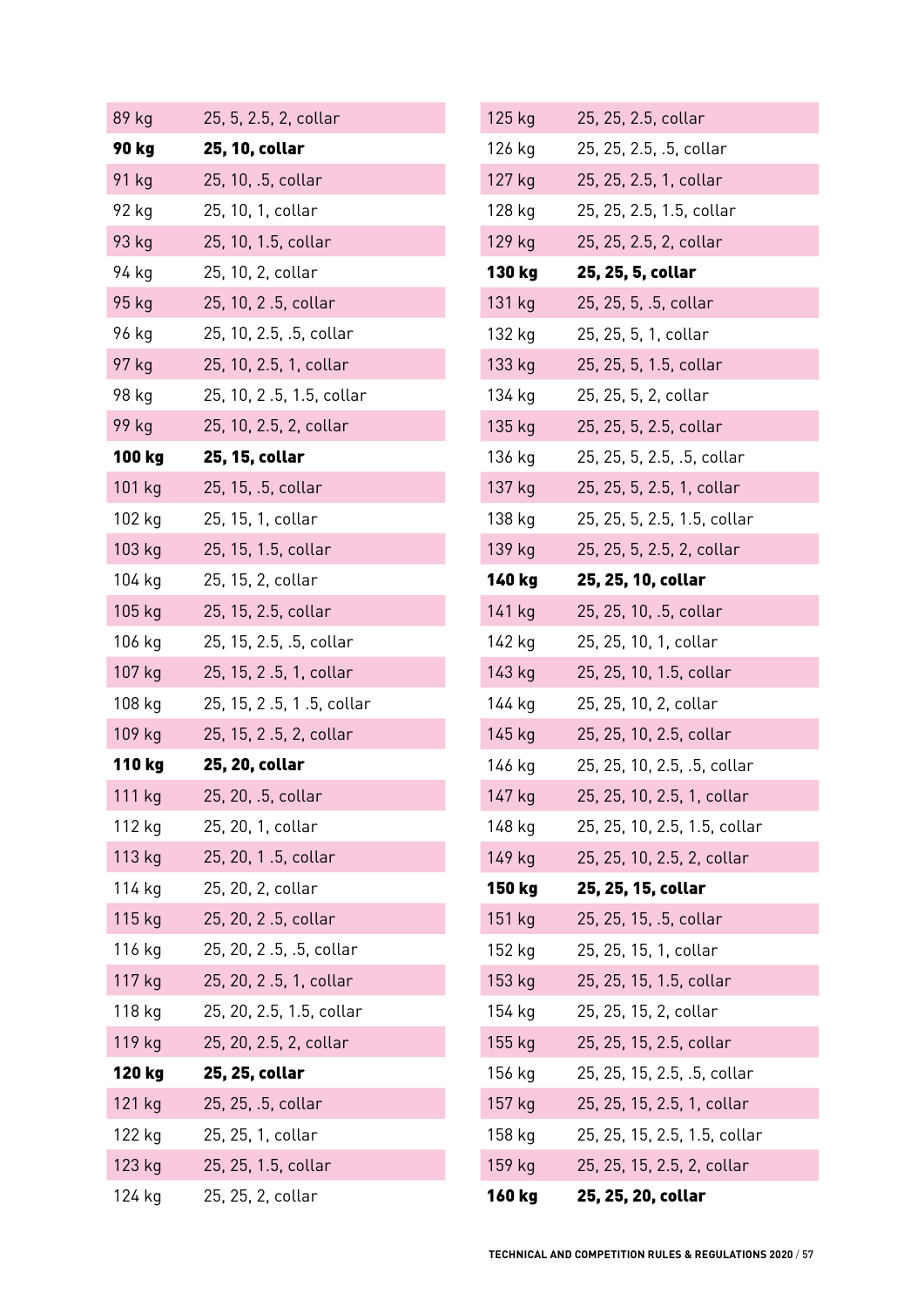| 161 kg | 25, 25, 20, .5, collar          |
|--------|---------------------------------|
| 162 kg | 25, 25, 20, 1, collar           |
| 163 kg | 25, 25, 20, 1.5, collar         |
| 164 kg | 25, 25, 20, 2, collar           |
| 165 kg | 25, 25, 20, 2.5, collar         |
| 166 kg | 25, 25, 20, 2.5, .5, collar     |
| 167 kg | 25, 25, 20, 2.5, 1, collar      |
| 168 kg | 25, 25, 20, 2.5, 1.5, collar    |
| 169 kg | 25, 25, 20, 2.5, 2, collar      |
| 170 kg | 25, 25, 25, collar              |
| 171 kg | 25, 25, 25, .5, collar          |
| 172 kg | 25, 25, 25, 1, collar           |
| 173 kg | 25, 25, 25, 1.5, collar         |
| 174 kg | 25, 25, 25, 2, collar           |
| 175 kg | 25, 25, 25, 2.5, collar         |
| 176 kg | 25, 25, 25, 2.5, .5, collar     |
| 177 kg | 25, 25, 25, 2.5, 1, collar      |
| 178 kg | 25, 25, 25, 2.5, 1.5, collar    |
| 179 kg | 25, 25, 25, 2.5, 2, collar      |
| 180 kg | 25, 25, 25, 5, collar           |
| 181 kg | 25, 25, 25, 5, .5, collar       |
| 182 kg | 25, 25, 25, 5, 1, collar        |
| 183 kg | 25, 25, 25, 5, 1.5, collar      |
| 184 kg | 25, 25, 25, 5, 2, collar        |
| 185 kg | 25, 25, 25, 5, 2.5, collar      |
| 186 kg | 25, 25, 25, 5, 2.5, .5, collar  |
| 187 kg | 25, 25, 25, 5, 2.5, 1, collar   |
| 188 kg | 25, 25, 25, 5, 2.5, 1.5, collar |
| 189 kg | 25, 25, 25, 5, 2.5, 2, collar   |
| 190 kg | 25, 25, 25, 10, collar          |
| 191 kg | 25, 25, 25, 10, .5, collar      |
| 192 kg | 25, 25, 25, 10, 1, collar       |
| 193 kg | 25, 25, 25, 10, 1.5, collar     |
| 194 kg | 25, 25, 25, 10, 2, collar       |
| 195 kg | 25, 25, 25, 10, 2.5, collar     |
| 196 kg | 25, 25, 25, 10, 2.5, .5, collar |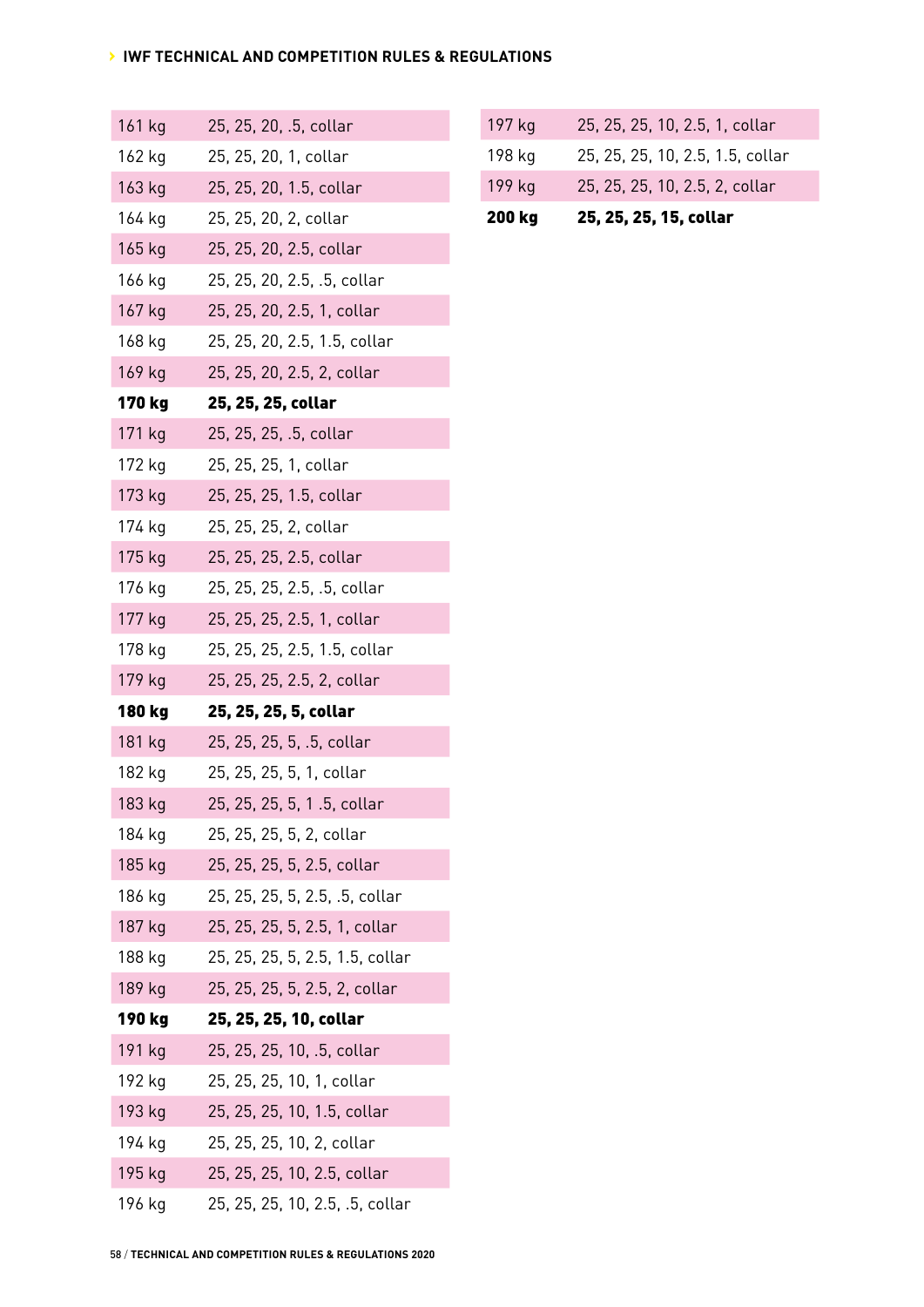## **REGULATION TO 3.3.4 SCALES**

### **1 SCALES MUST:**

- be electronic; with display and / or printout or both
- capacity = weigh up to 200 kg
- precision = 50 grams maximum
- minimum three (3) scales official scale, test scale and training venue scale
- certified by local authorities within three (3) months from start of the Event
- Olympic Games, Youth Olympic Games scales must be calibrated daily

### **REGULATION TO 3.3.5 ATHLETE BIBS / ATHLETE PASSES / WARM-UP PASSES / CHALLENGE CARDS**

The host Member Federation / Organising Committee must supply a sufficient amount of Athlete Bibs and safety pins:

### **1 ATHLETE BIBS:**

- $\bullet$  minimum 100 cm<sup>2</sup>
- maximum 150 cm²
- Bib background and text may be any colour
- text size and colour must be clear, concise and legible from a distance
- start numbers range from 1 to 18, as required
- new start numbers are issued for each group
- securely fastened with four pins (one on each corner) on leg of athletes' costume
- logos (IWF, Host Member Federation, NOC, sponsors, etc.) are acceptable; relevant manufacturers identification rules and regulations apply (See TCRR 4.9)

#### **2 ATHLETE PASSES:**

- shall indicate gender, bodyweight category, group contested
- shall indicate "Athlete"
- shall be made of cardstock or similar product
- background and text may be any colour
- assorted and / or different colours for each group
- text size and colour must be clear, concise and legible from a distance
- affixed with a lanyard
- logos (IWF, host Member Federation, NOC, sponsors, etc.) are acceptable; relevant manufacturer's identification rules and regulations apply (see TCRR 4.9)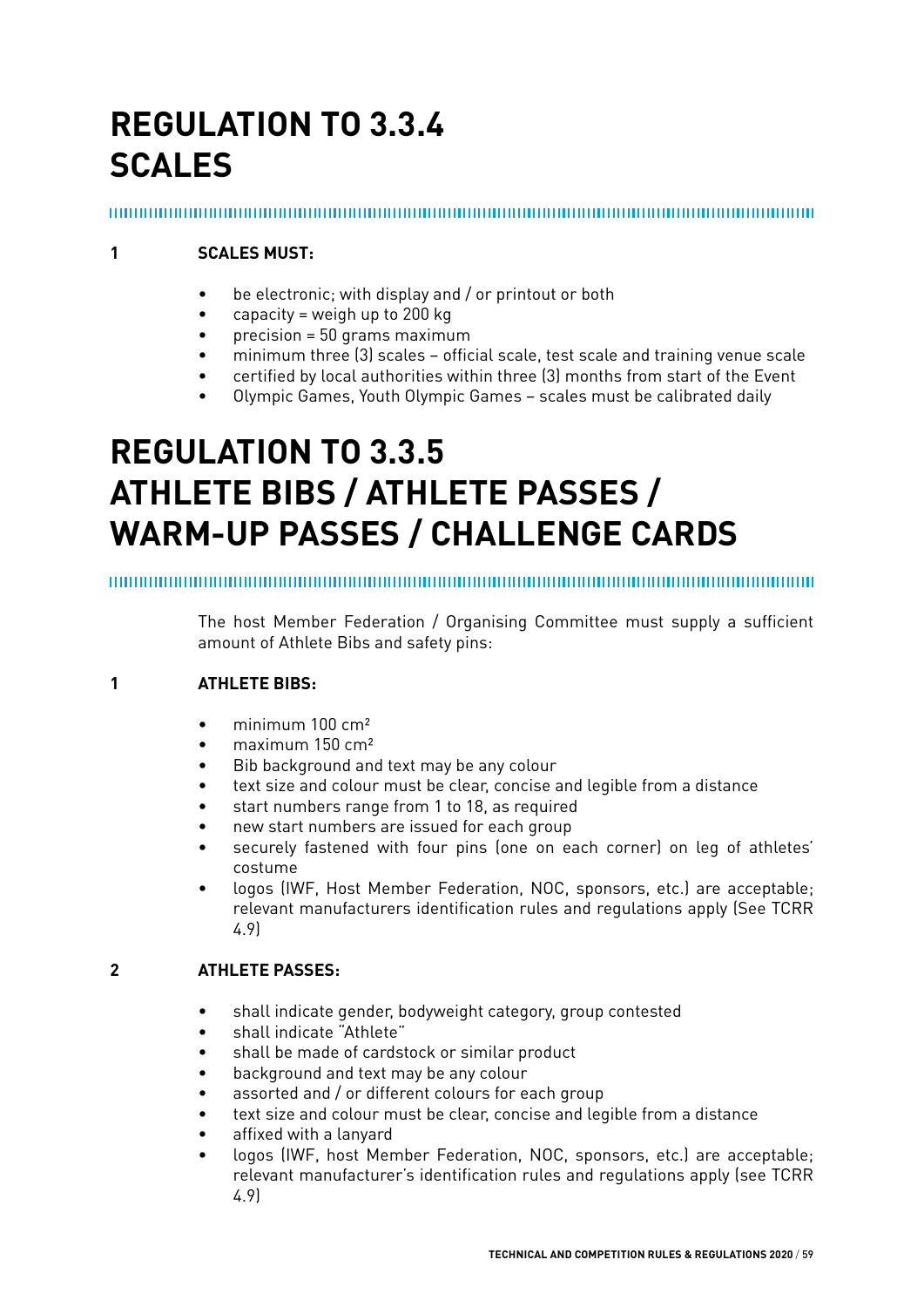#### **3 WARM-UP PASSES:**

- shall indicate gender, bodyweight category, group contested
- shall be made of cardstock or similar product
- background and text may be any colour
- assorted and / or different colours for each group
- text size and colour must be clear, concise and legible from a distance
- affixed with a lanyard
- logos (IWF, host Member Federation, NOC, sponsors, etc.) are acceptable; relevant manufacturer's identification rules and regulations apply (See TCRR 4.9)

#### **4 CHALLENGE CARDS:**

- shall be made of hard paper of minimum 20x9cm size
- shall indicate "Challenge Card"
- shall indicate either the LOT number or
- shall indicate the gender, bodyweight category and group in large letters readable from a distance, colour and text shall match the Athlete Passes of the group contested
- logos (IWF, host Member Federation, NOC, sponsors, etc.) are acceptable; relevant manufacturer's identification rules and regulations apply (see TCRR 4.9)

### **REGULATION TO 3.3.6.1 REFEREE LIGHT SYSTEM**

- 1 There is one (1) control box for each of the three (3) Referees. Each control box is equipped with:
	- two (2) push buttons; one (1) white and one (1) red
	- one (1) warning indicator light and sound
- 2 One (1) apparatus giving a visual and audible "Down" signal is placed on a stand in front of the competition platform / stage, one hundred (100) cm either side of the Centre Referee. The apparatus must be a minimum of 50 cm in height from the competition platform / stage.
- 3 Two (2) or more sets of Referee "decision lights" equipped with three (3) red and three (3) white lights, showing the Referees' decisions to the athletes and the audience in the competition area and one (1) set in the Warm-up area.
- 4 A control panel placed on the Jury Table, equipped with three (3) red and three (3) white lights that light up instantly when the Referees press the button. The panel are also equipped with a signalling device that may be used to call any or all the Referees to the Jury Table.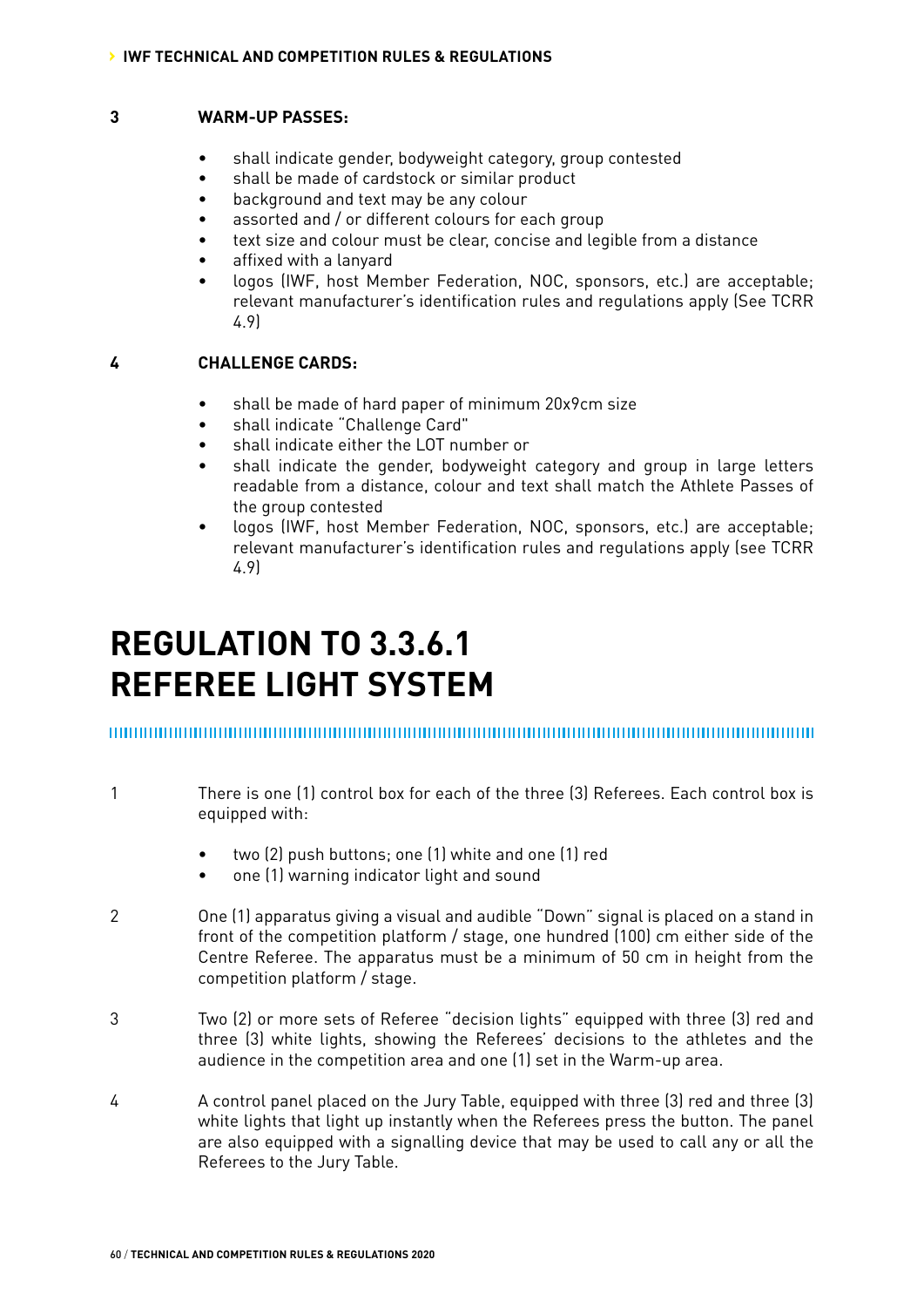## **REGULATION TO 3.3.6.12 JURY CONTROL UNIT**

#### 

1 This device is equipped with five (5) green lights five (5) white lights and five (5) red lights. Each Jury member has a device with a red and white button. When the Jury members press either one (1) of the buttons, the green light illuminates. The white and red Jury decision lights illuminate only when all Jury members have given their decision. The Jury Control Unit is not programmed with a three (3) second window to change a decision.

### **REGULATION TO 3.3.6.14 TIMING CLOCK**

- 1 An accurate time measuring device, either electronic or digital, must be equipped with the following characteristics:
	- a) Operate continuously up to a maximum of fifteen (15) minutes
	- b) Indicate minimum intervals of one (1) second
	- c) Provide automatic audible signals at ninety (90) seconds, at thirty (30) seconds and at zero (0)
- 2 The elapsed time must be displayed simultaneously in three (3) separate locations within the FOP:
	- one (1) element in the warm-up area
	- one (1) element facing the audience
	- one (1) element facing the competing athlete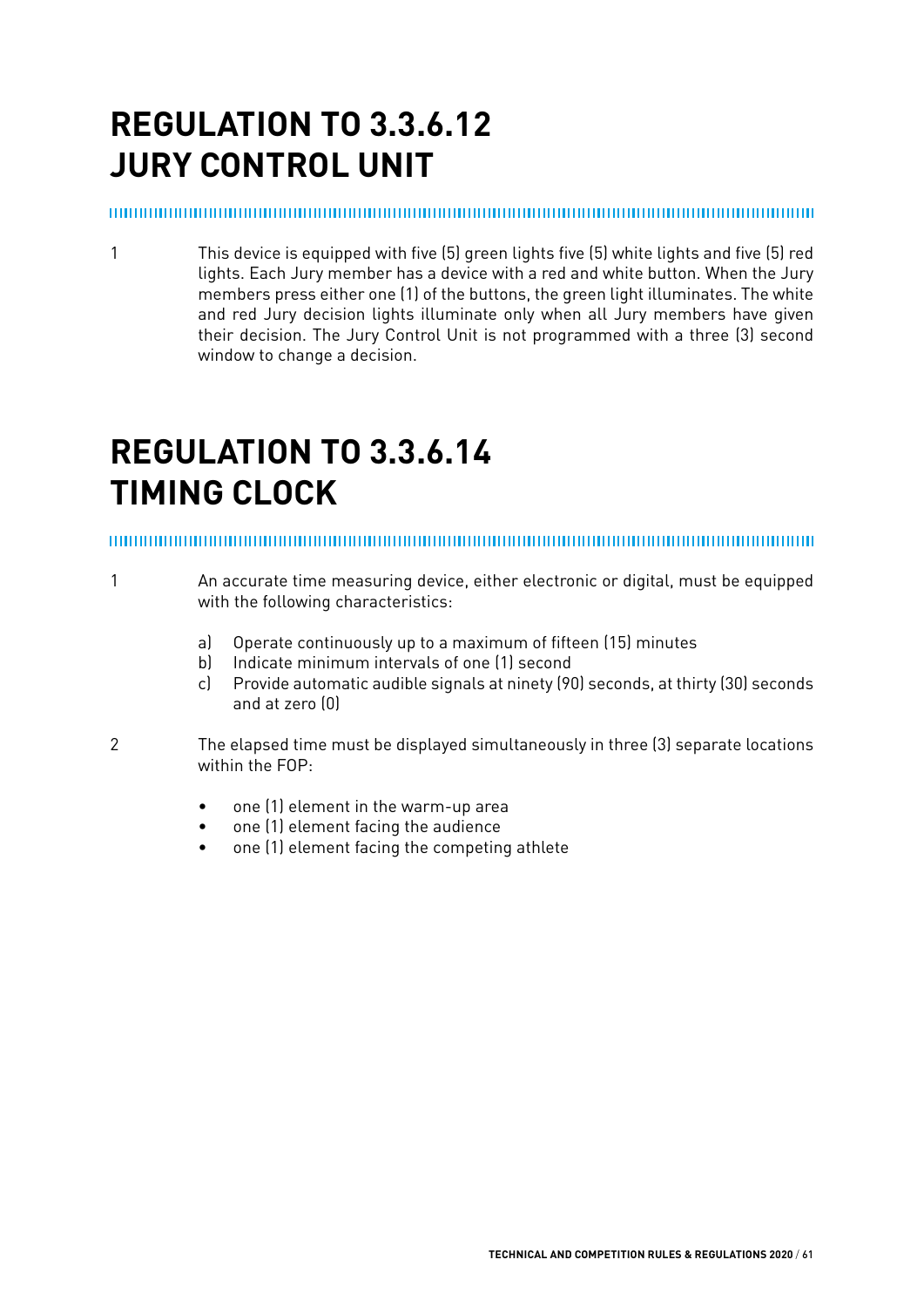## **REGULATION TO 3.3.7 VIDEO PLAYBACK TECHNOLOGY (VPT)**

- 1 Requirements for VPT:
	- a) A minimum of four (4) cameras: Cameras will be positioned around the stage, three (3) cameras at the front of the stage to be as close as possible to the 3 sitting referees, the  $4<sup>th</sup>$  camera to be positioned on the side edge of the stage in line with the centre of the platform but no further away from the competition platform than four hundred (400) cm (measured from the side) of the competition platform. Three (3) cameras located in front of the stage should be positioned at a height of 30cm above the competition platform, and the side camera should be at the height of the competition platform.
	- b) VPT uses own-produced signal, however, it must be connected to the Scoreboard and/or Videoboard and Television / Broadcasting to allow in-venue spectators and TV viewers watch the replay. When the Athlete or Team requests for a Challenge, Videoboard and / or TV must indicate "Challenge"
	- c) VPT must serve multi purposes, incl. video archives for later use (e.g. Technical Official training, scientific analysis, seminars / education, etc.).
- 2 VPT to be located on Jury Table or nearby and pertaining monitor must be provided on Jury Table (i.e., Jury Table may have two (2) monitors; Real Time Display System and VPT monitor). One (1) Attempt Board to be preferably provided nearby the steps of the stage to control next athlete to wait during VPT procedure.
- 3 An Operation Team for VPT must be trained and available for quick and efficient handling of the VPT in case of a Challenge.
- 4 The procedure can be started by Jury (by stopping the competition) or Athlete / Team (by submitting a Challenge Card to the Technical Controller) before the timing clock is started for the next attempt, or the next athlete having been called appears on the stage, whichever is the last.

Upon receiving a Challenge Card, the Technical Controller shall immediately stop the competition.

- 5 Only the Jury shall control the playback process. Before the Jury proceeds to the playback process, it must check the Challenge's validity.
- 6 The Jury at its own discretion may also initiate a VPT process when the majority of the Jury's opinion is different from the Referees' decision.
- 7 There is no limit in the number of replays, however, the Jury must make their decision as quickly as possible.
- 8 To reverse the Referees' decision after the VPT replay, majority is required among the Jury Members.
- 9 Challenge by Athlete or Team.
- 9.1 Athlete / Team can only challenge the decisions of its own attempts.
- 9.2 One (1) Challenge Card is provided for each athlete at the weigh-in.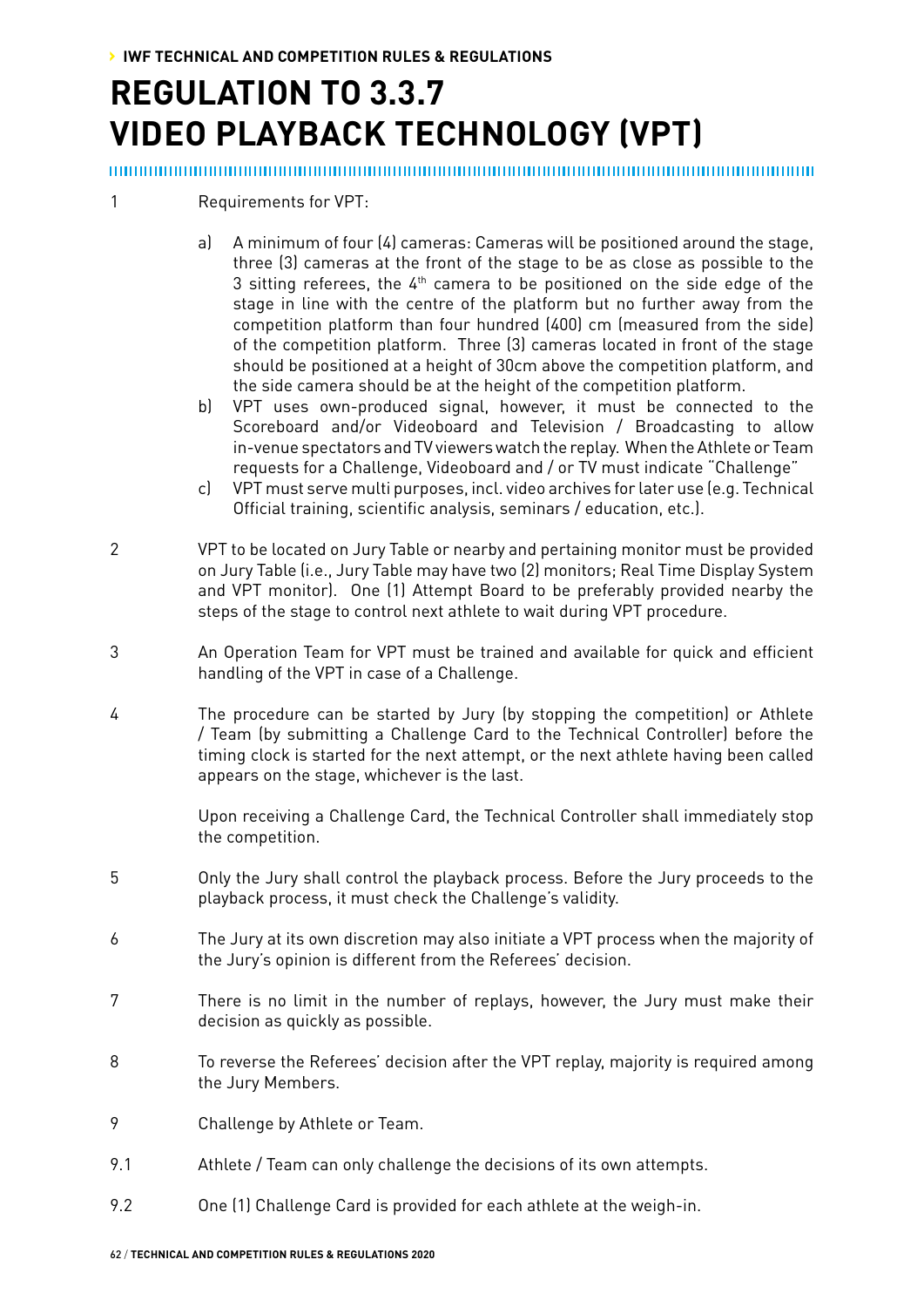- 9.3 If the Athlete / Team wants to challenge the Referees' or Jury's decision a Challenge request shall be submitted to the nearest Technical Controller by using the Challenge Card.
- 9.4 Upon receipt of a Challenge, the Technical Controller must stop the competition to forward the request to the Jury.
- 9.5 Challenge request can be made only once per athlete. However, if the Jury approves the Challenge, the Athlete / Team retains the Challenge right.

### **REGULATION TO 5.1 IWF EVENTS**

#### 

#### a) QUALIFICATION EVENTS

- Request for inclusion to the IWF Calendar to be submitted minimum six (6) months prior to the Event (except IWF World Championships), but it's subject to IWF approval.
- All event and technical regulations must be sent by the Member Federation / Organizing Committee to the IWF four (4) months before the event for verification.
- If the Regulation is approved the document shall be published no later than three (3) months before the event. Only Senior and Junior events.
- Preliminary and Final Entries to be provided within 7 days after the deadlines.
- Results provided according to Results Template document within 7 days after the conclusion of the event.

#### b) NON-QUALIFYING EVENTS

Organized by IWF, Continental Federations (CF), Regional Federations (RF), Member Federations (MF), Clubs (approved by its MF); unless otherwise advised by the IWF, the planning, management and organisation of such events shall comply with the statutes, as defined in the IWF Technical and Competition Rules & Regulations (TCRR) and in particular the relevant articles outlined in section 5.1, section 5.2, section 5.5, section 5.6, section 5.7 and Regulations to 5.1 and 5.2.

Application of IWF TIS for IWF Youth World Championships, selected IWF Events:

- Application of IWF Licensed Competition Management System for Youth Continental Championships;
- Application of an IWF Licensed Competition Management System for Multisport Games;
- Application of an IWF TCRR compliant Competition Management System for other events.

Details to be referred to IWF Calendar Policy.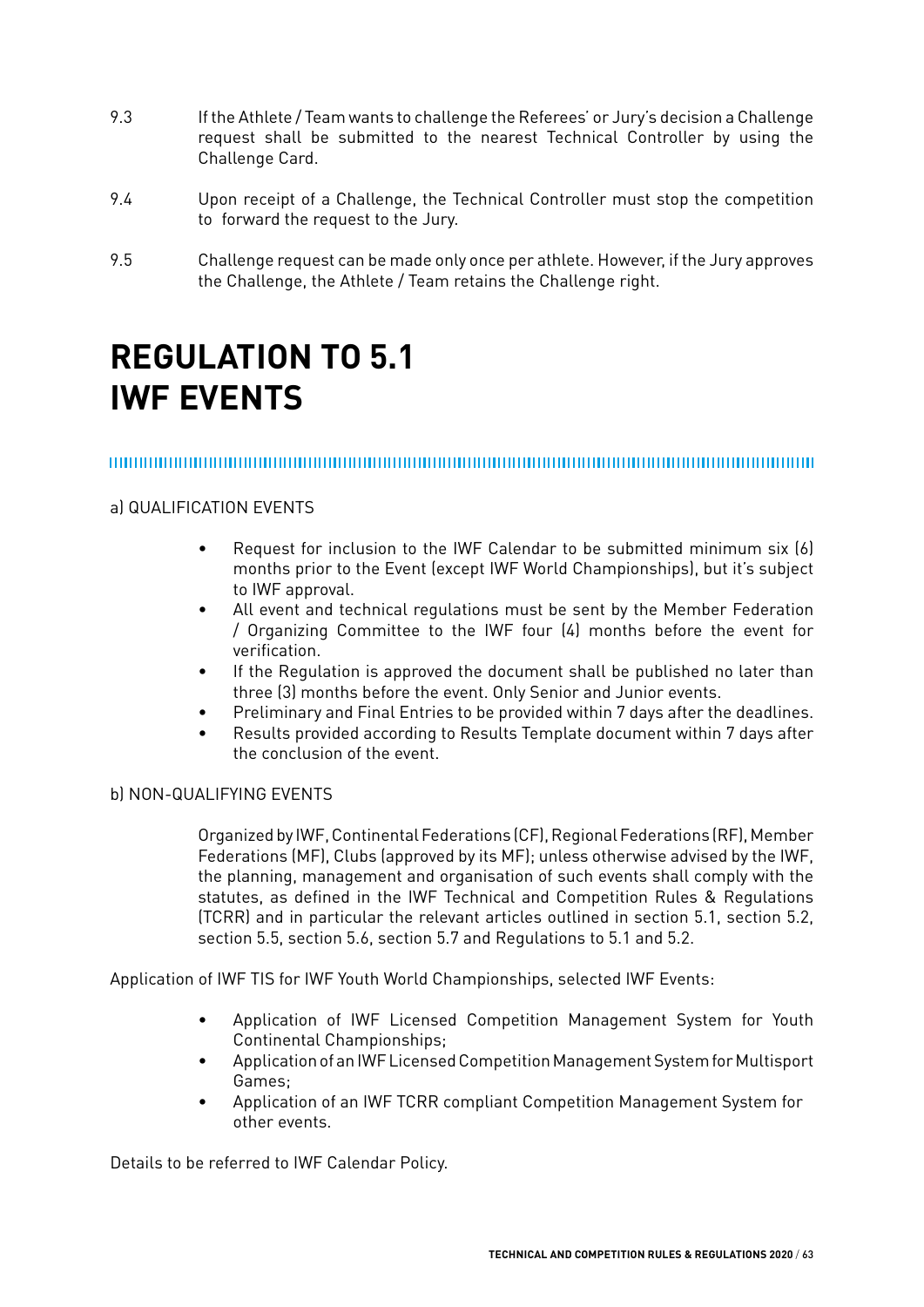### **REGULATION TO 5.2 WORLD CHAMPIONSHIPS**

The following regulation applies to all World Championships (Youth WC, Junior WC, Senior WC) unless otherwise stated.

- 1 The IWF is the rights holder of the World Championships properties; only Member Federations have the right to bid for an Event. Member Federations are encouraged to partner with local sport, tourism, or government agencies during the bid process and hosting, if successful.
- 2 Bids to host / organise World Championships must be made in writing sixty (60) days prior to the IWF Executive Board meeting scheduled to decide on the relevant Championship allocation. The IWF Secretariat sends an Event Hosting Questionnaire upon request from the interested Member Federation or authorised representative. The completed Questionnaire is returned to the IWF Secretariat for evaluation.
- 3 The allocation of the World Championships is decided by the IWF Executive Board.
- 4 Following the allocation of the World Championships, the IWF and the host Member Federation sign a Hosting Agreement stating the main obligations and conditions for the organisation of the Championships, based on the submitted Questionnaire.
- 5 The duration of the World Championships, unless otherwise decided by the IWF Executive Board, are as follows:
	- Youth World Championships = not less than six (6) competition days
	- Junior World Championships = not less than seven (7) competition days
	- Senior World Championships = not less than eight (8) competition days except in the year of Olympics

#### **6 RESPONSIBILITIES – HOST MEMBER FEDERATION / ORGANISING COMMITTEE**

The host Member Federation / Organising Committee must adhere to the following financial responsibilities and conditions:

- 6.1 Offer all participants, at a daily fixed rate in the approved currency, the following:
	- accommodation and meals
	- local transportation
	- access and participation in competition and training
	- access and participation in official meetings
	- closing banquet
	- other related technical services

Upon allocation of the Event by IWF Executive Board, a fixed daily rate is approved and with assurance that the services provided are commensurate with the prices indicated.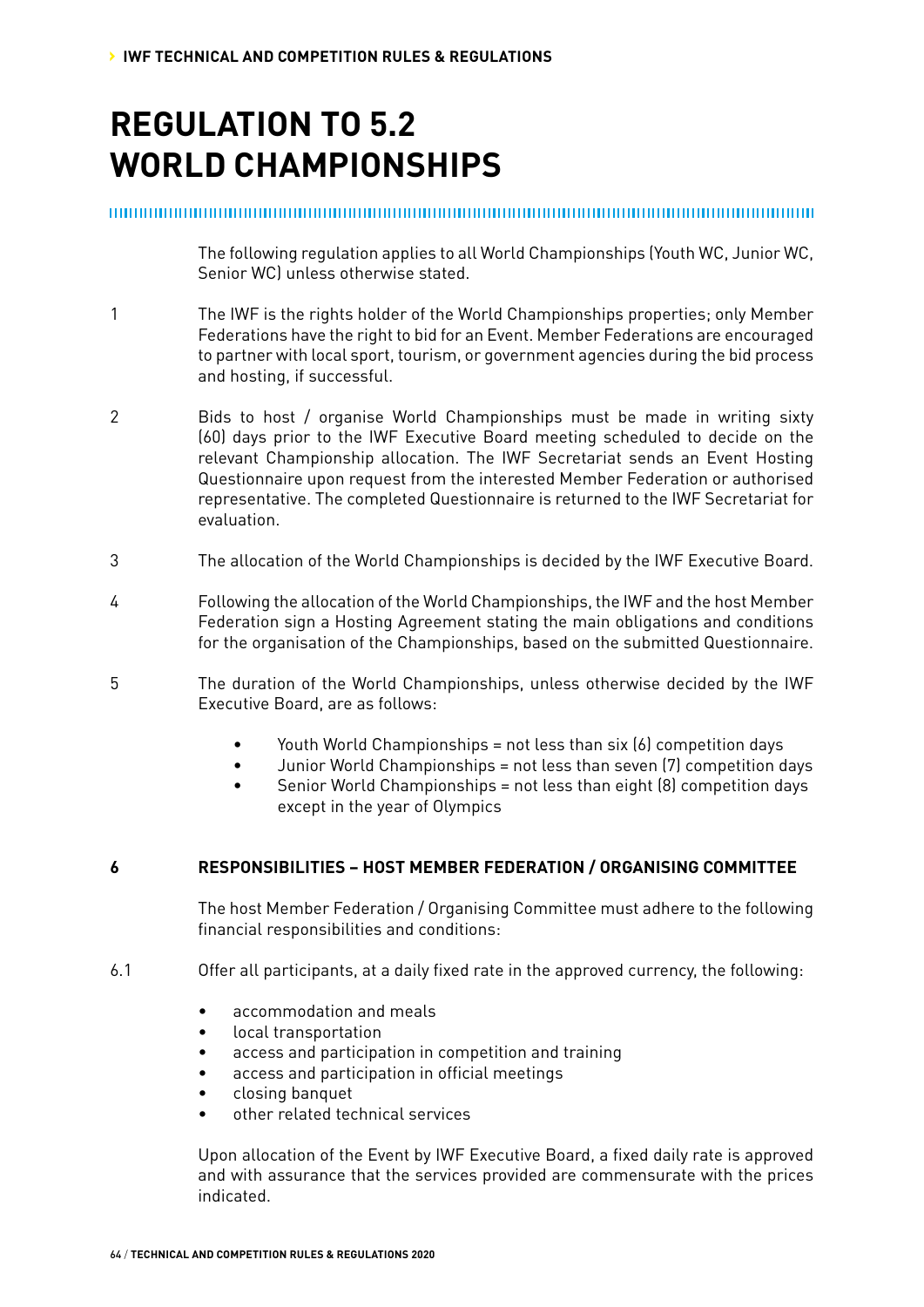- 6.2 Provide transportation and training facilities for participants at least four days before the beginning of the Championships.
- 6.3 Provide free accommodation and meals, during the competitions days plus two days, for up to forty-five (45) selected Technical Officials. The number of Technical Officials is decided by and taking into consideration the number of competition days, the number and type of World Championships organised as well as other considerations and dependant on an agreement between the IWF and the host Member Federation / Organising Committee.

If the IWF Executive Board and Committee meetings are held in conjunction with the World Championships, for those selected Technical Officials who are members of the Board and / or the Committees, free accommodation is provided for the competition days plus five days. To benefit from the above, the Technical Officials or Competition Doctors must be present and available for the entirety of the Championships.

All participants must pay for any additional days.

- 6.4 Guarantee in writing that the prices of accommodation quoted six (6) months prior to the World Championships will not increase, unless authorised by the IWF.
- 6.5 Provide, free of charge, the facilities for the IWF Congress and the meetings of the Executive Board and the Committees, Commissions, Hearing, Verification of Final Entries, Technical Officials' Meeting (pre-competition and mid-competition), and Education Seminar(s). Facilities includes: meeting room(s), interpreters, audio visual equipment and technology, signage, appropriate seating, head table, coffee, refreshments, pens, paper, etc.
- 6.6 Provide, free of charge, the technical organisation and all relevant technical requirements including; sport equipment, venue and spaces with adequate furnishings, technical and operational staff, first aid / first responders, refreshments, etc.) for all groups and training for the World Championships, as required by the relevant IWF TCRR.
- 6.7 Accommodate the Technical, Medical and Coaching & Research Committees Chairpersons free of charge, for all competition days plus five days, when they are not among the appointed Technical Officials.
- 6.8 Provide, free of charge, business class return travel, accommodation and meals for all competition days plus six (6) days for the IWF President and the General Secretary. Provide economy class return travel, accommodation and meals for five (5) members of the IWF Secretariat, 4 (four) members of the IWF TIS and the appointed IWF Press Delegate.
- 6.9 Provide venues with appropriate technical and technological facilities for the IWF Secretariat to host meetings, courses and the Congress throughout the World Championships.
- 6.10 Pay full costs of travel, accommodation and meals, for the following technical visits to evaluate the host Federation / Organising Committee preparation: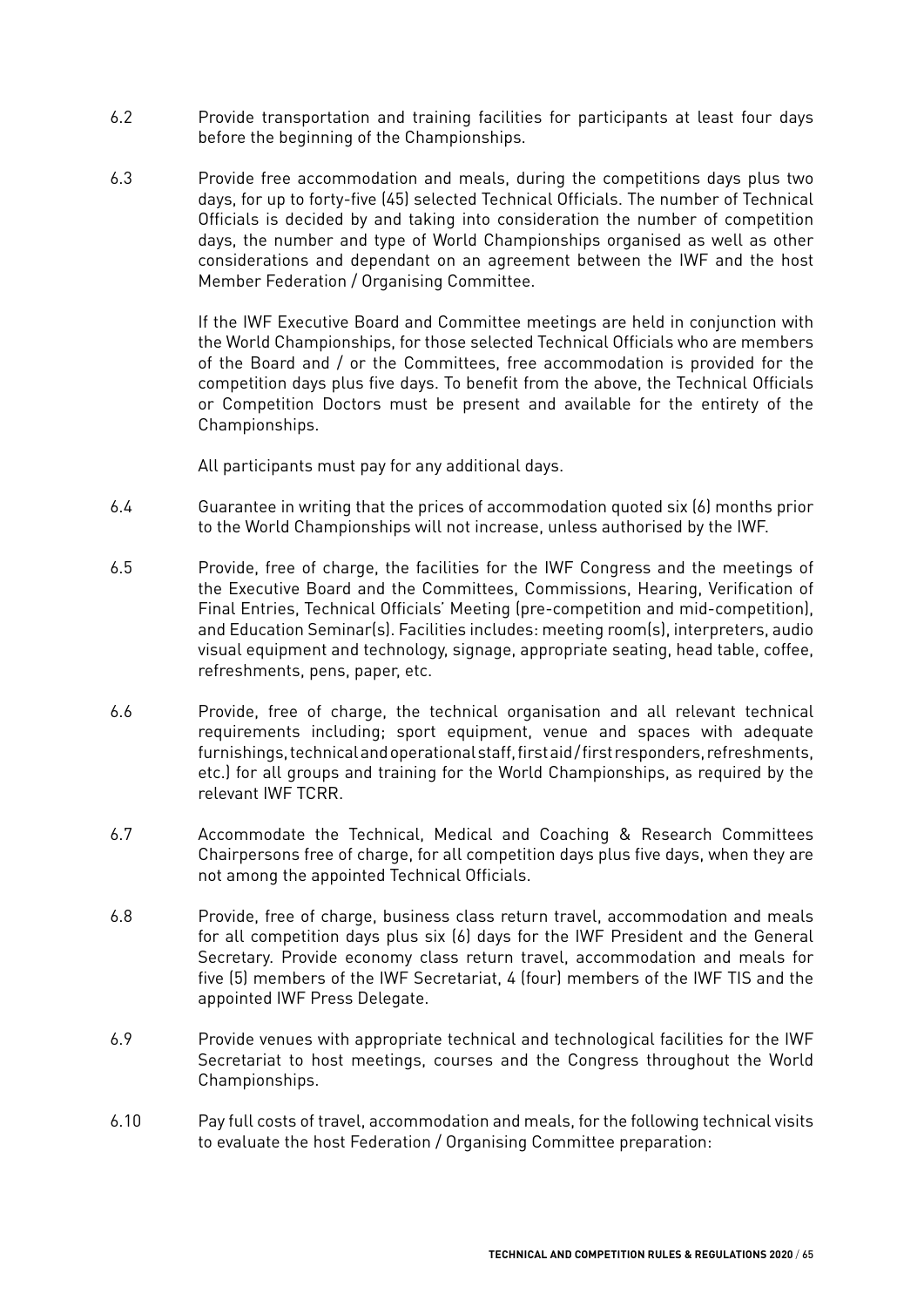- Youth World Championships two (2) technical visits
- Junior World Championships four (4) technical visits
- Senior World Championships six (6) technical visits
- 6.11 Provide commemorative medals and diplomas to all athletes and other accredited / registered delegates of the Championships.
- 6.12 Appoint a sufficient number of National Technical Officials to arrange, under the supervision of the Competition Director and / or the President of the Jury, the orderly progress of the competition.
- 6.13 Provide each athlete and other registered / accredited delegates with primary medical care in relation to any illness or injury that may occur.
- 6.13.1 First Responders with appropriate first response equipment must be stationed at the venue during the competition and training hours.
- 6.13.2 A First Response / Medical room must be provided at the venue containing basic medical equipment; such as, bandages, ice, pain medication, and any necessary facilities for the examination and initial treatment of the injured or ill athlete and other registered / accredited delegates.
- 6.13.3 Throughout the entire period of the World Championships, primary medical care must be available at any time to all registered / accredited delegates. The costs of any primary medical service are borne entirely by the host Federation / Organising Committee in respect only to treatment provided to athletes and other registered / accredited delegates.

The host Federation / Organising Committee is entitled to reimbursement of any cost incurred for providing such medical services, via the regulated authorities.

- 6.13.4 If any doubt exists as to the chronic nature of any illness or injury that occurs during a World Championship, the appropriate primary medical care must be initially provided and then, if further investigation or treatment is required, it is performed at the discretion of the host Member Federation / Organising Committee medical staff in consultation with the IWF Medical Committee Chairperson or a designated person.
- 6.13.5 The above procedure is recommended by the IWF Executive Board to all Continental and Regional Federations for application at their events.
- 6.14 Attain acceptable comprehensive health / medical / hospital insurance policies for the World Championships and provide a certified copy of indemnity to the IWF Secretariat prior to the commencement of the Championships.
- 6.15 Provide free of charge high-speed internet both in the venue(s) and in the hotel(s).

### **7 RESPONSIBILITIES – PARTICIPATING MEMBER FEDERATIONS:**

7.1 The participating delegations must accept the accommodation offered by the host Member Federation / Organising Committee, at the cost indicated in the Competition Regulation. The amount is coordinated with the approval of the IWF and must be commensurate with the standard of the services provided.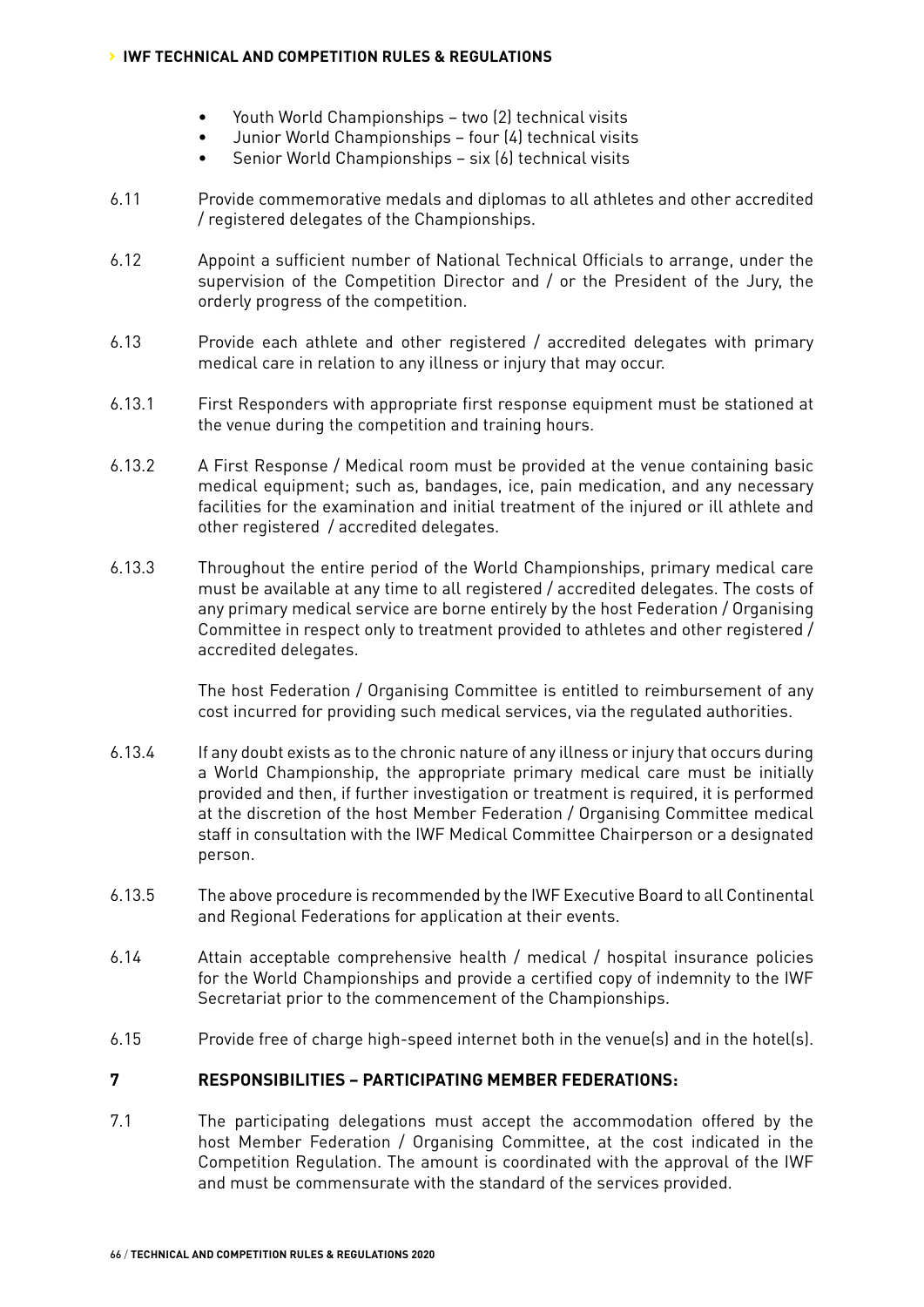- 7.2 Pay the host Federation / Organising Committee an Entry Fee of two hundred US dollars (200 USD) for each member of the delegation. The 200 USD Entry Fee per delegate is divided evenly (100 USD each) between the host Federation / Organising Committee and the IWF.
- 7.3 The IWF Executive Board, VIP / Guests, IWF Secretariat, selected TOs, IWF Press Delegate and the accredited media do not pay the 200 USD Entry Fee.
- 7.4 IWF Committee members and the Member Federation Congress delegates who only attend their respective meetings (leaving at the latest on the first competition day) are also exempt from paying the 200 USD Entry Fee. If those Officers or delegates continue to stay at the Championship after the Congress these persons cannot enjoy any privileges associated with registration / accreditation; such as transportation, entry to the competition or any social events unless they pay the Entry Fee.
- 7.5 Member Federations participating in the World Championships do so at their own risk. All participating Federations must undertake full moral and financial responsibility of their registered / accredited delegates with regard to their health and wellness and in case of accidents or damages.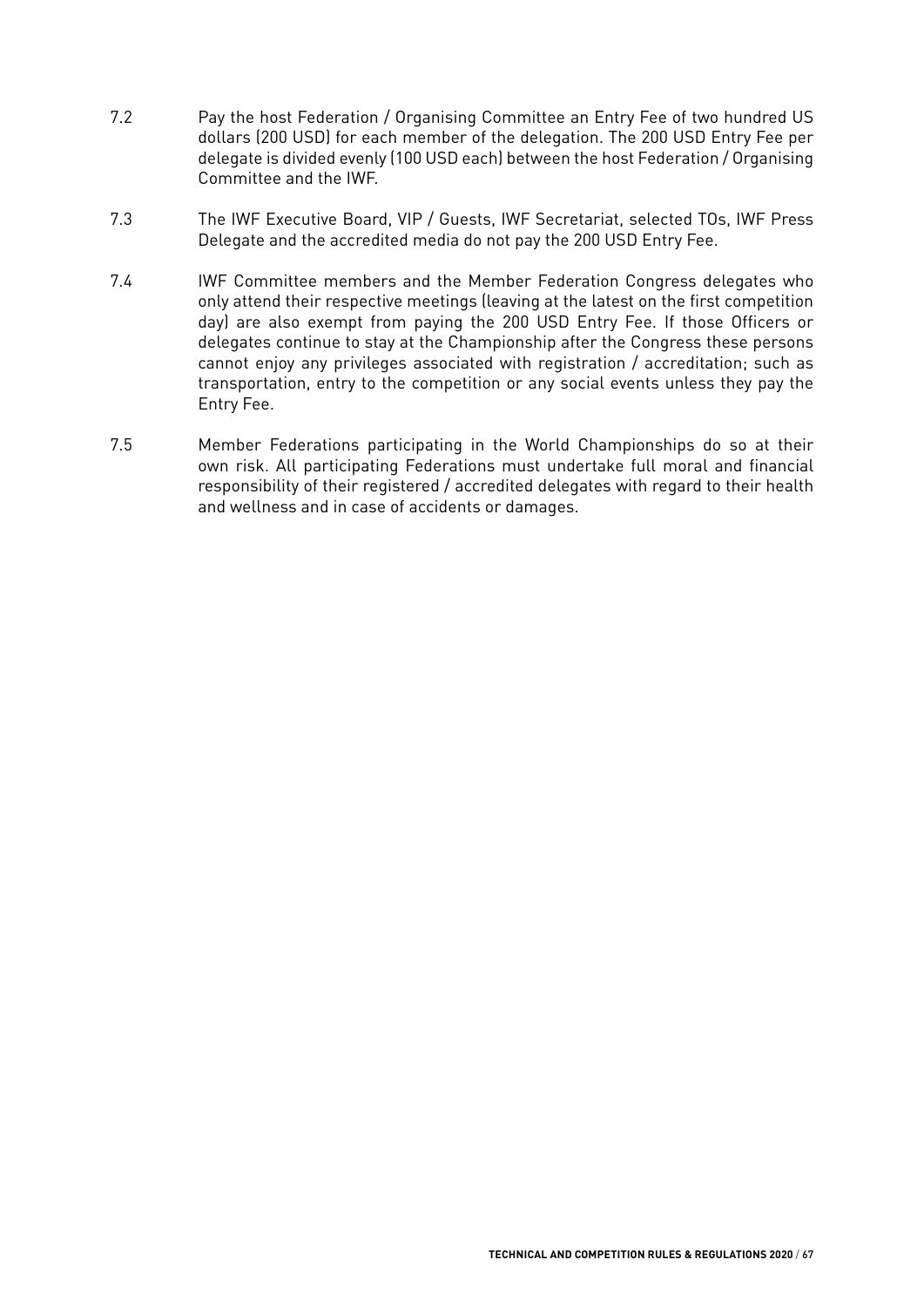### **REGULATION TO 6.4 WEIGH-IN**

#### 

1 Weigh-in is conducted in a room equipped with the following items:

- the official scale; situated in a privately screened area
- Start List, posted at the entrance of the weigh-in room
- Weigh-in List
- Athlete's Cards
- Athlete Passes
- Challenge Cards
- Team Officials' Warm-up Passes
- stationary kit / supplies
- Athlete Bibs & safety pins
- sufficient amount of table and chairs for the Weigh-in Secretariat
- container to store athlete accreditations
- Team Officials' numbered stickers (optional)
- 2 The Weigh-in Secretariat consists of:
	- Competition Secretary(s)
	- on-duty Referees
	- Assistant Competition Secretary(s) (optional)
	- Weigh-in Official(s) (optional)
	- Assistant Weigh-in Official(s) (optional)
- 3 Each athlete for all groups must be weighed in the presence of two Referees. Both of the Referees must be the same gender as the athlete.
- 4 Both Referees verify the athlete's bodyweight and provide it to the Competition Secretary (CS) by way of a handwritten note or electronic printout. The CS records the athlete's bodyweight on the Athlete's Card and Weigh-in List.
- 5 One authorised Team Official may accompany the athlete during weigh-in. If the Team Official is not of the same gender as the athlete they must stay outside the area where the official scale is situated.
- 6 The athlete's bodyweight must be manually recorded exactly as handwritten or as stated on the electronic print-out, if available.
- 7 The athletes are called one at a time into the weigh-in room, according to the progression of the athlete's lot number. Athletes not present when their name is called will be weighed at the end of the weigh-in sequence.
- 8 When different bodyweight categories are combined in one group, the sequence of the weigh-in shall be category-by-category, with the lower category to be weighed before the higher categories.
- 9 Athletes must provide proof of identity by presenting their passport (or English language identity card including Date of Birth for domestic athletes) to the CS. The CS must verify the athlete's nationality.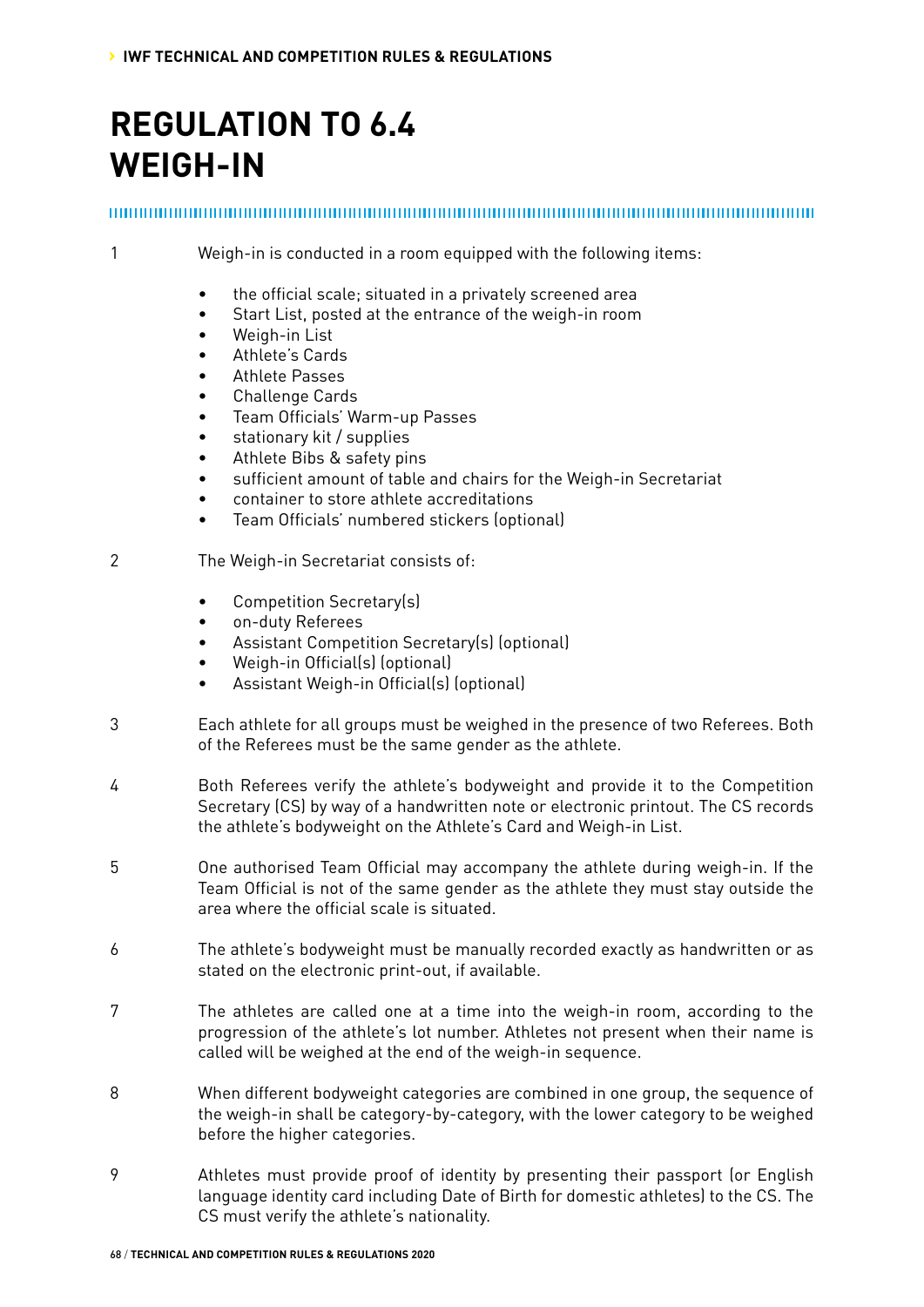For the Olympic Games and Youth Olympic Games, the IOC / OCOG supplied athlete accreditation card is sufficient proof of identity. Athletes are not required to bring their passport or identity card to weigh-in.

For all other Multisport Games, the Competition Director, in conjunction with the Technical Delegate, if appointed, will determine the proof of identity requirements. Athletes and Team Officials will be duly advised by way of the Event Regulation and / or during the VFE Meeting.

10 Athletes may be weighed in either completely undressed or in undergarments (articles of the athlete outfit: costume, unitard, shorts and T-shirt are not considered as undergarments). Athletes must not wear shoes or socks or any other footwear during weigh-in.

> The Competition Secretary and other members of the Weigh-in Secretariat are suitably screened from the actual weigh-in process.

- 11 Athletes with prosthetic limb(s) must be weighed with the prosthetic limb(s). The weight of the athlete, while wearing the prosthesis, is considered to be the athlete's bodyweight.
- 12 Athletes are entitled to wear jewellery, hair adornments and religious head gear during weigh-in. Athletes must not wear watches during weigh-in.
- 13 The weigh-in room must be presented in and provided with proper hygienic conditions. Disinfectant / antiseptic cleanser and cloths should be made available to wipe the scale, if desired / required.
- 14 An athlete who is within the weight of the bodyweight category in which he / she is officially entered is weighed only once. An athlete who is under or over their officially entered bodyweight category may return to the weigh-in room as many times as necessary in order to make the bodyweight category. The returning athlete does not have to follow the sequence of weigh-in order.
- 15 An athlete who fails to make the bodyweight within the allotted weigh-in time of their respective bodyweight category, in which he / she is officially entered, is excluded from the competition of the Event. The athlete is still entitled to receive privileges of an accredited participant; such as training, transportation, social events, etc.
- 16 During weigh-in, the Team Official or athlete must sign the Athlete's Card to confirm the athletes' registered bodyweight; and to declare the starting attempts in both the Snatch and Clean & Jerk, with reference to TCRR 6.6.5.

Any subsequent changes to the declared starting attempts are considered part of the two (2) allocated weight changes.

- 17 The Protocol is made available to all concerned parties, as soon as possible upon the completion of the weigh-in.
- 18 Once the athlete has weighed within the officially entered bodyweight category, the athlete is provided with an Athlete Pass, a Challenge Card and accompanying Team Officials are provided with Warm-up Passes. The CS collects the athlete's accreditation. Only athletes and Team Officials with Warm-up Passes are allowed access to the warm-up area.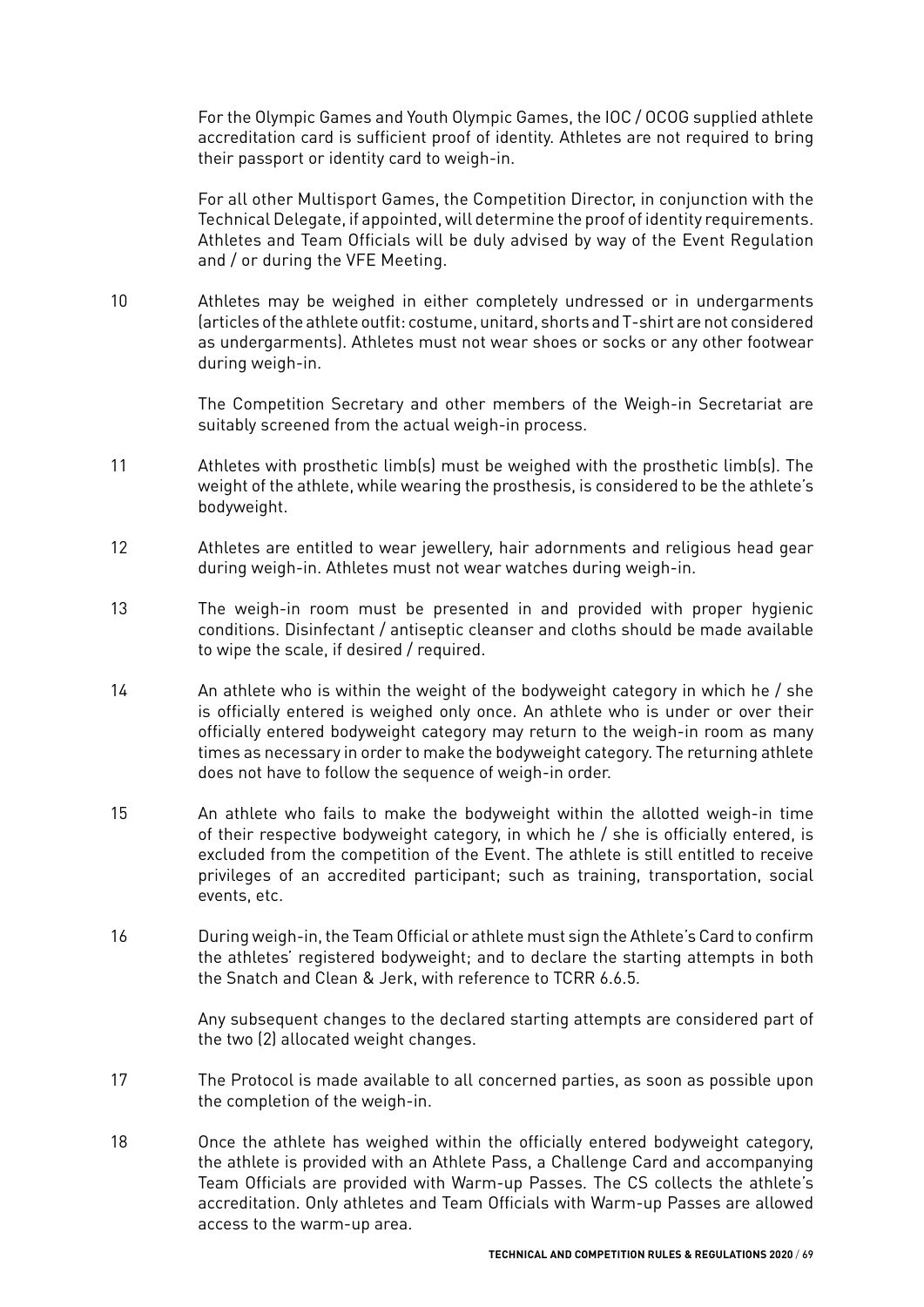The following allocations refer to each group:

- one (1) athlete three (3) Warm-up Passes
- two (2) athletes four (4) Warm-up Passes
- any additional athlete (for combined categories / Events) two (2) Warm-up Passes per athlete
- 19 After the Weigh-in, athletes and / or Team Officials are advised of their Warm-up Platform allocation. Numbered warm-up platforms are allocated by the Competition Secretary at the end of the weigh-in in accordance with the athlete start number. In case more than one athlete by nation is / are competing in the session, or the number of athletes is more than the number of warm-up platforms, the Technical Controller / Technical Delegate allocates the warm-up platforms with flexibility.
- 20 The CS monitors the secure collection of athlete accreditations and the distribution of Athlete Passes.
- 21 Upon the completion of weigh-in, the athlete is assigned an athlete start number. The athlete with the lowest lot number is assigned the start number of 1; from there, all athletes in sequence of lot number are assigned start numbers in numerical order. When more bodyweight categories are contested in one competition, in the allocation of start numbers the progression of lot numbers is considered category by category, with the lower category to be taken before the higher categories.

| <b>Start Number</b> | <b>Lot Number</b> | <b>Bodyweight</b> | <b>Name</b>         |
|---------------------|-------------------|-------------------|---------------------|
|                     | 3                 | 54.50             | AAAAA Aaaaa         |
| $\mathcal{P}$       | 27                | 54.00             | <b>BBBBB Bbbbb</b>  |
| 3                   | 54                | 55.00             | <b>CCCCC</b> Ccccc  |
|                     | 8                 | 60.55             | <b>DDDDD Ddddd</b>  |
| 5                   | 19                | 61.00             | <b>EEEEE</b> Eeeee  |
|                     | 142               | 60.04             | <b>FFFFFF</b> Fffff |

Example:

Athlete Bibs are assigned according to the athlete start number and are distributed at the latest thirty (30) minutes prior to the start of the competition.

Athlete Bibs are affixed with pins to the athletes' costume. The placement of the Bib on side of the leg or hip is determined by the venue layout and the position of the Competition Management Table.

Correspondingly numbered stickers may also be distributed to the Team Officials for ease of identification for the Chief Marshal.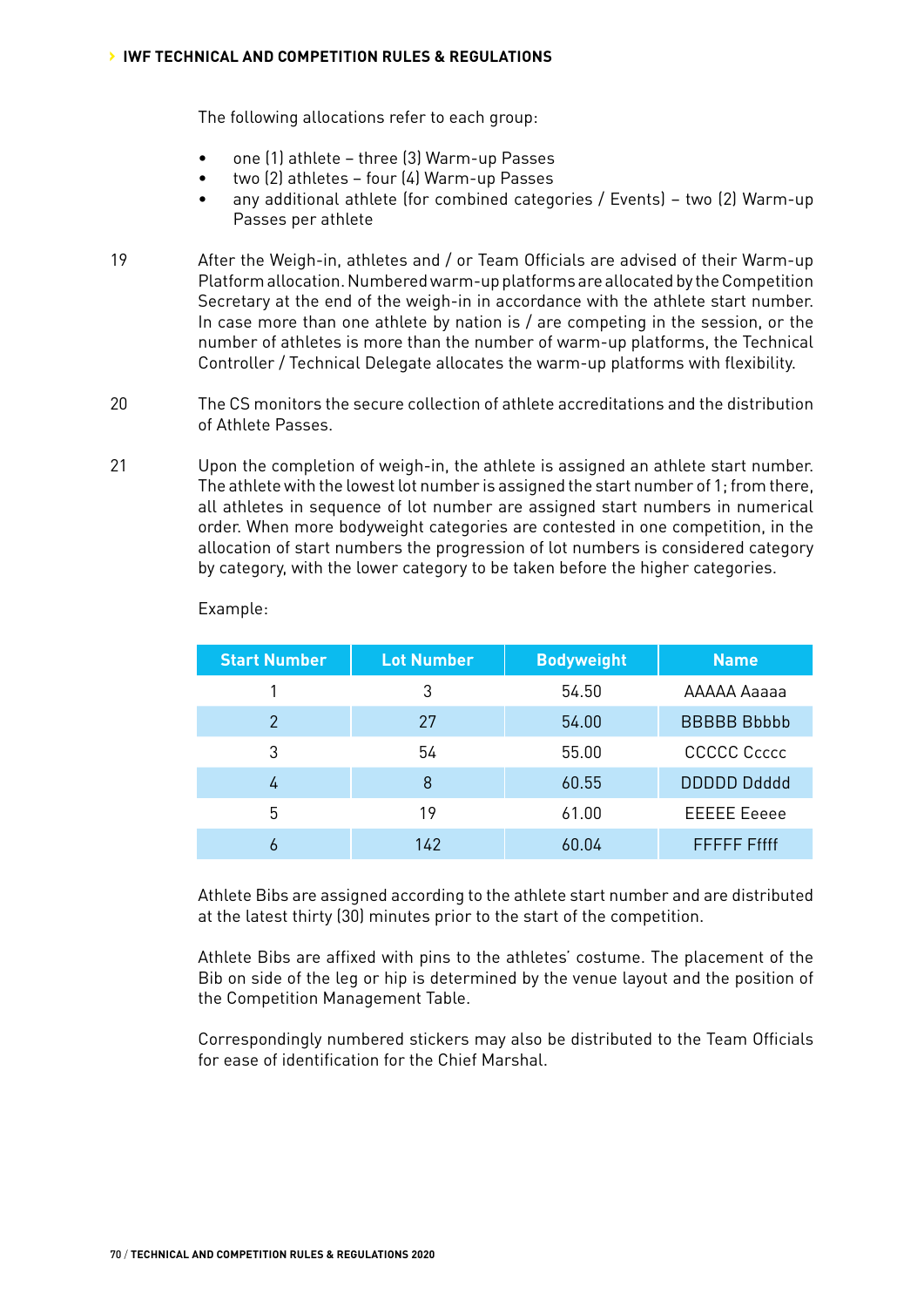# **REGULATION TO 6.5 INTRODUCTION**

#### 

- 1 If an athlete is not present for the introduction of athletes, he / she will be requested to explain his / her absence to the President of the Jury, who in consultation with the Competition Director will determine appropriate warning or further action.
- 2 After the introduction of athletes, the Technical Officials are introduced in the following order:
	- Centre Referee
	- Side Referees
	- Reserve Referee
	- Chief Marshal
	- Timekeeper(s)
	- Technical Controller(s)
	- Competition Doctor(s)
	- Jury President
	- Jury Members
	- Reserve Jury Member
- 3 If a TO is not present for the TO introduction, he / she will be requested to explain his / her absence to the President of the Jury, who in consultation with the IWF President will determine appropriate warning or further action.
- 4 All TOs are introduced in front of the competition platform, except for the Jury. Upon completion of the other TOs, the Jury members are introduced from the Jury Table with the President of the Jury being introduced first and the other Jury members as noted on Protocol.
- 5 All TOs must wear their IWF jacket and remove their accreditation during introduction, unless otherwise advised by the President of the Jury.

## **REGULATION TO 6.6.5 20 KG RULE**

- 1 Rule (6.6.5) applies at all IWF Events unless otherwise stated.
- 2 Example: An athlete enters a competition with a verified Entry Total of 200 kg. The total weight of the first attempts in the Snatch and Clean & Jerk must equal or exceed 180 kg (such as, 80 kg and 100 kg; 77 kg and 103 kg or any other combination).
- 3 Procedure for Application of the 20 kg Rule: The Competition Secretary and Referees (Weigh-in Secretariat) are the first point of contact for the correct application of the 20 kg Rule during weigh-in.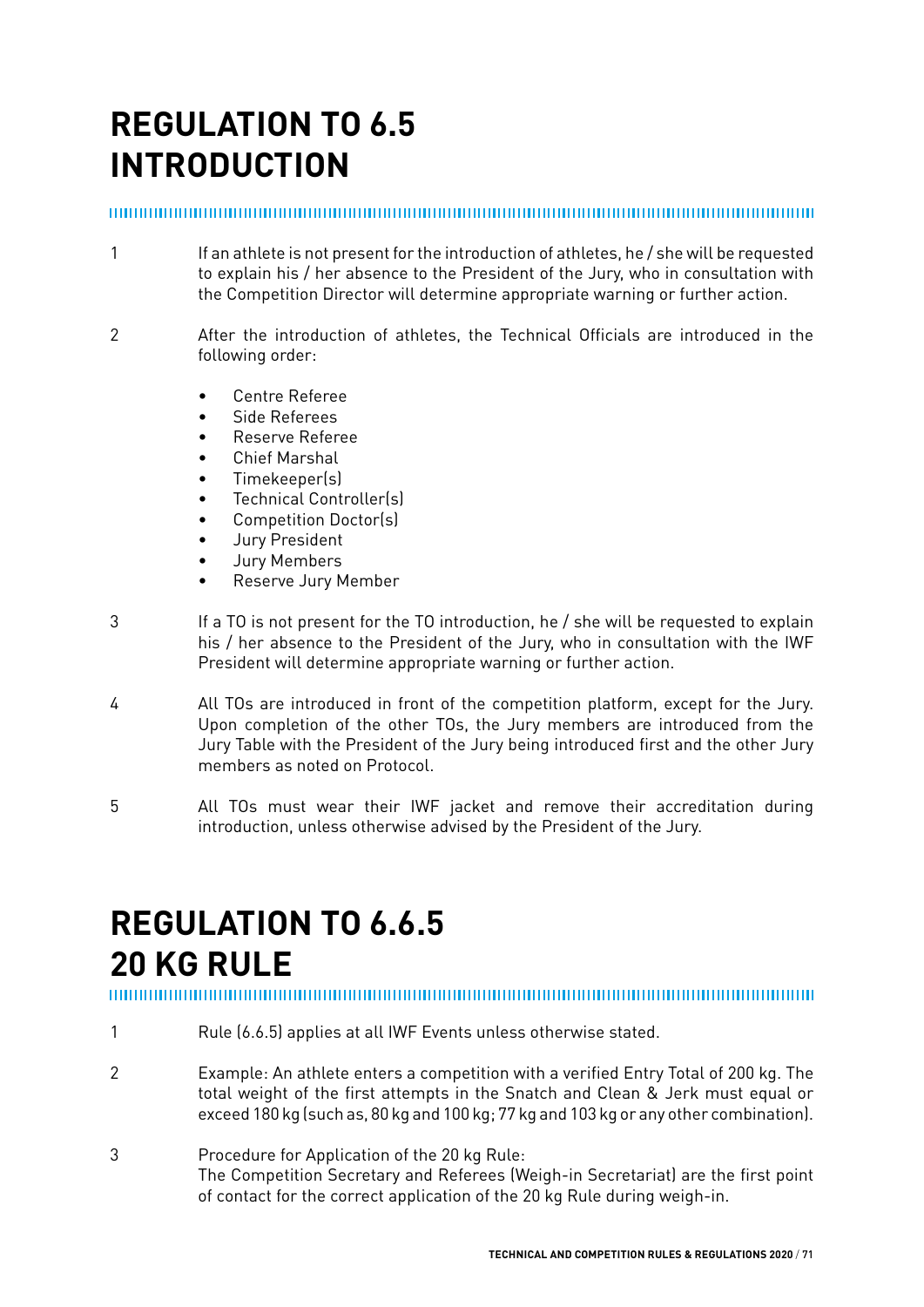The following TOs are responsible for the supervision of Entry Totals and starting attempts following the publication of the Protocol:

- Chief Marshal and Assistant Marshals
- Technical Controller in the warm-up area
- Competition Management operators
- Competition Director
- Jury

In all cases, any athlete / Team Official who refuses to comply with the directive of the Jury or designated TO is eliminated from the competition.

Note: The responsibility to comply with the Entry Totals and all relevant TCRR rests entirely with the athletes / Team Officials.

- 4 If the starting weights do not respect the 20 kg Rule, any of the above mentioned TOs must immediately advise the athlete / Team Official concerned to make the required changes.
- 5 If an athlete's first attempt in the Snatch is lighter than required by the 20 kg Rule, the athlete / Team Official must be advised by the Chief Marshal or Technical Controller in the warm-up area that the first attempt in the Clean & Jerk must be increased in order to comply with the Rule.
- 6 If the athlete / Team Official does not make the necessary change for the first Clean & Jerk and refuses to do so, the athlete is eliminated from the competition immediately upon refusal.
- 7 If the 20 kg Rule is not respected by the athlete / Team Official and goes unnoticed by all TOs and the athlete takes attempts, whether successful or not, and the error is noticed only after the execution of the lifts, any or all such Clean and Jerk attempts not in compliance with the Rule will be rendered as "No lift".

The athlete / Team Official will be compelled to nominate a weight on the barbell in accordance with the sequence and the 20 kg Rule, as long as it is within their three (3) attempts in the Clean & Jerk. No additional attempts will be granted.

8 If the athlete / Team Official does not respect the 20 kg Rule and the noncompliance is noticed by the TOs at the completion of the competition, the athlete's Total will not be valid and will therefore be deleted from the Final Results by order of the Jury.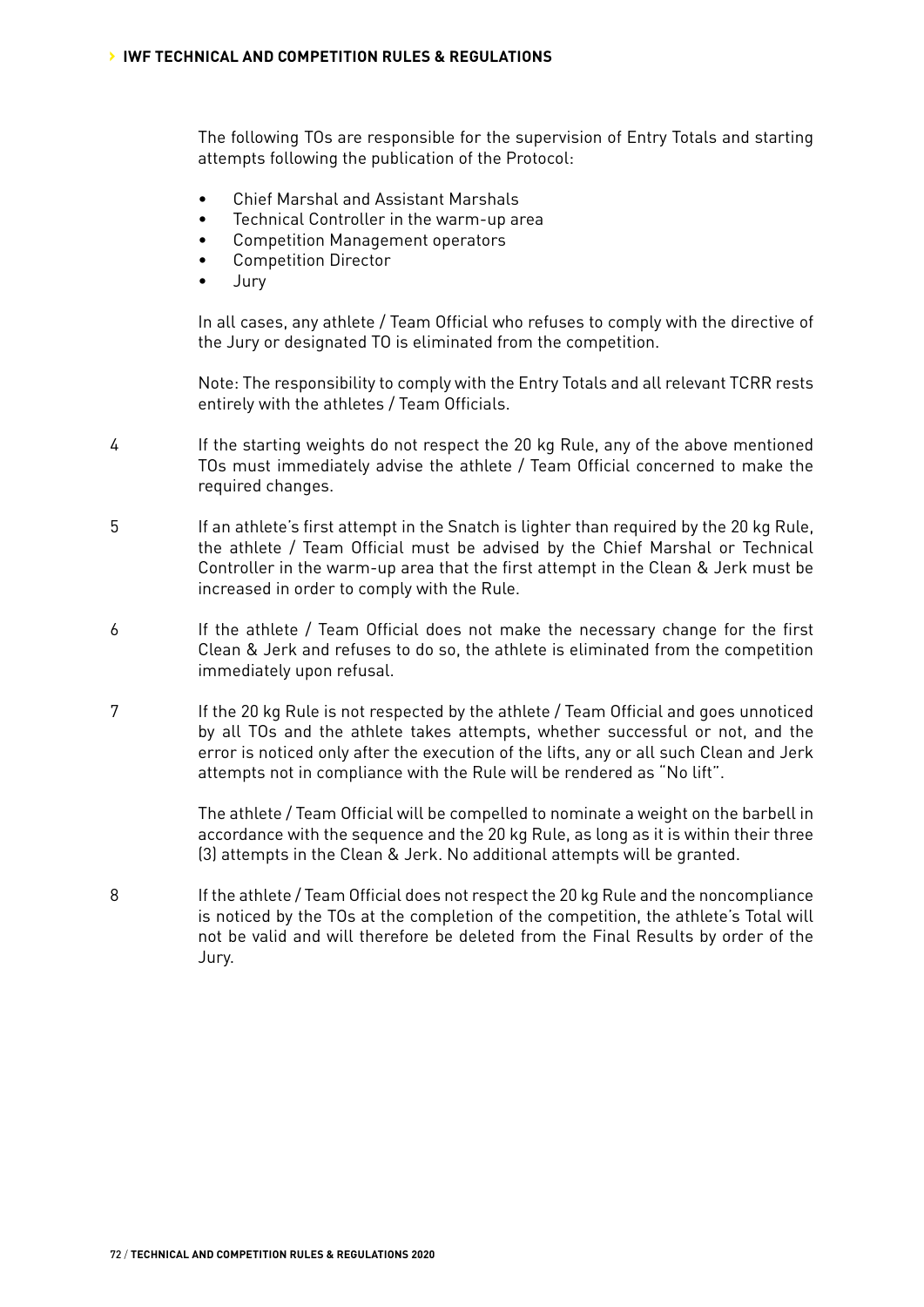# **REGULATION TO 6.6.6 CALLING ORDER & REGULATION TO 6.8 CLASSIFICATION OF ATHLETES AND TEAMS**

#### 

The calling order is the progression of the competition which determines when an athlete is called to perform their attempt.

The classification of athletes determines the athletes' ranking in their specific bodyweight category.

Example: Men's 56 kg Group A and Group B

When bodyweight categories are divided into groups; the order of competing groups is in reverse alphabetical. (i.e.: Group C competes first, Group B second and Group A last)

If competitions are held on multiple platforms simultaneously, only competitions in groups of different bodyweight categories may be held at the same time.

Note: The numbers in brackets indicate the calling order.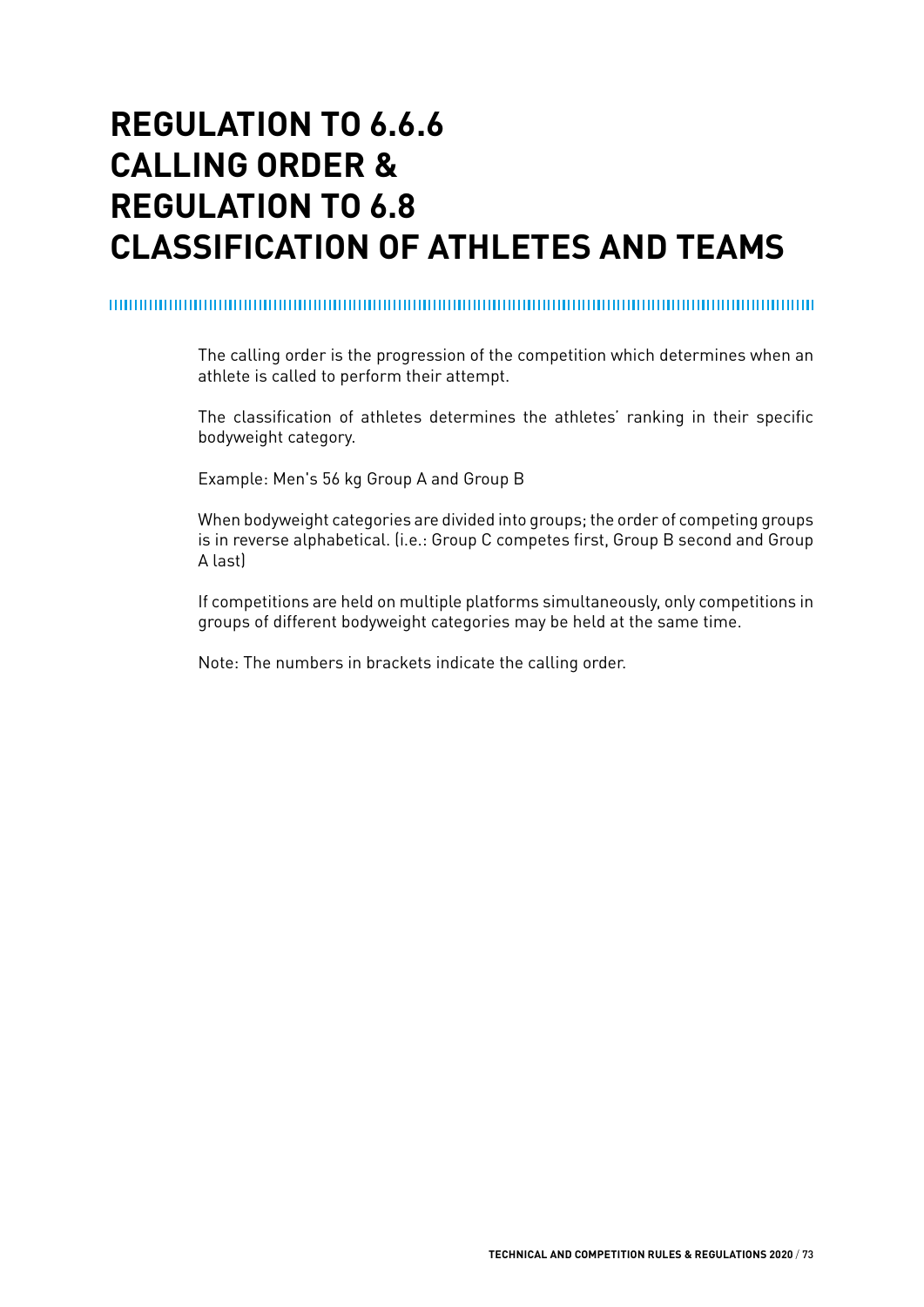| 589                                                            | 251                        | 66l                  | <b>102</b>                                | $\overline{0}$          | $\omega$                                                                                  | $\mathop{\rm loc}\nolimits$ |                         |         |
|----------------------------------------------------------------|----------------------------|----------------------|-------------------------------------------|-------------------------|-------------------------------------------------------------------------------------------|-----------------------------|-------------------------|---------|
| $\sim$                                                         | CП                         |                      | $\omega$                                  | $\overline{\mathsf{c}}$ |                                                                                           | Start<br>No                 |                         |         |
| $\mathbb{L}$                                                   | m                          |                      | $\bigcirc$                                | $\infty$                | $\triangleright$                                                                          | Name                        |                         |         |
| 1001                                                           | $\mathcal{H}_{\mathbf{t}}$ | 66                   | $\frac{1}{\theta}$                        | \$                      | $\frac{1}{2}$                                                                             |                             |                         |         |
| $\boxed{9}$                                                    | $\overline{2}$             | $\Xi$                | $\overline{\Xi}$                          | $\Xi$                   | $\overline{E}$                                                                            |                             |                         |         |
| $\begin{array}{c}\n\bullet \\ \bullet \\ \bullet\n\end{array}$ | 101                        | $\overrightarrow{5}$ | $\vec{B}$                                 | $\ddot{\Phi}$           | $\begin{array}{c}\n\Rightarrow \\ \Rightarrow \\ \Rightarrow \\ \Rightarrow\n\end{array}$ |                             |                         |         |
| [13] <del>105</del>                                            | $[12]$                     | (7) 105              | $\begin{bmatrix} 1 \\ 0 \end{bmatrix}$    | $\circledR$             |                                                                                           |                             |                         |         |
|                                                                | $\overline{90}$            |                      | $\frac{1}{2}$                             | $\frac{1}{4}$           | 111 001 161                                                                               | $\omega$                    | <b>Snatch</b>           |         |
| $[2]$                                                          | $\boxed{91}$               | $[14]$               | $\begin{bmatrix} 151 \\ -1 \end{bmatrix}$ |                         |                                                                                           |                             |                         |         |
| $\frac{1}{100}$                                                | 101                        | 105                  | 100                                       | $\frac{1}{4}$           | $\overline{100}$                                                                          | Result                      |                         |         |
| CΠ                                                             |                            |                      | $\circ$                                   | $\frac{1}{4}$           | $\overline{a}$                                                                            | <b>Rank</b>                 |                         | B Group |
| 120                                                            | $\overline{a}$             | $\sharp$             | 49                                        | ł                       | $rac{1}{2}$                                                                               |                             |                         |         |
| $\frac{1}{8}$                                                  |                            | $\overline{2}$       | $\Xi$                                     |                         | $\overline{6}$                                                                            |                             |                         |         |
| <b>125</b>                                                     | $[1] 112$                  | $\ddagger$           | 120                                       | ł                       | $65+$                                                                                     | $\overline{\mathsf{c}}$     |                         |         |
| (13)                                                           | $\Xi$                      | $\boxed{4}$          | $\Xi$                                     |                         | $\overline{6}$                                                                            |                             |                         |         |
|                                                                | 120                        | $\frac{1}{5}$        | $141$ $93$                                | ł                       |                                                                                           |                             | <b>Clean &amp; Jerk</b> |         |
| 125 (15)                                                       | $\Xi$                      | $\overline{\Xi}$     |                                           |                         | 120 [12]                                                                                  | $\infty$                    |                         |         |
| 120                                                            | 021                        | 112                  | 120                                       | Ì                       | 120                                                                                       | Result                      |                         |         |
| $\sim$                                                         |                            | ∾                    | ယ                                         | ł                       | ဟ                                                                                         | <b>Rank</b>                 |                         |         |
| 220                                                            | 172                        | 0ZZ                  | 0ZZ                                       | $\frac{1}{4}$           | 027                                                                                       |                             |                         |         |
|                                                                |                            | $\omega$             | c                                         | Ì                       | $\sim$                                                                                    | <b>Rank</b>                 |                         |         |

| 977                                | 204                                            | 861           | 133                                | 4                                      |                                   | <b>Lot</b>  |           |         |
|------------------------------------|------------------------------------------------|---------------|------------------------------------|----------------------------------------|-----------------------------------|-------------|-----------|---------|
| $\circ$                            | CΠ                                             |               | $\omega$                           |                                        |                                   | Start<br>No |           |         |
| $\overline{a}$                     | ㅈ                                              |               |                                    | 工                                      | G                                 | Name        |           |         |
| <del>1</del> 00 (9) <del>100</del> | $\ddot{\texttt{B}}$                            | 85            | $\delta$                           | $\frac{1}{2}$                          | $\downarrow$                      |             |           |         |
|                                    | $\circledR$                                    | $\equiv$      | $\overline{c}$                     | $\boxed{2}$                            | $\Xi$                             |             |           |         |
|                                    | $\overline{001}$                               | 76            | 36                                 | 1001                                   | ቆ                                 |             |           |         |
| (13)                               | $\begin{bmatrix} 1 & 1 \\ 1 & 1 \end{bmatrix}$ | (7)           | <u>ය</u>                           | $\begin{bmatrix} 1 \\ 0 \end{bmatrix}$ | $\begin{bmatrix} 9 \end{bmatrix}$ |             |           |         |
| $181$ $90 +$                       | $\frac{1}{2}$                                  | $-105$        | $\overrightarrow{5}$               | $\frac{1}{2}$                          | $\overrightarrow{5}$              | $\omega$    | Snatch    |         |
|                                    | $[11]$                                         | $[14]$        | $\begin{bmatrix} 15 \end{bmatrix}$ | (91)                                   | (12)                              |             |           |         |
| $\frac{1}{2}$                      | $\overline{5}$                                 | $\frac{1}{2}$ | $\overline{5}$                     | 100                                    | $\overrightarrow{00}$             | Result      |           |         |
| $\infty$                           | $\vec{0}$                                      |               | $\omega$                           | ∾                                      | $\equiv$                          | <b>Rank</b> |           | A Group |
| 120 [6]                            | $\frac{1}{10}$                                 | ł             | #                                  | $\frac{1}{2}$                          | $\sharp$                          |             |           |         |
|                                    | $\equiv$                                       |               | $\overline{2}$                     | $\boxed{5}$                            | $\Xi$                             |             |           |         |
| $57+$                              | $\frac{1}{2}$                                  | ţ             | $\frac{1}{2}$                      | 120                                    | #                                 |             |           |         |
| (13)                               | $\overline{\Xi}$                               |               | $\begin{bmatrix} 9 \end{bmatrix}$  | $\begin{bmatrix} 0 & 1 \end{bmatrix}$  | $\frac{1}{2}$                     |             | Clea      |         |
|                                    | 120 [11]                                       | $\frac{1}{4}$ | $\frac{1}{15}$                     | 125                                    | 120 [12]                          | $\omega$    | an & Jerk |         |
|                                    |                                                |               | (L)                                | $[14]$                                 |                                   |             |           |         |
| 425 (15) 120                       | 021                                            | $\frac{1}{4}$ | $\frac{1}{2}$                      | 125                                    | 120                               | Result      |           |         |
| $\theta$                           | $\overline{ }$                                 | ł             | $\vec{0}$                          |                                        | $\infty$                          | <b>Rank</b> |           |         |
| 0ZZ                                | 220                                            | $\frac{1}{4}$ | 220                                | 225                                    | 0ZZ                               | Total       |           |         |
| $\infty$                           | ∘                                              | ł             | $\overline{ }$                     |                                        | $\overrightarrow{0}$              | Rank        |           |         |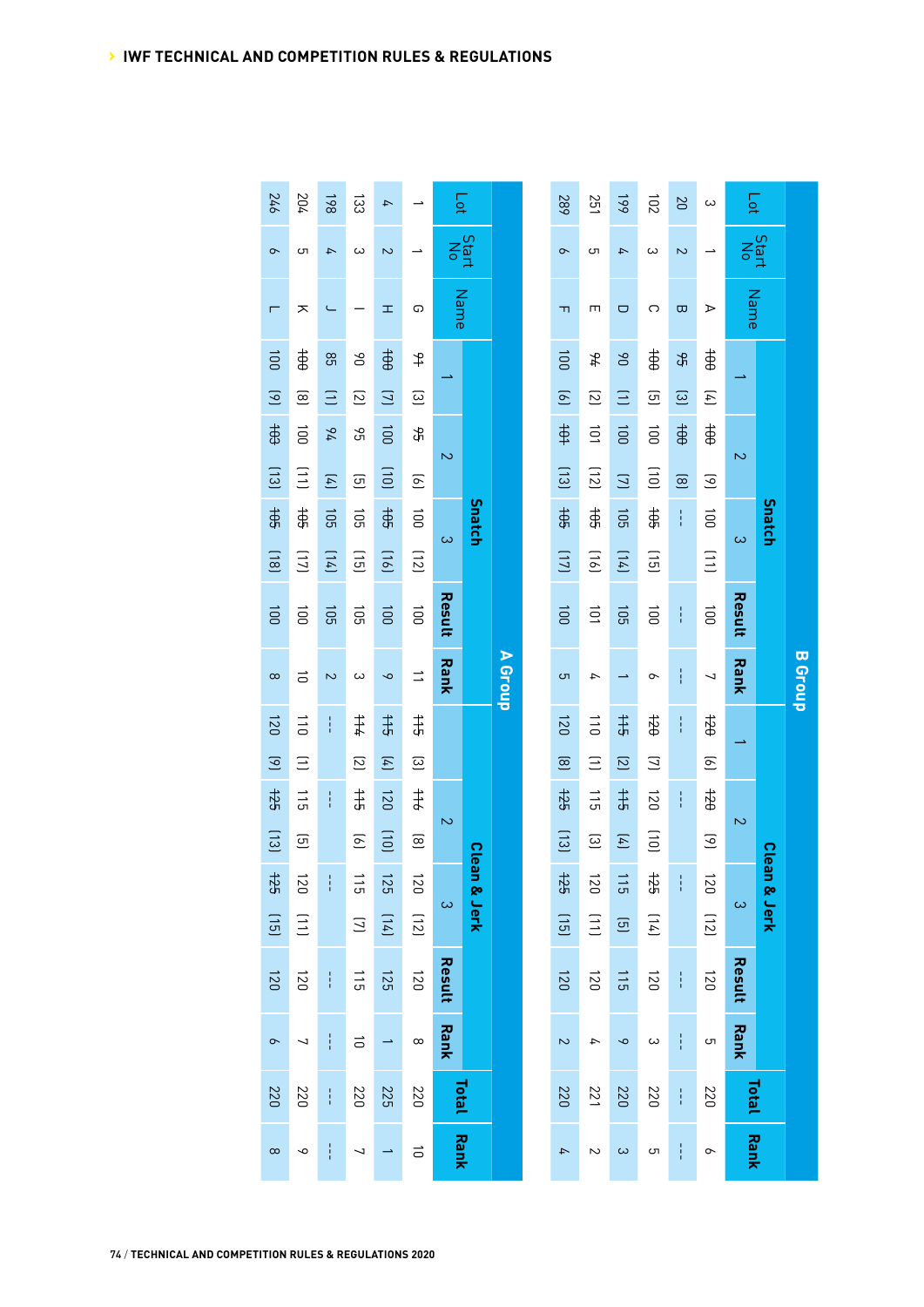# **REGULATION TO 6.9 VICTORY CEREMONY**

Upon the conclusion of the competition of each category as soon as possible a Victory Ceremony is held according to the following procedure (any creative, innovative ideas are welcomed):

- 1 A podium with places for the three (3) medal winners is placed on the competition platform.
- 2 All the medal winners, the medal bearers and the officials presenting the medals march in and take their place on the stage. The medal winners line up behind the podium.
- 3 The Speaker introduces the official(s) presenting the medals. The IWF President presents the medals but may delegate this duty to another IWF official or to a person representing the host Federation or sponsor. Medals are presented for the Snatch, the Clean & Jerk and for the Total, in this order. The Jury with the CD / TD may change the order of the presentation of medals.
- 4 Starting with the bronze medal, the Speaker announces alternately the name, the country and the result of the medal winners in the Snatch. The athletes mount the podium to receive their medal when they are called. When all the medals have been presented, the athletes step back in their original position behind the podium (there is no flag raising or national anthem played).
- 5 The Speaker introduces the official presenting the medals if these persons are not the same as for the Snatch. Starting with the bronze medal, the Speaker announces alternately the name, the country and the result of the medal winners in the Clean and Jerk. The athletes mount the podium to receive their medal when they are called. When all the medals have been presented, the athletes step back in their original position behind the podium (there is no flag raising or national anthem played).
- 6 The Speaker introduces the officials presenting the medals if these persons are not the same as for the two lifts. Starting with the bronze medal, the Speaker announces alternately the name, the country and the result of the medal winners for the Total. The athletes mount the podium to receive their medal.
- 7 After the Total medals have been presented, while the medallists are standing on the podium, the champion's national anthem is played and the national flags of the three winners are raised.
- 8 The medal bearers, the athletes and the officials march out.
- 9 The Victory Ceremony is carried out by arrangement between IWF Protocol and the Organising Committee.
- 10 During the Victory Ceremony, medal winners cannot carry or use electronic devices onto the podium and cannot be accompanied by any other persons.
- 11 Participants of the Victory Ceremony must not use it for political, racial or religious demonstration.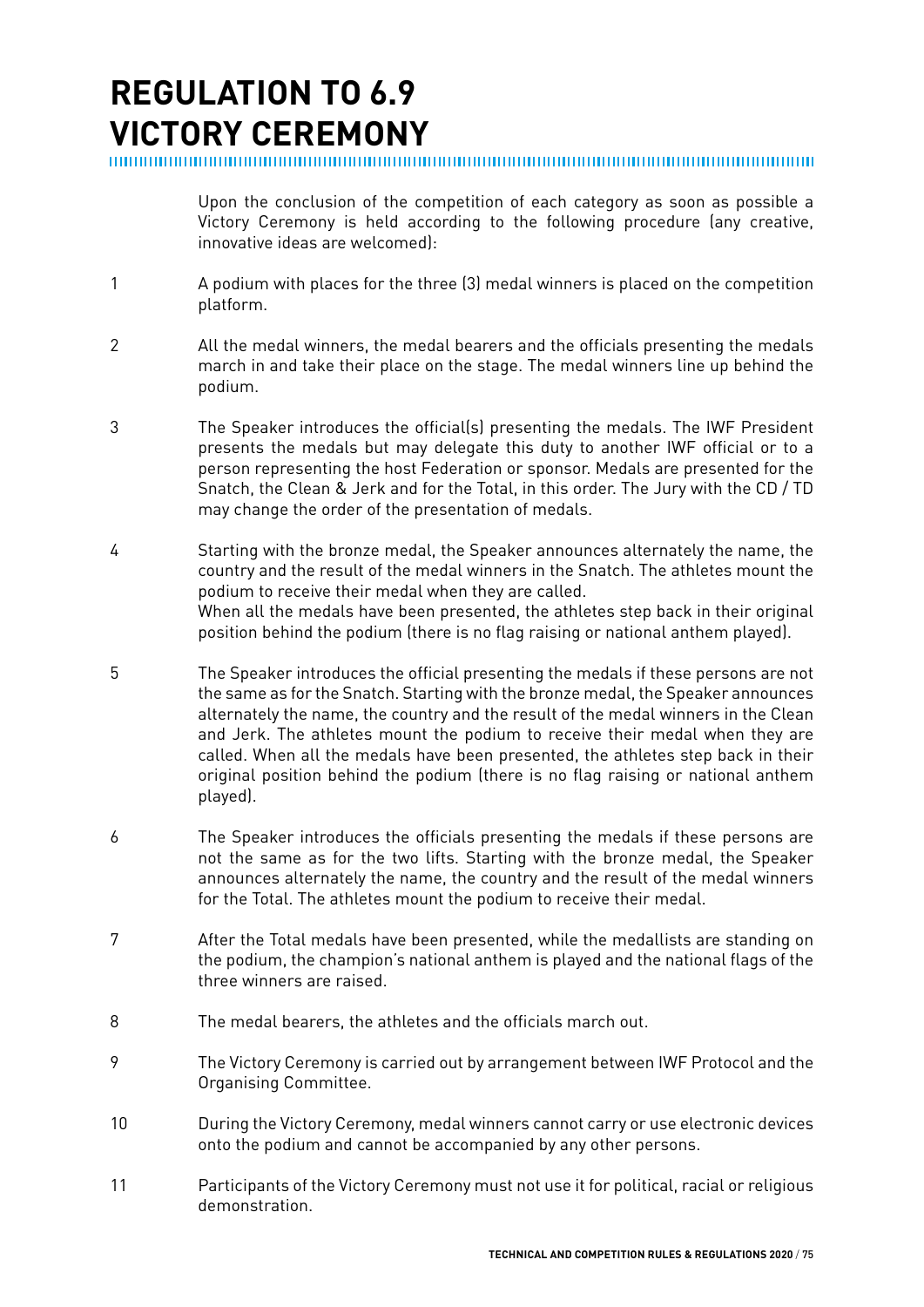# **REGULATION TO 7.3 PROMOTION OF TECHNICAL OFFICIALS**

- 1 All new Technical Official cards, either Category 1 or 2 or Certificate of Duty, cost 200 USD (two hundred US dollars).
- 2 For each Olympiad, the following licence fees apply:
	- Category 1 = 200 USD (two (2) hundred US dollars)
	- Category 2 = 100 USD (one (1) hundred US dollars)
	- Certificate of Duty = 50 USD (fifty (50) US dollars)
- 3 A written request with appropriate payment of fees must be submitted to the IWF Secretariat in order to receive new and / or renewed cards and licences.
- 4 Only the IWF is authorised to issue international TO cards and licences. An IWFissued sticker placed on the last page of the TO card is considered the licence and identifies the holder as having a valid licence.
- 5 The date of registration for a new Category 1 and 2 Technical Official is the date of his / her practical or written examination, whichever is last.
- 6 Each TO card contains space for recording all international Events worked by the holder. Either the IWF President, IWF General Secretary,

President of the Jury or the Competition Director / Technical Delegate may record the entries in English.

7 At the discretion of the IWF Technical Committee members, Continental Technical Committee members or other authorised individuals an Examination Panel is assembled for practical examinations.

> The Examination Panel must consist of three (3) Category 1 Technical Officials who may all be from the same Member Federation. Examiners must sit separate from each other to enable independent marking.

- 8 When a Referee Light System is used, up to three (3) Referees (Centre and two (2) Side Referees) may be examined simultaneously, otherwise, if a Referee Light System is not available or functioning, due to technical difficulties, only the Centre Referee may be examined.
- 9 The Examination Panel record their marks using the Protocol sheet as a score sheet.
- 10 The name of the candidate(s) and their Member Federation are entered to correspond with their position at the competition platform / stage, (i.e. the Referee at the left is number 1, the Centre Referee is number 2 and the Referee on the right is number 3). The Examination Panel sign their name, date and indicate their Member Federation.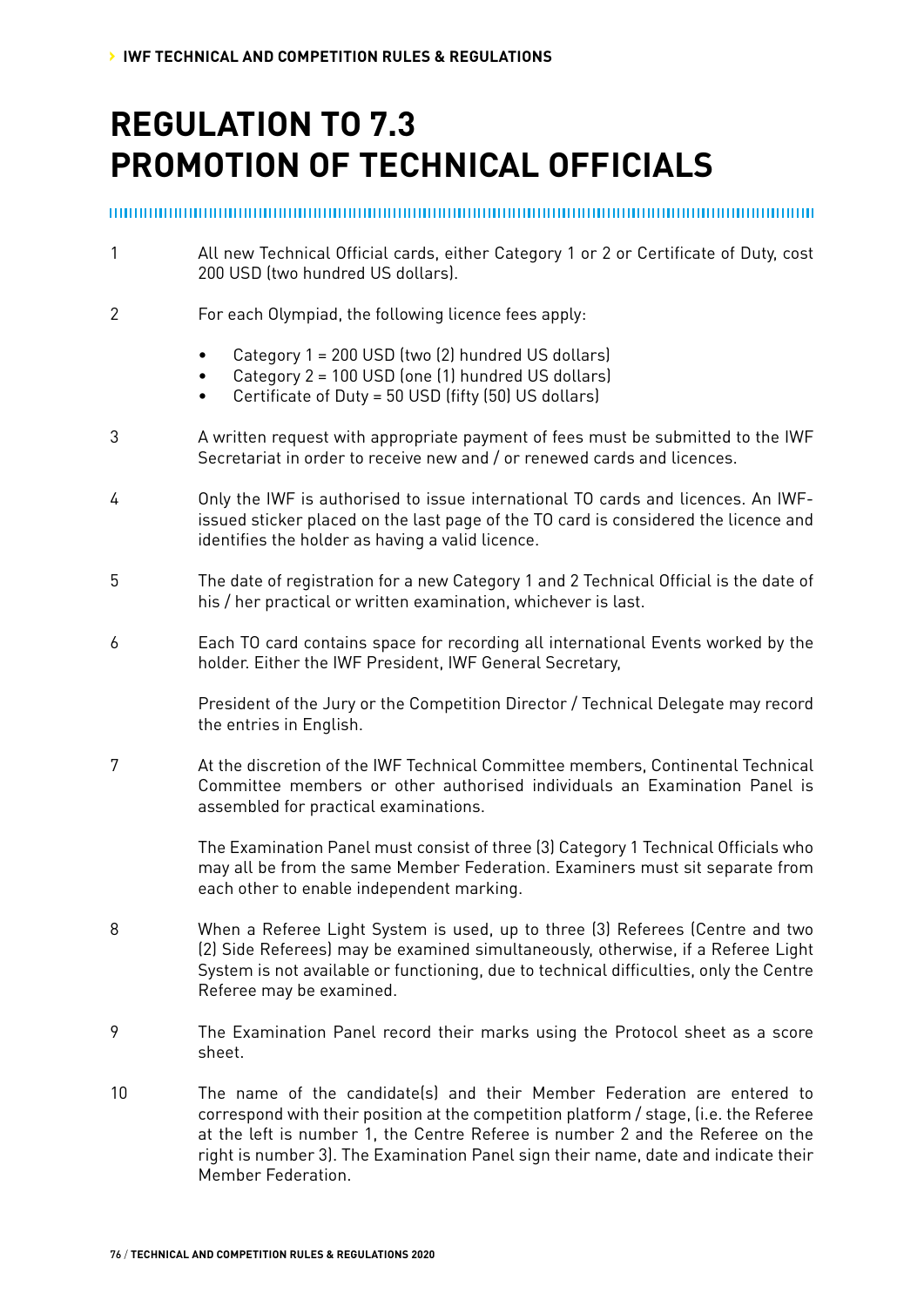- 11 Candidates must referee at least one hundred (100) attempts, including both completed and uncompleted attempts.
- 12 The Examiners first mark at the top of each space on the protocol is their own opinion of each lift.

A / indicates a "Good lift" and an X indicates "No lift". Underneath the mark, and using the same signs, Examiners mark the decisions given by the three (3) Referees.

Example:  $/$  = white light  $X$  = red light

 /  $1/1$  = all three have given a correct decision

 X XXX = all three have given a correct decision

X

 $X/X =$  the Centre Referee has given an incorrect decision

 X / X X = Referee Number 1 has given an incorrect decision

- 13 When only the Centre Referee is examined and he / she gives an incorrect signal (e.g. a signal too fast or too slow) the Examiners mark this with an X, plus the letter S below to indicate the incorrect signal. The candidate can thereby commit two (2) faults during one (1) attempt. Both these faults are shown on the protocol.
- 14 The Examiners mark with an O every attempt which is not completed by the athletes.
- 15 If a candidate gives an incorrect decision during an uncompleted lift, the examiners mark with an X instead of an O and give the number of the error.
- 16 The results of each candidate are calculated from the completed attempts.
- 17 The original protocol and written exams are sent to the IWF Secretariat to register the candidates' examination results.
- 18 The IWF Secretariat transmits the results to each candidate through the candidate's Member Federation. The successful candidate(s) also receive their card and licence via their Member Federation.
- 19 For TOs who already hold a valid Category 2 licence for the given Olympiad are promoted to Category 1, the Category 1 TO licence must be purchased for 200 USD, in order to receive the new Category 1 card.

Any requests for Technical Official promotions processed in the last year of any given Olympiad, a pro rata license fee of 50 USD is applied.

20 Candidates who fail either practical or written must wait at least six (6) months before taking the examinations again.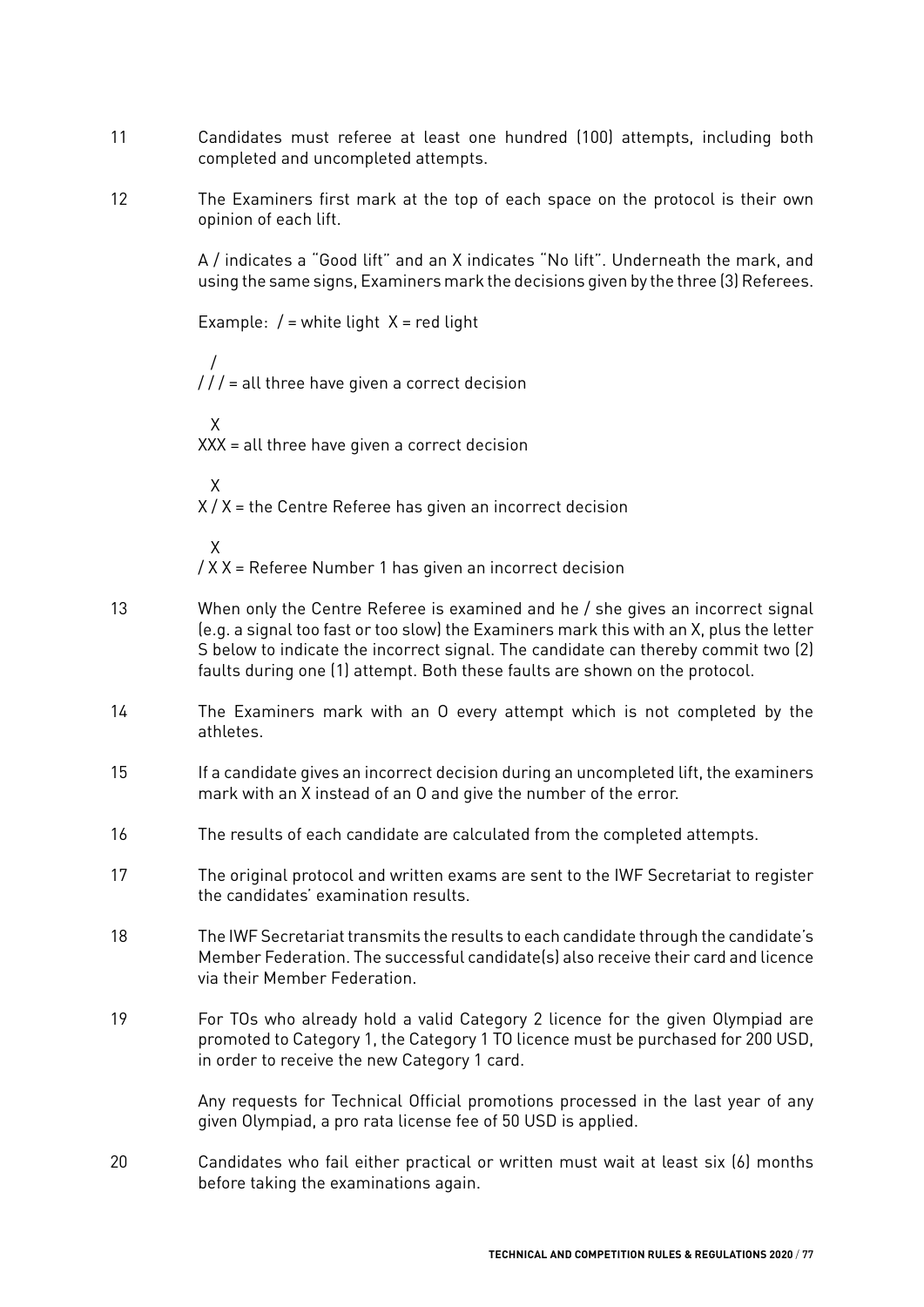# **REGULATION TO 7.5 JURY**

#### 

Decision making process for attempts with loading errors:

- 1 If the barbell is loaded to a lighter weight than the one requested by the athlete, the athlete may, if he / she wishes, either accept the attempt if it was successful and provided the barbell was loaded to a multiple of 1 kg, or refuse it. If he / she refuses the attempt, the athlete is granted an additional attempt with the weight originally requested.
- 2 If the barbell is loaded to a weight which is not a multiple of 1 kg and the lift is successful (except the case below), the athlete may accept the attempt at the next lower weight which is a multiple of 1 kg, or refuse it. If the athlete refuses the attempt, he / she is granted an additional attempt with the weight originally requested. At the 2nd or 3rd attempt, if the athlete requested 1kg more than the previous attempt(s) but the barbell is loaded only 0.5 kg more, the athlete is automatically granted an additional attempt with the weight originally requested.
- 3 If the barbell is loaded to a heavier weight than the one requested by the athlete, the athlete may accept the attempt if it was successful and provided the barbell was loaded to a multiple of 1 kg. If the attempt is not successful, the athlete is automatically granted an additional attempt with the weight originally requested.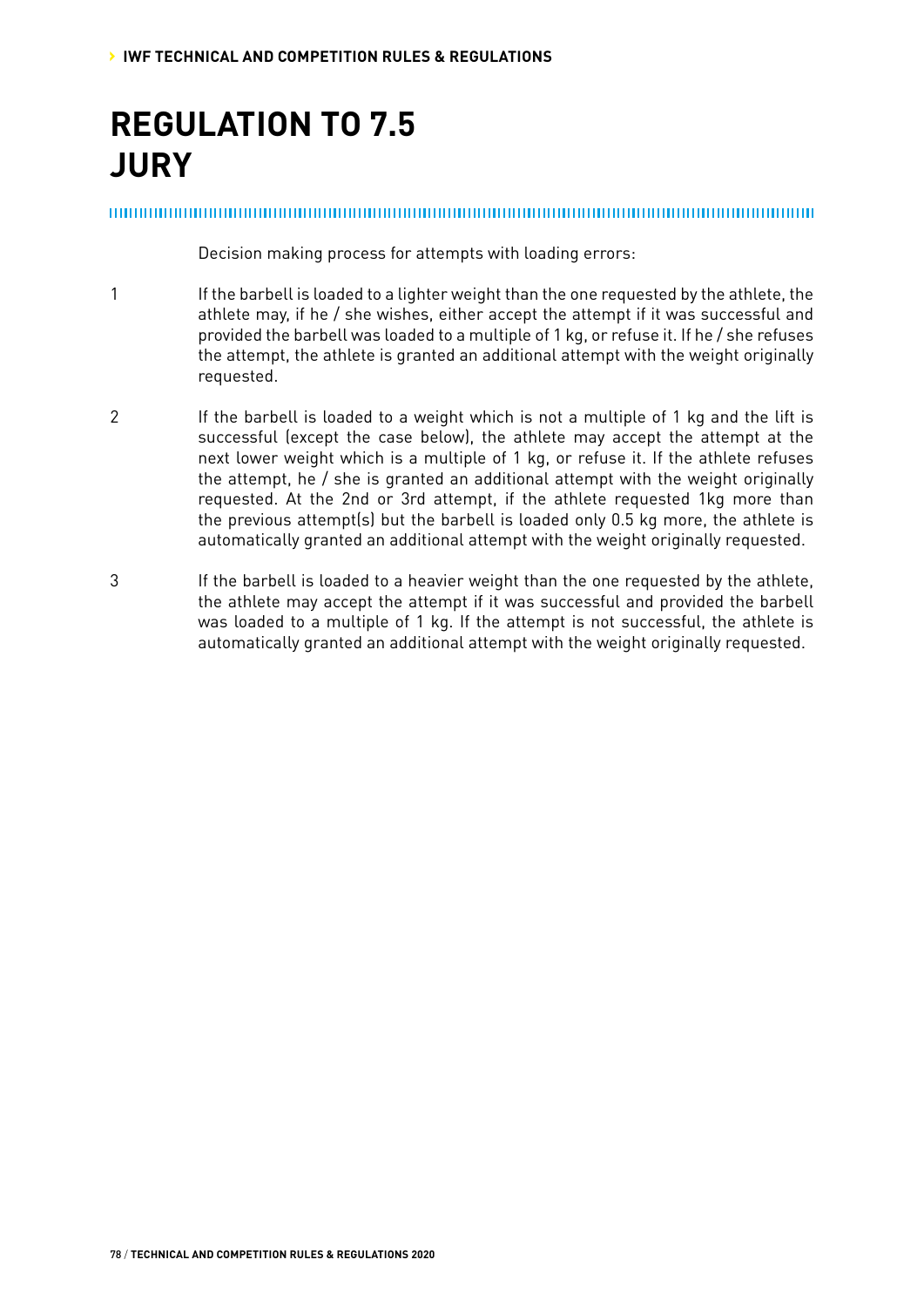# **REGULATION TO 7.9 CHIEF MARSHAL**

#### 

- 1 The Technical Officials allocated to monitor the Athletes' Cards are called Marshals. The IWF appoints the Chief Marshal(s) and the host Member Federation / Organising Committee appoint Assistant Marshals. The Athlete's Card is used to record the weight of each athlete's declaration and attempt throughout the competition as well as any other modifications as approved by the IWF TCRR. Each respective Team Official / athlete must initial each entry.
- 2 The host Member Federation / Organising Committee shall appoint a sufficient number of National Technical Officials (NTOs) to assist, under the supervision of the IWF appointed Chief Marshal, the Competition Director and / or the President of the Jury, the orderly progress of the competition using authorised Athletes Cards.
- 3 Marshals supervise the declarations and changes of the requested weight made by the athletes / Team Officials for each attempt. The declarations / changes are immediately communicated to the Competition Management who informs the Speaker to make the appropriate announcement.
- 4 Communication between the Marshals and the Competition Management is carried out by means of an intercom or direct dial telephone system or any other approved communication method.
- 5 The Marshals' Table must be open thirty (30) minutes prior to the start of introduction of athletes.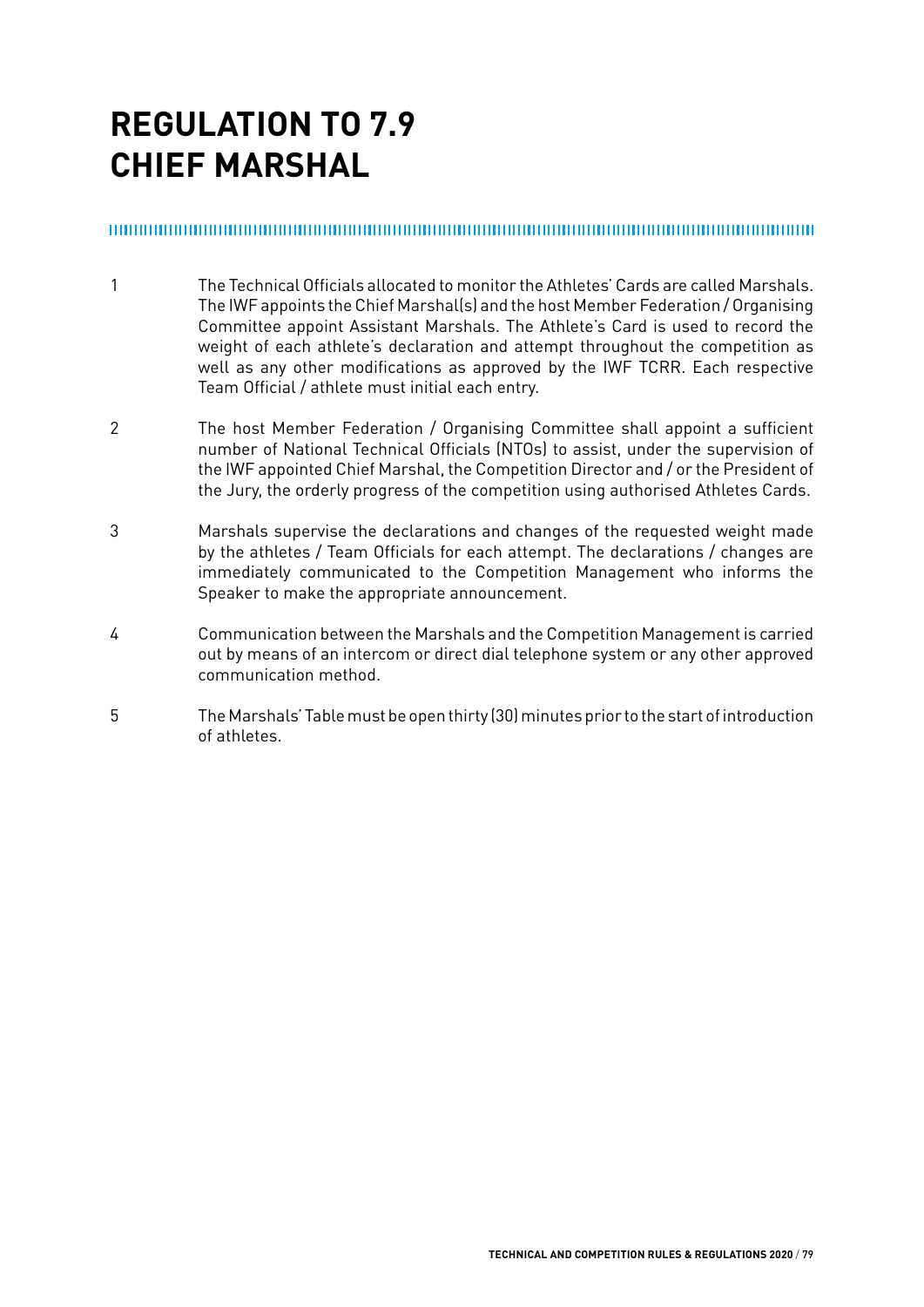# **REGULATION TO 7.14 ADDITIONAL SUPPORTING STAFF**

#### **1 LOADERS**

Loaders are sport specific volunteers / staff who manage the loading and the cleaning of the barbell under the direction of the Speaker and Technical Controller.

The duties of the Loaders are as follows:

- Load the barbell in accordance with TCRR and as directed by the Speaker
- Check the bar after each attempt for blood; advise TC immediately for cleaning
- Manage or act as a privacy barrier for injured athletes; assist the Competition Doctor(s), if requested
- Clean the bar and the competition platform / stage as required and / or as directed by the Technical Controller during and after competition
- Prepare the medal podium for the Victory Ceremony at the conclusion of the competition
- Unload the barbell and return the discs to the weight racks
- Safely remove blood and other contaminants from the bar and competition platform, as required and / or as directed by the TC
- Ensure the safe disposal of contaminated materials in accordance with applicable policy
- Clean the bar with antiseptic at the conclusion of each competition

Note: Loaders must respect universal precautions by wearing gloves in the performance of their cleaning duties.

#### **2 FOP LIAISON**

For IWF Events with broadcast and / or sport production, a Technical Official may be appointed to liaise with FOP sport production functions; such as lighting, music, Victory Ceremony, Mixed Zone, etc. This role, when used, is referred to as the FOP Liaison and is highly recommended within the Games and major Events' environment.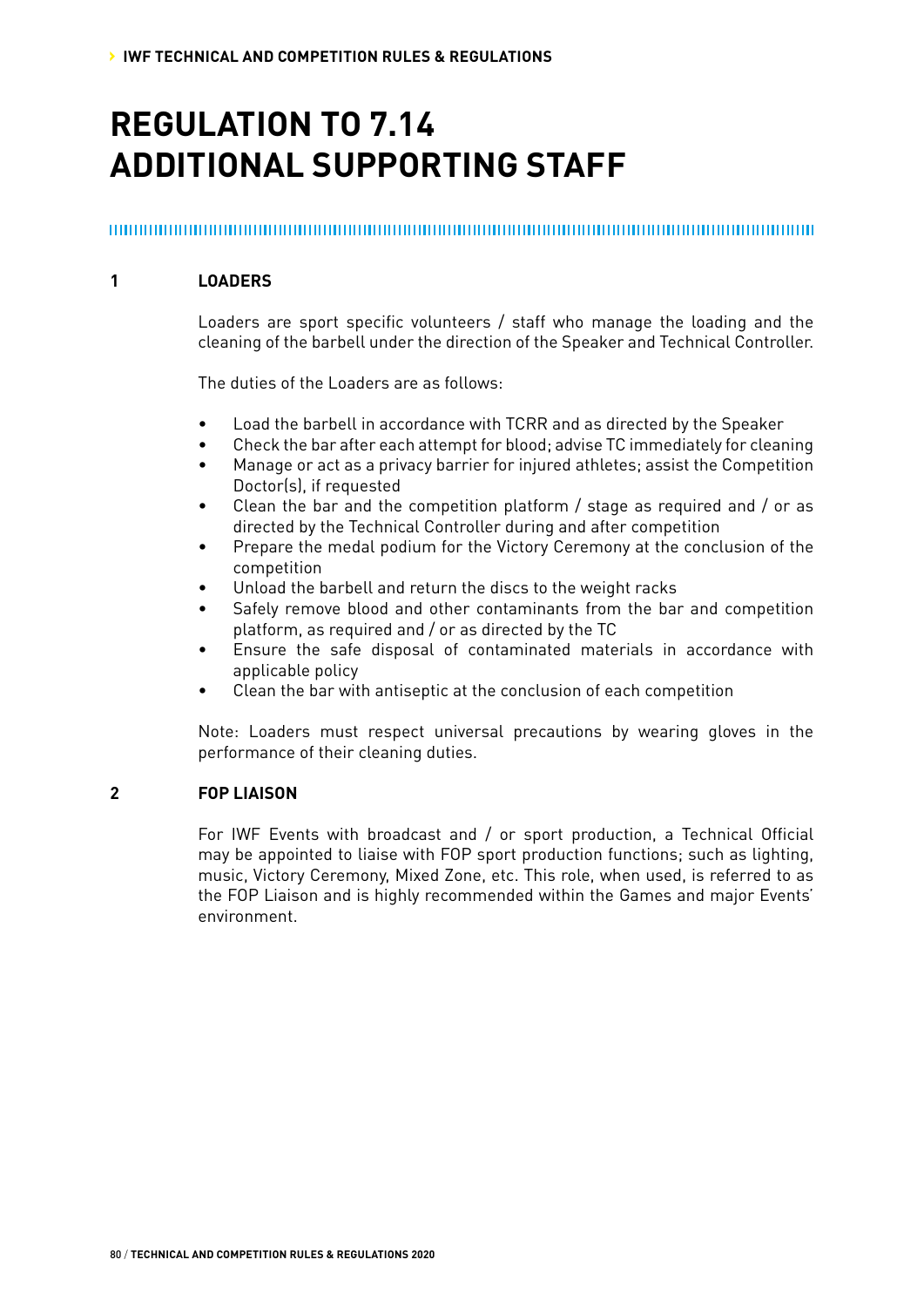# **REGULATION TO 9 CEREMONIES**

#### 

#### **9.1 OPENING CEREMONY**

Before the beginning of World Championships, an Opening Ceremony is held according to the following procedure (any creative, innovative ideas are welcomed):

- 9.1.1 All participating national teams, or appointed team members, march in in the alphabetical order of the organising country, the host country closing the parade.
- 9.1.2 The flag-bearers of each national team form a semi-circle on the stage.
- 9.1.3 The guests of honour march in and take their position on the stage.
- 9.1.4 The guest of honour of the host Federation makes a speech.
- 9.1.5 The President of the host Federation makes a speech.
- 9.1.6 The IWF President replies to the speeches and declares the Champion-ships open, but may delegate this duty to another person representing the host Federation.
- 9.1.7 The national flag of the host Federation and the flag of the IWF are raised while the national anthem of the host Federation is played.
- 9.1.8 The guests of honour followed by the delegations leave the stage.
- 9.1.9 An entertainment program provided by the host Federation may follow the Ceremony.

#### **9.2 CLOSING CEREMONY**

At the conclusion of World Championships, a Closing Ceremony is held, in accordance with the following protocol (any creative, innovative ideas are welcomed):

- 9.2.1 The delegates of the participating teams march in and take their position on the stage.
- 9.2.2 The flag bearers of the participating teams form a semi-circle.
- 9.2.3 The guests of honour march in and take their position on the stage.
- 9.2.4 The President of the host Federation makes a speech.
- 9.2.5 The IWF President replies to the speech and declares the Championships closed, but may delegate this duty to another person representing the host Federation.
- 9.2.6 The national flag of the host Federation and the IWF flag are lowered while the national anthem of the host Federation is played.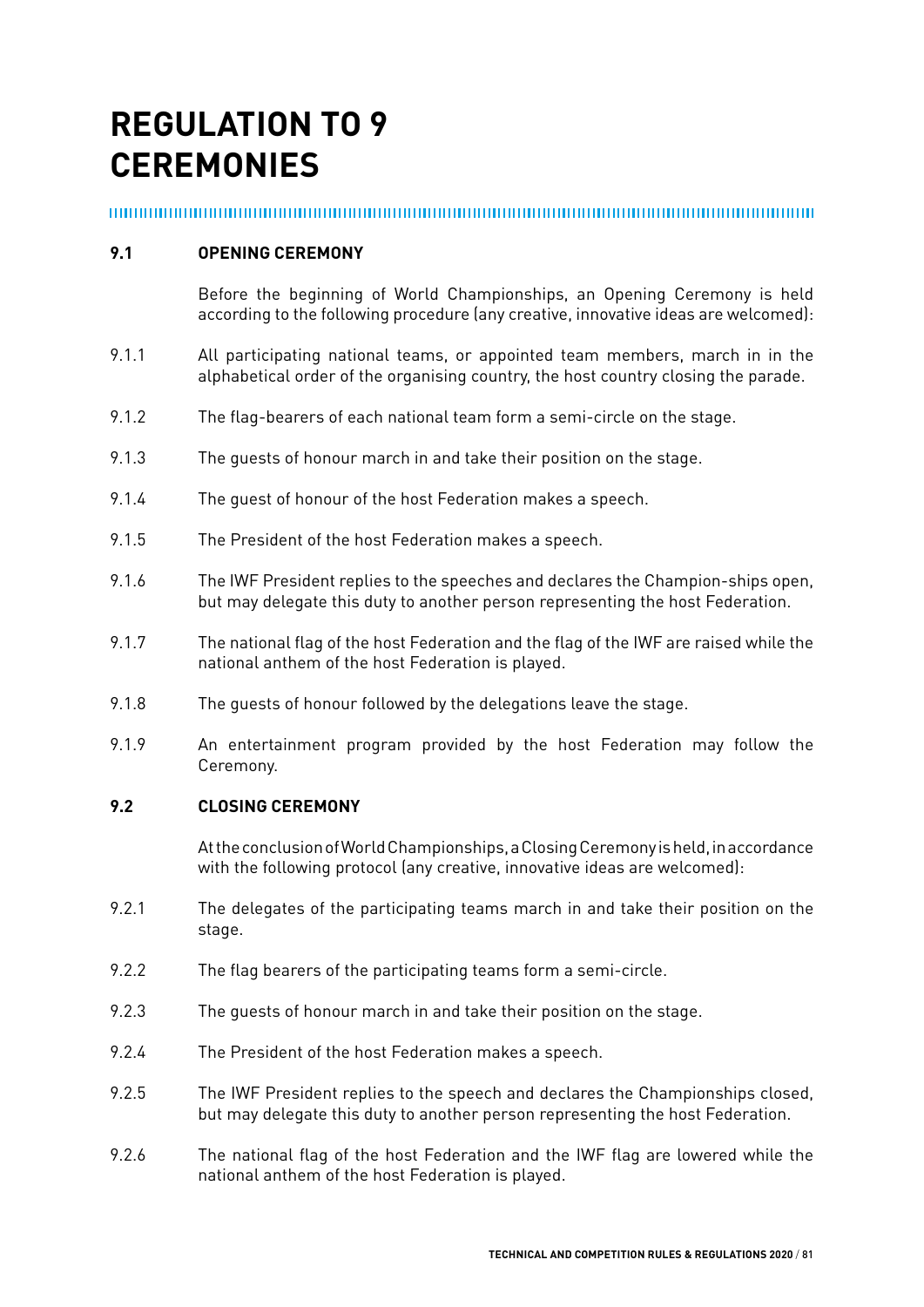#### **› IWF TECHNICAL AND COMPETITION RULES & REGULATIONS**

- 9.2.7 The IWF flag is brought to the IWF President.
- 9.2.8 The IWF flag is presented to the organisers of the next World Championships.
- 9.2.9 The guests of honour followed by the team representatives leave the stage.
- 9.2.10 Subject to arrangements made between the Organising Committee and the IWF, the presentation of the Team Trophies may be held in conjunction with the Closing Ceremony or at a separate Closing function.

### **GUIDELINES**

Guidelines including detailed information are available at the Download Center on the IWF Website (www.iwf.net)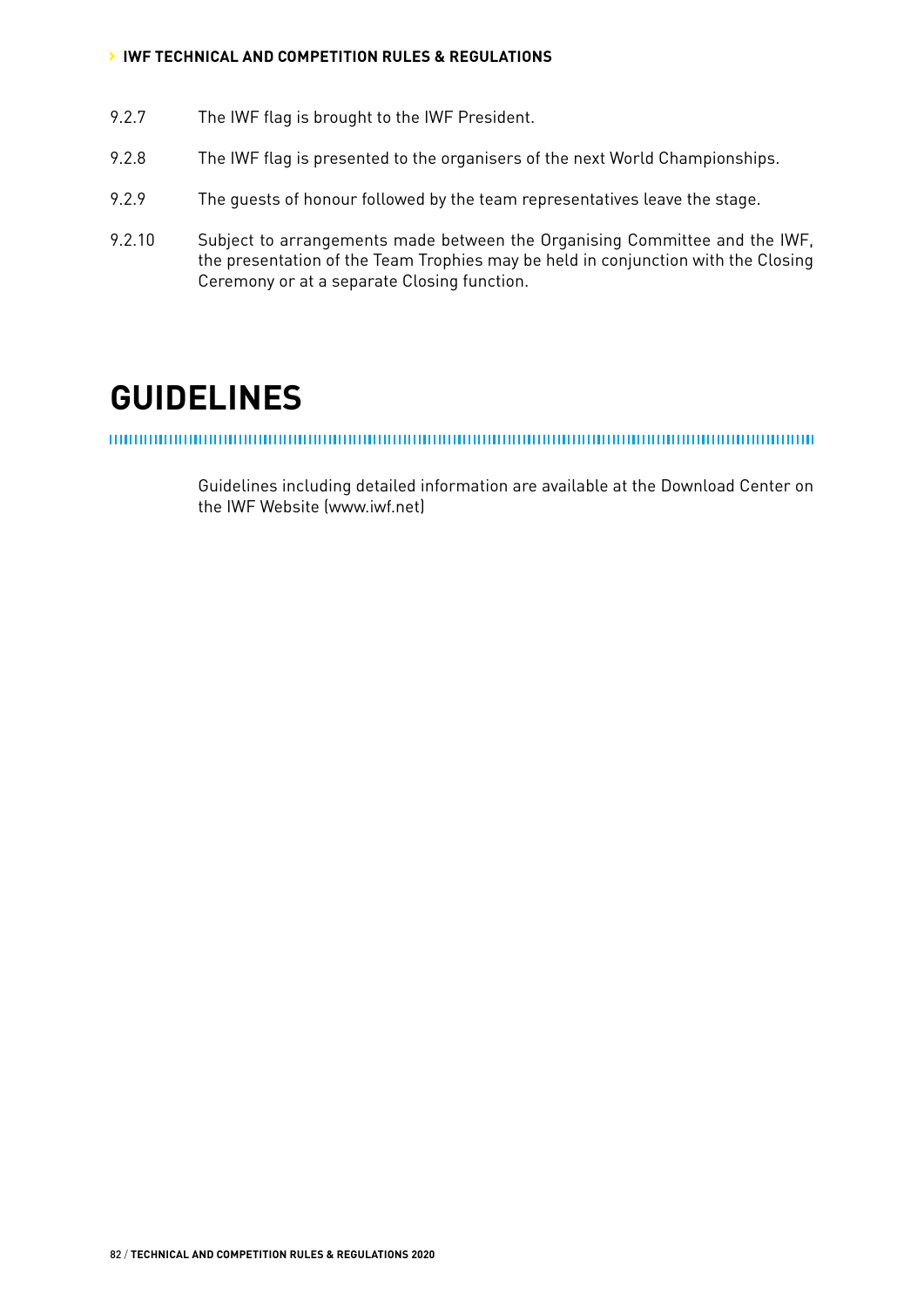# **GLOSSARY**

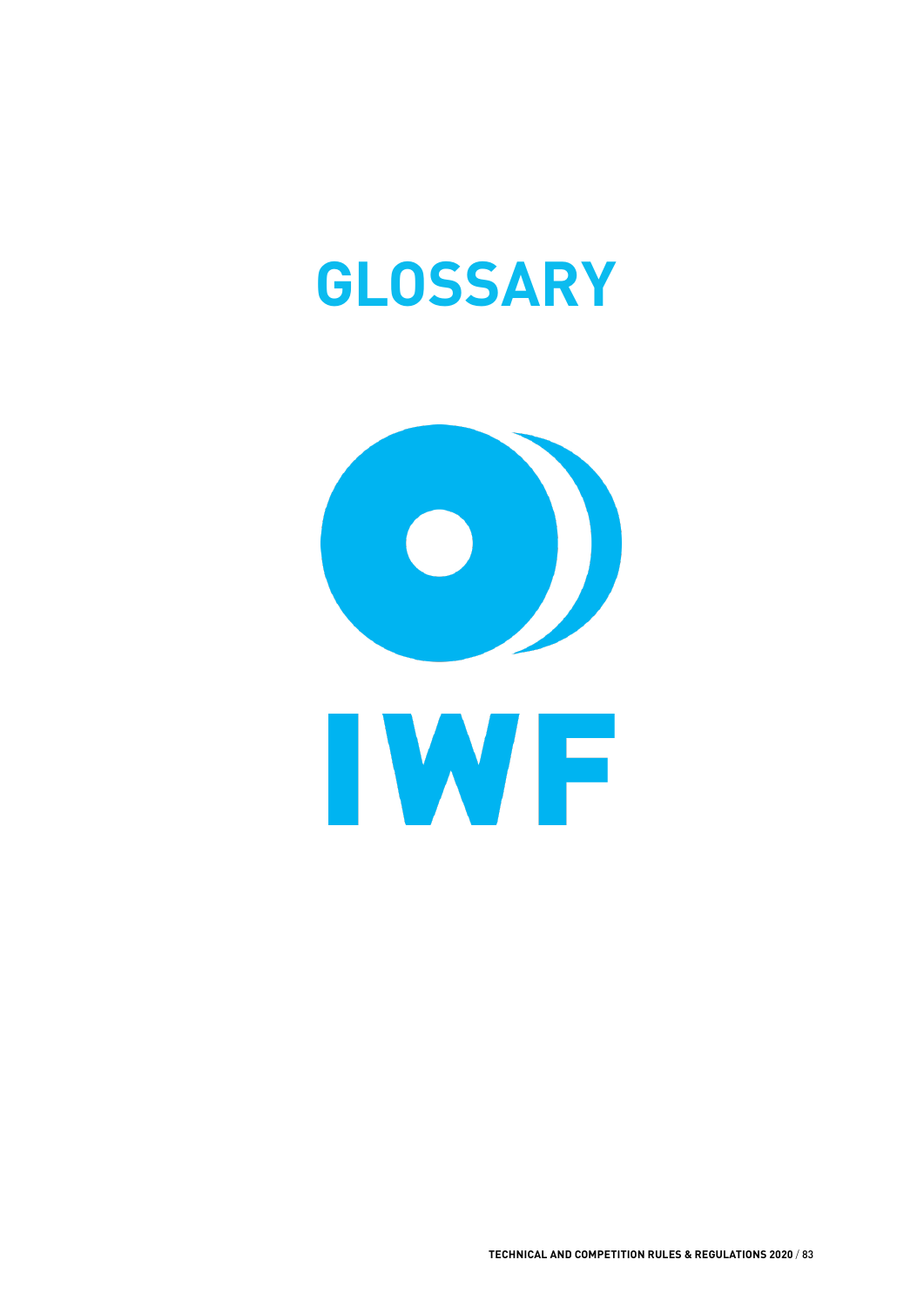#### **› IWF TECHNICAL AND COMPETITION RULES & REGULATIONS**

| <b>Advanced Life Support</b>                      |
|---------------------------------------------------|
| <b>Competition Director</b>                       |
| centimetre(s)                                     |
| <b>Competition Secretary</b>                      |
| Event Delegate                                    |
| <b>International University Sports Federation</b> |
| Field of Play                                     |
| International Olympic Committee                   |
| International Technical Official                  |
| International Weightlifting Federation            |
| kilogram                                          |
| <b>Member Federation</b>                          |
| National Olympic Committee                        |
| National Technical Official                       |
| Organising Committee of Olympic Games             |
| <b>Technical Controller</b>                       |
| Technical and Competition Rules & Regulations     |
| <b>Technical Delegate</b>                         |
| Team leader, coach, doctor, therapist, etc.       |
| <b>Technology and Information System</b>          |
| <b>Technical Official</b>                         |
| <b>Verification of Final Entries</b>              |
| Youth Olympic Games                               |
|                                                   |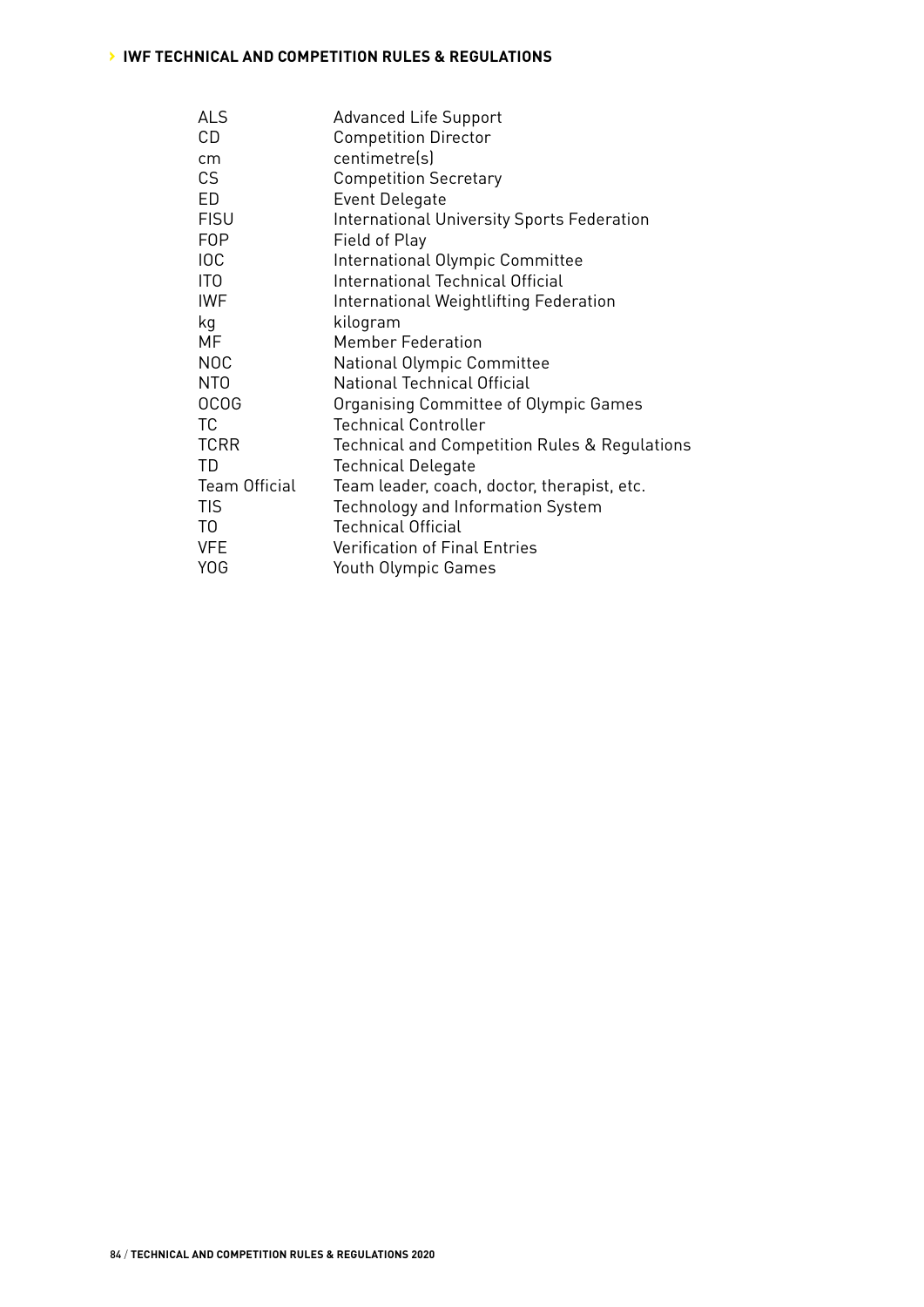# **TCRR MODIFICATIONS AS OF 01 NOVEMBER 2018 AND 01 JANUARY 2019**

#### 

- 1.2.1 There are **ten (10) bodyweight** categories for Junior men and Senior men. All competitions under IWF Technical and Competition Rules & Regulations (TCRR) must be held in the following categories and sequence:
	- **1 55 kg 2 61 kg**
	- **3 67 kg**
	- **4 73 kg**
	- **5 81 kg**
	- **6 89 kg**
	- **7 96 kg**
	- **8 102 kg**
	- **9 109 kg**
	- **10 +109 kg**
- 1.2.2 There are **ten (10) bodyweight** categories for Junior women and Senior women. All competitions under IWF TCRR must be held in the following categories and sequence:
	- **1 45 kg 2 49 kg 3 55 kg**
	- **4 59 kg**
	- **5 64 kg**
	- **6 71 kg**
	- **7 76 kg**
	- **8 81 kg**
	- **9 87 kg**
	- **10 +87 kg**
- 1.2.3 There are **ten (10) bodyweight** categories for Youth men. All competitions under IWF TCRR must be held in the following categories and sequence, except for the Youth Olympic Games, which are subject to special stipulations.
	- **1 49 kg 2 55 kg 3 61 kg 4 67 kg 5 73 kg 6 81 kg 7 89 kg 8 96 kg 9 102 kg**
	- **10 +102 kg**
- 1.2.4 There are **ten (10) bodyweight** categories for Youth women. All competitions under IWF TCRR must be held in the following categories and sequence, except for the Youth Olympic Games, which are subject to special stipulations.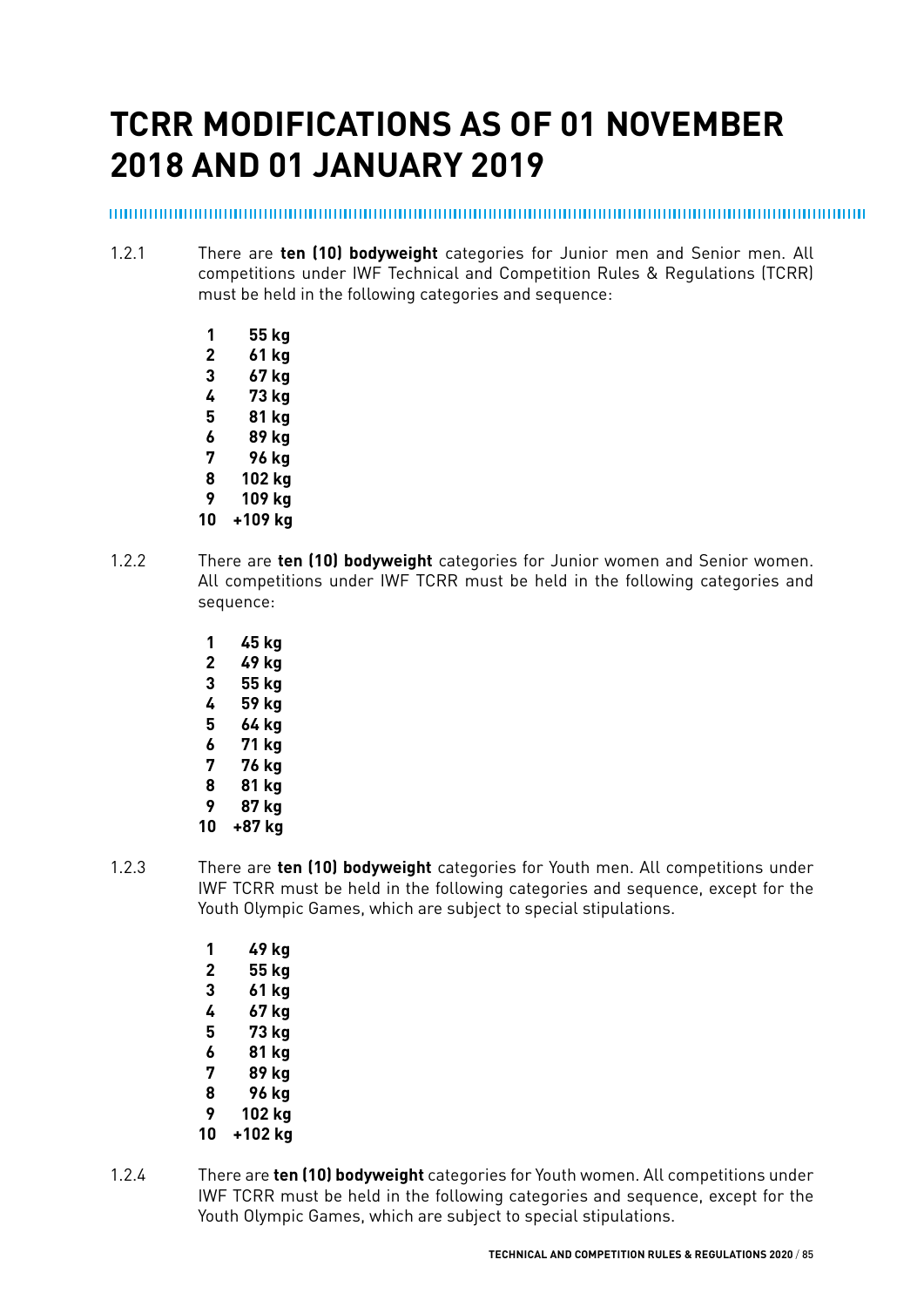- **1 40 kg**
- **2 45 kg**
- **3 49 kg**
- **4 55 kg 5 59 kg**
- 
- **6 64 kg 7 71 kg**
- **8 76 kg**
- **9 81 kg**
- **10 +81 kg**

#### 1.2.5 **Olympic Games bodyweight categories: Men:**

- **1 61 kg 2 67 kg 3 73 kg 4 81 kg 5 96 kg**
- **6 109 kg**
- **7 +109 kg**

#### **Women:**

| 1 | 49 kg  |
|---|--------|
| 2 | 55 kg  |
| 3 | 59 kg  |
| 4 | 64 kg  |
| 5 | 76 kg  |
| 6 | 87 kg  |
| 7 | +87 kg |

1.2.6 Youth Olympic Games **bodyweight** categories:

#### **To be defined later by the IOC.**

1.2.7 At IWF Events each Member Federation may enter a team of maximum **twelve (12)** men and **twelve (12)** women, **or equalling the number of bodyweight categories on the program of the event plus two (2) in each gender, whichever is less. However, a team** may participate with maximum **ten (10)** men and **ten (10)**  women, **or equalling the number of bodyweight categories on the program of the event, in each gender, whichever is less.** The maximum participating team must be spread amongst the bodyweight categories with a maximum of two (2) athletes per category.

**For the IWF World Championships (Senior, Junior and Youth), maximum twenty (20) men and twenty (20) women can be entered, however, a team may participate with maximum ten (10) men and ten (10) women, the Member Federation must declare the number of the athletes and the Team officials who will actually participate.**

Exceptions:

- Olympic Games
- Youth Olympic Games
- Multisport Games other than Olympics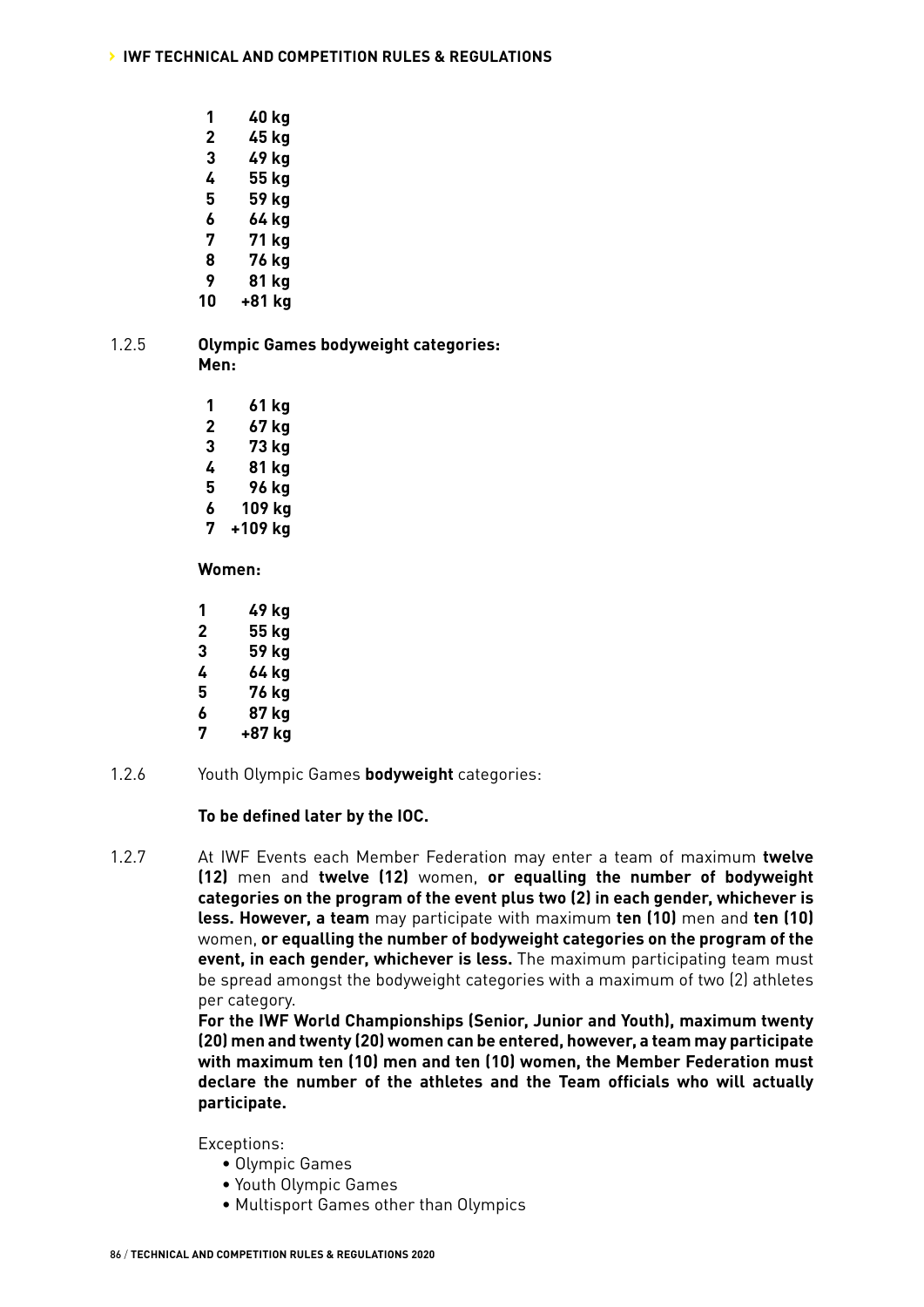#### 2.3.2 The second part, the Jerk:

The athlete must become motionless **with the knees fully extended** before starting the Jerk. The athlete bends and dynamically extends the legs and arms simultaneously to move the barbell upward in one motion to the full extent of the arms, while either splitting or bending the legs. The athlete returns his / her feet to the same line parallel to the plane of the trunk and the barbell with his / her arms and legs fully extended. The athlete waits for the Referees' signal to replace the barbell on the competition platform.

The Referees give the signal to lower the barbell as soon as the athlete becomes motionless in all parts of the body.

Before the Jerk, the athlete may adjust the position of the barbell for the following reasons:

- a) to withdraw or "unhook" the thumbs
- b) if breathing is impeded
- c) if the barbell causes pain
- d) to change the width of the grip

The barbell adjustments noted above are not considered to be an additional attempt at the Jerk.

- 2.5.1.10 Releasing the barbell **from an incomplete position.**
- 2.5.1.11 **Touch the barbell with his / her footwear.**
- 3.3.5 Athlete Bibs / Athlete Passes / Warm-up Passes / **Challenge Cards** (Regulation)
- **3.3.5.4 Challenge Cards are issued to Athletes / Teams to challenge Referees' / Jury's decision. One (1) Challenge Card shall be provided for each athlete.**
- **3.3.7 Video Playback Technology (VPT) (Regulation)**
- **3.3.7.1 VPT is technology to review the Referees' / Jury's decision if challenged or in case of disagreement within the Jury.**
- **3.3.7.2 At Senior, Junior and Youth World Championships, Olympic and Youth Olympic Games it is obligatory to apply VPT.**
- 3.4.2.2 Maximum number of athletes allowed on the Preliminary Entry Form are **twelve (12)**  men and **twelve (12)** women, **or equalling the number of bodyweight categories on the program of the event plus two (2) in each gender, whichever is less. For the IWF World Championships (Senior, Junior and Youth), maximum twenty (20) men and twenty (20) women can be entered, however, the Member Federation must declare the number of the athletes and the Team officials who will actually participate.**
- 3.4.2.3 A Final Entry Form includes:
	- Member Federation
	- athletes' names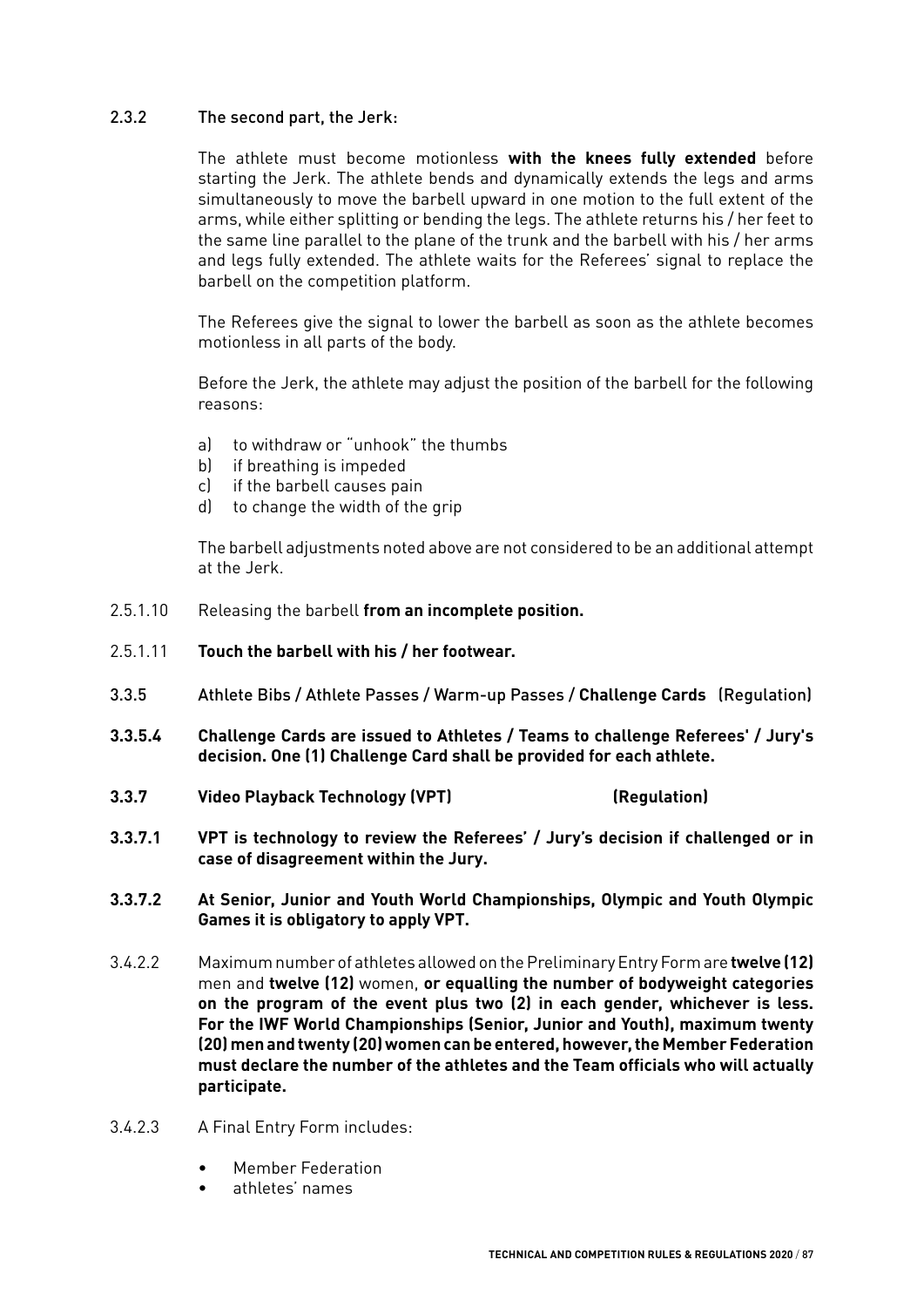#### **› IWF TECHNICAL AND COMPETITION RULES & REGULATIONS**

- athletes' date of birth
- athletes' bodyweight category
- Entry Total (a reference performance for the allocation into groups, with consideration to 6.6.5)
- accompanying Team Officials' names and functions (Team leader, coach, doctor, therapist, etc.)
- signature and date

Maximum number of athletes allowed on the Final Entry Form are **twelve (12)**  men and **twelve (12)** women, **or equalling the number of bodyweight categories on the program plus two (2) in each gender, whichever is less;** this consists of **a maximum number of participating athletes** plus two (2) reserve athletes per gender. Reserve athletes must be noted as such on the Final Entry Form. **For the IWF World Championships (Senior, Junior and Youth), only athlete(s) from the Preliminary Entry Form can be included into the Final Entry Form.**

- 3.4.3.2 Maximum **ten (10)** men and **ten (10)** women (full team per gender), **or equalling the number of bodyweight categories on the program whichever is less,** shall remain on the Verification Form, with a maximum of two (2) athletes per bodyweight category, unless **events of different age groups** are held together.
- 4.7.3 Only one pair of shorts may be worn under the costume **and the shorts must not be longer than the costume**. Shorts must comply with the following criteria:
	- be tight fitting
	- not cover the knees
	- may be of any colour
- 5.1.1 IWF Events are international weightlifting competitions registered as "IWF Events" in the IWF Calendar **which is regulated by the IWF Calendar Policy. There are two types of IWF Events:**
	- **a) Qualification Events for Olympic Games**
	- **b) Non-Qualifying Events**

#### **There are 3 levels of Event in the Qualification Events for Olympic Games:**

- **a) Gold Level Events**
- **b) Silver Level Events**
- **c) Bronze Level Events**

#### **5.2 CONDITIONS FOR IWF WORLD CHAMPIONSHIPS (Regulation)**

#### **5.2.2 IWF Youth, Junior and Senior World Championships**

- 5.2.2.1 **IWF** Youth World Championships are held every year, except in the years with the Summer Youth Olympic Games.
- 5.2.2.2 **IWF** Junior World Championships are held every year.
- 5.2.2.3 **IWF** (Senior) World Championships are held every year **with ten (10) bodyweight categories,** except in years with the Summer Olympic Games. **In the year of the Summer Olympic Games, IWF** (Senior) **World Championships can be held with at least three (3) non-Olympic bodyweight categories per gender to be included.**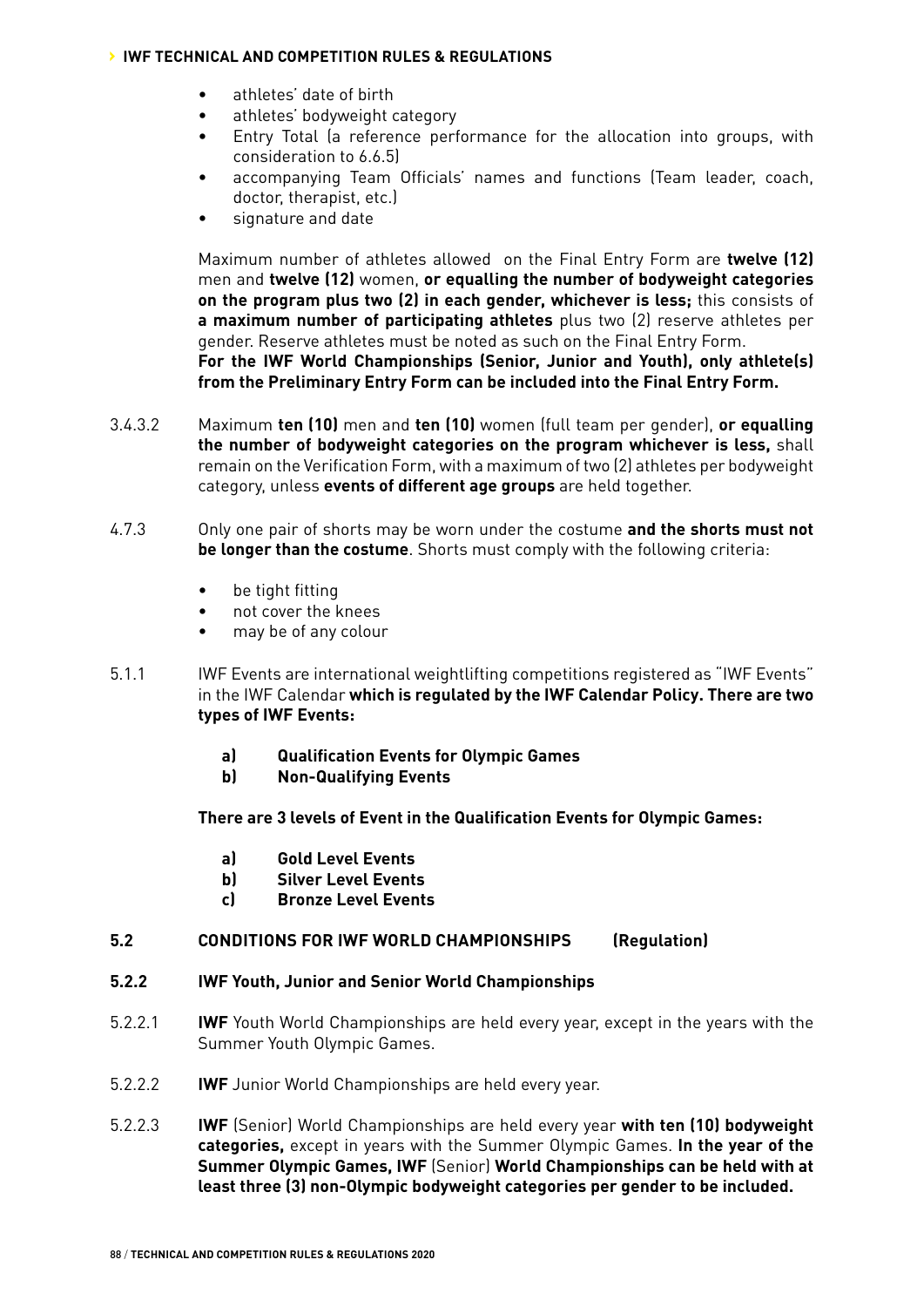- 5.2.2.4 **At IWF World Championships, only those athletes whose eligibility is confirmed by the IWF may participate.**
- **5.2.3 FISU World University Championships**

#### **5.3 CONDITIONS FOR OLYMPIC GAMES AND YOUTH OLYMPIC GAMES (YOG)**

**5.3.2 Olympic Games**

#### **5.4 CONDITIONS FOR MULTISPORT GAMES OTHER THAN OLYMPIC GAMES, YOUTH OLYMPIC GAMES AND UNIVERSIADE**

#### **5.5 CONDITIONS FOR UNIVERSIADE**

- 6.1.3 The Preliminary Entry Form must be returned to the host Member Federation / Organising Committee (either by fax or e-mail) with a copy to the IWF Secretariat no later than sixty (60) days before the Technical Congress / Conference. **For the IWF World Championships (Senior, Junior and Youth), the Preliminary Entry Form must be returned to the IWF no later than ninety (90) days before the Technical Congress / Conference.**
- 6.1.4 The Final Entry Form must be returned to the host Member Federation / Organising Committee (either by fax or e-mail) with a copy to the IWF Secretariat no later than fourteen (14) days before the Technical Congress / Conference. **For the IWF World Championships (Senior, Junior and Youth), only athlete(s) from the Preliminary Entry Form can be included into the Final Entry Form.**
- 6.2.5 Maximum **ten (10)** men and **ten (10)** women, **or equalling the number of categories on the program whichever is less,** shall remain on the Verification Form with a maximum of two (2) athletes per bodyweight category, unless **events of different age groups** are held together. All additional athlete(s) must be deleted.
- 6.6.12 Before the first attempt and between two attempts the Team Official / athlete must notify and sign the next attempt on the Athlete's Card; both for declaration and automatic increment. This signature enables two (2) changes.

If the Team Official / athlete fail to do so before the final call (30 seconds), the athlete will be called according to the automatic progression.

When an athlete is taking consecutive attempts (2 minutes allocated time), the Team Official / athlete must declare the next attempt within the first thirty (30) seconds after being called, even if it is the automatic increment.

Failure to do so will forfeit the two (2) changes allowed. The athlete will then have to take the automatic increment. **(See TCRR 7.10)**

6.6.13 When the Team Official / athlete asks for a change of weight and still has to take the heavier weight next, the clock is stopped while the weight is changed. After the change of weight has been completed, the clock continues to run. When the Team Official / athlete asks for a change of weight and, in doing so, follows another athlete whose time has started, the normal one (1) minute (60 seconds) applies for the next attempt. **(See TCRR 7.10)**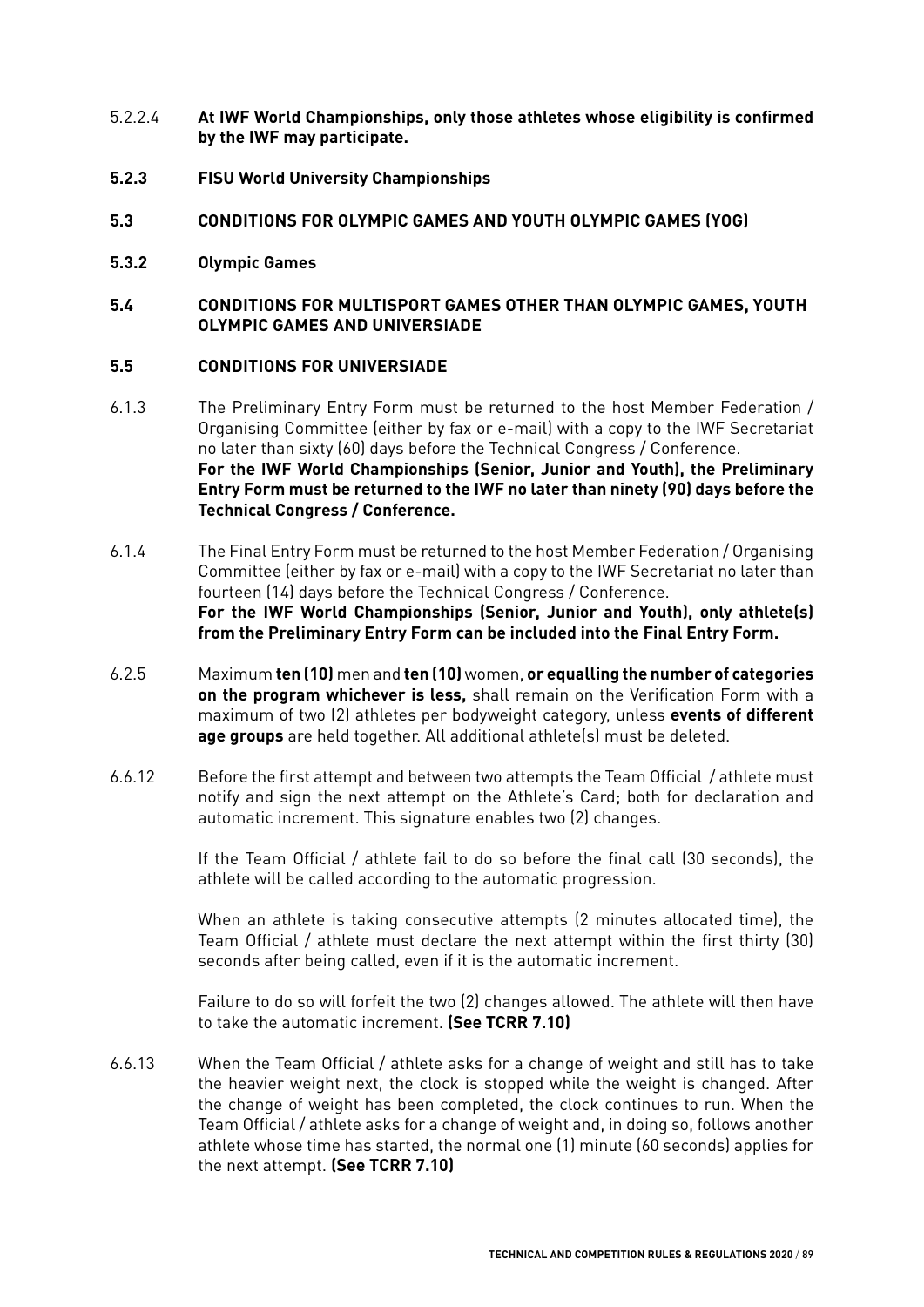#### **› IWF TECHNICAL AND COMPETITION RULES & REGULATIONS**

#### **7.4.2 Process for Technical Official Selection / Appointment**

7.4.2.1 When requested by the IWF, Member Federations may propose Technical Officials to officiate at the IWF World Championships.

#### **7.4.2.2 Member Federations may only nominate Technical Official(s) from the respective country.**

- 7.4.2.3 The IWF Technical Committee / Medical Committee selects from the proposed list of Technical Officials, in consultation with the IWF President and Technical / Medical Committee Chairpersons for the final appointment.
- 7.4.2.4 At least thirty-six (36) International Technical Officials must be appointed by the IWF subject to the competition schedule.
- 7.4.2.5 Member Federations who submit Technical Officials nominations are advised of the appointment or non-appointment of their Technical Officials.
- 7.4.2.6 If required and at its absolute discretion, the IWF reserves the right to appoint Technical Officials outside of those nominated from any Member Federation. The above appointed Technical Officials and their respective Member Federations will be duly advised.
- 7.5.3 At IWF Events, the Jury is composed of three (3) or five (5) members each, one of which is the President. **At Senior, Junior and Youth World Championships, Olympic and Youth Olympic Games, the Jury is composed of five (5) members each for 2 groups, one of which is the President.** Up to two (2) Reserve Jury members may also be appointed.
- 7.5.9 The Jury is not a Jury of appeal; there is no appeal against the Jury's decision **except for the Challenge procedure according to 3.3.7.**

The Jury has the power to reprimand and / or sanction an athlete / Team Official for displaying misconduct within the FOP. In particular, if the misconduct, either by actions or words, represents a threat to any Technical Official or IWF personnel during the performance of their duties, the President of the Jury, in conjunction with the IWF President, IWF General Secretary or IWF Competition Director will be responsible for executing any reprimand and / or sanction.

#### **7.5.10. When the decision of the majority of the Jury members differs from that of the Referees' decisions, the Jury may review Referees' decision and / or Jury's own decision by way of VPT.**

7.7.9 There is no appeal against the Referees' decision.

#### **7.8.11 Accepts, retains and returns (in case Jury approves the Challenge) Challenge Cards.**

- 7.11.6 The Competition Secretary allocates, monitors, advises and / or distributes, either at weigh-in or in the warm-up area thirty (30) minutes prior to start of the competition, the following sport equipment / supplies:
	- warm-up platforms
	- collects athletes' accreditations and distributes Athlete Passes / **Challenge Cards**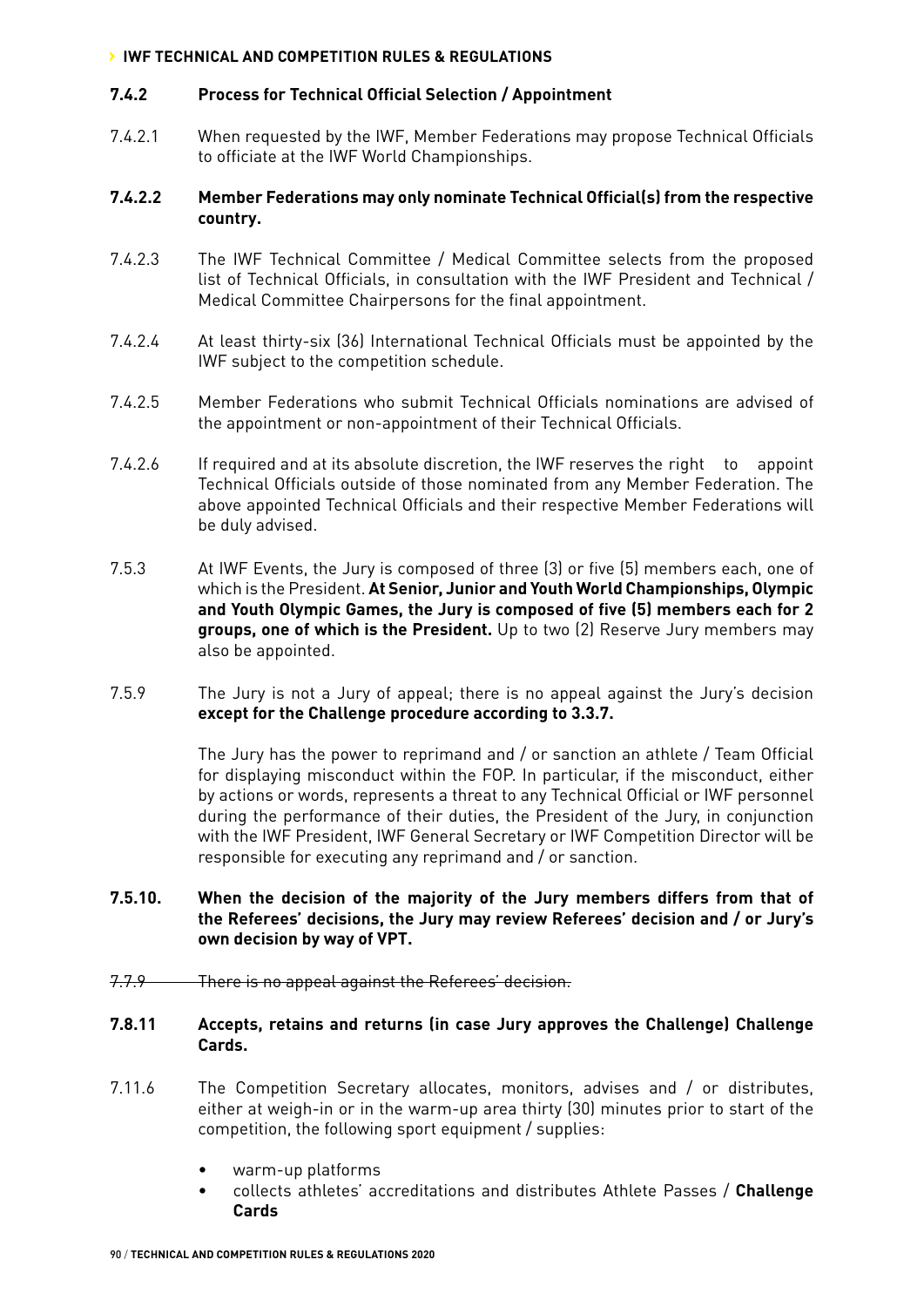- Warm-up Passes
- Athlete Bibs & pins
- Team Officials numbered stickers (optional)
- 8.7 World, Continental and Regional records may only be set at IWF Events included in the IWF Calendar **except at Bronze Level Events.**

#### **8.11 World / Olympic Record(s) can only be broken in the bodyweight category and the age group where the athlete is entered.**

#### **REGULATION TO 1.2 BODYWEIGHT CATEGORIES**

#### **REGULATION TO 3.3.5 ATHLETE BIBS / ATHLETE PASSES / WARM-UP PASSES / CHALLENGE CARDS**

The host Member Federation / Organising Committee must supply a sufficient amount of Athlete Bibs and safety pins:

#### **1 ATHLETE BIBS:**

- minimum 100 cm<sup>2</sup>
- maximum 150 cm²
- Bib background and text may be any colour
- text size and colour must be clear, concise and legible from a distance
- start numbers range from 1 to 18, as required
- new start numbers are issued for each group
- securely fastened with four pins (one on each corner) on leg of athletes' costume
- logos (IWF, Host Member Federation, NOC, sponsors, etc.) are acceptable; relevant manufacturers identification rules and regulations apply (**See TCRR 4.9**)

#### **2 ATHLETE PASSES:**

- shall indicate gender, bodyweight category, group contested
- shall indicate "Athlete"
- shall be made of cardstock or similar product
- background and text may be any colour
- assorted and / or different colours for each group
- text size and colour must be clear, concise and legible from a distance
- affixed with a lanyard
- logos (IWF, host Member Federation, NOC, sponsors, etc.) are acceptable; relevant manufacturer's identification rules and regulations apply (**see TCRR 4.9)**

#### **3 WARM-UP PASSES:**

- shall indicate gender, bodyweight category, group contested
- shall be made of cardstock or similar product
- background and text may be any colour
- assorted and / or different colours for each group
- text size and colour must be clear, concise and legible from a distance
- affixed with a lanyard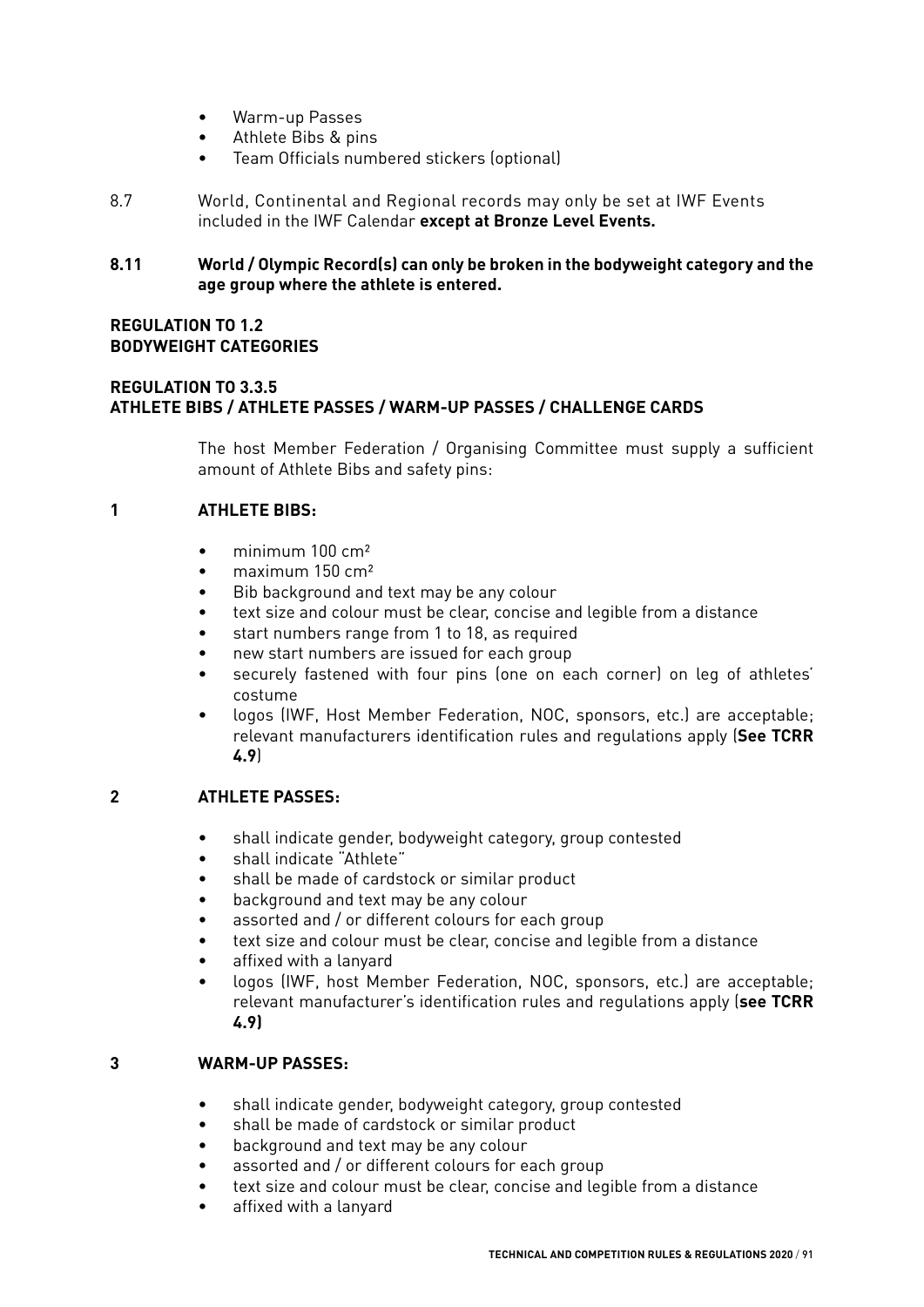#### **› IWF TECHNICAL AND COMPETITION RULES & REGULATIONS**

• logos (IWF, host Member Federation, NOC, sponsors, etc.) are acceptable; relevant manufacturer's identification rules and regulations apply (**See TCRR 4.9**)

#### **4 CHALLENGE CARDS:**

- **shall be made of hard paper of minimum 20x9cm size**
- **shall indicate "Challenge Card"**
- **shall indicate either the LOT number or**
- **shall indicate the gender, bodyweight category and group in large letters readable from a distance, colour and text shall match the Athlete Passes of the group contested**
- **logos (IWF, host Member Federation, NOC, sponsors, etc.) are acceptable; relevant manufacturer's identification rules and regulations apply (see TCRR 4.9)**

#### **REGULATION TO 3.3.7 VIDEO PLAYBACK TECHNOLOGY (VPT)**

- **1 Requirements for VPT:**
	- **a) A minimum of four (4) cameras: one (1) in front of the stage, two (2) on both sides diagonal to the stage, and one (1) at the back at platform level**
	- **b) VPT uses own-produced signal, however, it must be connected to the Videoboard and Television / Broadcasting to allow in-venue spectators and TV viewers watch the replay. When the Athlete or Team requests for a Challenge, Videoboard and / or TV must indicate "Challenge"**
	- **c) VPT must serve multi purposes, incl. video archives for later use (e.g. Technical Official training, scientific analysis, seminars / education, etc.).**
- **2 VPT and pertaining monitor to be located on Jury Table or nearby.**
- **3 An Operation Team for VPT must be trained and available for quick and efficient handling of the VPT in case of a Challenge.**
- **4 The procedure can be started by Jury (by stopping the competition) or Athlete / Team (by submitting a Challenge Card to the Technical Controller) before the timing clock is started for the next attempt, or the next athlete having been called appears on the stage, whichever is the last.**

**Upon receiving a Challenge Card, the Technical Controller shall immediately stop the competition.**

- **5 Only the Jury shall control the playback process. Before the Jury proceeds to the playback process, it must check the Challenge's validity.**
- **6 The Jury at its own discretion may also initiate a VPT process when the majority of the Jury's opinion is different from the Referees' decision.**
- **7 There is no limit in the number of replays, however, the Jury must make their decision as quickly as possible.**
- **8 To reverse the Referees' decision, unanimity is required among the Jury Members.**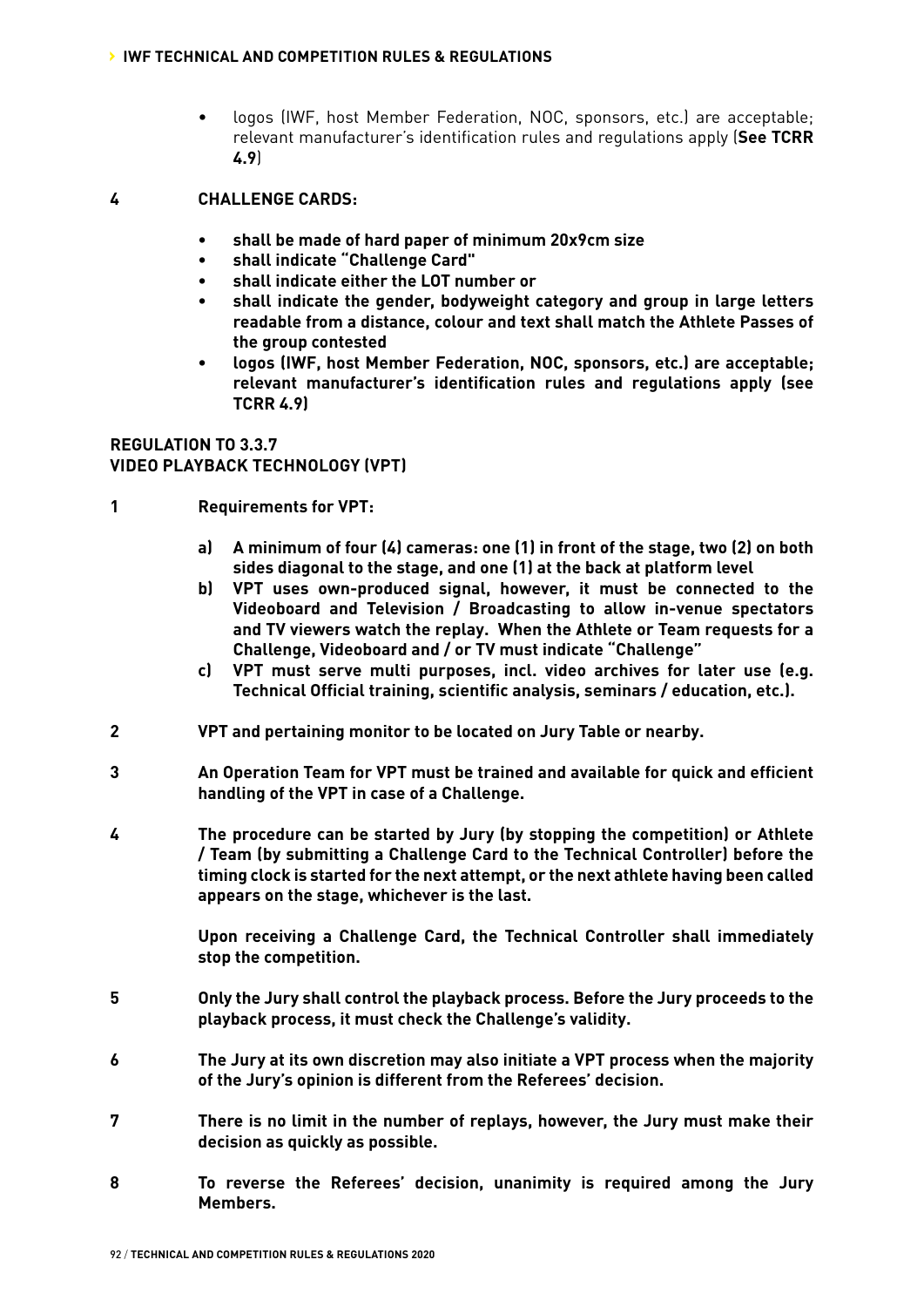- **9 Challenge by Athlete or Team.**
- **9.1 Athlete / Team can only challenge the decisions of its own attempts.**
- **9.2 One (1) Challenge Card is provided for each athlete at the weigh-in.**
- **9.3 If the Athlete / Team wants to challenge the Referees' or Jury's decision a Challenge request shall be submitted to the nearest Technical Controller by using the Challenge Card.**
- **9.4 Upon receipt of a Challenge, the Technical Controller must stop the competition to forward the request to the Jury.**
- **9.5 Challenge request can be made only once per athlete. However, if the Jury approves the Challenge, the Athlete / Team retains the Challenge right.**

#### **REGULATION TO 5.1 IWF EVENTS**

#### **a) QUALIFICATION EVENTS**

- **Request for inclusion to the IWF Calendar to be submitted minimum six (6) months prior to the Event (except IWF World Championships), but it's subject to IWF approval.**
- **All event and technical regulations must be sent by the Member Federation / Organizing Committee to the IWF four (4) months before the event for verification.**
- **If the Regulation is approved the document shall be published no later than three (3) months before the event. Only Senior and Junior events.**
- **Preliminary and Final Entries to be provided within 7 days after the deadlines.**
- **Results provided according to Results Template document within 7 days after the conclusion of the event.**

#### **b) NON-QUALIFYING EVENTS**

**Organized by IWF, Continental Federations (CF), Regional Federations (RF), Member Federations (MF), Clubs (approved by its MF); unless otherwise advised by the IWF, the planning, management and organisation of such events shall comply with the statutes, as defined in the IWF Technical and Competition Rules & Regulations (TCRR) and in particular the relevant articles outlined in section 5.1, section 5.2, section 5.5, section 5.6, section 5.7 and Regulations to 5.1 and 5.2.**

**Application of IWF TIS for IWF Youth World Championships, selected IWF Events:**

- **Application of IWF Licensed Competition Management System for Youth Continental Championships;**
- **Application of an IWF Licensed Competition Management System for Multisport Games;**
- **Application of an IWF TCRR compliant Competition Management System for other events.**

**Details to be referred to IWF Calendar Policy.**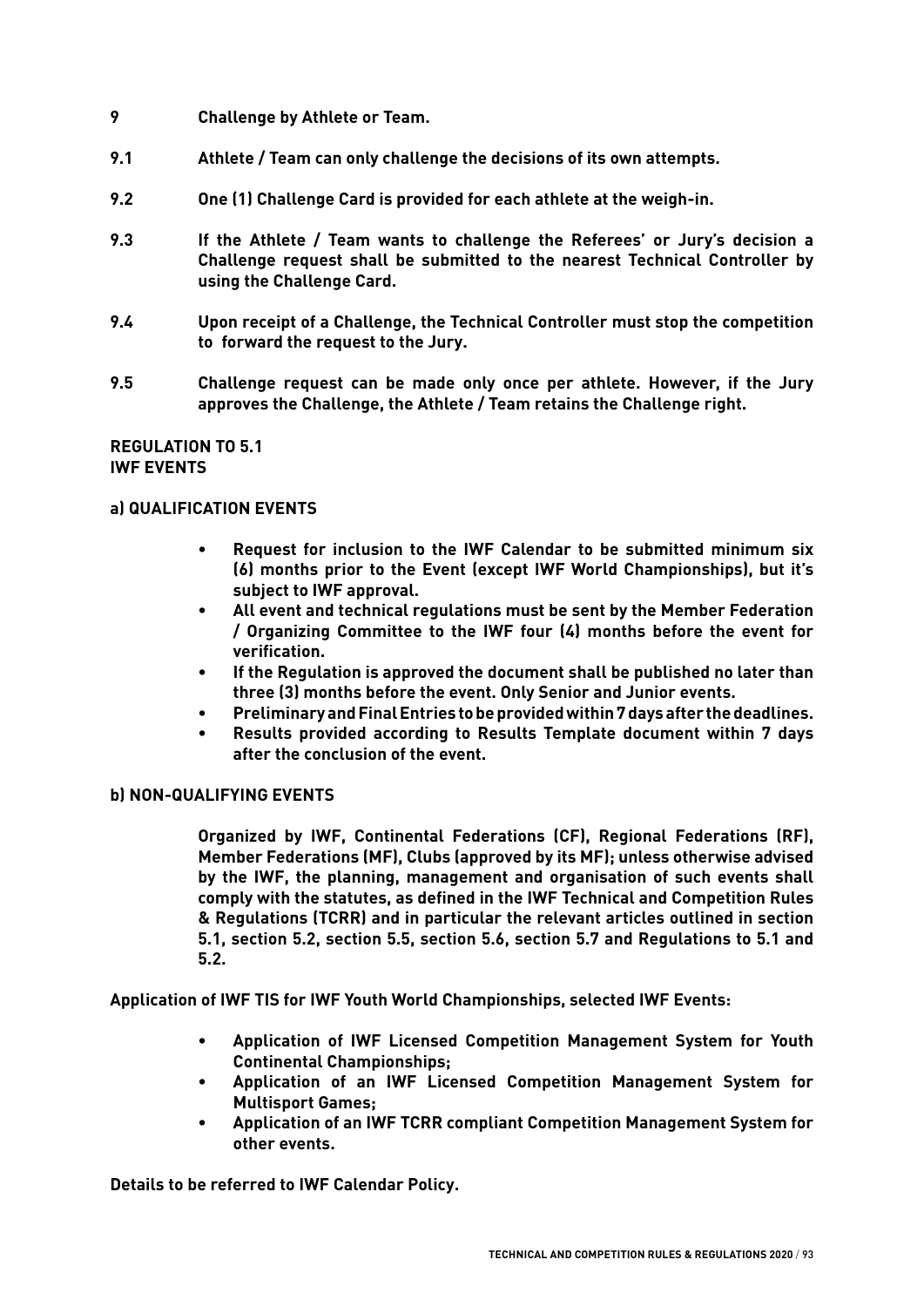#### **REGULATION TO 5.2 WORLD CHAMPIONSHIPS**

5 The duration of the World Championships, unless otherwise decided by the IWF Executive Board, are as follows:

- Youth World Championships = **not less than six (6) competition days**
- Junior World Championships = not less than seven (7) competition days
- Senior World Championships = not less than eight (8) competition days except in the year of Olympics

#### **REGULATION TO 6.4 WEIGH-IN**

1 Weigh-in is conducted in a room equipped with the following items:

- the official scale; situated in a privately screened area
- Start List, posted at the entrance of the weigh-in room
- Weigh-in List
- Athlete's Cards
- Athlete Passes
- **Challenge Cards**
- Team Officials' Warm-up Passes
- stationary kit / supplies
- Athlete Bibs & safety pins
- sufficient amount of table and chairs for the Weigh-in Secretariat
- container to store athlete accreditations
- Team Officials' numbered stickers (optional)
- 18 Once the athlete has weighed within the officially entered bodyweight category, the athlete is provided with an Athlete Pass, **a Challenge Card** and accompanying Team Officials are provided with Warm-up Passes. The CS collects the athlete's accreditation. Only athletes and Team Officials with Warm-up Passes are allowed access to the warm-up area.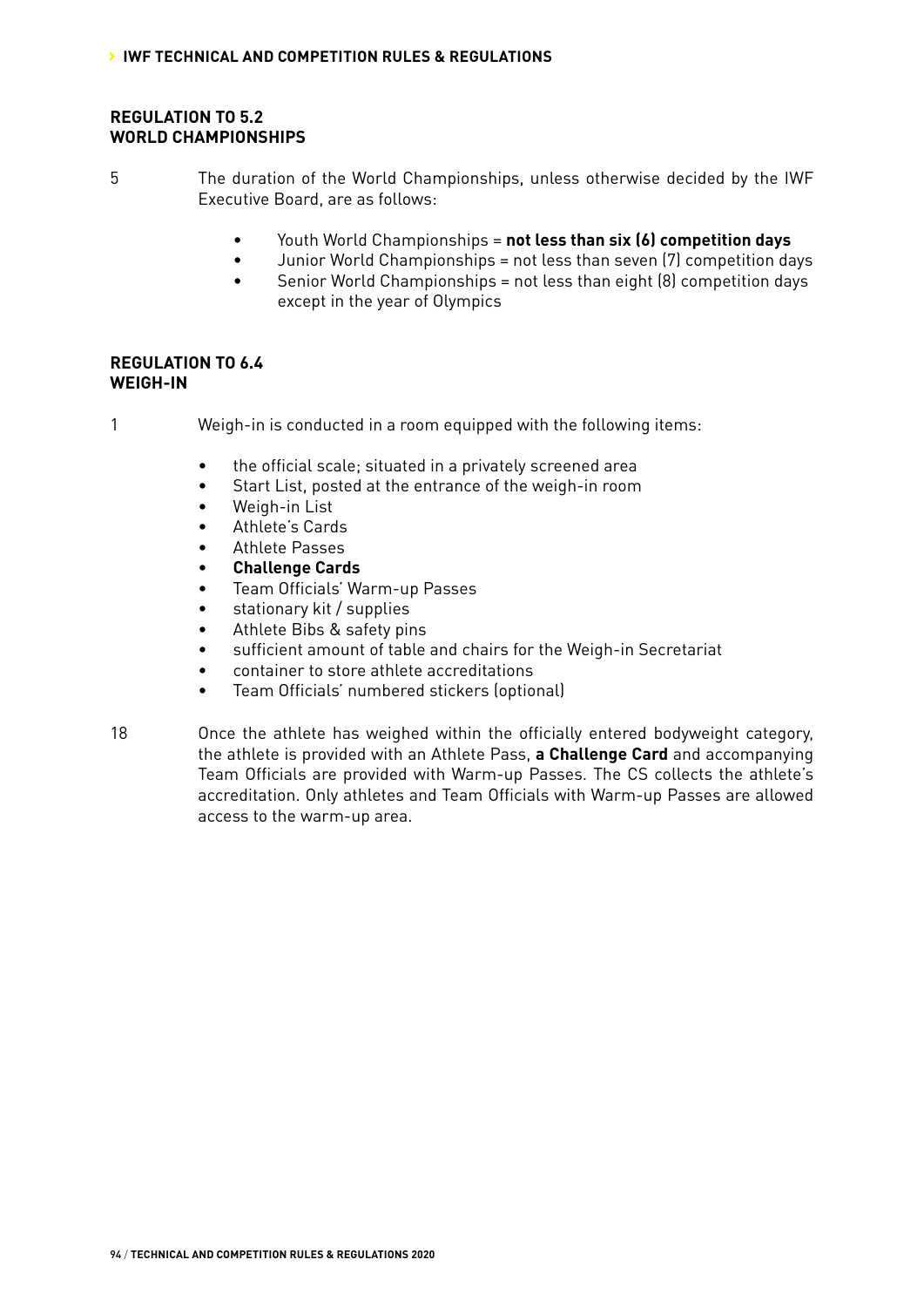# **TCRR MODIFICATIONS AS OF 01 JANUARY 2020**

1.2.6 Youth Olympic Games bodyweight categories:

#### **Men:**

| 1      | 55 kg  |  |
|--------|--------|--|
| 2      | 61 kg  |  |
| 3      | 67 kg  |  |
| 4      | 73 kg  |  |
| 5      | 81 kg  |  |
| 6      | +81 kg |  |
| Women: |        |  |
|        |        |  |

#### **1 45 kg 2 49 kg 3 55 kg 4 59 kg**

- **5 64 kg**
- **6 +64 kg**

#### 3.3.6.16 Scoreboard

Scoreboards must be set up in a prominent place in the FOP, both in the competition area and warm-up area in order to record and display the progress and results of the specific category as it happens. **The warm-up area, scoreboard(s) must always be in start number order (as a Real Time Display System). Spectators, scoreboard(s) can be in ranking order.**

- 3.3.6.17 The scoreboard must contain the following information for all athletes in the group being contested and for the top three (3) athletes from the previous groups:
	- athlete start number, in numerical order **(before the competition)**
	- **• athlete start number, in numerical order or ranking order (once competition has been started)**
	- name of each athlete according to the allocated start number
	- year of birth
	- IWF / IOC code
	- three (3) attempts in the Snatch
	- three (3) attempts in the Clean & Jerk
	- Total
	- final classification
	- indication of the athlete called and the one to follow next